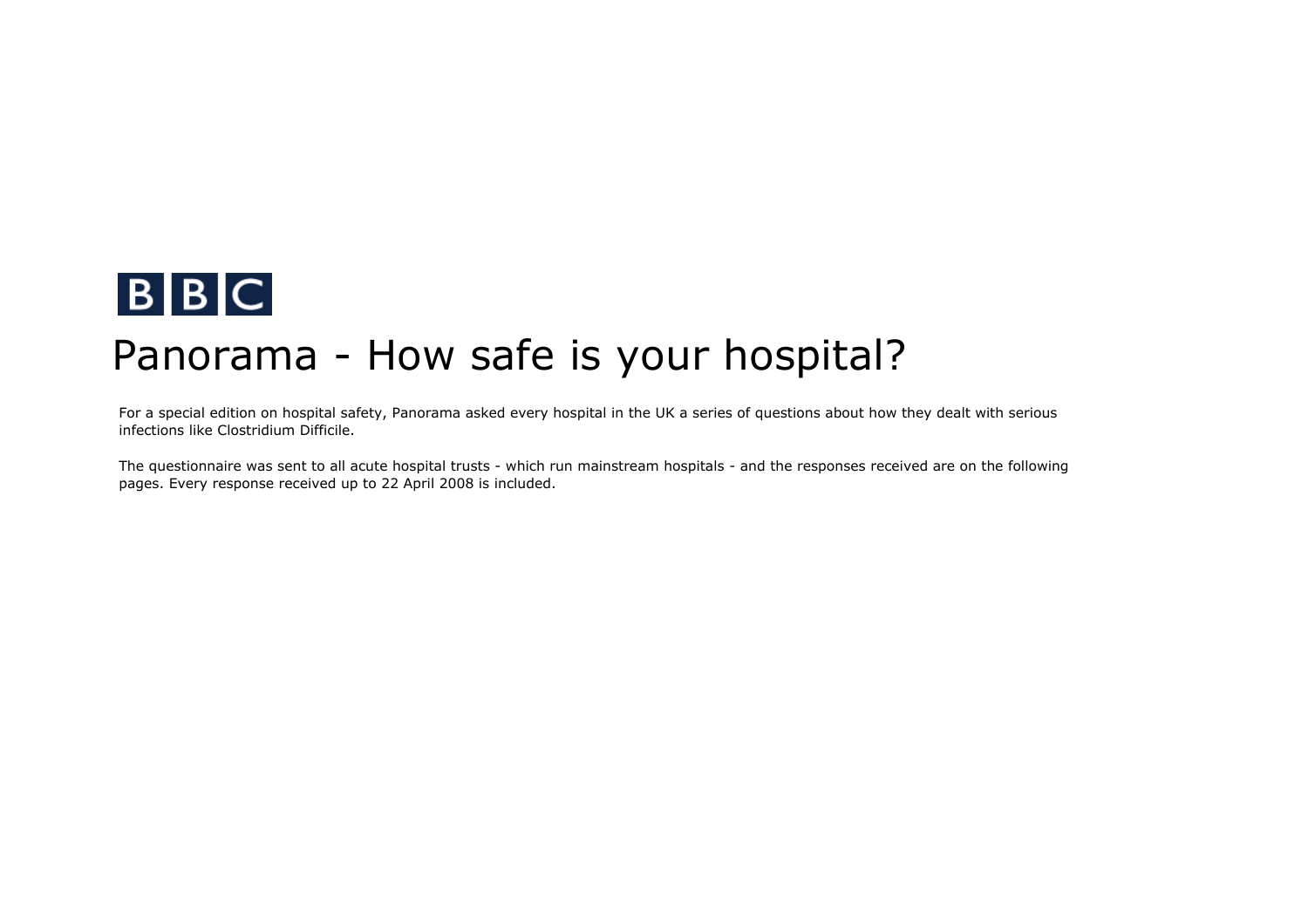The questions asked:

1. What is the average Hospital bed occupancy rate for general and acute beds in your Trust for the last twelve months.

2. What is the ratio of isolation beds to total beds within the Trust?

3. What percentage of these isolation beds are located in:

(a) single rooms

(b) single rooms with en suite facilities

4. What percentage of your isolation beds are used for the isolation of infected patients in order to prevent further infection.

5. Will all the wards in your Trust have been deep cleaned by the

end of March 2008?

If not,

(a) what percentage will have been deep cleaned?

6. Have you bid for extra funding from the Department of Health to combat Hospital Acquired Infections in the last 12 months.

7. Have you received extra funding from the Department of Health to combat Hospital Acquired Infections in the last 12 months?

8. Do you routinely test your staff with diarrhoea for C-Diff?

9. If they test positive, are they advised not to work?

10. Do you have a publicly available policy on the isolation of infected patients?

11. Is the operation of the policy audited?

If yes,

(a) Who by?

12. Do you have the capability for diagnosis of C-Diff infections twenty-four hours a day, seven days a week?

13. Do you have specialist staff to tackle infection control?

If so,

(a) How many?

(b) What are they?

14. What is provided at the entrance to your infection wards for hand sterilisation?

15. Do you use hydrogen peroxide vapour generators or steam cleaning in your wards to tackle C-Diff?

16. In your hospital, what constitutes an outbreak of C-Diff that you would report? Please specify number of cases/timescale.

Abbreviations:

WTE = Whole Time Equivalent Staff

 $FT = Full Time$ 

PT = Part Time

DIPC = Director of Infection Prevention and Control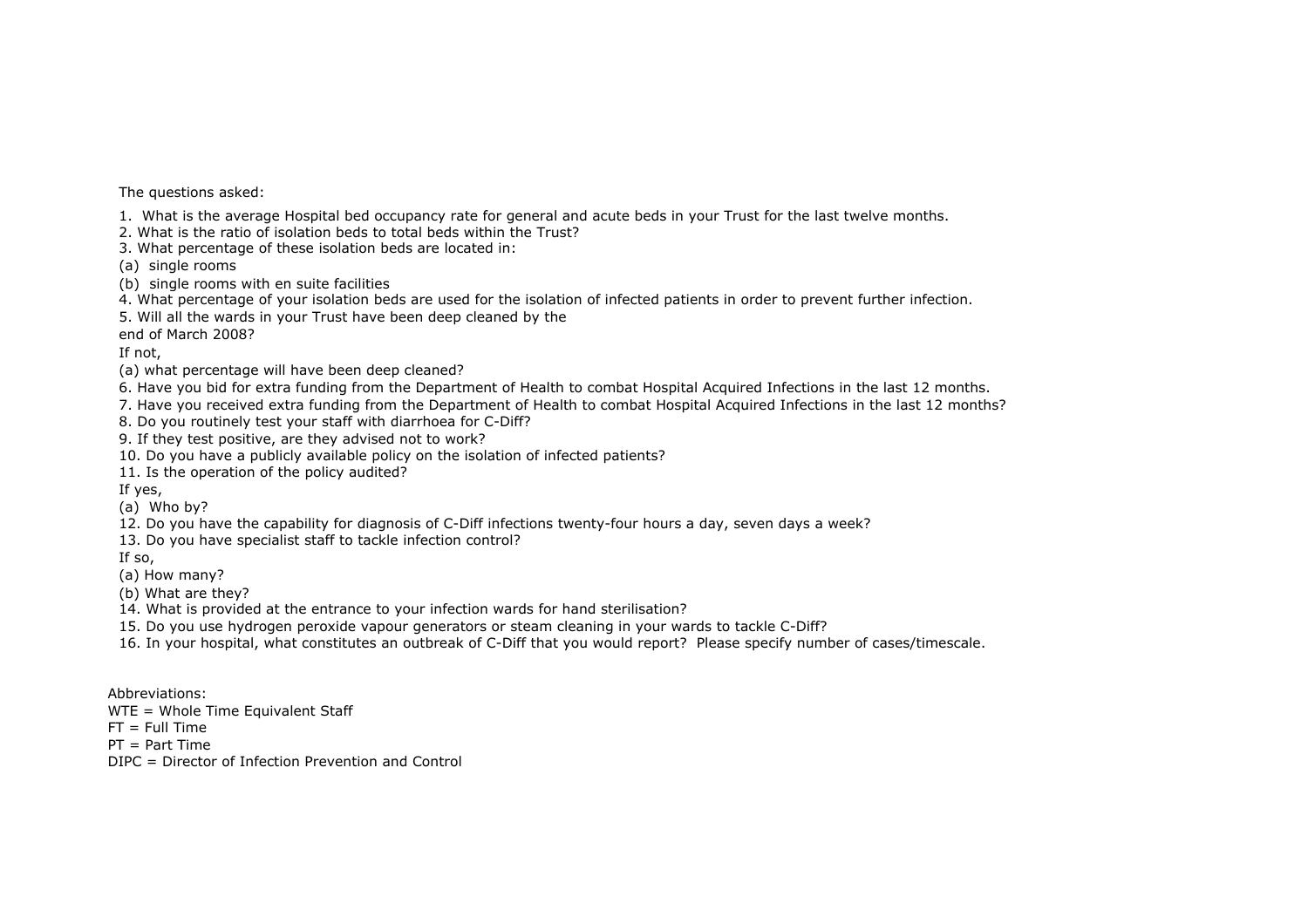| England                                                                       | Q1:                                       | Q2: Ratio of                                                                                                                   | Q3a: %            | Q3b: %                                                                                                                                                             | Q4: % of                                                                                                  | Q5: All                                | Q5a: If not, % that   Q6: Bid   Q7: |               |        | Q8: Routine                                                                                                                                              | Q9: Positive                                                                                                                                                      | Q10: Publicly available Q11: Policy Q11a: By who Q12: 24-hr 7-day C-Q13:                             |                                             |                                                                      |                                                                                                   |                             | Q13a:                                                                      | Q13b: What are they                                                                                                                                                                                   | Q14: Hand sterilisation method                                                                                                                                                                                                                                                                                                                                                                                                                                                                                                                                                                                                                                                                                                                                                                                                                                                                                                                                                                                                                                               |                                                  | Q15: Vapour Q16: Definition of                                                                                                                                                                                                                                                                                                                                                                                    |
|-------------------------------------------------------------------------------|-------------------------------------------|--------------------------------------------------------------------------------------------------------------------------------|-------------------|--------------------------------------------------------------------------------------------------------------------------------------------------------------------|-----------------------------------------------------------------------------------------------------------|----------------------------------------|-------------------------------------|---------------|--------|----------------------------------------------------------------------------------------------------------------------------------------------------------|-------------------------------------------------------------------------------------------------------------------------------------------------------------------|------------------------------------------------------------------------------------------------------|---------------------------------------------|----------------------------------------------------------------------|---------------------------------------------------------------------------------------------------|-----------------------------|----------------------------------------------------------------------------|-------------------------------------------------------------------------------------------------------------------------------------------------------------------------------------------------------|------------------------------------------------------------------------------------------------------------------------------------------------------------------------------------------------------------------------------------------------------------------------------------------------------------------------------------------------------------------------------------------------------------------------------------------------------------------------------------------------------------------------------------------------------------------------------------------------------------------------------------------------------------------------------------------------------------------------------------------------------------------------------------------------------------------------------------------------------------------------------------------------------------------------------------------------------------------------------------------------------------------------------------------------------------------------------|--------------------------------------------------|-------------------------------------------------------------------------------------------------------------------------------------------------------------------------------------------------------------------------------------------------------------------------------------------------------------------------------------------------------------------------------------------------------------------|
|                                                                               | Occupancy<br>rate past 12<br>months       | isolation beds to isloation<br>total beds                                                                                      | beds in<br>single | isloation beds isolation<br>in single<br>rooms w/                                                                                                                  | beds used<br>for infected                                                                                 | wards deep<br>cleaned by<br>March 2008 | will                                | funding extra | unding | Received staff tests                                                                                                                                     | test: time off<br>work                                                                                                                                            | isolation policy                                                                                     | operation<br>audited                        |                                                                      | Diff diagnosis                                                                                    | Specialist C-<br>Diff staff | How<br>many                                                                |                                                                                                                                                                                                       |                                                                                                                                                                                                                                                                                                                                                                                                                                                                                                                                                                                                                                                                                                                                                                                                                                                                                                                                                                                                                                                                              | generators or 'Outbreak'<br>steam<br>cleaning in |                                                                                                                                                                                                                                                                                                                                                                                                                   |
| Aintree University 94%<br><b>Hospitals NHS</b><br><b>Foundation Trus</b>      |                                           | 01:06                                                                                                                          | rooms<br>100%     | ensuite<br>Of which 44%                                                                                                                                            | patients<br>Varies<br>according to<br>need                                                                | Yes                                    | 100%                                | Yes           | Yes    | N <sub>0</sub>                                                                                                                                           | All staff with<br>diarrhoea are<br>advised to remain<br>off work until they<br>have been at leas<br>48 hours free of<br>symptoms                                  | Yes - Isolation posters Yes<br>on all Wards                                                          |                                             | Infection<br>Control Link<br>Infection<br>Prevention<br>Control Team | No - Not at present, Yes<br>but work is in<br>Personnel and progress to provude<br>such a service |                             | 4.8                                                                        | and 2 (0.5WTE) Audit<br>assistants                                                                                                                                                                    | 1 WTE Nurse Consultant, Hand Hygiene Boards at the entrance toSteam cleaners Follow up each case of C<br>2 WTE Nurse Specialists, each ward/department with alcogel<br>1 (0.8WTE) Training post available for hand decontamination                                                                                                                                                                                                                                                                                                                                                                                                                                                                                                                                                                                                                                                                                                                                                                                                                                           | wards<br>used                                    | Diff and would report 2 or<br>more cases reported within<br>the same week from the<br>same area of the Trust. In<br>this event we would arrange<br>to meet with the area<br>involved and investigate eacl<br>case to see if there wre any<br>identified links to suggest a<br>cluster or an outbreak. This<br>would then be reported to the<br>Infection Control Committee<br>and any necessary actions<br>taken. |
| Airedale NHS<br>Trust                                                         | 85% (taking<br>the midnight<br>bed state) | 01:05                                                                                                                          | 111               | 37 of 111. (44 60%<br>of 111 exist in<br>specialist areas<br>and would only<br>be used to<br>isolate their<br>own speciality<br>patients, 18 of<br>44 are en-suite |                                                                                                           | Yes                                    | 100%                                | Yes           | Yes    | No                                                                                                                                                       | Not answered                                                                                                                                                      | No, but would provide if No<br>asked                                                                 |                                             | N/A                                                                  | No, we have the<br>capability but we<br>don't test at the<br>weekend                              | Yes                         | 3 full                                                                     | time, 2 specialists and 1<br>part time Microbiologist DIPC                                                                                                                                            | 4 Infection Control Nurse Alcohol gel is available in all areas                                                                                                                                                                                                                                                                                                                                                                                                                                                                                                                                                                                                                                                                                                                                                                                                                                                                                                                                                                                                              | No.                                              | 2 or more linked cases on a<br>ward                                                                                                                                                                                                                                                                                                                                                                               |
| Ashford and St<br>Peter's Hospitals<br><b>NHS Trust</b>                       | 75%                                       | $71:535 = 13.3%$                                                                                                               | 100%              | Of which<br>54.5%                                                                                                                                                  | 100%                                                                                                      | Yes                                    | 100%                                | Yes           | Yes    | No                                                                                                                                                       | remain at home<br>and then if<br>symtoms persist<br>encouraged to<br>access their GP<br>or the Trusts<br>Occupational<br>Health Service for<br>testing of stools  | Staff are asked to Yes - on the Trust<br>Intranet and website                                        | Yes                                         | nfection<br><b>Control Nurses</b>                                    | Yes                                                                                               | Yes                         |                                                                            | Three Infection Control<br>Nurses including a<br>Consultant Nurse and<br>three Consultant medical<br>microbiologists including<br>the Trust Director of<br>Infection Prevention and<br>Control (DIPC) | All ward have hand gel stations, 'wash Both<br>your hands' posters and at some ward<br>entrances a 'talking frame' which speak<br>to you as you enter the area advising th<br>need to wash your hands. In the event<br>of an infection outbreak and the ward<br>being designated an infectious ward,<br>large signs are placed in situ at the<br>entrance of the ward which advise on<br>the Trust requirements to restrict<br>visiting, and the need to take barrier<br>precautions as necessary depending o<br>teh the type of infection contained withir<br>the ward. They advise all visitors to<br>report to the nurse in charge fist on<br>entering the ward before undertaking<br>their intended reason for visiting the<br>ward (eg as a member of staff or as<br>visitors/relations of the patients). These<br>signs are available on the Ward as part<br>of an infection control pack. If there is<br>C Diff problem apparent on the ward,<br>hand washing is strongly advocated as<br>opposed to hand gel usage with an<br>explanation as to the reason for this. |                                                  | More than two cases in the<br>same ward 48 hours after<br>admission within a week.                                                                                                                                                                                                                                                                                                                                |
| Barking, Havering 95% total<br>and Redbridge<br><b>Hospitals NHS</b><br>Trust | number of<br>excluding day<br><b>beds</b> | $201:1242 =$<br>16.18% (week<br>npatient beds, ending 02/03/2008)                                                              |                   | 21% (34) 78% (157)                                                                                                                                                 | Up to 100% if Yes<br>required.<br>Variable.<br>Infectious<br>natients have<br>priority for side<br>rooms. |                                        | 100%                                | Yes           | Yes    | Not specified. Yes<br>Staff<br>specimens are<br>treated the<br>same as other<br>specimens and<br>tested if they<br>fulfil the<br>appropriate<br>criteria |                                                                                                                                                                   | The policy is on the<br>Trust intranet, but not on policy has<br>the hospital website at<br>present. | No. The<br>not been<br>recently<br>audited. | N/A                                                                  | No. We test<br>specimens within 24<br>hours of receipt<br>every day except<br>Sunday.             | Yes                         | posts<br>are<br>currently<br>vacant<br>recruitm<br>ent<br>taking<br>place) | 9 (but 3 7 specialist nurses (3<br>infection control doctor                                                                                                                                           | Alcoholic hand rub. There are floor and Steam<br>vacant posts), 1 secretary, ward signs indicating usage points.                                                                                                                                                                                                                                                                                                                                                                                                                                                                                                                                                                                                                                                                                                                                                                                                                                                                                                                                                             | cleaning.                                        | Two or more cases<br>originating from the same<br>ward within a month.                                                                                                                                                                                                                                                                                                                                            |
| Barnet and Chase 91% 06-07<br>Farm Hospitals<br><b>NHS Trust</b>              |                                           | 1 designated (10 113 out of Of which 40<br>bed) isolation ward $730 =$<br>for patients with C- 15.4%<br>Diff. 113<br>siderooms |                   |                                                                                                                                                                    | Varies<br>depending on<br>number of<br>patients with<br>infection.                                        | Yes                                    | 100%                                | Yes           | Yes    | No                                                                                                                                                       | Anv member of<br>staff with<br>potentially<br>infectious<br>diarrhoea is<br>required to stav<br>off work until they<br>have been<br>symptom-free for<br>48 hours. | Yes - on the Trust<br>vebsite.                                                                       | Yes                                         | Infection<br>Prevention and<br>Control Team                          | Yes                                                                                               | Yes                         | Not                                                                        | 5 ICNs and 2 consultant Alcohol Gel.<br>specified medical microbiologists.<br>The nurses are registered<br>general nurses post-basic<br>qualification in infection<br>control.                        |                                                                                                                                                                                                                                                                                                                                                                                                                                                                                                                                                                                                                                                                                                                                                                                                                                                                                                                                                                                                                                                                              |                                                  | Steam cleaners Two cases on the same<br>ward in one week or three<br>cases on the same ward in<br>one month.                                                                                                                                                                                                                                                                                                      |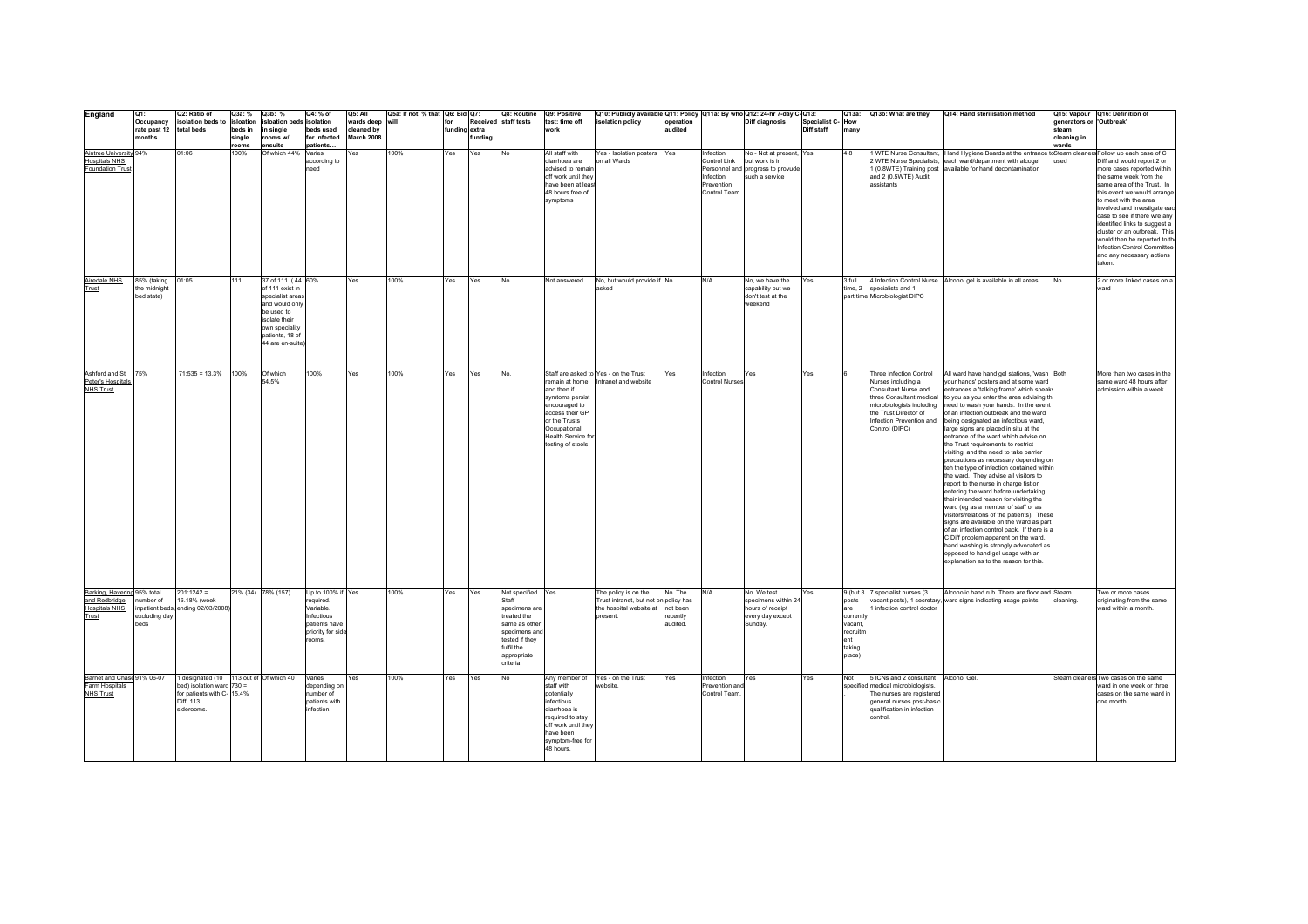| England                     | Q1:                     | Q2: Ratio of                              | Q3a: %             | Q3b: %                         | Q4: % of                  | Q5: All            | Q5a: If not, % that Q6: Bid Q7:                     |               |        | Q8: Routine          | Q9: Positive                                            | Q10: Publicly available Q11: Policy Q11a: By who Q12: 24-hr 7-day C-Q13: |           |                       |                      |                  | Q13a:  | Q13b: What are they                                      | Q14: Hand sterilisation method                                            |                          | Q15: Vapour Q16: Definition of                                       |
|-----------------------------|-------------------------|-------------------------------------------|--------------------|--------------------------------|---------------------------|--------------------|-----------------------------------------------------|---------------|--------|----------------------|---------------------------------------------------------|--------------------------------------------------------------------------|-----------|-----------------------|----------------------|------------------|--------|----------------------------------------------------------|---------------------------------------------------------------------------|--------------------------|----------------------------------------------------------------------|
|                             | Occupancy               | isolation beds to isloation               |                    | isloation beds isolation       |                           | wards deep will    |                                                     | for           |        | Received staff tests | test: time off                                          | isolation policy                                                         | operation |                       | Diff diagnosis       | Specialist C-How |        |                                                          |                                                                           | generators or 'Outbreak' |                                                                      |
|                             | rate past 12 total beds |                                           | beds in            | in single                      | beds used                 | cleaned by         |                                                     | funding extra |        |                      | work                                                    |                                                                          | audited   |                       |                      | Diff staff       | many   |                                                          |                                                                           | steam                    |                                                                      |
|                             | months                  |                                           | single<br>rooms    | rooms w/<br>ensuite            | for infected<br>patients  | March 2008         |                                                     |               | unding |                      |                                                         |                                                                          |           |                       |                      |                  |        |                                                          |                                                                           | cleaning in<br>wards     |                                                                      |
| Barnsley Hospital 89%       |                         | $75:450 = 16.7%$                          | 69                 |                                | 100%                      | Yes                | 100%                                                | Yes           | Yes    | When there is Yes if |                                                         | Yes                                                                      | Yes       | Infection             | No. Seven days a Yes |                  | 14     |                                                          | Consultant microbiologist Alcohol hand rub and hand hygiene               | Yes. Steam               | 3 or more cases in one week                                          |
| <b>NHS Foundation</b>       |                         |                                           |                    |                                |                           |                    |                                                     |               |        | a known              | symptomatic. Car                                        |                                                                          |           | Control               | weeks, but not 24hr  |                  |        | (DIPC), 3 nurses, 10                                     | notices                                                                   | cleaning.                | or 2 cases for consecutive                                           |
| Trust                       |                         |                                           |                    |                                |                           |                    |                                                     |               |        | outbreak.            | return to work 48                                       |                                                                          |           | Nurses/Matron a day.  |                      |                  |        | matrons                                                  |                                                                           | Hydrogen                 | weeks, of hospital acquired                                          |
|                             |                         |                                           |                    |                                |                           |                    |                                                     |               |        |                      | hours after                                             |                                                                          |           |                       |                      |                  |        |                                                          |                                                                           |                          | peroxide being infection, in a defined area.                         |
|                             |                         |                                           |                    |                                |                           |                    |                                                     |               |        |                      | symptoms have                                           |                                                                          |           |                       |                      |                  |        |                                                          |                                                                           | purchased.               |                                                                      |
|                             |                         |                                           |                    |                                |                           |                    |                                                     |               |        |                      | cleared.                                                |                                                                          |           |                       |                      |                  |        |                                                          |                                                                           |                          |                                                                      |
|                             |                         |                                           | 88%                | 39%                            | All if required Yes       |                    | 100%                                                |               |        | Yes - if they        | They are advised The Trust has an                       |                                                                          | Yes       | nfection              | 7 days a week 9-     |                  |        | DIPC, Consultant                                         | alcohol hand rub at the entrance to                                       |                          | two cases epidionologically                                          |
| Barts and The<br>London NHS | 90%<br>Approximatel     | 22%                                       |                    |                                |                           |                    |                                                     | Yes           | Yes    | have diarrhoea       |                                                         | to remain off work isolation policy along                                |           | Control Team          | 5 <sub>nm</sub>      | Yes              | See    | following microbiologist - supported every clinical area |                                                                           | Yes                      | linked within one week to                                            |
| Trust                       |                         |                                           |                    |                                |                           |                    |                                                     |               |        | for 3 days or        | until they have                                         | with other infection                                                     |           | and clinical          |                      |                  |        | answer by 3 consultant virologists.                      |                                                                           |                          | time and place or three                                              |
|                             |                         |                                           |                    |                                |                           |                    |                                                     |               |        | more                 | been symptom                                            | control policies available                                               |           | staff                 |                      |                  |        | consultant                                               |                                                                           |                          | cases epidemiologically                                              |
|                             |                         |                                           |                    |                                |                           |                    |                                                     |               |        |                      | free for 72 hours to all staff                          |                                                                          |           |                       |                      |                  |        | microbiologists, 8 virology                              |                                                                           |                          | linked within one month to                                           |
|                             |                         |                                           |                    |                                |                           |                    |                                                     |               |        |                      |                                                         |                                                                          |           |                       |                      |                  |        | and microbiology                                         |                                                                           |                          | time and place as an                                                 |
|                             |                         |                                           |                    |                                |                           |                    |                                                     |               |        |                      |                                                         |                                                                          |           |                       |                      |                  |        | registrars, a consultant                                 |                                                                           |                          | 'outbreak'                                                           |
|                             |                         |                                           |                    |                                |                           |                    |                                                     |               |        |                      |                                                         |                                                                          |           |                       |                      |                  |        | nurse, lead nurse and four<br>clinical nurse specialists |                                                                           |                          |                                                                      |
|                             |                         |                                           |                    |                                |                           |                    |                                                     |               |        |                      |                                                         |                                                                          |           |                       |                      |                  |        |                                                          |                                                                           |                          |                                                                      |
|                             |                         |                                           |                    |                                |                           |                    |                                                     |               |        |                      |                                                         |                                                                          |           |                       |                      |                  |        |                                                          |                                                                           |                          |                                                                      |
| Basildon and                | 93.7% (April            | Varies from 14% to See                    |                    | Approximately We do not        |                           | <b>No</b>          | Not specified -                                     | Yes           | Yes    | <b>No</b>            | N/A                                                     | Yes                                                                      | Yes       | nfection              | Yes                  | Yes              | See    | Microbiology consultant,                                 | Hand sanitiser is available at the                                        |                          | Steam cleaners More than 2 cases on a war                            |
| Thurrock                    | 2007 - Jan              | 25% in different                          | previous           | 50%                            | collect this              |                    | hoping to complete                                  |               |        |                      |                                                         |                                                                          |           | <b>Control Nurses</b> |                      |                  |        | following three infeciton control                        | entrance to, and throughout all wards                                     |                          | in the same week.                                                    |
| University                  | 2008)                   | parts of the                              | answer             |                                | information               |                    | in April                                            |               |        |                      |                                                         |                                                                          |           |                       |                      |                  |        |                                                          | answer nurses (one is PT) and an including at the entrance to each single |                          |                                                                      |
| <b>Hospitals NHS</b>        |                         | hospital. In the                          |                    |                                | centrally                 |                    |                                                     |               |        |                      |                                                         |                                                                          |           |                       |                      |                  |        | Infection Control Admin                                  | room. Hand washing basins are also                                        |                          |                                                                      |
| Foundation Trus             |                         | Essex                                     |                    |                                |                           |                    |                                                     |               |        |                      |                                                         |                                                                          |           |                       |                      |                  |        | Asst                                                     | available throughout the wards.                                           |                          |                                                                      |
|                             |                         | Cariothoracic                             |                    |                                |                           |                    |                                                     |               |        |                      |                                                         |                                                                          |           |                       |                      |                  |        |                                                          |                                                                           |                          |                                                                      |
|                             |                         | Centre almost 50%<br>of 88 inpatient beds |                    |                                |                           |                    |                                                     |               |        |                      |                                                         |                                                                          |           |                       |                      |                  |        |                                                          |                                                                           |                          |                                                                      |
|                             |                         | are in single rooms                       |                    |                                |                           |                    |                                                     |               |        |                      |                                                         |                                                                          |           |                       |                      |                  |        |                                                          |                                                                           |                          |                                                                      |
|                             |                         |                                           |                    |                                |                           |                    |                                                     |               |        |                      |                                                         |                                                                          |           |                       |                      |                  |        |                                                          |                                                                           |                          |                                                                      |
|                             |                         |                                           |                    |                                |                           |                    |                                                     |               |        |                      |                                                         |                                                                          |           |                       |                      |                  |        |                                                          |                                                                           |                          |                                                                      |
| Basingstoke and 90.68%      |                         | 25%                                       |                    | $35$ beds = 40 beds = 47% 100% |                           | Yes                | 100%                                                | Yes           | Yes    |                      | Staff are asked Advised to go                           | On the Trust Intranet                                                    | Yes       | Infection             | Yes                  | Yes              | 4 with | DIPC, Infection Control                                  | Alcohol gel dispenser at all ward                                         |                          | Not at present - We monitor and record each                          |
| North Hampshire             |                         |                                           | 41%                | The remaining                  |                           |                    |                                                     |               |        | to provide a         | home, not allower                                       |                                                                          |           | Control Team          |                      |                  | three  | Doctor, 2 x Infection                                    | entrances and at the entrance of the                                      | 10 Steam                 | case of C Diff with a Root                                           |
| <b>NHS Foundation</b>       |                         |                                           |                    | 10 isolation<br>beds are our c |                           |                    |                                                     |               |        | do, it will be       | sample. If they to return until free<br>of symptoms for |                                                                          |           |                       |                      |                  | vacant | Control Nurses 1 x<br>Surveillance post                  | hospital. In the C Diff ward, supernova<br>dispensers are available       | Cleaning                 | Cause analysis taken on<br>systems are on each case. 2 or more cases |
| Trust                       |                         |                                           |                    | diff isolation                 |                           |                    |                                                     |               |        | tested for C         | 48 hours                                                |                                                                          |           |                       |                      |                  | posts  |                                                          |                                                                           | order                    | in one area will be examined                                         |
|                             |                         |                                           |                    | ward = $12%$                   |                           |                    |                                                     |               |        | Diff                 |                                                         |                                                                          |           |                       |                      |                  |        |                                                          |                                                                           |                          | The Infection Control Nurse                                          |
|                             |                         |                                           |                    |                                |                           |                    |                                                     |               |        |                      |                                                         |                                                                          |           |                       |                      |                  |        |                                                          |                                                                           |                          | would assess each individua                                          |
|                             |                         |                                           |                    |                                |                           |                    |                                                     |               |        |                      |                                                         |                                                                          |           |                       |                      |                  |        |                                                          |                                                                           |                          | situation or cluster. If C Diff                                      |
|                             |                         |                                           |                    |                                |                           |                    |                                                     |               |        |                      |                                                         |                                                                          |           |                       |                      |                  |        |                                                          |                                                                           |                          | is confirmed the patient will                                        |
|                             |                         |                                           |                    |                                |                           |                    |                                                     |               |        |                      |                                                         |                                                                          |           |                       |                      |                  |        |                                                          |                                                                           |                          | be transferred to a dedicate                                         |
|                             |                         |                                           |                    |                                |                           |                    |                                                     |               |        |                      |                                                         |                                                                          |           |                       |                      |                  |        |                                                          |                                                                           |                          | isolation ward for patients                                          |
|                             |                         |                                           |                    |                                |                           |                    |                                                     |               |        |                      |                                                         |                                                                          |           |                       |                      |                  |        |                                                          |                                                                           |                          | who are confirmed with c<br>dift                                     |
|                             |                         |                                           |                    |                                |                           |                    |                                                     |               |        |                      |                                                         |                                                                          |           |                       |                      |                  |        |                                                          |                                                                           |                          |                                                                      |
|                             |                         |                                           |                    |                                |                           |                    |                                                     |               |        |                      |                                                         |                                                                          |           |                       |                      |                  |        |                                                          |                                                                           |                          |                                                                      |
| Bedford Hospital 90 . 8 %   |                         | Adult beds (16%), 100%                    |                    | adult beds                     | 100% as                   | Yes                | 100%                                                | Yes           | Yes    | No                   | N/A                                                     | No. The policy is                                                        | Yes       | Infection             | No                   | Yes              | See    | 2 Consultant Medical                                     | Alcohol-based hand rubs and hand-                                         | Steam                    | 2 cases epidemiologically                                            |
| <b>NHS Trust</b>            |                         | Paediatrics (39%).                        | (plus              | $(51\%)$                       | ecessary                  |                    |                                                     |               |        |                      |                                                         | internal.                                                                |           | Control Team          |                      |                  |        | following Microbiologists with IC                        | vash basins                                                               | cleaning.                | linked.                                                              |
|                             |                         | Maternity and                             | cohort             | peadiatrics                    |                           |                    |                                                     |               |        |                      |                                                         |                                                                          |           |                       |                      |                  |        | answer sessions, 3 IC nurses, 1                          |                                                                           |                          |                                                                      |
|                             |                         | Gynaecology                               | area of 12 (46%),  |                                |                           |                    |                                                     |               |        |                      |                                                         |                                                                          |           |                       |                      |                  |        | IC administrator, 0.5                                    |                                                                           |                          |                                                                      |
|                             |                         | (20%), plus                               | beds               | Maternity &                    |                           |                    |                                                     |               |        |                      |                                                         |                                                                          |           |                       |                      |                  |        | antimicrobial pharmacist                                 |                                                                           |                          |                                                                      |
|                             |                         | dedicated C.Diff                          | including          | Gynaecology                    |                           |                    |                                                     |               |        |                      |                                                         |                                                                          |           |                       |                      |                  |        |                                                          |                                                                           |                          |                                                                      |
|                             |                         | Cohort area of up<br>to 12 beds as        | 4 single<br>rooms) | 100%)                          |                           |                    |                                                     |               |        |                      |                                                         |                                                                          |           |                       |                      |                  |        |                                                          |                                                                           |                          |                                                                      |
|                             |                         | necessary.                                |                    |                                |                           |                    |                                                     |               |        |                      |                                                         |                                                                          |           |                       |                      |                  |        |                                                          |                                                                           |                          |                                                                      |
|                             |                         |                                           |                    |                                |                           |                    |                                                     |               |        |                      |                                                         |                                                                          |           |                       |                      |                  |        |                                                          |                                                                           |                          |                                                                      |
| Birmingham's                | 96%                     | 41% 85:209                                | 90%                | 33% (28:85)                    |                           |                    | Single rooms The Trust has The Trusts high risk yes |               | yes    | no                   |                                                         | They may return The isolation policy is yes                              |           | Ward staff in         | The service is       | yes              | 3.2    | 1.6 WTE Consultant                                       | alcohol gel                                                               | no                       | Two or more occurences in                                            |
| Children Hospita            |                         |                                           | (77:85)            |                                | are used for              |                    | a rolling yearly areas have been                    |               |        |                      |                                                         | to work when they accessible by all Trust                                |           | collaboration         | available six days a |                  |        | Medical Microbiologists                                  |                                                                           |                          | one ward that are                                                    |
|                             |                         |                                           |                    |                                | isolation of              | cleaning           | deep cleaned                                        |               |        |                      | have been                                               | employees and is                                                         |           | with the              | veek                 |                  |        | and 1.6 WTE Infection                                    |                                                                           |                          | epidemologically linked.                                             |
|                             |                         |                                           |                    |                                | infected                  | programme          |                                                     |               |        |                      | symtom free for                                         | available to the public or                                               |           | Infection             |                      |                  |        | <b>Control Nurses</b>                                    |                                                                           |                          |                                                                      |
|                             |                         |                                           |                    |                                | patients in<br>reponse to | which this<br>year |                                                     |               |        |                      | 48 hours                                                | request. The Trust also<br>provides information                          |           | Control Team          |                      |                  |        |                                                          |                                                                           |                          |                                                                      |
|                             |                         |                                           |                    |                                | need/requirem commenced   |                    |                                                     |               |        |                      |                                                         | leaflets for patients,                                                   |           |                       |                      |                  |        |                                                          |                                                                           |                          |                                                                      |
|                             |                         |                                           |                    |                                | ent                       | in August          |                                                     |               |        |                      |                                                         | parents and careers                                                      |           |                       |                      |                  |        |                                                          |                                                                           |                          |                                                                      |
|                             |                         |                                           |                    |                                |                           | 2007               |                                                     |               |        |                      |                                                         | which includes details                                                   |           |                       |                      |                  |        |                                                          |                                                                           |                          |                                                                      |
|                             |                         |                                           |                    |                                |                           |                    |                                                     |               |        |                      |                                                         | regarding the need to                                                    |           |                       |                      |                  |        |                                                          |                                                                           |                          |                                                                      |
|                             |                         |                                           |                    |                                |                           |                    |                                                     |               |        |                      |                                                         | isolate patients. Some o                                                 |           |                       |                      |                  |        |                                                          |                                                                           |                          |                                                                      |
|                             |                         |                                           |                    |                                |                           |                    |                                                     |               |        |                      |                                                         | the information leaflets                                                 |           |                       |                      |                  |        |                                                          |                                                                           |                          |                                                                      |
|                             |                         |                                           |                    |                                |                           |                    |                                                     |               |        |                      |                                                         | are generic and other                                                    |           |                       |                      |                  |        |                                                          |                                                                           |                          |                                                                      |
|                             |                         |                                           |                    |                                |                           |                    |                                                     |               |        |                      |                                                         | target particular<br>organisms such as                                   |           |                       |                      |                  |        |                                                          |                                                                           |                          |                                                                      |
|                             |                         |                                           |                    |                                |                           |                    |                                                     |               |        |                      |                                                         | MRSA or rotavirus                                                        |           |                       |                      |                  |        |                                                          |                                                                           |                          |                                                                      |
|                             |                         |                                           |                    |                                |                           |                    |                                                     |               |        |                      |                                                         |                                                                          |           |                       |                      |                  |        |                                                          |                                                                           |                          |                                                                      |
|                             |                         |                                           |                    |                                |                           |                    |                                                     |               |        |                      |                                                         |                                                                          |           |                       |                      |                  |        |                                                          |                                                                           |                          |                                                                      |
|                             |                         |                                           |                    |                                |                           |                    |                                                     |               |        |                      |                                                         |                                                                          |           |                       |                      |                  |        |                                                          |                                                                           |                          |                                                                      |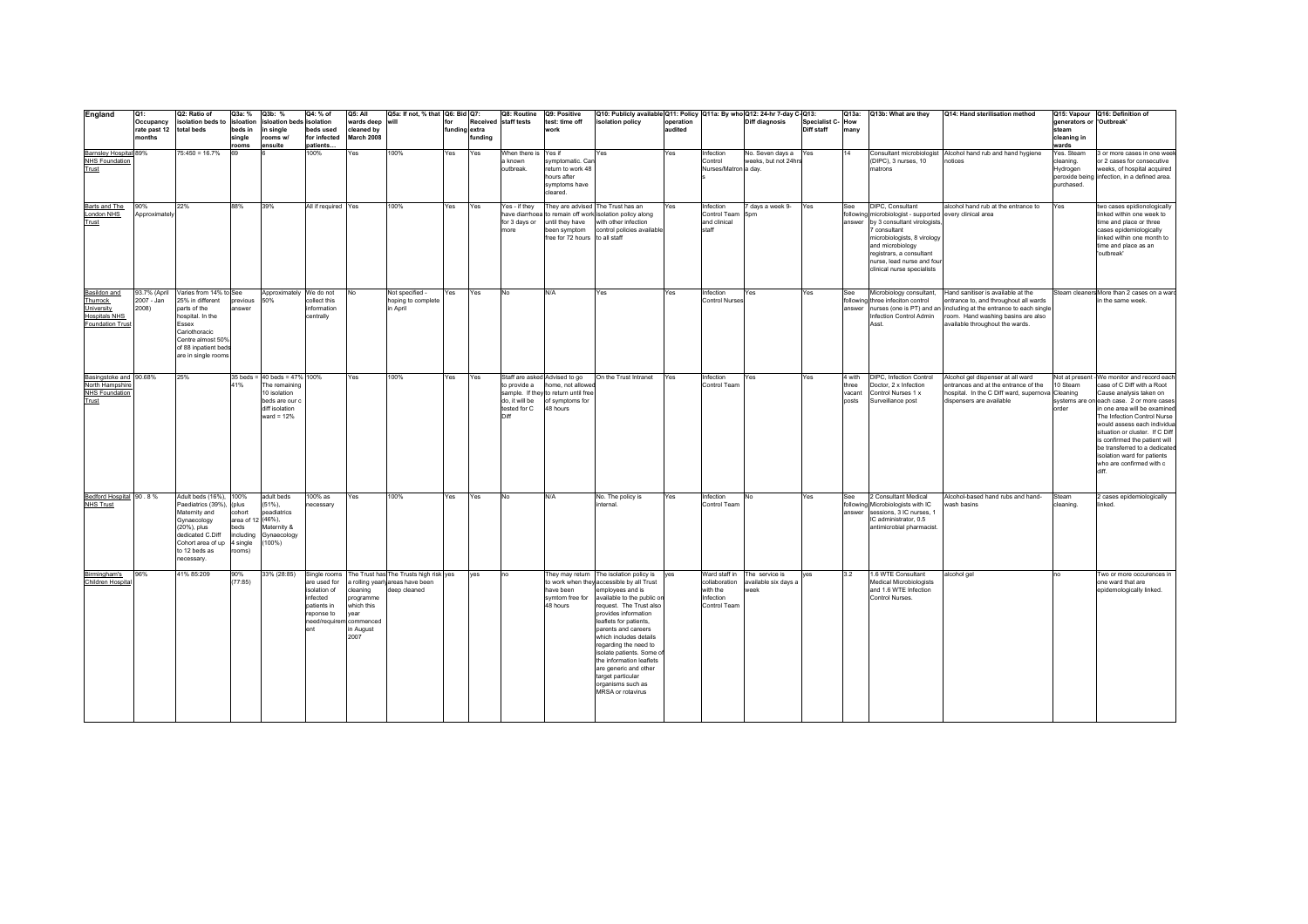| England                                                                              | lQ1:                                           | Q2: Ratio of                                       | Q3a: %                              | Q3b: %                                                                        | Q4: % of                                                              | Q5: All                                                                                                                | Q5a: If not, % that Q6: Bid Q7: |     |                                | Q8: Routine Q9: Positive                                                                                                |                                                                                                                                                                                    | Q10: Publicly available Q11: Policy Q11a: By who Q12: 24-hr 7-day C-Q13:                                         |                      |                                                                 |                                                                                                                                                                                                                                                            |                                        |                     | Q13a: Q13b: What are they                                                                                                                                                                                                                                                                                                                                                                                           | Q14: Hand sterilisation method                                                                                                                                                                                                                                                                 |                                                           | Q15: Vapour Q16: Definition of                                                                                                                                  |
|--------------------------------------------------------------------------------------|------------------------------------------------|----------------------------------------------------|-------------------------------------|-------------------------------------------------------------------------------|-----------------------------------------------------------------------|------------------------------------------------------------------------------------------------------------------------|---------------------------------|-----|--------------------------------|-------------------------------------------------------------------------------------------------------------------------|------------------------------------------------------------------------------------------------------------------------------------------------------------------------------------|------------------------------------------------------------------------------------------------------------------|----------------------|-----------------------------------------------------------------|------------------------------------------------------------------------------------------------------------------------------------------------------------------------------------------------------------------------------------------------------------|----------------------------------------|---------------------|---------------------------------------------------------------------------------------------------------------------------------------------------------------------------------------------------------------------------------------------------------------------------------------------------------------------------------------------------------------------------------------------------------------------|------------------------------------------------------------------------------------------------------------------------------------------------------------------------------------------------------------------------------------------------------------------------------------------------|-----------------------------------------------------------|-----------------------------------------------------------------------------------------------------------------------------------------------------------------|
|                                                                                      | Occupancy<br>rate past 12 total beds<br>months | isolation beds to isloation                        | beds in<br>single<br>rooms          | isloation beds isolation<br>in single<br>rooms w/<br>ensuite                  | beds used<br>for infected<br>patients                                 | wards deep<br>cleaned by<br>March 2008                                                                                 | will                            | for | funding extra<br><b>unding</b> | Received staff tests                                                                                                    | test: time off<br>work                                                                                                                                                             | isolation policy                                                                                                 | operation<br>audited |                                                                 | <b>Diff diagnosis</b>                                                                                                                                                                                                                                      | <b>Specialist C- How</b><br>Diff staff | many                |                                                                                                                                                                                                                                                                                                                                                                                                                     |                                                                                                                                                                                                                                                                                                | generators or 'Outbreak'<br>steam<br>cleaning in<br>wards |                                                                                                                                                                 |
| Birmingham<br>Women's NHS<br>Foundation Trust delivery suite                         | neonatal and<br>areas)                         | 63% (includes No Isolation beds N/A                |                                     | <b>N/A</b>                                                                    | N/A                                                                   | Yes                                                                                                                    | 100%                            | Yes | Yes                            | <b>No</b>                                                                                                               | N/A                                                                                                                                                                                | <b>No</b>                                                                                                        | Yes                  | Ward<br>managers,<br>Matrons and<br>Infection<br>Control Nurses | No                                                                                                                                                                                                                                                         | Yes                                    | See                 | 0.4 WTE Infection Control Alcohol gel<br>following Doctor/Consultant<br>answer Microbiologist, 0.2 WTE<br>Infection Control Nurse,<br>0.6 WTE Directorate<br>Leads for Infection Contro<br>and 0.4 Surveillance<br>Nurse/Midwife                                                                                                                                                                                    |                                                                                                                                                                                                                                                                                                | No                                                        | A single case would be<br>reported.                                                                                                                             |
| Blackpool, Fylde 80 - 100% -<br>and Wyre<br><b>Hospitals NHS</b><br>Foundation Trust | across the<br>trust                            | 20%                                                | rooms                               | all in side Approximately Majority<br>60%                                     |                                                                       | Yes                                                                                                                    | 100%                            | Yes | Yes                            | We test all<br>diarrhoea<br>specimens<br>routinely for<br>C.Diff, not all<br>staff with<br>Diarrhoea send<br>specimens. | Advised not to<br>work.                                                                                                                                                            | Yes                                                                                                              | Yes.                 | The Saving<br>Lives HII link. tests C.Diff                      | Yes. Our laboratory Yes<br>infections once daily<br>7 days a week. If<br>requested we do<br>have CDAC rapid<br>screening tests<br>available which<br>would allow us to<br>process specimens<br>24 hours a day 7<br>days a week if<br>clinically indicated. |                                        |                     | DIPC, 2x Consultant<br>Microbiologists, Nurse<br>Consultant, Nurse<br>Specialist Infection<br>Prevention, Infection<br>Prevention Nurse.                                                                                                                                                                                                                                                                            | Alcohol had rub dispensers available at No<br>entrance with floor signs indicating the<br>need to use the gel - we don't have<br>individual infection wards.                                                                                                                                   |                                                           | 2 or more linked cases.<br>Particular importance<br>attached to cases with<br>obvious predisposition other<br>than presence of other<br>CDAD cases on the ward. |
| Bolton Hospitals 83.80%<br>NHS Trust                                                 |                                                | 107:718                                            | 15%                                 | 52%                                                                           | This changes<br>and is flexible<br>responsive<br>upon patient<br>need | Yes                                                                                                                    | 100%                            | Yes | Yes                            | <b>No</b>                                                                                                               | Yes until clear of Yes<br>diarrhoea for 48<br>hours.                                                                                                                               |                                                                                                                  | Yes                  | The Ward<br>Infection<br>Prevention and<br>Control Team         | No - 7 days a week, Yes<br>Manager and not 24 hours a day                                                                                                                                                                                                  |                                        | See                 | 1 WTE Consultant<br>following Microbiologist, 1 WTE<br>answer Staff Grade for<br>Microbiology, 1 WTE<br>Consultant Nurse, 2.94<br><b>WTE Infection Prevention</b><br>and Control Nurses, 0.4<br>WTE Support Nurse. An<br>advert has gone out for a<br>second Consultant<br>Microbiologist                                                                                                                           | All wards and the main hospital<br>entrances have alcohol gel. The<br>Intensive Care Unit has a hand washingused<br>sink with soap at the entrance for all<br>visitors                                                                                                                         | Steam<br>Cleaners are                                     | More than 2 cases above th<br>background rate for the type<br>of ward.                                                                                          |
| Bradford<br>Teaching<br><b>Hospitals NHS</b><br>Foundation Trus                      | 62%                                            | 17%                                                | currently<br>hold this<br>informati | We do not We do not<br>currently hold according to<br>this information demand | Variable                                                              | Yes                                                                                                                    | 100%                            | Yes | Yes                            | they became<br>patients.                                                                                                | suspected<br>nfective diarrhor<br>of any cause<br>would not be<br>allowed to work<br>they have<br>symptoms and for<br>at least 48 hours<br>after the<br>symptoms have<br>resolved. | No. They would Any staff member No. The policy is not<br>only be tested if with infective or publicly available. | Yes                  | Infection<br>Control Team diagnosis is                          | Yes. Clinical<br>available 24 hours<br>per day but not<br>laboratory<br>confirmation.                                                                                                                                                                      | Yes                                    | See<br>answer DIPC. |                                                                                                                                                                                                                                                                                                                                                                                                                     | 5 nurses, 1 admin, 1 data Alcohol hand gel dispensers at the<br>following clerk, 2 microbiologists, 1 entrance to every ward - we do not have<br>an 'infection ward'. Where cases of<br>diarrhoea occur notices advise hand<br>washing as alcohol gel is not effective<br>against C.Difficile. |                                                           | Not routinely. 2 or more cases connected<br>n time and place.                                                                                                   |
| Brighton and<br><b>Sussex University</b><br><b>Hospitals NHS</b><br>Trust            | 90%                                            | 1:7 (excluding<br>RACH, Maternity,<br>ITU and A&E) |                                     | 100%                                                                          | 46%                                                                   | One<br>dedicated<br>isolation<br>ward,<br>otherwise<br>needs of<br>patients<br>considered at<br>point of<br>allocation | Yes                             |     | 100% Yes                       | Yes                                                                                                                     | No                                                                                                                                                                                 | Yes, if symptoms are Yes<br>active and symptom free<br>for 48 hours                                              |                      | Yes                                                             | Infection Control<br>Team, bed<br>managers, ward<br>managers                                                                                                                                                                                               | Yes                                    | Yes                 | 9 + microbiology support Alcohol Gel<br>staff 1 Infection Prevention<br>and Control Nurse<br>Consultant, 1 Infection<br>Control Doctor/Consultant<br>microbiologust/consultant,<br>1 Senior Nurse, 2 Infection<br>Control nurses (in<br>training), 2 surveillance<br>nurses, 2 Administrative<br>assistants, 2 Consultant<br>microbiologists, 1<br>Infectious Diseases Doctor<br>+ team of Specialist<br>Registrars |                                                                                                                                                                                                                                                                                                | No                                                        | Increased rate over short<br>time period, or higher than<br>normal rates                                                                                        |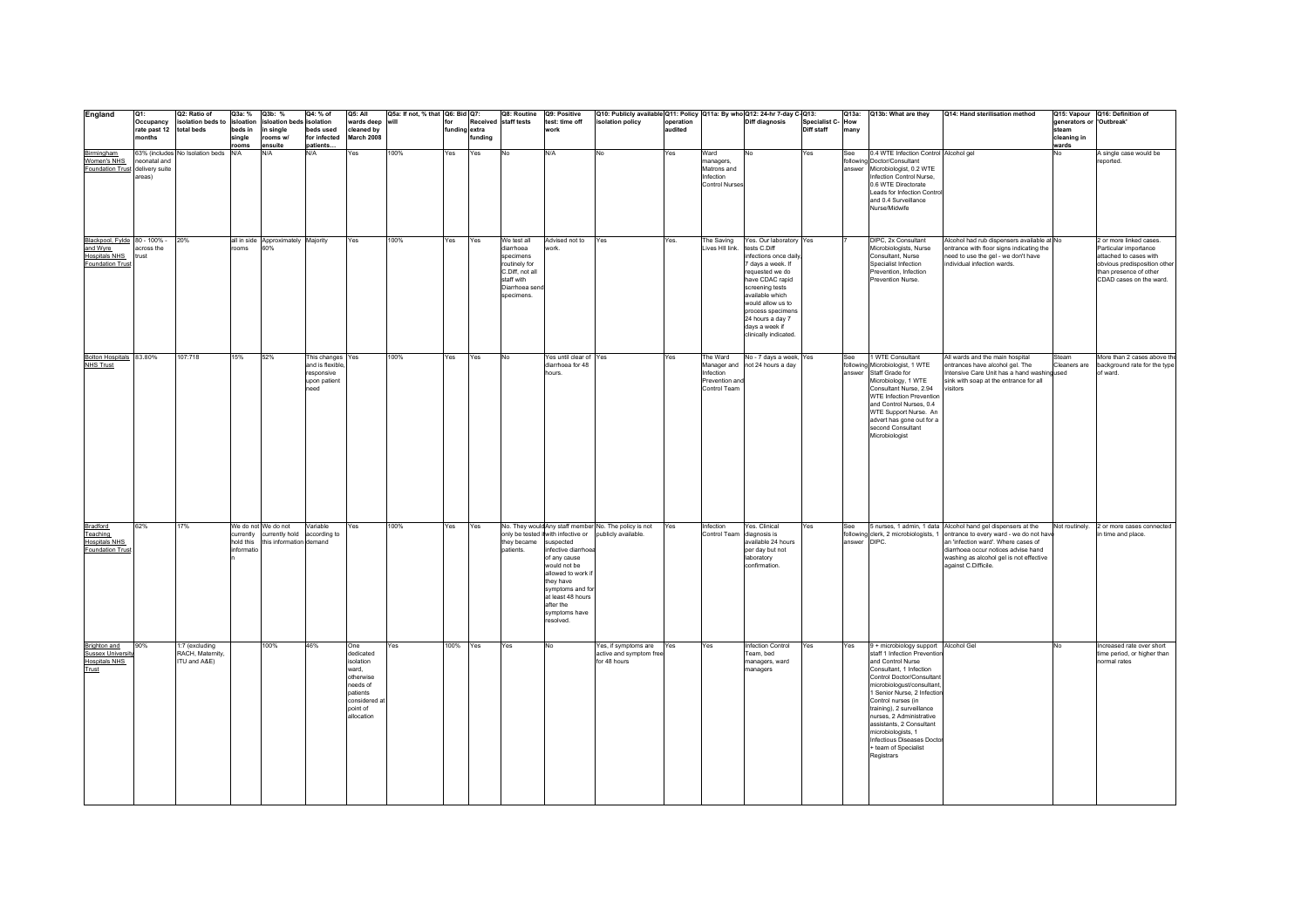| England                                         | Q1:                    | Q2: Ratio of                | Q3a: %             | Q3b: %                         | Q4: % of                  | Q5: All                          | Q5a: If not, % that   Q6: Bid   Q7: |               |               | Q8: Routine               | Q9: Positive                                                           | Q10: Publicly available Q11: Policy Q11a: By who Q12: 24-hr 7-day C-Q13: |           |                               |                                      |                  | Q13a: | Q13b: What are they                                   | Q14: Hand sterilisation method                                                                                              |                          | Q15: Vapour Q16: Definition of                                |
|-------------------------------------------------|------------------------|-----------------------------|--------------------|--------------------------------|---------------------------|----------------------------------|-------------------------------------|---------------|---------------|---------------------------|------------------------------------------------------------------------|--------------------------------------------------------------------------|-----------|-------------------------------|--------------------------------------|------------------|-------|-------------------------------------------------------|-----------------------------------------------------------------------------------------------------------------------------|--------------------------|---------------------------------------------------------------|
|                                                 | Occupancy              | isolation beds to isloation |                    | isloation beds isolation       |                           | wards deep                       | will                                | for           |               | Received staff tests      | test: time off                                                         | isolation policy                                                         | operation |                               | Diff diagnosis                       | Specialist C-How |       |                                                       |                                                                                                                             | generators or 'Outbreak' |                                                               |
|                                                 | rate past 12<br>months | total beds                  | beds in<br>single  | in single<br>rooms w/          | beds used<br>for infected | cleaned by<br>March 2008         |                                     | funding extra | <b>undina</b> |                           | work                                                                   |                                                                          | audited   |                               |                                      | Diff staff       | many  |                                                       |                                                                                                                             | steam<br>cleaning in     |                                                               |
|                                                 |                        |                             | rooms              | ensuite                        | patients                  |                                  |                                     |               |               |                           |                                                                        |                                                                          |           |                               |                                      |                  |       |                                                       |                                                                                                                             | wards                    |                                                               |
| Bromley Hospitals 97.86%                        |                        | 01:04                       | 100%               | 100%                           | Data not                  | No.                              | 66%                                 | Yes           | Yes           | No                        | Staff with                                                             | The Isolation policy is                                                  | Yes.      |                               | The divisions No - 7 days a week Yes |                  | See   | 2.4 Infection Control                                 | In the main entrance there are posters No.                                                                                  |                          | Diarrhoea with a positive                                     |
| <b>NHS Trust</b>                                |                        |                             |                    |                                | collected                 |                                  |                                     |               |               |                           |                                                                        | diarrhoea are not located on the intranet,                               |           | undertake their not 24 hours  |                                      |                  |       |                                                       | following Nurses, 2.8 Microbiologist and alcohol hand gel for use by the                                                    |                          | toxin assay (with or without                                  |
|                                                 |                        |                             |                    |                                |                           |                                  |                                     |               |               |                           | allowed to work                                                        | is available to anvone                                                   |           | own audits                    |                                      |                  |       | answer Consultants (0.8 is the                        | public and any who wish to use it. At the                                                                                   |                          | positive C Diff culture) and/o                                |
|                                                 |                        |                             |                    |                                |                           |                                  |                                     |               |               |                           | until the cause is who requests it.                                    |                                                                          |           | based on                      |                                      |                  |       | DIPC), 50 Key workers in                              | entrance to every clinical area there are                                                                                   |                          | endoscopic or post-mortem                                     |
|                                                 |                        |                             |                    |                                |                           |                                  |                                     |               |               |                           | known not to be<br>infectious. If the                                  |                                                                          |           | saving lives<br>and infection |                                      |                  |       | infection control (link<br>nurses), 1 Lab Infection   | alcohol hand gel facilities and posters<br>inviting visitors and staff to                                                   |                          | evidenced. Or Two or more<br>related cases satisfying the     |
|                                                 |                        |                             |                    |                                |                           |                                  |                                     |               |               |                           | staff member                                                           |                                                                          |           | control also                  |                                      |                  |       | Control Link Biomedical                               | decontaminate hands. In emergency                                                                                           |                          | above criteria over a defined                                 |
|                                                 |                        |                             |                    |                                |                           |                                  |                                     |               |               |                           | were to test C                                                         |                                                                          |           | perform their                 |                                      |                  |       | Scientist 4 sessions of 4                             | areas there are red Cleanyourhands                                                                                          |                          | period based on that date of                                  |
|                                                 |                        |                             |                    |                                |                           |                                  |                                     |               |               |                           | Diff positive and i                                                    |                                                                          |           | own c diff                    |                                      |                  |       | hours of DIPC                                         | symbols stuck on the floor. All side                                                                                        |                          | onset of the first case eg a                                  |
|                                                 |                        |                             |                    |                                |                           |                                  |                                     |               |               |                           | this were thought                                                      |                                                                          |           | saving lives                  |                                      |                  |       |                                                       | rooms have full facilities for hand                                                                                         |                          | second case in the same                                       |
|                                                 |                        |                             |                    |                                |                           |                                  |                                     |               |               |                           | to be the cause o<br>the diarrhoea the                                 |                                                                          |           | audits.                       |                                      |                  |       |                                                       | washing at sinks with soap and towels<br>and with alcohol gel. All bays have                                                |                          | ward and week and/or third<br>case same ward and month.       |
|                                                 |                        |                             |                    |                                |                           |                                  |                                     |               |               |                           | would be asked to                                                      |                                                                          |           |                               |                                      |                  |       |                                                       | sinks and full facilities for proper hand                                                                                   |                          |                                                               |
|                                                 |                        |                             |                    |                                |                           |                                  |                                     |               |               |                           | be off work until                                                      |                                                                          |           |                               |                                      |                  |       |                                                       | washing. We are putting up audio                                                                                            |                          |                                                               |
|                                                 |                        |                             |                    |                                |                           |                                  |                                     |               |               |                           | 72 hours after the                                                     |                                                                          |           |                               |                                      |                  |       |                                                       | reminders at the clinical areas entrance                                                                                    |                          |                                                               |
|                                                 |                        |                             |                    |                                |                           |                                  |                                     |               |               |                           | diarrhoea has                                                          |                                                                          |           |                               |                                      |                  |       |                                                       | to remind people passing in and out of                                                                                      |                          |                                                               |
|                                                 |                        |                             |                    |                                |                           |                                  |                                     |               |               |                           | stopped.                                                               |                                                                          |           |                               |                                      |                  |       |                                                       | the clinical area, politely, to use alcohol<br>gel or wash their hands properly.                                            |                          |                                                               |
|                                                 |                        |                             |                    |                                |                           |                                  |                                     |               |               |                           |                                                                        |                                                                          |           |                               |                                      |                  |       |                                                       |                                                                                                                             |                          |                                                               |
|                                                 |                        |                             |                    |                                |                           |                                  |                                     |               |               |                           |                                                                        |                                                                          |           |                               |                                      |                  |       |                                                       |                                                                                                                             |                          |                                                               |
| Buckinghamshire 82.19%                          |                        | 22.3% (assuming             | 100%               | 61.30%                         | 100%                      | Yes                              | 100%                                | Yes           | Yes           | We test all               | If a member of                                                         | Yes. We have an                                                          | Yes       | Audited at                    | We test for C.Diff 7 Yes             |                  | See   | 4 consultant                                          | Infection control - signage, floor                                                                                          | No. Although             | 3 or more cases per week,                                     |
| <b>Hospitals NHS</b>                            |                        | only single room            |                    |                                |                           |                                  |                                     |               |               | specimens                 | staff has                                                              | nfection Control Policy                                                  |           |                               | different times, days a week, so yes |                  |       | following microbiologists (one of                     | templates, alcohol gel, etc.                                                                                                |                          | we have used it for 2 consecutive weeks in a                  |
| Trust                                           |                        | are isolation beds)         |                    |                                |                           |                                  |                                     |               |               | from patients             |                                                                        | diarrhoea for any on isolation of infected                               |           | by different                  |                                      |                  |       | answer whom is DIPC), 1                               |                                                                                                                             | in the past              | defined area will initiate                                    |
|                                                 |                        |                             |                    |                                |                           |                                  |                                     |               |               | >2 years                  | infective reason. patients                                             |                                                                          |           | people. Eg.                   |                                      |                  |       | microbiology registrar, 8                             |                                                                                                                             | when wards               | specific actions by the ICT                                   |
|                                                 |                        |                             |                    |                                |                           |                                  |                                     |               |               | routinely for             | we would advise                                                        |                                                                          |           | The Infection<br>Control Team |                                      |                  |       | specialist infection control                          |                                                                                                                             | have been<br>decented.   | and DIPC in order to manage                                   |
|                                                 |                        |                             |                    |                                |                           |                                  |                                     |               |               |                           | C.Diff, whether that they don't<br>or not they are work until they are |                                                                          |           | reports on                    |                                      |                  |       | nurses across the trust<br>(some are PT), 4 infection |                                                                                                                             |                          | a potential outbreak.                                         |
|                                                 |                        |                             |                    |                                |                           |                                  |                                     |               |               |                           | staff members. asymptomatic for                                        |                                                                          |           | isolation delay               |                                      |                  |       | control secretaries (most                             |                                                                                                                             |                          |                                                               |
|                                                 |                        |                             |                    |                                |                           |                                  |                                     |               |               |                           | at least 48 hours                                                      |                                                                          |           | to the Trust                  |                                      |                  |       | are PT). Each ward also                               |                                                                                                                             |                          |                                                               |
|                                                 |                        |                             |                    |                                |                           |                                  |                                     |               |               |                           |                                                                        |                                                                          |           | Board.                        |                                      |                  |       | has an infection control link                         |                                                                                                                             |                          |                                                               |
|                                                 |                        |                             |                    |                                |                           |                                  |                                     |               |               |                           |                                                                        |                                                                          |           |                               |                                      |                  |       | practitioner.                                         |                                                                                                                             |                          |                                                               |
|                                                 |                        |                             |                    |                                |                           |                                  |                                     |               |               |                           |                                                                        |                                                                          |           |                               |                                      |                  |       |                                                       |                                                                                                                             |                          |                                                               |
| Burton Hospitals 88%<br><b>NHS Trust</b>        |                        | 16% (single rooms) N/A      |                    | <b>N/A</b>                     | N/A                       | No. One ward 99%<br>outstanding. |                                     | Yes           | Yes           | No Only if                | Yes, until<br>Inpatient, linked recovered. For                         | No. We have an internal Yes.<br>policy for staff use.                    |           | IC Nurses<br>weekly.          | days a week -<br>Undertaken at a     | Yes              |       | IC Nurse Advisor, IC<br>Nurse, DIPC (Consultant       | Hand sanitiser plus labelling<br>encouraging compliance.                                                                    | Yes, both.               | 2 or more cases connected<br>n time and place                 |
|                                                 |                        |                             |                    |                                |                           |                                  |                                     |               |               | to outbreak, or viral D&V |                                                                        |                                                                          |           |                               | standard time                        |                  |       | Microbiologist)                                       |                                                                                                                             |                          |                                                               |
|                                                 |                        |                             |                    |                                |                           |                                  |                                     |               |               | requested.                | (Novovirus)                                                            |                                                                          |           |                               |                                      |                  |       |                                                       |                                                                                                                             |                          |                                                               |
|                                                 |                        |                             |                    |                                |                           |                                  |                                     |               |               |                           | advise staff to                                                        |                                                                          |           |                               |                                      |                  |       |                                                       |                                                                                                                             |                          |                                                               |
|                                                 |                        |                             |                    |                                |                           |                                  |                                     |               |               |                           | stav away for 48                                                       |                                                                          |           |                               |                                      |                  |       |                                                       |                                                                                                                             |                          |                                                               |
|                                                 |                        |                             |                    |                                |                           |                                  |                                     |               |               |                           | hours post<br>cessation of                                             |                                                                          |           |                               |                                      |                  |       |                                                       |                                                                                                                             |                          |                                                               |
|                                                 |                        |                             |                    |                                |                           |                                  |                                     |               |               |                           | symptoms.                                                              |                                                                          |           |                               |                                      |                  |       |                                                       |                                                                                                                             |                          |                                                               |
| Calderdale and                                  | 86.80%                 | 01:04                       | 16%                | 84%                            | 70% Average Yes           |                                  | 100%                                | Yes           | Yes           | No                        | Yes                                                                    | Yes.                                                                     | Yes       | Infection                     | Yes                                  | Yes              | 14    | infection control nurses, Alcohol gel                 |                                                                                                                             | No                       | Two or more related cases                                     |
| Huddersfield                                    |                        |                             |                    |                                |                           |                                  |                                     |               |               |                           |                                                                        |                                                                          |           | control Team                  |                                      |                  |       | 3 part-time administration                            |                                                                                                                             |                          | usually in 4 weeks - may be                                   |
| <b>NHS Foundation</b>                           |                        |                             |                    |                                |                           |                                  |                                     |               |               |                           |                                                                        |                                                                          |           |                               |                                      |                  |       | staff, 3 microbiologists, 1                           |                                                                                                                             |                          | extended at discretion of                                     |
| Trust                                           |                        |                             |                    |                                |                           |                                  |                                     |               |               |                           |                                                                        |                                                                          |           |                               |                                      |                  |       | antibiotic pharmacist                                 |                                                                                                                             |                          | nfection control team                                         |
|                                                 |                        |                             |                    |                                |                           |                                  |                                     |               |               |                           |                                                                        |                                                                          |           |                               |                                      |                  |       |                                                       |                                                                                                                             |                          |                                                               |
| Cambridge                                       | 86%                    | 2.1% or 22:1048 22.9% or    |                    | Not specified 46% at point YES |                           |                                  | 100%                                | <b>YES</b>    | <b>YES</b>    |                           |                                                                        | All diarrhoea Advised not to We have various policies YES                |           | Infection                     | <b>VAS</b>                           | ves              | Not   |                                                       | 80 Link Nurses, 5 WTE Hand hygene stations are placed at                                                                    | Steam                    | All cases are reported                                        |
| University                                      |                        |                             | 240 of             |                                | of audit (Oct             |                                  |                                     |               |               |                           | samples tested return until free of in place, some                     |                                                                          |           | Control Team                  |                                      |                  |       |                                                       | specified Infection Control Nurses, 1 every entrance and exit which includes Cleaning is                                    |                          | nationally and within the                                     |
| <b>Hospitals NHS</b><br><b>Foundation Trust</b> |                        |                             | 1048 are<br>single |                                | 2007)                     |                                  |                                     |               |               | patients.                 | hours                                                                  | whether staff or symptoms for 48 information is available<br>publicly    |           |                               |                                      |                  |       |                                                       | PT Audit and surveillance appropriate signage and alcohol gel.<br>nurse, 1 WTE Information Hand washing sinks are available | used                     | organisation, the Chief Exec<br>receives a weekly report and  |
|                                                 |                        |                             | ooms               |                                |                           |                                  |                                     |               |               |                           |                                                                        |                                                                          |           |                               |                                      |                  |       | Analyst for infection                                 | throughout departments.                                                                                                     |                          | the Executive Board receives                                  |
|                                                 |                        |                             |                    |                                |                           |                                  |                                     |               |               |                           |                                                                        |                                                                          |           |                               |                                      |                  |       | control, 1 Infection Control                          |                                                                                                                             |                          | a fortnightly report.                                         |
|                                                 |                        |                             |                    |                                |                           |                                  |                                     |               |               |                           |                                                                        |                                                                          |           |                               |                                      |                  |       | Doctor, 4 WTE                                         |                                                                                                                             |                          | Localised cluster: 2 or more                                  |
|                                                 |                        |                             |                    |                                |                           |                                  |                                     |               |               |                           |                                                                        |                                                                          |           |                               |                                      |                  |       | Microbiologists and 1 WTE                             |                                                                                                                             |                          | cases in a week of hospital                                   |
|                                                 |                        |                             |                    |                                |                           |                                  |                                     |               |               |                           |                                                                        |                                                                          |           |                               |                                      |                  |       | Antibiotic Pharmacist                                 |                                                                                                                             |                          | acquired C Diff where cross                                   |
|                                                 |                        |                             |                    |                                |                           |                                  |                                     |               |               |                           |                                                                        |                                                                          |           |                               |                                      |                  |       |                                                       |                                                                                                                             |                          | infection is suspected.<br>These may occur without            |
|                                                 |                        |                             |                    |                                |                           |                                  |                                     |               |               |                           |                                                                        |                                                                          |           |                               |                                      |                  |       |                                                       |                                                                                                                             |                          | exceeding monthly baseline                                    |
|                                                 |                        |                             |                    |                                |                           |                                  |                                     |               |               |                           |                                                                        |                                                                          |           |                               |                                      |                  |       |                                                       |                                                                                                                             |                          | figures. An outbreak: In                                      |
|                                                 |                        |                             |                    |                                |                           |                                  |                                     |               |               |                           |                                                                        |                                                                          |           |                               |                                      |                  |       |                                                       |                                                                                                                             |                          | which baseline numbers of C                                   |
|                                                 |                        |                             |                    |                                |                           |                                  |                                     |               |               |                           |                                                                        |                                                                          |           |                               |                                      |                  |       |                                                       |                                                                                                                             |                          | Diff are exceeded for 2                                       |
|                                                 |                        |                             |                    |                                |                           |                                  |                                     |               |               |                           |                                                                        |                                                                          |           |                               |                                      |                  |       |                                                       |                                                                                                                             |                          | weeks; or more than 3 cases<br>of hospital acquired infection |
|                                                 |                        |                             |                    |                                |                           |                                  |                                     |               |               |                           |                                                                        |                                                                          |           |                               |                                      |                  |       |                                                       |                                                                                                                             |                          | per week for 2 consecutive                                    |
|                                                 |                        |                             |                    |                                |                           |                                  |                                     |               |               |                           |                                                                        |                                                                          |           |                               |                                      |                  |       |                                                       |                                                                                                                             |                          | weeks in a defined area; or                                   |
|                                                 |                        |                             |                    |                                |                           |                                  |                                     |               |               |                           |                                                                        |                                                                          |           |                               |                                      |                  |       |                                                       |                                                                                                                             |                          | more than 3 cases in an area                                  |
|                                                 |                        |                             |                    |                                |                           |                                  |                                     |               |               |                           |                                                                        |                                                                          |           |                               |                                      |                  |       |                                                       |                                                                                                                             |                          | accompanied by other                                          |
|                                                 |                        |                             |                    |                                |                           |                                  |                                     |               |               |                           |                                                                        |                                                                          |           |                               |                                      |                  |       |                                                       |                                                                                                                             |                          | patients with diarrhoea until<br>other causes have been       |
|                                                 |                        |                             |                    |                                |                           |                                  |                                     |               |               |                           |                                                                        |                                                                          |           |                               |                                      |                  |       |                                                       |                                                                                                                             |                          | ruled out.                                                    |
|                                                 |                        |                             |                    |                                |                           |                                  |                                     |               |               |                           |                                                                        |                                                                          |           |                               |                                      |                  |       |                                                       |                                                                                                                             |                          |                                                               |
|                                                 |                        |                             |                    |                                |                           |                                  |                                     |               |               |                           |                                                                        |                                                                          |           |                               |                                      |                  |       |                                                       |                                                                                                                             |                          |                                                               |
|                                                 |                        |                             |                    |                                |                           |                                  |                                     |               |               |                           |                                                                        |                                                                          |           |                               |                                      |                  |       |                                                       |                                                                                                                             |                          |                                                               |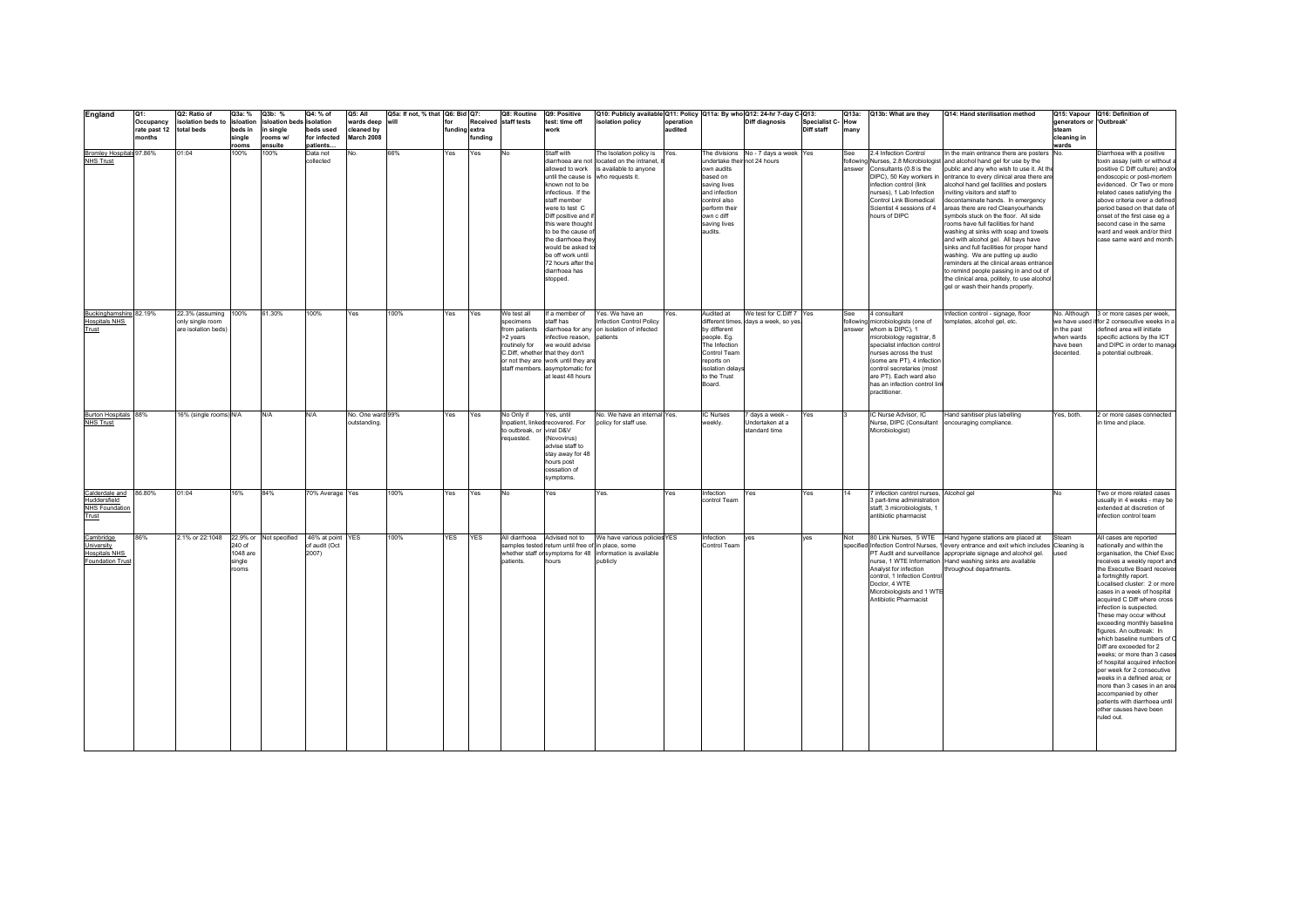| England                                                                                              | lQ1:<br>Occupancy<br>rate past 12<br>months | Q2: Ratio of<br>isolation beds to<br>total beds         | Q3a: %<br>isloation<br>beds in<br>single<br>rooms | Q3b: %<br>isloation beds isolation<br>in single<br>rooms w/<br>ensuite | Q4: % of<br>beds used<br>for infected<br>patients                       | O <sub>5</sub> : All<br>wards deep will<br>cleaned by<br>March 2008 | Q5a: If not. % that Q6: Bid Q7:                                                                                                                                                                                                                                                                                                                                                                                    | for<br>funding extra | fundina | Q8: Routine<br>Received staff tests | Q9: Positive<br>test: time off<br>work                                                                                                                                                                                                | Q10: Publicly available Q11: Policy   Q11a: By who Q12: 24-hr 7-day C-Q13:<br>isolation policy                                                                                                        | operation<br>audited |                                                        | <b>Diff diagnosis</b>  | Specialist C-How<br>Diff staff | Q13a:<br>many                                    | Q13b: What are they                                                                                                                                                                                                                    | Q14: Hand sterilisation method                                                                                                                                                                                      | generators or 'Outbreak'<br>steam<br>cleaning in<br>wards | Q15: Vapour Q16: Definition of                                                                                                               |
|------------------------------------------------------------------------------------------------------|---------------------------------------------|---------------------------------------------------------|---------------------------------------------------|------------------------------------------------------------------------|-------------------------------------------------------------------------|---------------------------------------------------------------------|--------------------------------------------------------------------------------------------------------------------------------------------------------------------------------------------------------------------------------------------------------------------------------------------------------------------------------------------------------------------------------------------------------------------|----------------------|---------|-------------------------------------|---------------------------------------------------------------------------------------------------------------------------------------------------------------------------------------------------------------------------------------|-------------------------------------------------------------------------------------------------------------------------------------------------------------------------------------------------------|----------------------|--------------------------------------------------------|------------------------|--------------------------------|--------------------------------------------------|----------------------------------------------------------------------------------------------------------------------------------------------------------------------------------------------------------------------------------------|---------------------------------------------------------------------------------------------------------------------------------------------------------------------------------------------------------------------|-----------------------------------------------------------|----------------------------------------------------------------------------------------------------------------------------------------------|
| Central<br>Manchester and<br>Manchester<br>Children's<br>University<br><b>Hospitals NHS</b><br>Trust | 84.90%                                      | 0.23                                                    | 30 single<br>rooms in<br>total                    | 11.03%                                                                 | Not specified No                                                        |                                                                     | 81%                                                                                                                                                                                                                                                                                                                                                                                                                | Yes                  | Yes     | <b>No</b>                           | Staff should<br>remain off work<br>until they have<br>been free from<br>hours                                                                                                                                                         | On the Trust Intranet<br>however we have an<br>Infection Control page or<br>the Trust internet site<br>symptoms for 48 that includes information<br>for patients and visitors<br>on isolation         | Partially            | Infection<br>Control Team 24 hours                     | 7 days a week, not Yes |                                |                                                  | DIPC, Infection Control<br>Doctor, 3 Consultant<br>Medical Microbiologists,<br>Nurse Consultant for<br>Prevention and Control of<br>Infection, Lead Nurse, 3<br>Infection Control<br><b>Specialists Nurses</b><br>Infection Control PA | Alcohol hand gel at the entrances.<br>There are posters outside every ward<br>and clinical dept advising on the use of<br>this gel                                                                                  | <b>No</b>                                                 | By the identification of a<br>number of cases over the<br>background rate in a given<br>clinical area.                                       |
| Chelsea and<br>Westminster<br><b>Hospital NHS</b><br><b>Foundation Trus</b>                          | 87%                                         | 103 single side<br>rooms out of $436 = 23.6\%$<br>23.6% | $103 =$                                           | Of which 74<br>have ensuite                                            | Not specified                                                           | Yes                                                                 | 100%                                                                                                                                                                                                                                                                                                                                                                                                               | Yes                  | Yes     | <b>No</b>                           | infection Control<br>would assess<br>when it was<br>appropriate for the<br>staff member to<br>return to work.                                                                                                                         | The Occupational No. However available Yes<br>Health Dept with on the hospital Intranet.                                                                                                              |                      | Infection<br>Control Nurses                            | Yes when needed.       | Yes                            |                                                  | 1 doctor and 3 nurses                                                                                                                                                                                                                  | Alcohol hand gel                                                                                                                                                                                                    | <b>No</b>                                                 | 2 or more linked cases in th<br>same clinical area.                                                                                          |
| Chesterfield<br>Royal Hospital<br><b>NHS Foundation</b><br>Trust                                     | 85%                                         | 20%                                                     | 50:50<br>(single:sin<br>gle with<br>ensuite)      | 50:50:00                                                               | Varies<br>according to<br>need                                          | Yes                                                                 | 100%                                                                                                                                                                                                                                                                                                                                                                                                               | Yes                  | Yes     | Yes - All with<br>symptoms          | Yes                                                                                                                                                                                                                                   | Yes                                                                                                                                                                                                   | Yes                  | nfection<br>Prevention and 24 hours<br>Control Team    | 7 days a week, not Yes |                                | See<br>following <sup>1</sup><br>answer          | Three specialist nurses,<br>Two consultant<br>Microbiologists, One<br>Support Worker (Clinical)<br>and One Data Processor                                                                                                              | Alcohol hand rub at entrance to all ward Steam<br>entrances                                                                                                                                                         | Vapour<br>generator by<br>80 IndA                         | Two or more related cases<br>Cleaning and as identified by daily<br>surveillance undertaken by<br>infection prevention and<br>control nurses |
| Christie Hospital 82%<br><b>NHS Foundation</b><br>Trust                                              |                                             | 62:257                                                  | 100%                                              | Of which all<br>except 4 are<br>ensuite                                | 27 side rooms Yes<br>for infection<br>all can be<br>used if<br>required |                                                                     | 100%                                                                                                                                                                                                                                                                                                                                                                                                               | Yes                  | Yes     | <b>No</b>                           | N/A                                                                                                                                                                                                                                   | Yes                                                                                                                                                                                                   | Yes                  | Infection<br>Control Team                              | Yes                    | Yes                            | See<br>following<br>answer                       | 1 Consultant<br>microbiologist/infection<br>control doctor, 1 Infection<br>Control Administrator                                                                                                                                       | 3 Infection Control Nurses, Alcohol rubs at entrance of every ward No<br>and every point of care                                                                                                                    |                                                           | Two cases in the same area                                                                                                                   |
| <b>City Hospitals</b><br><b>Sunderland NHS</b><br>Foundation Trus                                    | 80.64%                                      | 01:05                                                   | 77.40%                                            | 15.30%                                                                 | MRSA/C.Diff                                                             | mid April)                                                          | 47% used for No (they will 55%. Please note<br>be cleaned by that City Hospitals<br>Sunderland<br>completely remove<br>all furniture from<br>wards before deep<br>cleaning. We have<br>experienced<br>unprecedented<br>levels of demand<br>over the winter<br>period and decided<br>that to schedule the<br>completion of the<br>deep clean until mi<br>April would not<br>compromise patien<br>safety in any way. | Yes                  | Yes     | for it                              | we would test thought to be<br>either a bacterial<br>or viral cause is<br>advised to remain<br>of duty for 48<br>hours following<br>the last episode o<br>diarrhoea.<br>Specimens are<br>requested and<br>hand hygiene<br>reinforced. | No. Although is Any staff member Policies available on the Yes<br>C.Diff infection with symptoms of hospital intranet. The<br>was suspected, diarrhoea which is public can request<br>copies of this. |                      | The Alert<br>Organism/Alert<br>Surveillance<br>report. | Yes.                   | Yes.                           | 4 (will<br>increase<br>to 7 by<br>April<br>2008) | IC Doctor, 1 Medical<br>Director with DIPC. 1<br>Medical secretary<br>dedicated to IC.                                                                                                                                                 | Alcohol hand rub is installed at the<br>entrance to all out wards, wash-hand<br>basins are in place at the entrance to<br>the infection control ward and are<br>currently being installed at all ward<br>entrances. | Yes. Steam<br>cleaning.                                   | A cluster of cases in a<br>particular area that is linked<br>in time and there is evidence<br>of spread within hospital.                     |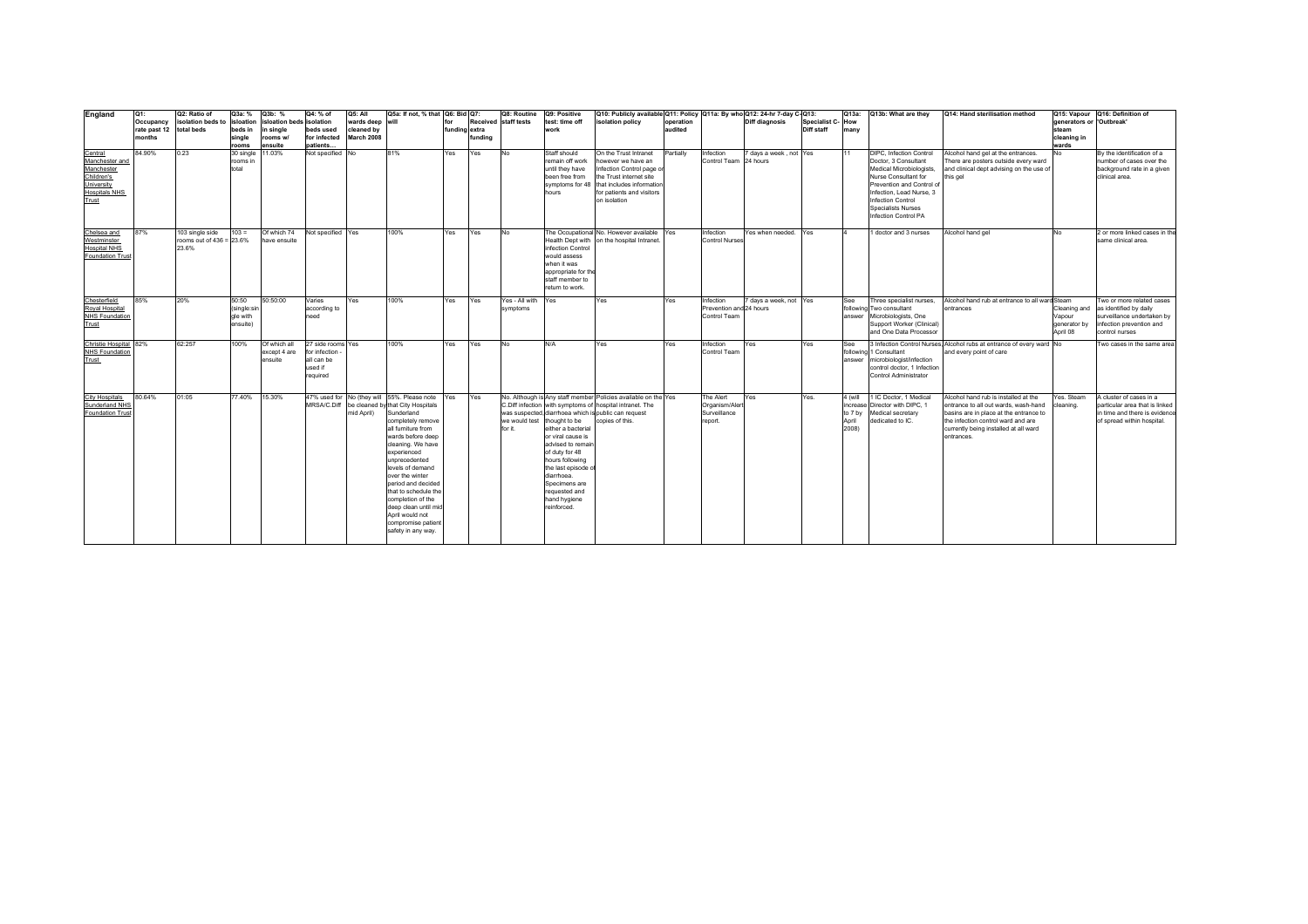| England                                 | Q1:                     | Q2: Ratio of                | Q3a: %  | Q3b: %                            | Q4: % of               | Q5: All         | Q5a: If not, % that   Q6: Bid   Q7: |               |         | Q8: Routine          | Q9: Positive                   | Q10: Publicly available Q11: Policy Q11a: By who Q12: 24-hr 7-day C-Q13: |           |                                |                         |                   | Q13a:         | Q13b: What are they                                      | Q14: Hand sterilisation method                                        |                          | Q15: Vapour Q16: Definition of |
|-----------------------------------------|-------------------------|-----------------------------|---------|-----------------------------------|------------------------|-----------------|-------------------------------------|---------------|---------|----------------------|--------------------------------|--------------------------------------------------------------------------|-----------|--------------------------------|-------------------------|-------------------|---------------|----------------------------------------------------------|-----------------------------------------------------------------------|--------------------------|--------------------------------|
|                                         | Occupancy               | isolation beds to isloation |         | isloation beds isolation          |                        | wards deep will |                                     | for           |         | Received staff tests | test: time off                 | isolation policy                                                         | operation |                                | Diff diagnosis          | Specialist C- How |               |                                                          |                                                                       | generators or 'Outbreak' |                                |
|                                         | rate past 12 total beds |                             | beds in | in single                         | beds used              | cleaned by      |                                     | funding extra |         |                      | work                           |                                                                          | audited   |                                |                         | Diff staff        | many          |                                                          |                                                                       | steam                    |                                |
|                                         | months                  |                             | single  | rooms w/                          | for infected           | March 2008      |                                     |               | fundina |                      |                                |                                                                          |           |                                |                         |                   |               |                                                          |                                                                       | cleaning in              |                                |
|                                         |                         |                             | rooms   | ensuite                           | patients               |                 |                                     |               |         |                      |                                |                                                                          |           |                                |                         |                   |               |                                                          |                                                                       | wards                    |                                |
| Clatterbridge                           | 76%                     | 01:11                       | 100%    | 100% with                         | 100%                   | Yes             | 100%                                | Yes           | Yes     | No                   | Not specified                  | Yes - The policy is                                                      | No        | The policy is Yes              |                         | Yes               | 1 plus        |                                                          | Link nurses are registered Alcohol gel and alcohol gel at all beds    | Steam                    | All are reported and root      |
| Centre For                              |                         |                             |         | handwashing                       |                        |                 |                                     |               |         |                      |                                | contained in the Infection                                               |           | not audited in                 |                         |                   | link          | nurses of various grades                                 |                                                                       | Cleaning                 | cause analysis                 |
| Oncology NHS                            |                         |                             |         | sinks and toilet                  |                        |                 |                                     |               |         |                      |                                | Control Manual and can                                                   |           | isolation.                     |                         |                   | nurse         | working on the wards who                                 |                                                                       |                          |                                |
| <b>Foundation Trust</b>                 |                         |                             |         | but not shower                    |                        |                 |                                     |               |         |                      |                                | be made available                                                        |           | However, a                     |                         |                   |               | have all undergone training                              |                                                                       |                          |                                |
|                                         |                         |                             |         | or bath                           |                        |                 |                                     |               |         |                      |                                |                                                                          |           | root cause                     |                         |                   |               | in infection control. They<br>attend the local infection |                                                                       |                          |                                |
|                                         |                         |                             |         |                                   |                        |                 |                                     |               |         |                      |                                |                                                                          |           | analysis is<br>carried out for |                         |                   |               | control meetings and                                     |                                                                       |                          |                                |
|                                         |                         |                             |         |                                   |                        |                 |                                     |               |         |                      |                                |                                                                          |           | every case of                  |                         |                   |               | cascade information to the                               |                                                                       |                          |                                |
|                                         |                         |                             |         |                                   |                        |                 |                                     |               |         |                      |                                |                                                                          |           | C Diffand a                    |                         |                   |               | wards. We also have                                      |                                                                       |                          |                                |
|                                         |                         |                             |         |                                   |                        |                 |                                     |               |         |                      |                                |                                                                          |           | weekly report                  |                         |                   |               | radiographers who have                                   |                                                                       |                          |                                |
|                                         |                         |                             |         |                                   |                        |                 |                                     |               |         |                      |                                |                                                                          |           | goes to the                    |                         |                   |               | undergone the training who                               |                                                                       |                          |                                |
|                                         |                         |                             |         |                                   |                        |                 |                                     |               |         |                      |                                |                                                                          |           | executive                      |                         |                   |               | keep both diagnostic and                                 |                                                                       |                          |                                |
|                                         |                         |                             |         |                                   |                        |                 |                                     |               |         |                      |                                |                                                                          |           | management                     |                         |                   |               | radiotherapy treatment                                   |                                                                       |                          |                                |
|                                         |                         |                             |         |                                   |                        |                 |                                     |               |         |                      |                                |                                                                          |           | team. In                       |                         |                   |               | areas up to date wit                                     |                                                                       |                          |                                |
|                                         |                         |                             |         |                                   |                        |                 |                                     |               |         |                      |                                |                                                                          |           | addition, we                   |                         |                   |               | infection control issues.                                |                                                                       |                          |                                |
|                                         |                         |                             |         |                                   |                        |                 |                                     |               |         |                      |                                |                                                                          |           | use the high                   |                         |                   |               | We buy our infection                                     |                                                                       |                          |                                |
|                                         |                         |                             |         |                                   |                        |                 |                                     |               |         |                      |                                |                                                                          |           | impact                         |                         |                   |               | control service through a                                |                                                                       |                          |                                |
|                                         |                         |                             |         |                                   |                        |                 |                                     |               |         |                      |                                |                                                                          |           | intervention                   |                         |                   |               | Service Level Agreement                                  |                                                                       |                          |                                |
|                                         |                         |                             |         |                                   |                        |                 |                                     |               |         |                      |                                |                                                                          |           | audit for C Dift               |                         |                   |               | with Wirral University                                   |                                                                       |                          |                                |
|                                         |                         |                             |         |                                   |                        |                 |                                     |               |         |                      |                                |                                                                          |           | and this is                    |                         |                   |               | Teaching Hospital. In                                    |                                                                       |                          |                                |
|                                         |                         |                             |         |                                   |                        |                 |                                     |               |         |                      |                                |                                                                          |           | carried out by                 |                         |                   |               | addition we are currently                                |                                                                       |                          |                                |
|                                         |                         |                             |         |                                   |                        |                 |                                     |               |         |                      |                                |                                                                          |           | the ward                       |                         |                   |               | recruiting another infection                             |                                                                       |                          |                                |
|                                         |                         |                             |         |                                   |                        |                 |                                     |               |         |                      |                                |                                                                          |           | managers.                      |                         |                   |               | control nurse who will be                                |                                                                       |                          |                                |
|                                         |                         |                             |         |                                   |                        |                 |                                     |               |         |                      |                                |                                                                          |           |                                |                         |                   |               | employed by ourselves.                                   |                                                                       |                          |                                |
|                                         |                         |                             |         |                                   |                        |                 |                                     |               |         |                      |                                |                                                                          |           |                                |                         |                   |               |                                                          |                                                                       |                          |                                |
|                                         |                         |                             |         |                                   |                        |                 |                                     |               |         |                      |                                |                                                                          |           |                                |                         |                   |               |                                                          |                                                                       |                          |                                |
|                                         |                         |                             |         |                                   |                        |                 |                                     |               |         |                      |                                |                                                                          |           |                                |                         |                   |               |                                                          |                                                                       |                          |                                |
| Countess Of                             | 90%                     | 15%                         | 53%     | 47%                               | 100% if                | <b>No</b>       | 95% - remaining two Yes             |               | Yes     | No                   | Not specified                  | Isolation policy available Yes                                           |           | Infection                      | <b>No</b>               | Yes               |               |                                                          | Infection Control Doctors, Alcohol gel provided at entrance to all No |                          | More than one case of          |
| Chester Hospital                        |                         |                             |         |                                   | required               |                 | by 4th April 2008                   |               |         |                      |                                | on the Intranet                                                          |           | <b>Control Nurses</b>          |                         |                   |               | qualified, Infection Control Nurses,                     | wards with directions for use                                         |                          | diagnosed C Diff ass           |
| <b>NHS Foundation</b>                   |                         |                             |         |                                   |                        |                 |                                     |               |         |                      |                                |                                                                          |           |                                |                         |                   |               | Junior Infection Control                                 |                                                                       |                          | diarrhoea that following       |
| Trust                                   |                         |                             |         |                                   |                        |                 |                                     |               |         |                      |                                |                                                                          |           |                                |                         |                   |               | support, Nurses and secretary                            |                                                                       |                          | investigation can be related   |
|                                         |                         |                             |         |                                   |                        |                 |                                     |               |         |                      |                                |                                                                          |           |                                |                         |                   |               |                                                          |                                                                       |                          | to both time and location      |
|                                         |                         |                             |         |                                   |                        |                 |                                     |               |         |                      |                                |                                                                          |           |                                |                         |                   | secretar      |                                                          |                                                                       |                          |                                |
|                                         |                         |                             |         |                                   |                        |                 |                                     |               |         |                      |                                |                                                                          |           |                                |                         |                   |               |                                                          |                                                                       |                          |                                |
|                                         | 78.50%                  | 23%                         | 52      | 48                                |                        |                 | 100%                                | Yes           | Yes     | <b>No</b>            | All staff who                  | Yes - The isolation policy Yes                                           |           | The Infection No               |                         | Yes               |               |                                                          | 4.5 WTE Infection control Alcohol gel for hand decontamination at No  |                          | For most wards, we use 3       |
| County Durham                           |                         |                             |         |                                   | We do not<br>keep this | Yes             |                                     |               |         |                      | suffer from acute              |                                                                          |           | Control Team                   |                         |                   | 10            | nurse 0.6 WTE Infection                                  | the entrance to all our wards and also                                |                          | Ciff infections in a 4 week    |
| and Darlington<br><b>NHS Foundation</b> |                         |                             |         |                                   | information.           |                 |                                     |               |         |                      | diarrhoea are                  |                                                                          |           |                                |                         |                   |               | Control Nurse Educator,                                  | within clinical areas at point of use                                 |                          | period - Then those cases or   |
| Trust                                   |                         |                             |         |                                   | The                    |                 |                                     |               |         |                      | advised not to                 |                                                                          |           |                                |                         |                   |               | 0.8 WTE Surveillance                                     |                                                                       |                          | that ward are reviewed by      |
|                                         |                         |                             |         |                                   | percentage of          |                 |                                     |               |         |                      | return until they              |                                                                          |           |                                |                         |                   |               | nurse, 3.0 WTE                                           |                                                                       |                          | very experienced infection     |
|                                         |                         |                             |         |                                   | single rooms           |                 |                                     |               |         |                      | have been                      |                                                                          |           |                                |                         |                   |               | Consultant Microbiologists                               |                                                                       |                          | control doctors and infection  |
|                                         |                         |                             |         |                                   | required for           |                 |                                     |               |         |                      | symptom free for               |                                                                          |           |                                |                         |                   |               | who spend part of their                                  |                                                                       |                          | control nurses who will        |
|                                         |                         |                             |         |                                   | isolation              |                 |                                     |               |         |                      | 48 hours                       |                                                                          |           |                                |                         |                   |               | time on infection control                                |                                                                       |                          | declare an outbreak of C Diff  |
|                                         |                         |                             |         |                                   | changes daily          |                 |                                     |               |         |                      |                                |                                                                          |           |                                |                         |                   |               |                                                          |                                                                       |                          | in consultation with the       |
|                                         |                         |                             |         |                                   | on a basis of          |                 |                                     |               |         |                      |                                |                                                                          |           |                                |                         |                   |               |                                                          |                                                                       |                          | hospital management, local     |
|                                         |                         |                             |         |                                   | need.                  |                 |                                     |               |         |                      |                                |                                                                          |           |                                |                         |                   |               |                                                          |                                                                       |                          | HPA and PCT where              |
|                                         |                         |                             |         |                                   |                        |                 |                                     |               |         |                      |                                |                                                                          |           |                                |                         |                   |               |                                                          |                                                                       |                          | appropriate.                   |
|                                         |                         |                             |         |                                   |                        |                 |                                     |               |         |                      |                                |                                                                          |           |                                |                         |                   |               |                                                          |                                                                       |                          |                                |
|                                         |                         |                             |         |                                   |                        |                 |                                     |               |         |                      |                                |                                                                          |           |                                |                         |                   |               |                                                          |                                                                       |                          |                                |
| Dartford and                            | 85.16%                  | 26%                         | 26%     | 30% of single All if required Yes |                        |                 | 100%                                | Yes           | Yes     | No                   |                                | If staff have any Yes - Available on                                     | ves       | Infection                      | 7 day a week serviceYes |                   | See           | DIPC, 2 Consultant                                       | Alcohol gel                                                           | No                       | 2 or more cases related in     |
| Gravesham NHS                           |                         |                             |         | rooms are                         |                        |                 |                                     |               |         |                      |                                | symptoms at all request. Information                                     |           | Control Team                   |                         |                   |               | following Microbiologists, 2 Senior                      |                                                                       |                          | time and place                 |
| Trust                                   |                         |                             |         | ensuite                           |                        |                 |                                     |               |         |                      |                                | (vomiting/diarrhoe leaflets on a variety of                              |           |                                |                         |                   | answer Nurses |                                                          |                                                                       |                          |                                |
|                                         |                         |                             |         |                                   |                        |                 |                                     |               |         |                      |                                | a) whether or not conditions also available                              |           |                                |                         |                   |               |                                                          |                                                                       |                          |                                |
|                                         |                         |                             |         |                                   |                        |                 |                                     |               |         |                      | related to C Diff              |                                                                          |           |                                |                         |                   |               |                                                          |                                                                       |                          |                                |
|                                         |                         |                             |         |                                   |                        |                 |                                     |               |         |                      | we would advise<br>not to work |                                                                          |           |                                |                         |                   |               |                                                          |                                                                       |                          |                                |
|                                         |                         |                             |         |                                   |                        |                 |                                     |               |         |                      |                                |                                                                          |           |                                |                         |                   |               |                                                          |                                                                       |                          |                                |
|                                         |                         |                             |         |                                   |                        |                 |                                     |               |         |                      |                                |                                                                          |           |                                |                         |                   |               |                                                          |                                                                       |                          |                                |
| Derby Hospitals 84.5                    |                         | $213$ of $1177 = 1:5$ 100%  |         | $127$ of $213 =$                  | 100% if                | Yes             | 100%                                | Yes           | Yes     | No                   | Yes - advised not No           |                                                                          | N/A       | N/A                            | Yes                     | Yes               | 5.8           | 0.5 WTE Infection Control Alcohol Gel                    |                                                                       | Steam                    | 3 or more cases on a single    |
| <b>NHS Foundation</b>                   |                         |                             |         | 59%                               | required               |                 |                                     |               |         |                      | to work whilst                 |                                                                          |           |                                |                         |                   |               | Doctor, 5.3 WTE Infection                                |                                                                       | Cleaning                 | ward in 72 hours, or 4 or      |
| Trust                                   |                         |                             |         |                                   |                        |                 |                                     |               |         |                      | symptomatic                    |                                                                          |           |                                |                         |                   |               | <b>Control Nurses</b>                                    |                                                                       |                          | more diagnosed on a ward       |
|                                         |                         |                             |         |                                   |                        |                 |                                     |               |         |                      |                                |                                                                          |           |                                |                         |                   |               |                                                          |                                                                       |                          | with active C Diff or 4 or     |
|                                         |                         |                             |         |                                   |                        |                 |                                     |               |         |                      |                                |                                                                          |           |                                |                         |                   |               |                                                          |                                                                       |                          | more within a single           |
|                                         |                         |                             |         |                                   |                        |                 |                                     |               |         |                      |                                |                                                                          |           |                                |                         |                   |               |                                                          |                                                                       |                          | directorate within a single    |
|                                         |                         |                             |         |                                   |                        |                 |                                     |               |         |                      |                                |                                                                          |           |                                |                         |                   |               |                                                          |                                                                       |                          | day                            |
|                                         |                         |                             |         |                                   |                        |                 |                                     |               |         |                      |                                |                                                                          |           |                                |                         |                   |               |                                                          |                                                                       |                          |                                |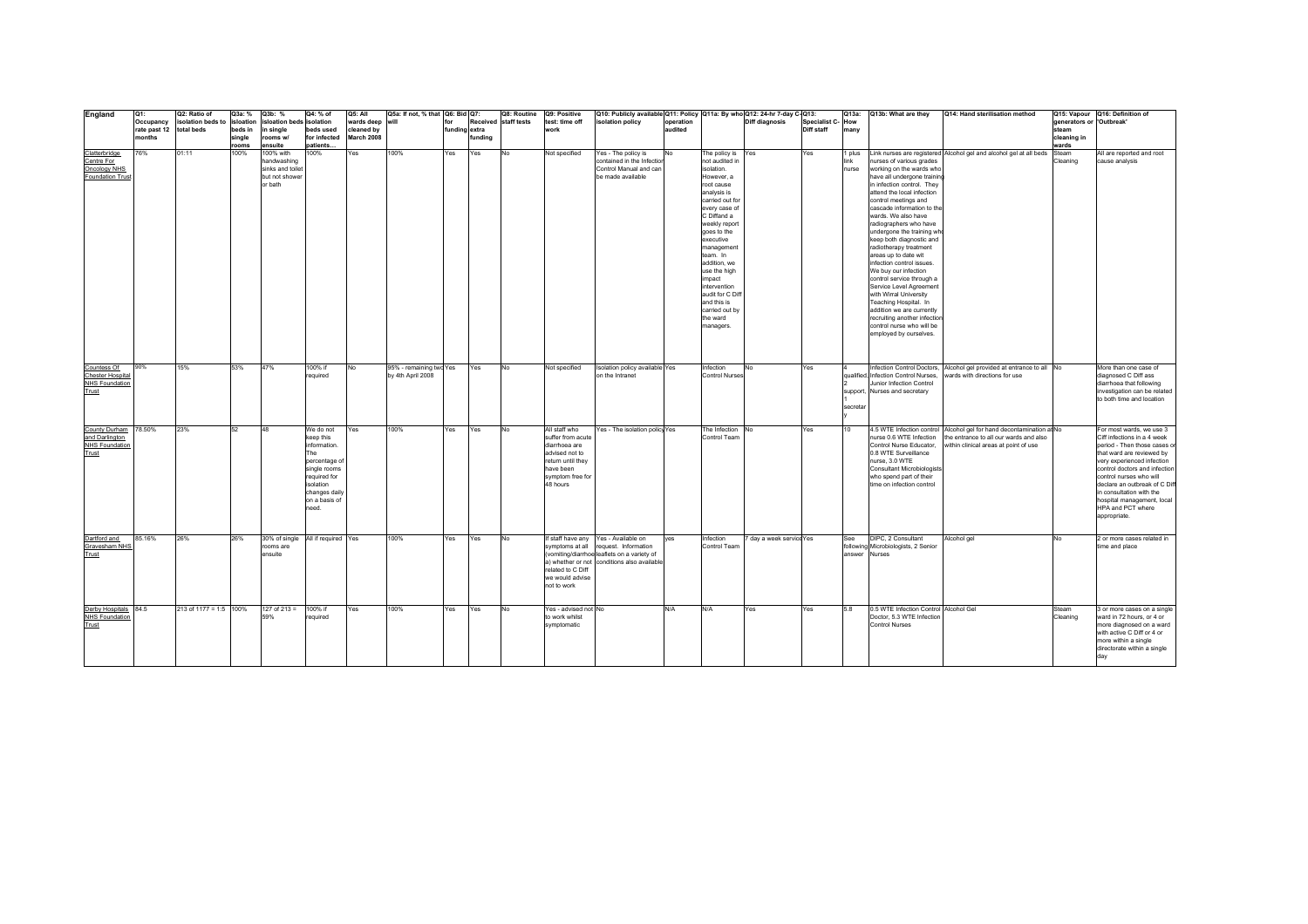| England                                                                              | Q1:                                                                                                                                                                                     | Q2: Ratio of                                                                      | Q3a: %                   | Q3b: %                                          | Q4: % of                                                                                                                                                                                                                                                                                             | Q5: All                       | Q5a: If not, % that Q6: Bid Q7: |                      |         | Q8: Routine                                                                                                                                                                                                                                                                                                                   | Q9: Positive                                                                                                                                                         | Q10: Publicly available Q11: Policy Q11a: By who Q12: 24-hr 7-day C-Q13: |                      |                                      |                                                                                                                                                                                                                                |                                        |      | Q13a: Q13b: What are they                                                                                                                                                                                                                                                                                                                   | Q14: Hand sterilisation method                                                                                                                                                            |                                   | Q15: Vapour Q16: Definition of                               |
|--------------------------------------------------------------------------------------|-----------------------------------------------------------------------------------------------------------------------------------------------------------------------------------------|-----------------------------------------------------------------------------------|--------------------------|-------------------------------------------------|------------------------------------------------------------------------------------------------------------------------------------------------------------------------------------------------------------------------------------------------------------------------------------------------------|-------------------------------|---------------------------------|----------------------|---------|-------------------------------------------------------------------------------------------------------------------------------------------------------------------------------------------------------------------------------------------------------------------------------------------------------------------------------|----------------------------------------------------------------------------------------------------------------------------------------------------------------------|--------------------------------------------------------------------------|----------------------|--------------------------------------|--------------------------------------------------------------------------------------------------------------------------------------------------------------------------------------------------------------------------------|----------------------------------------|------|---------------------------------------------------------------------------------------------------------------------------------------------------------------------------------------------------------------------------------------------------------------------------------------------------------------------------------------------|-------------------------------------------------------------------------------------------------------------------------------------------------------------------------------------------|-----------------------------------|--------------------------------------------------------------|
|                                                                                      | Occupancy<br>rate past 12 total beds                                                                                                                                                    | isolation beds to isloation                                                       | beds in                  | isloation beds isolation<br>in single           | beds used                                                                                                                                                                                                                                                                                            | wards deep will<br>cleaned by |                                 | for<br>funding extra |         | Received staff tests                                                                                                                                                                                                                                                                                                          | test: time off<br>work                                                                                                                                               | isolation policy                                                         | operation<br>audited |                                      | Diff diagnosis                                                                                                                                                                                                                 | <b>Specialist C- How</b><br>Diff staff | many |                                                                                                                                                                                                                                                                                                                                             |                                                                                                                                                                                           | generators or 'Outbreak'<br>steam |                                                              |
|                                                                                      | months                                                                                                                                                                                  |                                                                                   | single                   | rooms w/                                        | for infected                                                                                                                                                                                                                                                                                         | March 2008                    |                                 |                      | funding |                                                                                                                                                                                                                                                                                                                               |                                                                                                                                                                      |                                                                          |                      |                                      |                                                                                                                                                                                                                                |                                        |      |                                                                                                                                                                                                                                                                                                                                             |                                                                                                                                                                                           | cleaning in                       |                                                              |
|                                                                                      |                                                                                                                                                                                         |                                                                                   | rooms                    | ensuite                                         | patients.                                                                                                                                                                                                                                                                                            |                               |                                 |                      |         |                                                                                                                                                                                                                                                                                                                               |                                                                                                                                                                      |                                                                          |                      |                                      |                                                                                                                                                                                                                                |                                        |      |                                                                                                                                                                                                                                                                                                                                             |                                                                                                                                                                                           | wards                             |                                                              |
| Doncaster and<br>Bassetlaw<br><b>Hospitals NHS</b><br>Foundation Trust figures cover | 75%. Please<br>note %<br>occupancy<br>all wards.<br>including<br>those that trea<br>specific<br>patient groups<br>for example<br>Coronary Care<br>Unit, Special<br>Baby care Uni<br>etc | 198 out of 1003 =<br>19.7% (Infection<br>Control Committee<br><b>August 2007)</b> | 100%                     | 24.7% of single Data not<br>rooms (49<br>rooms) | available.<br>Single rooms<br>are used for<br>reasons other<br>than infection<br>control eg<br>dying patients<br>but infected<br>patients take<br>priority. We<br>usually<br>manage to<br>isolate patient<br>at Doncaster<br>and Montagu<br>Hospital, but<br>not always at<br>Bassetlaw<br>Hospital. | No                            | Not specified                   | Yes                  | Yes     | No - Diarrhoea All staff with<br>samples from<br>all inpatients<br>aged 2 or over work until<br>are routinely<br>tested for C<br>Diff and<br>outpatients/GP<br>samples if<br>aged 65 or<br>over, or if<br>specifically<br>requested.<br>Laboratory staf<br>would not know<br>if these related<br>to a staff<br>member or not. | diarrhoea are<br>advised not to<br>symptoms settled<br>for at least 48<br>hours.                                                                                     | Yes                                                                      | Yes                  | an incident<br>non-<br>compliance    | Infection and 7 days a week 0900-Yes<br>Control Team - 2200 Monday-Friday<br>staff complete and 0900-1200<br>Saturday-Sunday.<br>form if there is Have the capability<br>for rapid testing on-<br>call outside these<br>hours. |                                        | See  | following Microbiologist (0.8WTE).<br>answer There are additional 2.8<br><b>WTE consultant</b><br>microbiologists, who also and water<br>have resppponsibility for<br>infection control in their job<br>descriptions. Then there<br>one WTE lead Infection<br>Prevention and Control<br>Nurse Practitioner (IP and<br>CP) AND 4.2 WTE IPCPs | DIPC - who is a Consultant Alcohol hand gel dispensers are at<br>entrance to wards and side rooms and<br>outpatient clinics. However, if a patient<br>has C Diff, we specify hand washing |                                   | 2 or more cases on any ward<br>within one month              |
| Dorset County<br><b>Hospital NHS</b><br>Foundation Trust                             | 82% - April 07 01:07.2<br>to Jan 08                                                                                                                                                     |                                                                                   | 73%                      | 27%                                             | Data not<br>available -<br>varies<br>according to<br>need                                                                                                                                                                                                                                            | Yes                           | 100%                            | Yes                  | Yes     | No                                                                                                                                                                                                                                                                                                                            | Not allowed to<br>work until clear of<br>symptoms for 72<br>hours                                                                                                    | Yes                                                                      | Yes                  | Infection<br>Control Team            | Yes                                                                                                                                                                                                                            | Yes                                    | See  | 0.5 WTE Infection Control Alcohol gel<br>following Doctor, 2.8 WTE Infection<br>answer Control Nurses                                                                                                                                                                                                                                       |                                                                                                                                                                                           | Hydrogen<br>peroxide              | 2 or more linked cases of C<br>Diff on a ward within a week. |
| Dudley Group Of 88.2%<br><b>Hospitals NHS</b><br>Trust                               | excluding<br>Obstetrics and<br>Paedriatrics                                                                                                                                             | 1 in 4 beds<br>approximately                                                      | Does not 100%<br>specify |                                                 | Varies<br>according to<br>need. The<br>percentage is<br>obviously<br>dependent on<br>the number o<br>infected<br>patients in the<br>Trust at any<br>one time.<br>Trust policy is<br>to isolate all<br>infected<br>patients.                                                                          | No                            | 30%                             | Yes                  | Yes     | No                                                                                                                                                                                                                                                                                                                            | Decided on a<br>case by case<br>basis                                                                                                                                | No (internal intranet)                                                   | Yes                  | and The<br>Infection<br>Control Team | The Audit Dept Seven days a week Yes                                                                                                                                                                                           |                                        |      | 3 specialist infection<br>control nurses, one<br>surveillance nurse and one<br>infection control doctor                                                                                                                                                                                                                                     | Alcohol hand gel                                                                                                                                                                          |                                   | Steam cleaning 2 or more cases at one time                   |
| Ealing Hospital<br><b>NHS Trust</b>                                                  | 89.6% (over 01:06<br>last 12 months<br>ending<br>February<br>2008)                                                                                                                      |                                                                                   | 50%                      | 50%                                             | All                                                                                                                                                                                                                                                                                                  | Yes                           | 100%                            | Yes                  | Yes     | No                                                                                                                                                                                                                                                                                                                            | Advised not to<br>come to work if<br>staff have<br>diarrhoea. There<br>is no published<br>data to suggest<br>that staff<br>members are a<br>reservoir for<br>C.Diff. | Yes. On request, not on Yes<br>website yet.                              |                      | Infection<br>Control Link<br>Nurses  | Yes                                                                                                                                                                                                                            | Yes                                    |      | Full time: 2 IC Nurses, 1 Alcohol hand rub.<br>Antibiotic Pharmacist, 1 IC<br>Administrator. Medical<br>staff with IC<br>responsibilities as part of<br>their duties: 1 consultant<br>microbiologist, 1 assoc<br>specialist microbiologist, 1<br>staff grade microbiology,<br>infectious idseases<br>consultant.                            |                                                                                                                                                                                           | Steam<br>cleaning.                | 10 cases in 1 month.                                         |
| East and North<br>Hertfordshire<br>NHS Trust - No<br>reponse                         |                                                                                                                                                                                         |                                                                                   |                          |                                                 |                                                                                                                                                                                                                                                                                                      |                               |                                 |                      |         |                                                                                                                                                                                                                                                                                                                               |                                                                                                                                                                      |                                                                          |                      |                                      |                                                                                                                                                                                                                                |                                        |      |                                                                                                                                                                                                                                                                                                                                             |                                                                                                                                                                                           |                                   |                                                              |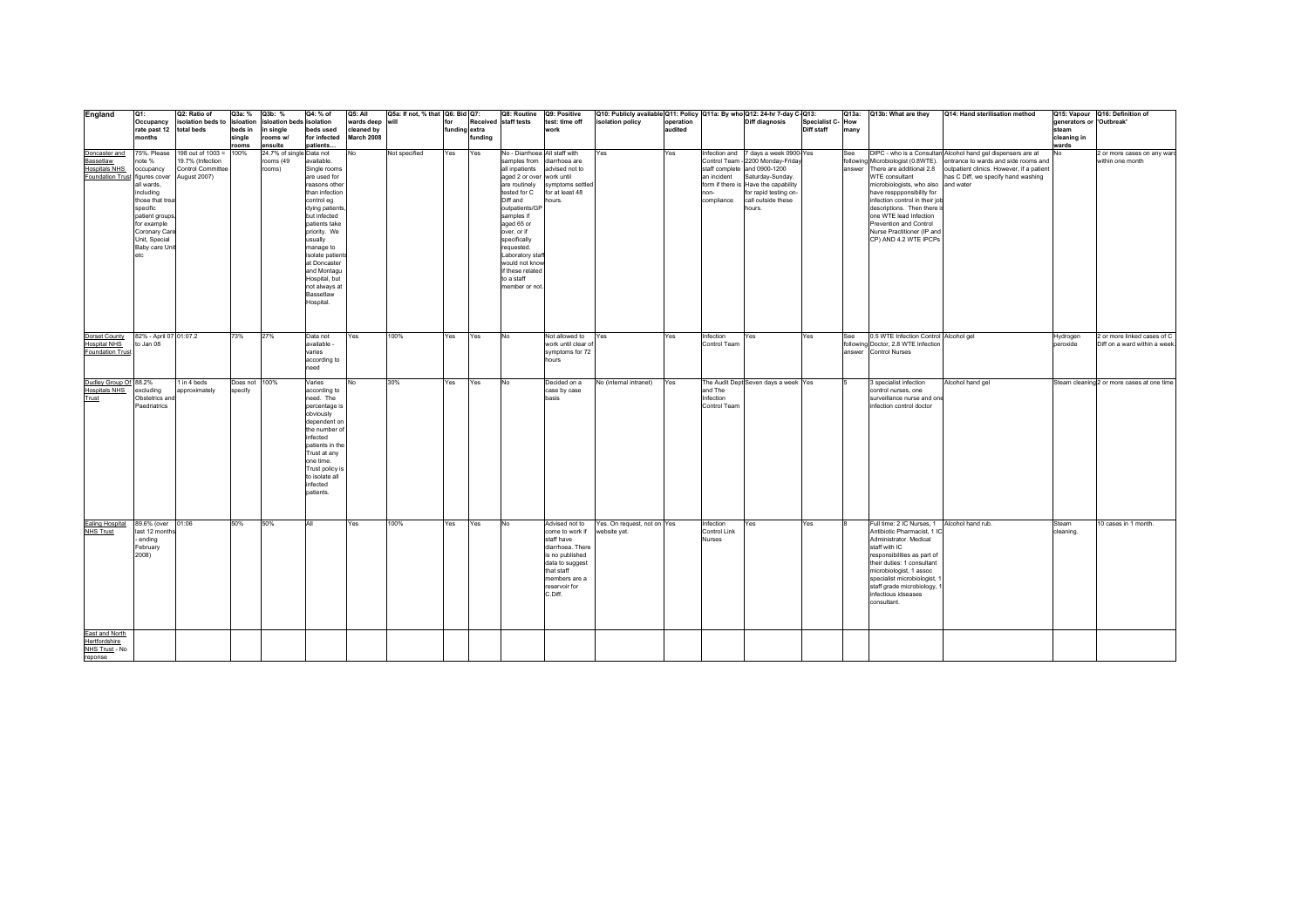| England                                      | Q1:          | Q2: Ratio of                             | Q3a: %             | Q3b: %                          | Q4: % of                      | Q5: All              | Q5a: If not, % that   Q6: Bid   Q7: |               |         | Q8: Routine                 | Q9: Positive                            | Q10: Publicly available Q11: Policy Q11a: By who Q12: 24-hr 7-day C-Q13: |           |                                    |                                              |                  | Q13a: | Q13b: What are they                                   | Q14: Hand sterilisation method                                                                                                               |                          | Q15: Vapour Q16: Definition of                             |
|----------------------------------------------|--------------|------------------------------------------|--------------------|---------------------------------|-------------------------------|----------------------|-------------------------------------|---------------|---------|-----------------------------|-----------------------------------------|--------------------------------------------------------------------------|-----------|------------------------------------|----------------------------------------------|------------------|-------|-------------------------------------------------------|----------------------------------------------------------------------------------------------------------------------------------------------|--------------------------|------------------------------------------------------------|
|                                              | Occupancy    | isolation beds to                        | isloation          | isloation beds isolation        |                               | wards deep           | will                                | for           |         | Received staff tests        | test: time off                          | isolation policy                                                         | operation |                                    | <b>Diff diagnosis</b>                        | Specialist C-How |       |                                                       |                                                                                                                                              | generators or 'Outbreak' |                                                            |
|                                              | rate past 12 | total beds                               | beds in            | in single                       | beds used                     | cleaned by           |                                     | funding extra |         |                             | work                                    |                                                                          | audited   |                                    |                                              | Diff staff       | many  |                                                       |                                                                                                                                              | steam                    |                                                            |
|                                              | months       |                                          | single             | rooms w/                        | for infected                  | March 2008           |                                     |               | fundina |                             |                                         |                                                                          |           |                                    |                                              |                  |       |                                                       |                                                                                                                                              | cleaning in              |                                                            |
|                                              | 82.7% (Mar   | isolation bed                            | rooms              | ensuite                         | patients.<br>Variable         | Yes - this is a 100% |                                     |               |         | Yes - C.Diff is             | All staff with                          |                                                                          |           |                                    |                                              |                  |       |                                                       |                                                                                                                                              | wards                    |                                                            |
| <b>East Cheshire</b><br><b>NHS Trust</b>     | 2007 - Feb   |                                          | 38 single          | 14 single                       |                               | continuous           |                                     | Yes           | Yes     | one of a                    | symptoms of                             | Available publicly on                                                    | Yes       | Infection<br>Control Audit         | No. The process for Yes<br>diagnosing C.Diff |                  |       | Two Infection Control<br>Nurses, 1 Associate          | Hand wash basins are situated at the<br>entrance to our ward areas for hand                                                                  | Hydrogen                 | 2 or more linked cases woul<br>constitute and outbreak of  |
|                                              | 2008)        |                                          | rooms<br>which can | rooms with<br>ensuite           | figure, not<br>recorded.      | rolling              |                                     |               |         | number of                   | vomiting and                            | request.                                                                 |           | Programme                          | requires resting                             |                  |       | Nurse, 1 Consultant                                   | sterilisation.                                                                                                                               | peroxide<br>vapour       | C.Diff. An Outbreak Policy i                               |
|                                              |              |                                          | be used            | facilities.                     |                               | programme            |                                     |               |         | micro-                      | diarrhoea,                              |                                                                          |           |                                    | samples for a                                |                  |       | Microbiologist who is the                             |                                                                                                                                              |                          | generators are in place to manage this.                    |
|                                              |              |                                          |                    |                                 |                               |                      |                                     |               |         | organisms                   | regardless of                           |                                                                          |           |                                    | specified period.                            |                  |       | Director of Infection                                 |                                                                                                                                              | not used to              |                                                            |
|                                              |              |                                          | isolating          |                                 |                               |                      |                                     |               |         | routinely tested cause, are |                                         |                                                                          |           |                                    | Tests are performed                          |                  |       | Prevention and Control.                               |                                                                                                                                              | manage C.Diff            |                                                            |
|                                              |              |                                          | patients           |                                 |                               |                      |                                     |               |         | for when staff required to  |                                         |                                                                          |           |                                    | as a batch on a daily                        |                  |       |                                                       |                                                                                                                                              | For Deep and             |                                                            |
|                                              |              |                                          | with               |                                 |                               |                      |                                     |               |         | present                     | abstain from work                       |                                                                          |           |                                    | basis, Monday to                             |                  |       |                                                       |                                                                                                                                              | Enhanced                 |                                                            |
|                                              |              |                                          | infection          |                                 |                               |                      |                                     |               |         | themselves                  | until 48hrs                             |                                                                          |           |                                    | Friday, but we are                           |                  |       |                                                       |                                                                                                                                              | cleans steam             |                                                            |
|                                              |              |                                          | control            |                                 |                               |                      |                                     |               |         |                             | with diarrhoea symptom free.            |                                                                          |           |                                    | currently unable to                          |                  |       |                                                       |                                                                                                                                              | cleaners are             |                                                            |
|                                              |              |                                          | estriction         |                                 |                               |                      |                                     |               |         | and vomiting.               |                                         |                                                                          |           |                                    | rest samples at the                          |                  |       |                                                       |                                                                                                                                              | used.                    |                                                            |
|                                              |              |                                          |                    |                                 |                               |                      |                                     |               |         |                             |                                         |                                                                          |           |                                    | weekend or on bank                           |                  |       |                                                       |                                                                                                                                              |                          |                                                            |
|                                              |              |                                          |                    |                                 |                               |                      |                                     |               |         |                             |                                         |                                                                          |           |                                    | holidays.                                    |                  |       |                                                       |                                                                                                                                              |                          |                                                            |
|                                              |              |                                          |                    |                                 |                               |                      |                                     |               |         |                             |                                         |                                                                          |           |                                    |                                              |                  |       |                                                       |                                                                                                                                              |                          |                                                            |
| East Kent                                    | 90.2%        | 1104:123                                 | 11%                |                                 | Of which 57% Approx 80% - Yes |                      | 100%                                | Yes           | Yes     | Yes (Rare to Yes. While     |                                         | The trust has a detailed Yes                                             |           | The Infection                      | Yes. Testing after                           | Yes              | 7.5   | 4 Specialist Infection                                | Alcohol hand rub (is provided for hand Hydrogen                                                                                              |                          | 2 or more linked cases in a                                |
| <b>Hospitals NHS</b>                         | excluding    |                                          |                    | (70 single w/                   | variable                      |                      |                                     |               |         | find a staff                | diarrhoea                               | policy for isolation of                                                  |           | Control Team                       | 6pm is reserved for                          |                  |       | Control Nurses, 3.5                                   | disinfection - not sterilisation, which                                                                                                      |                          | eroxide is not day period or 3 or more                     |
| Trust                                        | children and |                                          |                    | ensuite rooms)                  | depending on                  |                      |                                     |               |         | member who is persists)     |                                         | infected patients. It is                                                 |           | (w/ the                            | emergency                                    |                  |       | Consultant medical                                    | cannot be achieved without damage to                                                                                                         | used, Steam              | linked cases in a month.                                   |
|                                              | maternity)   |                                          |                    |                                 | demand                        |                      |                                     |               |         | C.Diff positive)            |                                         | available on request. A                                                  |           | assistance of                      | situations.                                  |                  |       | microbiologists (one of                               | the skin and underlying tissue).                                                                                                             | leaning is               |                                                            |
|                                              |              |                                          |                    |                                 |                               |                      |                                     |               |         |                             |                                         | revised policy will be                                                   |           | the Trust Audit                    |                                              |                  |       | whom is the Director of                               |                                                                                                                                              | used for some            |                                                            |
|                                              |              |                                          |                    |                                 |                               |                      |                                     |               |         |                             |                                         | published on the Trust                                                   |           | Department).                       |                                              |                  |       | IP&C)                                                 |                                                                                                                                              | abrics e.g.              |                                                            |
|                                              |              |                                          |                    |                                 |                               |                      |                                     |               |         |                             |                                         | intranet later this year.                                                |           |                                    |                                              |                  |       |                                                       |                                                                                                                                              | Curtains.                |                                                            |
|                                              |              |                                          |                    |                                 |                               |                      |                                     |               |         |                             |                                         |                                                                          |           |                                    |                                              |                  |       |                                                       |                                                                                                                                              |                          |                                                            |
|                                              |              |                                          |                    |                                 |                               |                      |                                     |               |         |                             |                                         |                                                                          |           |                                    |                                              |                  |       |                                                       |                                                                                                                                              |                          |                                                            |
| East Lancashire 94%                          |              | 34%                                      | 100%               | 59%                             | All used as                   | Yes                  | 100%                                | Yes           | Yes     | No                          | N/A                                     | Yes, the policy is                                                       | Yes       | he Infection Yes.                  |                                              | Yes              |       | 5 consultant                                          | Alcohol gel available at entrance to all No. But have 2 or more cases on one want<br>microbiologists, 5 infection wards. No infection wards. |                          |                                                            |
| <b>Hospitals NHS</b>                         |              |                                          |                    |                                 | required                      |                      |                                     |               |         |                             |                                         | available on request.                                                    |           | Control Team                       |                                              |                  |       | control nurses                                        |                                                                                                                                              |                          | looked into its within one week.                           |
| Trust                                        |              |                                          |                    |                                 |                               |                      |                                     |               |         |                             |                                         |                                                                          |           |                                    |                                              |                  |       |                                                       |                                                                                                                                              |                          |                                                            |
|                                              |              |                                          |                    |                                 |                               |                      |                                     |               |         |                             |                                         |                                                                          |           |                                    |                                              |                  |       |                                                       |                                                                                                                                              |                          |                                                            |
| East Sussex                                  | 86%          | 14% of Trust beds 45 rooms Additional 22 |                    |                                 | Variable<br>dependent on      | Yes                  | 100%                                | Yes           | Yes     | <b>No</b>                   | Advised to remain Yes<br>off work until |                                                                          | Yes       | Consultant                         | No. Within normal                            | Yes              |       | 1 Director of Infection                               | Alcohol Hand Gel, notices, floor signs, Yes<br>information leaflets                                                                          |                          | 2 or more cases in any give                                |
| <b>Hospitals NHS</b><br>Trust                |              | are in single rooms at                   |                    | ooms at<br>Eastbourn Eastbourne | patient need.                 |                      |                                     |               |         |                             | symptoms had                            |                                                                          |           | nfection control laboratory.       | microbiologist/i working hours of a          |                  |       | Prevention and Control,<br>Deputy Director of IPC, 2  |                                                                                                                                              |                          | area within 30 days of each<br>other would be investigated |
|                                              |              |                                          |                    | DGH, 41 DGH incl 1              |                               |                      |                                     |               |         |                             | been fully stopper                      |                                                                          |           | doctor/Infectio                    |                                              |                  |       | <b>Infection Control Doctors</b>                      |                                                                                                                                              |                          | If proven to be related, we                                |
|                                              |              |                                          |                    | rooms at negative               |                               |                      |                                     |               |         |                             | for a minimum of                        |                                                                          |           | n Control Link                     |                                              |                  |       | 1 Consultant                                          |                                                                                                                                              |                          | would report as an outbreak                                |
|                                              |              |                                          |                    | Conquest. pressure and          |                               |                      |                                     |               |         |                             | 48 hours and they                       |                                                                          |           | Nurses and                         |                                              |                  |       | Microbiologist, 2 Senior                              |                                                                                                                                              |                          | We monitor trends                                          |
|                                              |              |                                          |                    | 25 rooms at                     |                               |                      |                                     |               |         |                             | have been able t                        |                                                                          |           | Antibiotic                         |                                              |                  |       | Infection Control Nurses, 2                           |                                                                                                                                              |                          | continuously                                               |
|                                              |              |                                          |                    | Conquest incl                   |                               |                      |                                     |               |         |                             | eat and drink                           |                                                                          |           | Pharmacist.                        |                                              |                  |       | Infection Control Nurses,                             |                                                                                                                                              |                          |                                                            |
|                                              |              |                                          |                    | egative<br>pressure roon        |                               |                      |                                     |               |         |                             | adequately.                             |                                                                          |           |                                    |                                              |                  |       | Infection Control<br>Surveillance Nurse, 2            |                                                                                                                                              |                          |                                                            |
|                                              |              |                                          |                    |                                 |                               |                      |                                     |               |         |                             |                                         |                                                                          |           |                                    |                                              |                  |       | secretaries                                           |                                                                                                                                              |                          |                                                            |
|                                              |              |                                          |                    |                                 |                               |                      |                                     |               |         |                             |                                         |                                                                          |           |                                    |                                              |                  |       |                                                       |                                                                                                                                              |                          |                                                            |
| Epsom and St                                 | 87%          | 23% or 217:936                           | 217                | 81 of 217or                     | Does not                      | Yes                  | 100%                                | Yes           | Yes     | No                          | Advised not to                          | Yes - on the Trust                                                       | Yes       | Infection                          | Yes                                          | Yes              | 10    |                                                       | 1 DIPC, 4 Microbiologists, Alcohol hand rub is available at the                                                                              | Both                     | Two cases related in time                                  |
| <b>Helier University</b>                     |              | (Does include                            |                    | 37.3%                           | record data                   |                      |                                     |               |         |                             | work until 48                           | intranet and may be                                                      |           | Control Team                       |                                              |                  |       |                                                       | 4 Infection Control Nurses entrance to every ward Trustwide                                                                                  |                          | and space would constitute                                 |
| <b>Hospitals NHS</b>                         |              | private patients                         |                    |                                 |                               |                      |                                     |               |         |                             | hours after their                       | downloaded. It is also                                                   |           | and the                            |                                              |                  |       | (shortly to increase to 5                             |                                                                                                                                              |                          | an outbreak. The time issue                                |
| Trust                                        |              | ward, Maternity                          |                    |                                 |                               |                      |                                     |               |         |                             | diarrhoea has                           | available in a hard copy<br>published version known                      |           | Clinical                           |                                              |                  |       | with approval for                                     |                                                                                                                                              |                          | is more about patients being                               |
|                                              |              | beds and our<br>Clinical                 |                    |                                 |                               |                      |                                     |               |         |                             | ceased and a<br>normal stool has        | as the 'black book'. All                                                 |           | Governance<br>Committee.           |                                              |                  |       | appointment of a further 2<br>nurses), 1 Data Analyst |                                                                                                                                              |                          | on the ward at the same tin<br>and not over a specified    |
|                                              |              | Assessment Unit.)                        |                    |                                 |                               |                      |                                     |               |         |                             | been passed.                            | Trust policies are                                                       |           | and the                            |                                              |                  |       |                                                       |                                                                                                                                              |                          | period.                                                    |
|                                              |              |                                          |                    |                                 |                               |                      |                                     |               |         |                             |                                         | available publicly on                                                    |           | Executive                          |                                              |                  |       |                                                       |                                                                                                                                              |                          |                                                            |
|                                              |              |                                          |                    |                                 |                               |                      |                                     |               |         |                             |                                         | application.                                                             |           | Committee                          |                                              |                  |       |                                                       |                                                                                                                                              |                          |                                                            |
|                                              |              |                                          |                    |                                 |                               |                      |                                     |               |         |                             |                                         |                                                                          |           |                                    |                                              |                  |       |                                                       |                                                                                                                                              |                          |                                                            |
| <b>Essex Rivers</b><br><b>Healthcare NHS</b> |              |                                          |                    |                                 |                               |                      |                                     |               |         |                             |                                         |                                                                          |           |                                    |                                              |                  |       |                                                       |                                                                                                                                              |                          |                                                            |
| Trust - No                                   |              |                                          |                    |                                 |                               |                      |                                     |               |         |                             |                                         |                                                                          |           |                                    |                                              |                  |       |                                                       |                                                                                                                                              |                          |                                                            |
| reponse                                      |              |                                          |                    |                                 |                               |                      |                                     |               |         |                             |                                         |                                                                          |           |                                    |                                              |                  |       |                                                       |                                                                                                                                              |                          |                                                            |
| Frimley Park                                 | 94%          | 01:07                                    | 100%               | 25%                             | 100% if                       | Yes                  | 100%                                | Yes           | Yes     | No                          | If a member of                          | Hospital intranet and                                                    | Yes       | Infection                          | 7 days a week                                | Yes              | See   | 3.5 WTE Nurses, 0.5                                   | Alcohol hand gel is at the entrance to No                                                                                                    |                          | 2 or more cases eg if 2                                    |
| <b>Hospital NHS</b>                          |              |                                          |                    |                                 | necessary                     |                      |                                     |               |         |                             | staff develops                          | available on request                                                     |           | Control Nurse                      |                                              |                  |       |                                                       | following WTE Infectious Diseases every ward and advice to clean hands.                                                                      |                          | cases on the same ward in                                  |
| Foundation Trus                              |              |                                          |                    |                                 |                               |                      |                                     |               |         |                             | diarrhoea they                          |                                                                          |           | Team and                           |                                              |                  |       |                                                       | answer Pharmacist and 2 Infection Infection control warning card on door t                                                                   |                          | same week, we send stool                                   |
|                                              |              |                                          |                    |                                 |                               |                      |                                     |               |         |                             | must inform their<br>ward manager       |                                                                          |           | ward staff (par<br>of Saving Live: |                                              |                  |       | Control Doctors WTE                                   | isolation rooms contains advise specific<br>to staff and visitors on hand washing                                                            |                          | for Ribotyping as part of our<br>Root Cause Analysis       |
|                                              |              |                                          |                    |                                 |                               |                      |                                     |               |         |                             | and go off work                         |                                                                          |           | programme)                         |                                              |                  |       |                                                       | and Personal Protective equipment                                                                                                            |                          |                                                            |
|                                              |              |                                          |                    |                                 |                               |                      |                                     |               |         |                             | immediately.                            |                                                                          |           |                                    |                                              |                  |       |                                                       | wearing. Hospital policy is to use soap                                                                                                      |                          |                                                            |
|                                              |              |                                          |                    |                                 |                               |                      |                                     |               |         |                             |                                         |                                                                          |           |                                    |                                              |                  |       |                                                       | and water for hand cleaning if any                                                                                                           |                          |                                                            |
|                                              |              |                                          |                    |                                 |                               |                      |                                     |               |         |                             |                                         |                                                                          |           |                                    |                                              |                  |       |                                                       | patient has active diarrhoea                                                                                                                 |                          |                                                            |
| Gateshead Health                             |              |                                          |                    |                                 |                               |                      |                                     |               |         |                             |                                         |                                                                          |           |                                    |                                              |                  |       |                                                       |                                                                                                                                              |                          |                                                            |
| <b>NHS Foundation</b>                        |              |                                          |                    |                                 |                               |                      |                                     |               |         |                             |                                         |                                                                          |           |                                    |                                              |                  |       |                                                       |                                                                                                                                              |                          |                                                            |
| Trust - No.                                  |              |                                          |                    |                                 |                               |                      |                                     |               |         |                             |                                         |                                                                          |           |                                    |                                              |                  |       |                                                       |                                                                                                                                              |                          |                                                            |
| response                                     |              |                                          |                    |                                 |                               |                      |                                     |               |         |                             |                                         |                                                                          |           |                                    |                                              |                  |       |                                                       |                                                                                                                                              |                          |                                                            |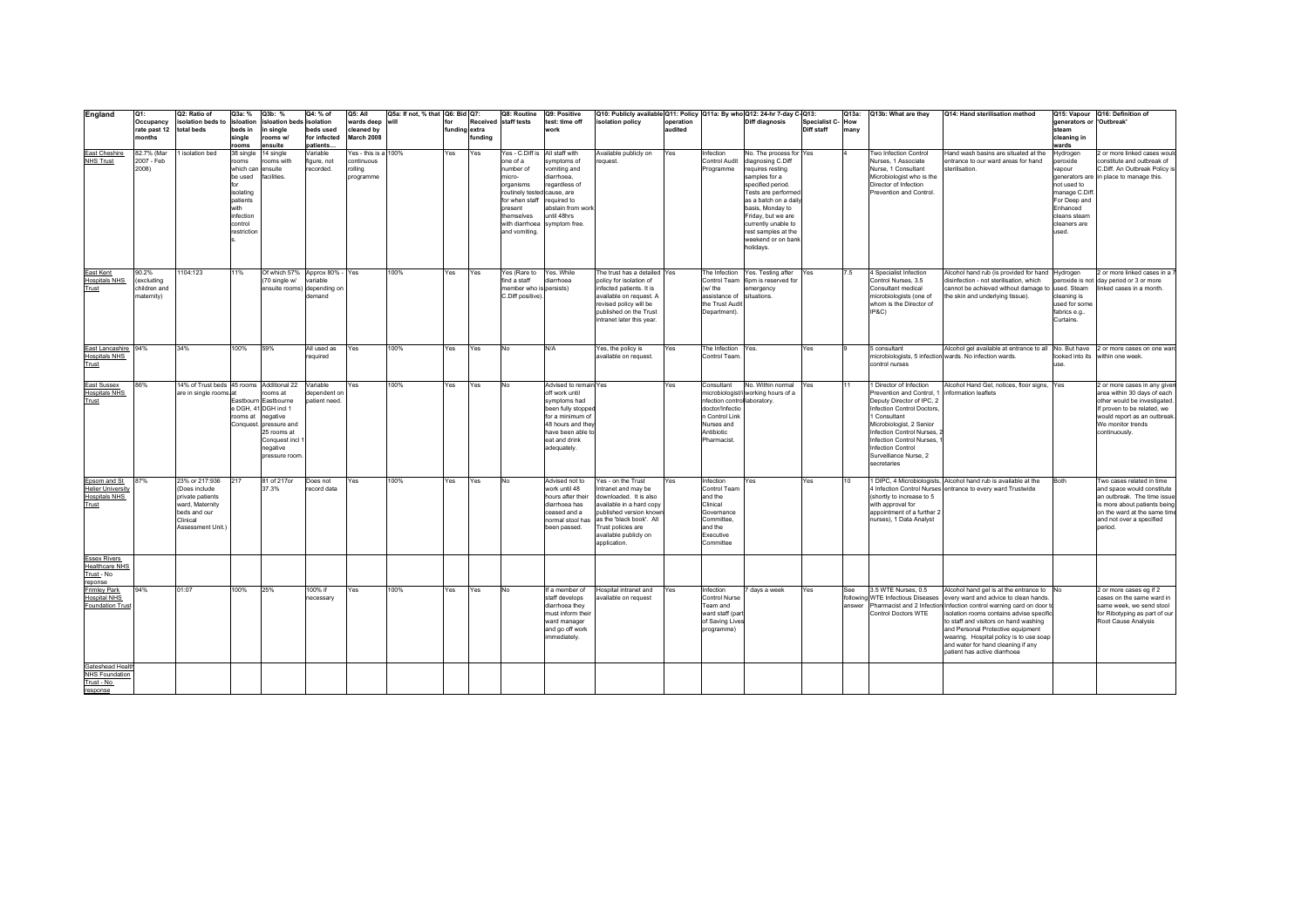| England                                                                 | Q1:<br>Occupancy       | Q2: Ratio of<br>isolation beds to isloation                                     | Q3a: %                                                                  | Q3b: %<br>isloation beds isolation | Q4: % of<br>Q5: All<br>wards deep                                                                                                                                                                      | Q5a: If not, % that   Q6: Bid   Q7:<br>will | for           |                                              | Q8: Routine<br>Received staff tests                                                                                                                                                 | Q9: Positive<br>test: time off                                                                                          | Q10: Publicly available Q11: Policy Q11a: By who Q12: 24-hr 7-day C-Q13:<br>isolation policy                                      | operation |                                                                                                                                                                      | Diff diagnosis                                                            | Specialist C-How |      | Q13a: Q13b: What are they                                                                                                                                                                                                                                                                                                                                                                                             | Q14: Hand sterilisation method                                                                                                                                                        | generators or 'Outbreak'         | Q15: Vapour Q16: Definition of                                                                                                                                                                                                                                                                                                                                                                                                                                                                                                                                               |
|-------------------------------------------------------------------------|------------------------|---------------------------------------------------------------------------------|-------------------------------------------------------------------------|------------------------------------|--------------------------------------------------------------------------------------------------------------------------------------------------------------------------------------------------------|---------------------------------------------|---------------|----------------------------------------------|-------------------------------------------------------------------------------------------------------------------------------------------------------------------------------------|-------------------------------------------------------------------------------------------------------------------------|-----------------------------------------------------------------------------------------------------------------------------------|-----------|----------------------------------------------------------------------------------------------------------------------------------------------------------------------|---------------------------------------------------------------------------|------------------|------|-----------------------------------------------------------------------------------------------------------------------------------------------------------------------------------------------------------------------------------------------------------------------------------------------------------------------------------------------------------------------------------------------------------------------|---------------------------------------------------------------------------------------------------------------------------------------------------------------------------------------|----------------------------------|------------------------------------------------------------------------------------------------------------------------------------------------------------------------------------------------------------------------------------------------------------------------------------------------------------------------------------------------------------------------------------------------------------------------------------------------------------------------------------------------------------------------------------------------------------------------------|
|                                                                         | rate past 12<br>months | total beds                                                                      | beds in<br>single                                                       | in single<br>rooms w/              | beds used<br>cleaned by<br>for infected<br>March 2008                                                                                                                                                  |                                             | funding extra | <b>undina</b>                                |                                                                                                                                                                                     | work                                                                                                                    |                                                                                                                                   | audited   |                                                                                                                                                                      |                                                                           | Diff staff       | many |                                                                                                                                                                                                                                                                                                                                                                                                                       |                                                                                                                                                                                       | steam<br>cleaning in             |                                                                                                                                                                                                                                                                                                                                                                                                                                                                                                                                                                              |
| George Eliot<br><b>Hospital NHS</b><br>Trust                            | 99.60%                 | 32:272 (34:280 if 21 single<br>you incl ITU) single rooms<br>side rooms to beds | rooms                                                                   | ensuite<br>11 rooms                | patients<br>86% of<br>Yes<br>patients were<br>isolated in side<br>rooms within<br>24 hours of<br>the stool result<br>been known to<br>be C.Diff toxin<br>positive. (over<br>October 06 to<br>March 08) | 100%                                        | Yes           | Yes                                          | No. If it was<br>requested, it<br>would be<br>tested.                                                                                                                               | All healthcare<br>dairrhoea are<br>advised that they<br>do not return to<br>work until 48<br>hours free of<br>symptoms. | Yes. Plus new isolation Yes<br>workers that are door signs have been<br>symptomatic with introduced which the<br>public can read. |           | Infection<br>anually audit<br>isolation<br>practices.                                                                                                                | No. 5 days a week. Yes<br>Control Nurse Working towards 7<br>day testing. |                  |      | 3 FT infection control<br>nurses. 1 consultant<br>Infection Control Doctor.<br>Currently, the Medical<br>Director is DIPC.                                                                                                                                                                                                                                                                                            | Alcohol gel dispensers, plus clinical<br>hands sinks just inside the entrance of cleaning.<br>the wards.                                                                              | wards<br>Steam                   | 3 or more cases in a 6 week<br>period constitues an<br>outbreak. IC monitors daily<br>the number of C.Diff cases<br>per ward via the C.Diff<br>Traffic Light system.                                                                                                                                                                                                                                                                                                                                                                                                         |
| Gloucestershire 92.2% - for<br><b>Hospitals NHS</b><br>Foundation Trust | acute beds             | 01:04                                                                           | 92%                                                                     | 50%                                | Specific data No<br>not available -<br>but estimate<br>less than 50%<br>are used for<br>isolation at all<br>times                                                                                      | 47%                                         | Yes           | Yes                                          | <b>No</b>                                                                                                                                                                           | Any member of Yes<br>staff with<br>diarrhoea is not<br>allowed to work<br>until symptom free<br>for 48 hours            |                                                                                                                                   | Yes       | Infection<br>Control Team                                                                                                                                            | Yes                                                                       | Yes              | See  | 2 Infection Control<br>following Doctors, 1 Lead Nurse for cleansing<br>answer Infection Control, 4<br>Infection Control Nurses,<br>IC Surveillance Nurse, 1<br>Support Nurse, 2 Nurses<br>with remit in Infection<br>Control, 1 Saving Lives<br>Lead, 187 Saving Lives<br>champions                                                                                                                                  | Alcohol gel and soap and water for hand Hydrogen                                                                                                                                      | peroxide<br>vapour<br>generators | A. When an outbreak of<br>gasterorintestinal illness on<br>ward resulting in ward/bay<br>closure is demonstrated to<br>be due to C Diff and no<br>microbiological cause is<br>found. B. An increase in the<br>number of observed cases o<br>confirmed C Diff in a clinical<br>area above what is normally<br>expected for that area - the<br>expected baseline number<br>depends on the size of the<br>ward and the type/speciality<br>of the patients. C. A hospital<br>or trust wide increase in rate<br>of infection with C Diff when<br>compared with historical<br>data |
| Great Ormand St 77%                                                     |                        | 60% cubicles                                                                    | rooms                                                                   | suite facilities = required<br>64% | 189 single 121 have en- up to 100% if No                                                                                                                                                               | Not stated                                  | Yes           | No (apart No<br>from deep<br>clean<br>money) |                                                                                                                                                                                     | All staff with<br>diarrhoea are<br>excluded from<br>work                                                                | Yes - Embedded in<br>individual policies eg<br>MRSA and on internet                                                               | Yes       | Infection<br>control Link<br>(staff member<br>specifically<br>designated to<br>raise and<br>enforce<br>infection<br>control issues<br>Also Infection<br>Control Team | <b>No</b>                                                                 | Yes              | See  | 2 FT Infection control<br>following nurses, Consultant<br>answer Microbiologists/Infection<br>Control Doctor 0.5 (wte)<br>and 2 further consultant<br>microbiologists                                                                                                                                                                                                                                                 | Every ward in the hospital has alcohol We have used Two or more cases<br>gel at the entrance and at every hand<br>wash basis                                                          | C Diff                           | it for MRSA but associated by place in one<br>there has not week period or three or more<br>been a need for cases in one month. We<br>have adopted the latest DoH<br>quideance.                                                                                                                                                                                                                                                                                                                                                                                              |
| Guy's and St<br>Thomas' NHS<br>Foundation Trust                         | 74.40%                 | 1:6 (excluding<br>maternity services) Additional                                | 100%<br>facilities<br>aee<br>available<br>to create<br>cohort<br>areas. | 77.50%                             | All beds in<br>Yes.<br>single rooms<br>have the<br>potential to be<br>used for<br>isolation<br>purposes.                                                                                               | 100%                                        | Yes           | Yes                                          | No. Staff with N/A<br>diarrhoea are<br>requested to<br>remain at home<br>and are<br>instructed not<br>to return to<br>work until they<br>have been<br>symptom-free<br>for 48 hours. |                                                                                                                         | Yes. The Trust has an Yes<br>Infection Control Policy,<br>of which chapter 10<br>relates to isolation<br>precautions.             |           | he Infection Yes<br>Prevention and<br>Control Team                                                                                                                   |                                                                           | Yes              | 12   | 5 IPC nurses, 4<br>surveillance staff, 2<br>decontamination<br>of IPC, 2 Deputy Directors areas.<br>of IPC (one senior nurse,<br>one consultant<br>microbiologist). There are<br>also 5 nurse to an<br>Intravenous Access Device<br>Team and consultant<br>administrative support. The<br>IPC work closely with the<br>Department of Infection<br>(consultants in<br>microbiology, virology,<br>infectious diseases). | Alcohol hand gel is provided at the<br>entrance to all wards and clinical<br>departments, at each bed space and at<br>assurance staff, 1 Director key locations in wards and clinical | Yes                              | More than 3 cases within a<br>month in the same location<br>This is in accordance with<br>DoH guidelines.                                                                                                                                                                                                                                                                                                                                                                                                                                                                    |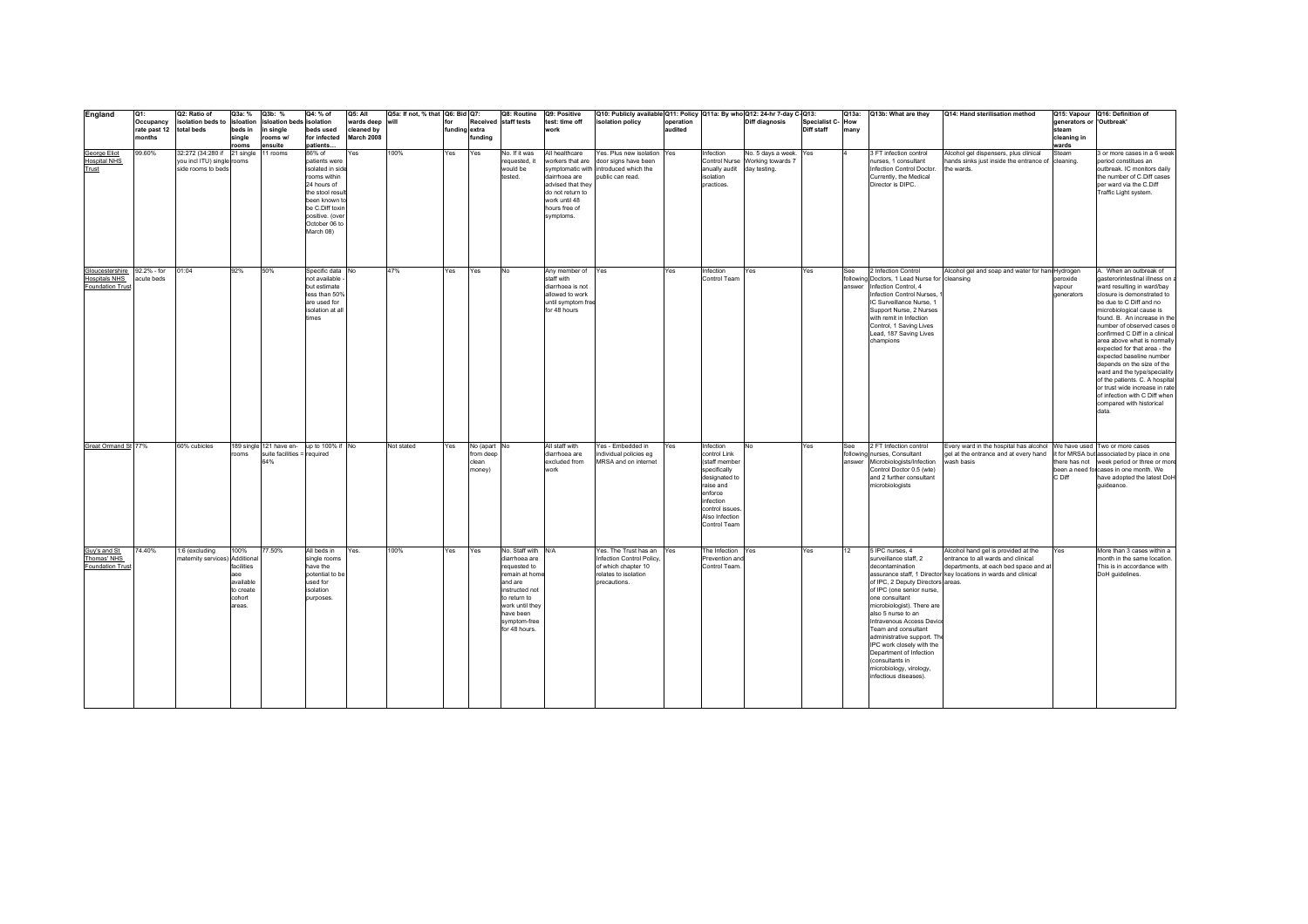| England                                       | Q1:<br>Occupancy                | Q2: Ratio of<br>isolation beds to isloation | Q3a: %             | Q3b: %<br>isloation beds isolation | Q4: % of                        | Q5: All<br>wards deep will | Q5a: If not, % that   Q6: Bid   Q7: | for           |        | Q8: Routine<br>Received staff tests      | Q9: Positive<br>test: time off                                   | Q10: Publicly available Q11: Policy Q11a: By who Q12: 24-hr 7-day C-Q13:<br>isolation policy | operation  |                           | Diff diagnosis                              | Specialist C- How | Q13a: | Q13b: What are they                                    | Q14: Hand sterilisation method                                                                                             | generators or 'Outbreak'  | Q15: Vapour Q16: Definition of                                                                 |
|-----------------------------------------------|---------------------------------|---------------------------------------------|--------------------|------------------------------------|---------------------------------|----------------------------|-------------------------------------|---------------|--------|------------------------------------------|------------------------------------------------------------------|----------------------------------------------------------------------------------------------|------------|---------------------------|---------------------------------------------|-------------------|-------|--------------------------------------------------------|----------------------------------------------------------------------------------------------------------------------------|---------------------------|------------------------------------------------------------------------------------------------|
|                                               | rate past 12 total beds         |                                             | beds in            | in single                          | beds used                       | cleaned by                 |                                     | funding extra |        |                                          | work                                                             |                                                                                              | audited    |                           |                                             | Diff staff        | many  |                                                        |                                                                                                                            | steam                     |                                                                                                |
|                                               | months                          |                                             | single             | rooms w/                           | for infected                    | <b>March 2008</b>          |                                     |               | undina |                                          |                                                                  |                                                                                              |            |                           |                                             |                   |       |                                                        |                                                                                                                            | cleaning in               |                                                                                                |
| Harrogate and                                 | 84%                             | Number not                                  | rooms<br>88 single | ensuite<br>41 rooms w/             | patients<br>Number not          | Yes                        | 100%                                | Yes           | Yes    |                                          | No - Staff with It is trust policy                               | Yes                                                                                          | Yes        | Infection                 | Testing is available 7Yes                   |                   |       |                                                        | Infection Prevention and Alcohol hand gel is provided at the                                                               | wards<br>Yes. Steam       | concurrent cases on a                                                                          |
| <b>District NHS</b>                           |                                 | specified.                                  | rooms              | ensuite                            | specified                       |                            |                                     |               |        |                                          | diarrhoea who that no member                                     |                                                                                              |            | Control                   | days per week                               |                   |       |                                                        | Control Team: Director of entrances and exits of every ward and cleaning is in                                             |                           | ward or clinical area                                                                          |
| Foundation Trust                              |                                 |                                             |                    |                                    |                                 |                            |                                     |               |        | present                                  | staff with                                                       |                                                                                              |            |                           | Department/Be although not on a             |                   |       | IP&C/Consultant                                        | department in custom-designed, vibrant use.                                                                                |                           | constitutes an outbreak                                                                        |
|                                               |                                 |                                             |                    |                                    |                                 |                            |                                     |               |        |                                          | themselves to diarrhoea returns                                  |                                                                                              |            | ream                      | d Management round the clock                |                   |       | Microbiologist: second                                 | and eve catching dispensers.                                                                                               |                           | (current HPA guidance).                                                                        |
|                                               |                                 |                                             |                    |                                    |                                 |                            |                                     |               |        | the trust's<br>occupational              | to work until they<br>have been                                  |                                                                                              |            |                           | basis. Indeed, there<br>is no pressing need |                   |       |                                                        | Consultant Microbiologist; Compliance with hand-rub use is<br>2 Infection Control Nurse audited regularly. Hands cannot be |                           |                                                                                                |
|                                               |                                 |                                             |                    |                                    |                                 |                            |                                     |               |        |                                          | health service symptom free for                                  |                                                                                              |            |                           | for the latter as any                       |                   |       | Specialists; 1 Infection                               | sterilised, as this is the complete                                                                                        |                           |                                                                                                |
|                                               |                                 |                                             |                    |                                    |                                 |                            |                                     |               |        | are not                                  | at least 48 hours.                                               |                                                                                              |            |                           | patient with                                |                   |       | Control Surveillance                                   | removal or destruction of micro-                                                                                           |                           |                                                                                                |
|                                               |                                 |                                             |                    |                                    |                                 |                            |                                     |               |        | for C.Diff                               | routinely tested Each instance<br>would be reviewe               |                                                                                              |            |                           | unexplained<br>diarrhoea will be            |                   |       | Officer (full time);                                   | organisms. The trust also has Hand<br>Antibiotic Pharmacists (0.5 Hygiene Champions - volunteers who                       |                           |                                                                                                |
|                                               |                                 |                                             |                    |                                    |                                 |                            |                                     |               |        | unless aged                              | on individual                                                    |                                                                                              |            |                           | isolated until the                          |                   |       | <b>WTE</b> ); 2                                        | stand at ward entrances and staff,                                                                                         |                           |                                                                                                |
|                                               |                                 |                                             |                    |                                    |                                 |                            |                                     |               |        |                                          | over 65. Staff circumstances                                     |                                                                                              |            |                           | cause, whether                              |                   |       | administrative/clerical                                | patients and visitors to use the gel.                                                                                      |                           |                                                                                                |
|                                               |                                 |                                             |                    |                                    |                                 |                            |                                     |               |        | under 65 would and would<br>be tested on | consider area or                                                 |                                                                                              |            |                           | C.Diff or not, is<br>identified.            |                   |       | workers (1.4 WTE). There<br>are other members of trust |                                                                                                                            |                           |                                                                                                |
|                                               |                                 |                                             |                    |                                    |                                 |                            |                                     |               |        | the basis of                             | work, e.g Aged                                                   |                                                                                              |            |                           |                                             |                   |       | staff who also make                                    |                                                                                                                            |                           |                                                                                                |
|                                               |                                 |                                             |                    |                                    |                                 |                            |                                     |               |        | symptoms, risk care ward as              |                                                                  |                                                                                              |            |                           |                                             |                   |       | significant contributions to                           |                                                                                                                            |                           |                                                                                                |
|                                               |                                 |                                             |                    |                                    |                                 |                            |                                     |               |        | prior exposure HQ.                       | factors, incl opposed to Trust                                   |                                                                                              |            |                           |                                             |                   |       | IP&C, e.g., 2 full-time<br>Ward Hygienists.            |                                                                                                                            |                           |                                                                                                |
|                                               |                                 |                                             |                    |                                    |                                 |                            |                                     |               |        |                                          |                                                                  |                                                                                              |            |                           |                                             |                   |       |                                                        |                                                                                                                            |                           |                                                                                                |
|                                               |                                 |                                             |                    |                                    |                                 |                            |                                     |               |        | entimicrobials                           |                                                                  |                                                                                              |            |                           |                                             |                   |       |                                                        |                                                                                                                            |                           |                                                                                                |
|                                               |                                 |                                             |                    |                                    |                                 |                            |                                     |               |        | etc. Many staff                          |                                                                  |                                                                                              |            |                           |                                             |                   |       |                                                        |                                                                                                                            |                           |                                                                                                |
|                                               |                                 |                                             |                    |                                    |                                 |                            |                                     |               |        | use their own<br>GP, and so              |                                                                  |                                                                                              |            |                           |                                             |                   |       |                                                        |                                                                                                                            |                           |                                                                                                |
|                                               |                                 |                                             |                    |                                    |                                 |                            |                                     |               |        | cannot be                                |                                                                  |                                                                                              |            |                           |                                             |                   |       |                                                        |                                                                                                                            |                           |                                                                                                |
|                                               |                                 |                                             |                    |                                    |                                 |                            |                                     |               |        | identified.                              |                                                                  |                                                                                              |            |                           |                                             |                   |       |                                                        |                                                                                                                            |                           |                                                                                                |
|                                               |                                 |                                             |                    |                                    |                                 |                            |                                     |               |        |                                          |                                                                  |                                                                                              |            |                           |                                             |                   |       |                                                        |                                                                                                                            |                           |                                                                                                |
| Heart Of England 90% for Acute No ratio given |                                 |                                             | 252                |                                    | Of which 138 Information not No |                            | No percentage                       | Yes           | Yes    | No - This will Our                       |                                                                  | Yes                                                                                          | Yes        | Infection                 | Yes - Clinical                              | Yes               | See   |                                                        | 5.6 WTE Infection Control Alcohol hand gel all wards (except the                                                           |                           | Yes - we have More than 2 cases per                                                            |
| NHS Foundation Funded Beds                    |                                 |                                             |                    |                                    | available                       |                            | specified                           |               |        |                                          | occur whether recommendation                                     |                                                                                              |            | Control Team              | request by a                                |                   |       |                                                        | following Nurses; 5.6 WTE Infection C.Difficile cohort ward) and some also                                                 |                           | used in past on month on a ward which are                                                      |
| Trust                                         |                                 |                                             |                    |                                    |                                 |                            |                                     |               |        |                                          | the diarrhoeal to all staff with                                 |                                                                                              |            |                           | consultant with the                         |                   |       | answer Control Clinical                                | have handwash basin at entrance.                                                                                           | our cohort                | spatially and                                                                                  |
|                                               |                                 |                                             |                    |                                    |                                 |                            |                                     |               |        |                                          | sample is from diarhoea (due to<br>a member of any pathogen) is  |                                                                                              |            |                           | On Call Consultant<br>Microbiologist        |                   |       | practitioners; 1 WTE<br>Programme Manager; 1           |                                                                                                                            |                           | C.diffiicle ward epidemiologically linkedThis<br>and plan to use definition is currently being |
|                                               |                                 |                                             |                    |                                    |                                 |                            |                                     |               |        |                                          | staff who may that they must no                                  |                                                                                              |            |                           |                                             |                   |       | <b>WTE Information Analyst;</b>                        |                                                                                                                            | on all hospital reviewed. |                                                                                                |
|                                               |                                 |                                             |                    |                                    |                                 |                            |                                     |               |        |                                          | also be patient. work until they ar                              |                                                                                              |            |                           |                                             |                   |       | 1 WTE Clinical Scientist;                              |                                                                                                                            | sites from April          |                                                                                                |
|                                               |                                 |                                             |                    |                                    |                                 |                            |                                     |               |        |                                          | The laboratory 48 hours clear of<br>will not always symptoms and |                                                                                              |            |                           |                                             |                   |       | 1.8 WTE Administrative<br>Staff                        |                                                                                                                            | 1st 2008.                 |                                                                                                |
|                                               |                                 |                                             |                    |                                    |                                 |                            |                                     |               |        | be aware of                              | assessed by                                                      |                                                                                              |            |                           |                                             |                   |       |                                                        |                                                                                                                            |                           |                                                                                                |
|                                               |                                 |                                             |                    |                                    |                                 |                            |                                     |               |        | whether the                              | <b>Infection Control</b>                                         |                                                                                              |            |                           |                                             |                   |       |                                                        |                                                                                                                            |                           |                                                                                                |
|                                               |                                 |                                             |                    |                                    |                                 |                            |                                     |               |        | sample is from Team<br>a member of       |                                                                  |                                                                                              |            |                           |                                             |                   |       |                                                        |                                                                                                                            |                           |                                                                                                |
|                                               |                                 |                                             |                    |                                    |                                 |                            |                                     |               |        | staff unless the                         |                                                                  |                                                                                              |            |                           |                                             |                   |       |                                                        |                                                                                                                            |                           |                                                                                                |
|                                               |                                 |                                             |                    |                                    |                                 |                            |                                     |               |        | sample is sent                           |                                                                  |                                                                                              |            |                           |                                             |                   |       |                                                        |                                                                                                                            |                           |                                                                                                |
|                                               |                                 |                                             |                    |                                    |                                 |                            |                                     |               |        | via the<br>Occupational                  |                                                                  |                                                                                              |            |                           |                                             |                   |       |                                                        |                                                                                                                            |                           |                                                                                                |
|                                               |                                 |                                             |                    |                                    |                                 |                            |                                     |               |        | Health                                   |                                                                  |                                                                                              |            |                           |                                             |                   |       |                                                        |                                                                                                                            |                           |                                                                                                |
|                                               |                                 |                                             |                    |                                    |                                 |                            |                                     |               |        | department                               |                                                                  |                                                                                              |            |                           |                                             |                   |       |                                                        |                                                                                                                            |                           |                                                                                                |
|                                               |                                 |                                             |                    |                                    |                                 |                            |                                     |               |        |                                          |                                                                  |                                                                                              |            |                           |                                             |                   |       |                                                        |                                                                                                                            |                           |                                                                                                |
| Heatherwood and 88.2% NB                      |                                 | 22%                                         | 100%               | 14%                                | Varies                          | Yes                        | 100%                                | Yes           | Yes    | No                                       | N/A                                                              | Yes                                                                                          | Yes        | Infection                 | Yes if necessary,                           | Yes               | See   | 4 Consultants, 2 Junior                                | Alcohol hand sanitiser at the entrance to Hydrogen                                                                         |                           | 2 or more cases in excess o                                                                    |
| Wexham Park                                   | Rate reflects                   |                                             |                    |                                    | according to                    |                            |                                     |               |        |                                          |                                                                  |                                                                                              |            |                           | Control Team but not routinely              |                   |       | following Doctors, 4.2 WTE                             | all wards and departments                                                                                                  | Peroxide and              | background linked by time,                                                                     |
| <b>Hospitals NHS</b>                          | all hospital                    |                                             |                    |                                    | need                            |                            |                                     |               |        |                                          |                                                                  |                                                                                              |            |                           |                                             |                   |       | answer Infection Control Nurses                        |                                                                                                                            | Steam                     | place and person                                                                               |
| Foundation Trust beds - not able              | to draw out                     |                                             |                    |                                    |                                 |                            |                                     |               |        |                                          |                                                                  |                                                                                              |            |                           |                                             |                   |       |                                                        |                                                                                                                            | Cleaners                  |                                                                                                |
|                                               | only general                    |                                             |                    |                                    |                                 |                            |                                     |               |        |                                          |                                                                  |                                                                                              |            |                           |                                             |                   |       |                                                        |                                                                                                                            |                           |                                                                                                |
|                                               | and acute as                    |                                             |                    |                                    |                                 |                            |                                     |               |        |                                          |                                                                  |                                                                                              |            |                           |                                             |                   |       |                                                        |                                                                                                                            |                           |                                                                                                |
|                                               | would take the<br>FOI request   |                                             |                    |                                    |                                 |                            |                                     |               |        |                                          |                                                                  |                                                                                              |            |                           |                                             |                   |       |                                                        |                                                                                                                            |                           |                                                                                                |
|                                               | 'above the                      |                                             |                    |                                    |                                 |                            |                                     |               |        |                                          |                                                                  |                                                                                              |            |                           |                                             |                   |       |                                                        |                                                                                                                            |                           |                                                                                                |
|                                               | appropriate                     |                                             |                    |                                    |                                 |                            |                                     |               |        |                                          |                                                                  |                                                                                              |            |                           |                                             |                   |       |                                                        |                                                                                                                            |                           |                                                                                                |
|                                               | limit' under<br>FOI legislation |                                             |                    |                                    |                                 |                            |                                     |               |        |                                          |                                                                  |                                                                                              |            |                           |                                             |                   |       |                                                        |                                                                                                                            |                           |                                                                                                |
|                                               |                                 |                                             |                    |                                    |                                 |                            |                                     |               |        |                                          |                                                                  |                                                                                              |            |                           |                                             |                   |       |                                                        |                                                                                                                            |                           |                                                                                                |
|                                               |                                 |                                             |                    |                                    |                                 |                            |                                     |               |        |                                          |                                                                  |                                                                                              |            |                           |                                             |                   |       |                                                        |                                                                                                                            |                           |                                                                                                |
| Hereford<br><b>Hospitals NHS</b>              | 93.60%                          | 20%                                         | 100%               | 18%                                | 100%                            | Yes                        | 100%                                | Yes           | Yes    | No                                       | to work until 48                                                 | Would advise not No - Not currently<br>available in the public                               | <b>Yes</b> | Infection<br>Control Team | days a week                                 | Yes               |       | <b>Infection Control</b>                               | Hand gel dispensers inside and outside No - looking<br>Microbiologist, 2 Infection the entrances to all wards and clinical | into this                 | Two or more patients or staff<br>with the same or linked                                       |
| Trust                                         |                                 |                                             |                    |                                    |                                 |                            |                                     |               |        |                                          | hours after                                                      | domain                                                                                       |            |                           |                                             |                   |       | Prevention and Control                                 | lareas                                                                                                                     | method of                 | condition within 48 hours as                                                                   |
|                                               |                                 |                                             |                    |                                    |                                 |                            |                                     |               |        |                                          | symtoms settled                                                  |                                                                                              |            |                           |                                             |                   |       | Nurses and a Surveillance                              |                                                                                                                            | cleaning.                 | per the Guideance from the                                                                     |
|                                               |                                 |                                             |                    |                                    |                                 |                            |                                     |               |        |                                          |                                                                  |                                                                                              |            |                           |                                             |                   |       | Nurse                                                  |                                                                                                                            |                           | HPA and SHA                                                                                    |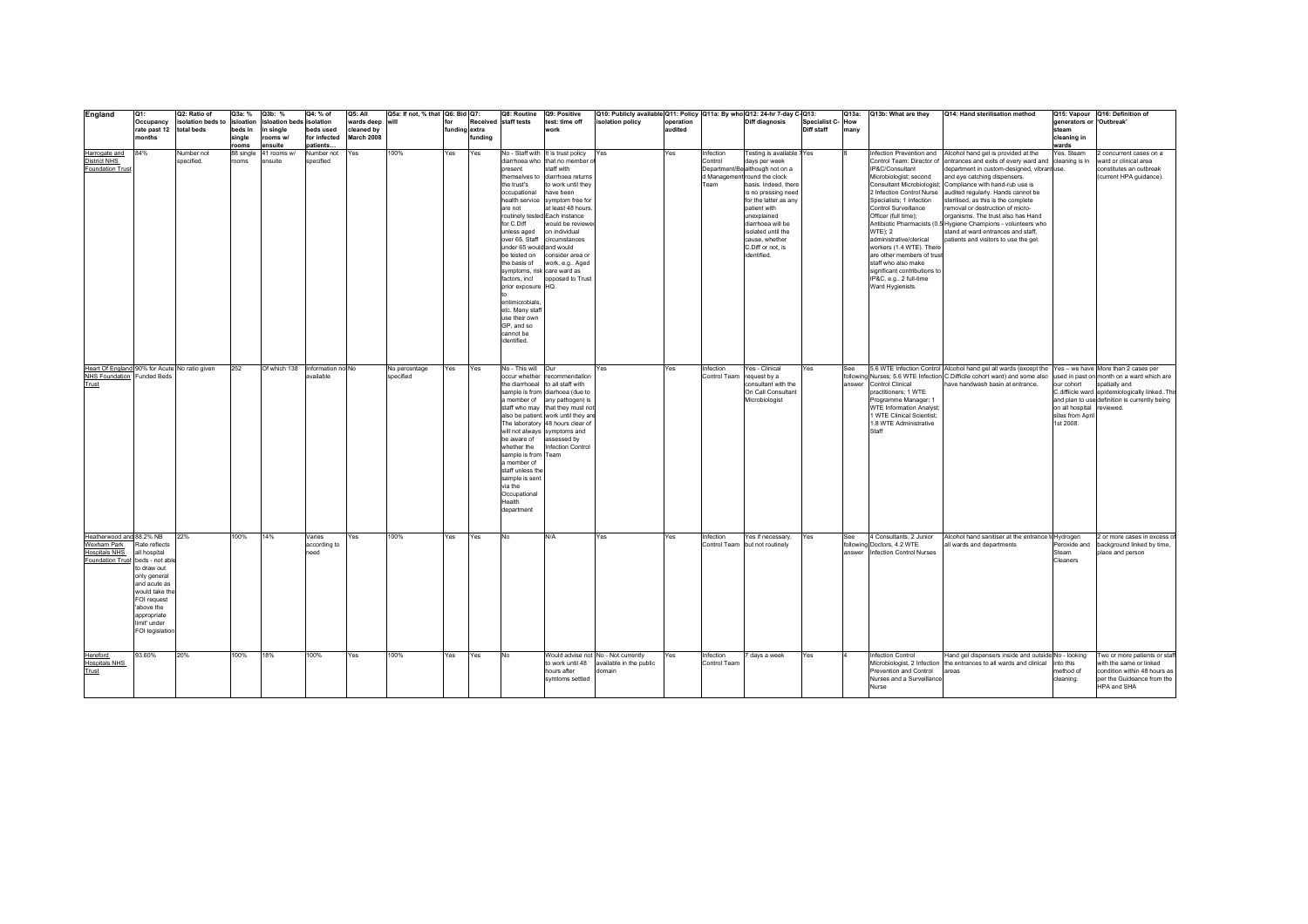| England                                                                                        | Q1:                                  | Q2: Ratio of                                                                                                                                             | Q3a: %               | Q3b: %                                | Q4: % of                                                                                                                                                                                                                                     | Q5: All                       | Q5a: If not, % that   Q6: Bid   Q7:                                                                                                                 |                      |               | Q8: Routine                                                                                                                                                               | Q9: Positive                                                                                                             | Q10: Publicly available Q11: Policy Q11a: By who Q12: 24-hr 7-day C-Q13:                                                                |                      |                                                                                                                                   |                                                                          |                                        | Q13a:                | Q13b: What are they                                                                                                                                                                                                                                   | Q14: Hand sterilisation method                                                                                                                                                                          |                                   | Q15: Vapour Q16: Definition of                                                                                              |
|------------------------------------------------------------------------------------------------|--------------------------------------|----------------------------------------------------------------------------------------------------------------------------------------------------------|----------------------|---------------------------------------|----------------------------------------------------------------------------------------------------------------------------------------------------------------------------------------------------------------------------------------------|-------------------------------|-----------------------------------------------------------------------------------------------------------------------------------------------------|----------------------|---------------|---------------------------------------------------------------------------------------------------------------------------------------------------------------------------|--------------------------------------------------------------------------------------------------------------------------|-----------------------------------------------------------------------------------------------------------------------------------------|----------------------|-----------------------------------------------------------------------------------------------------------------------------------|--------------------------------------------------------------------------|----------------------------------------|----------------------|-------------------------------------------------------------------------------------------------------------------------------------------------------------------------------------------------------------------------------------------------------|---------------------------------------------------------------------------------------------------------------------------------------------------------------------------------------------------------|-----------------------------------|-----------------------------------------------------------------------------------------------------------------------------|
|                                                                                                | Occupancy<br>rate past 12 total beds | isolation beds to isloation                                                                                                                              | beds in              | isloation beds isolation<br>in single | beds used                                                                                                                                                                                                                                    | wards deep will<br>cleaned by |                                                                                                                                                     | for<br>funding extra |               | Received staff tests                                                                                                                                                      | test: time off<br>work                                                                                                   | isolation policy                                                                                                                        | operation<br>audited |                                                                                                                                   | <b>Diff diagnosis</b>                                                    | <b>Specialist C- How</b><br>Diff staff | many                 |                                                                                                                                                                                                                                                       |                                                                                                                                                                                                         | generators or 'Outbreak'<br>steam |                                                                                                                             |
|                                                                                                | months                               |                                                                                                                                                          | single               | rooms w/                              | for infected                                                                                                                                                                                                                                 | March 2008                    |                                                                                                                                                     |                      | <b>undina</b> |                                                                                                                                                                           |                                                                                                                          |                                                                                                                                         |                      |                                                                                                                                   |                                                                          |                                        |                      |                                                                                                                                                                                                                                                       |                                                                                                                                                                                                         | cleaning in                       |                                                                                                                             |
|                                                                                                |                                      |                                                                                                                                                          | rooms                | ensuite                               | patients                                                                                                                                                                                                                                     |                               |                                                                                                                                                     |                      |               |                                                                                                                                                                           |                                                                                                                          |                                                                                                                                         |                      |                                                                                                                                   |                                                                          |                                        |                      |                                                                                                                                                                                                                                                       |                                                                                                                                                                                                         | wards                             |                                                                                                                             |
| <b>Hinchingbrooke</b><br>Health Care NHS<br>Trust                                              | 91%                                  | 01:32                                                                                                                                                    | Work in<br>progress  | Nork in<br>progress                   | 100%                                                                                                                                                                                                                                         | No                            | 70%                                                                                                                                                 | Yes                  | Yes           | No                                                                                                                                                                        | Yes                                                                                                                      | On hospital intranet                                                                                                                    | Yes                  | nfection<br>control team                                                                                                          | Yes                                                                      | Yes                                    |                      | Consultant Microbiologist,<br>Infection Control Nurse<br>Specialist, Infection<br>Control Nurse                                                                                                                                                       | Currently being refurbished- when<br>completed, sinks and alcohol gel,<br>otherwise alcohol gel                                                                                                         | No                                | 2 or more related cases<br>within same location                                                                             |
|                                                                                                |                                      |                                                                                                                                                          |                      |                                       |                                                                                                                                                                                                                                              |                               |                                                                                                                                                     |                      |               |                                                                                                                                                                           |                                                                                                                          |                                                                                                                                         |                      |                                                                                                                                   |                                                                          |                                        |                      |                                                                                                                                                                                                                                                       |                                                                                                                                                                                                         |                                   |                                                                                                                             |
| Homerton<br><b>University</b><br><b>Hospital NHS</b><br><b>Foundation Trust</b><br>No response |                                      |                                                                                                                                                          |                      |                                       |                                                                                                                                                                                                                                              |                               |                                                                                                                                                     |                      |               |                                                                                                                                                                           |                                                                                                                          |                                                                                                                                         |                      |                                                                                                                                   |                                                                          |                                        |                      |                                                                                                                                                                                                                                                       |                                                                                                                                                                                                         |                                   |                                                                                                                             |
| Hull and East                                                                                  | 78.70%                               | Approx 30%                                                                                                                                               | 20%                  | 10%                                   | ΔII                                                                                                                                                                                                                                          | Yes                           | 100%                                                                                                                                                | Yes                  | Yes           | No                                                                                                                                                                        | rust advises                                                                                                             | Yes - Information is                                                                                                                    | Yes                  | Infection                                                                                                                         | no.                                                                      | Yes                                    | Approxi              | 7 WTE Infection                                                                                                                                                                                                                                       | Alcohol rub                                                                                                                                                                                             |                                   | Steam cleaning Three or more cases                                                                                          |
| Yorkshire<br><b>Hospitals NHS</b><br>Trust                                                     |                                      |                                                                                                                                                          |                      | Approxima Approximately               |                                                                                                                                                                                                                                              |                               |                                                                                                                                                     |                      |               |                                                                                                                                                                           | staff to stay at<br>home until 48<br>hours after the<br>last symptom                                                     | available on the Trust<br>vebsite                                                                                                       |                      | Control Team                                                                                                                      |                                                                          |                                        | mately<br>7.5<br>WTE | Prevention and control<br>nurses. Infection Control<br>Doctor on a sessional<br>basis (Approx 0.5 WTE)                                                                                                                                                |                                                                                                                                                                                                         |                                   | acquired within one month                                                                                                   |
| Imperial College<br><b>Healthcare NHS</b><br>Trust - No<br>response                            |                                      |                                                                                                                                                          |                      |                                       |                                                                                                                                                                                                                                              |                               |                                                                                                                                                     |                      |               |                                                                                                                                                                           |                                                                                                                          |                                                                                                                                         |                      |                                                                                                                                   |                                                                          |                                        |                      |                                                                                                                                                                                                                                                       |                                                                                                                                                                                                         |                                   |                                                                                                                             |
| Ipswich Hospital 91.59%<br><b>NHS Trust</b>                                                    |                                      | 16% (i.e. 4:25)                                                                                                                                          | 88%                  | 12%                                   | Depends on Yes<br>the needs of<br>the patients                                                                                                                                                                                               |                               | 100%                                                                                                                                                | Yes                  | Yes           | No                                                                                                                                                                        | N/A                                                                                                                      | Yes                                                                                                                                     | Yes                  | Control Team                                                                                                                      | The Infection No. Seven days a Yes<br>week, but not 24<br>hours per day. |                                        |                      | for Infection Control, 1<br>Audit and Surveillance<br>Officer, Secretarial<br>support.                                                                                                                                                                | approx 6 3 Infection Control Nurses, Alcohol hand rub is provided for the<br>1 Microbiologist who lead disinfection of hands. Hand wash<br>basins at the entrance to wards are also<br>being installed. | Yes                               | 2 or more cases linked<br>geographically and by time.                                                                       |
| Isle Of Wight                                                                                  | 91%                                  | 21%                                                                                                                                                      | 21% of               | Of which 28%                          | 50-100%                                                                                                                                                                                                                                      |                               | 93.75%                                                                                                                                              | Yes                  | Yes           | No. Staff are                                                                                                                                                             | N/A - alhtough                                                                                                           | Yes                                                                                                                                     | Yes                  | The Infection                                                                                                                     | Yes - if necessary                                                       | Yes                                    | See                  | 1 DIPC, 1 IPC Doctor, 3                                                                                                                                                                                                                               | Alcohol hand sanitiser (GoJo Purell) is No - but                                                                                                                                                        |                                   | 3 or more patients diagnose                                                                                                 |
| NHS PCT                                                                                        |                                      |                                                                                                                                                          | isolation<br>beds    |                                       | depending on<br>time of year<br>and other<br>factors                                                                                                                                                                                         |                               |                                                                                                                                                     |                      |               | not one of the<br>at-risk groups.<br>but all<br>specimens of<br>liquid stool<br>submitted via<br>GP or taken<br>into hospital wi<br>be routinely<br>tested for<br>C.Diff. | staff with<br>diarrhoea are not<br>allowed to return<br>to work until they<br>have been<br>symptom free for<br>48 hours. |                                                                                                                                         |                      | Control<br>Nurses, Also.<br>the Saving<br>Lives aduits<br>are carried ou<br>by ward staff<br>and collated b<br>Modern<br>Matrons. |                                                                          |                                        | answer               | following IPC Nurses                                                                                                                                                                                                                                  | sited at all ward entrances and in the<br>main hospital entrance for hand<br>disinfection.                                                                                                              | currently under<br>consideration. | with C.Diff on the same wan<br>in the same week - this is<br>currently under review in ligh<br>of further national guidance |
| James Paget                                                                                    | 95%                                  | $38:450 =$                                                                                                                                               | 38 beds in 19 single |                                       | 95% of                                                                                                                                                                                                                                       |                               | Not specified Our core admitting Yes                                                                                                                |                      | Not known No. |                                                                                                                                                                           | N/A                                                                                                                      | The isolation of patients Yes                                                                                                           |                      | The Infection                                                                                                                     | Yes                                                                      | Yes                                    |                      |                                                                                                                                                                                                                                                       | Infection Prevention Team! Alcohol hand gel is wall mounted at the Steam                                                                                                                                |                                   | 2 cases or more, identified                                                                                                 |
| University<br><b>Hospitals NHS</b><br><b>Foundation Trust</b>                                  |                                      | 8.4%(single rooms: total<br>total rooms). We<br>also have a<br>dedicated 6 bedde<br>C.Diff Isolation<br>Ward.                                            |                      | rooms with<br>ensuite<br>facilities   | isolation beds<br>are used for<br>patients with<br>infections. The<br>rest will be<br>used for<br>terminally ill<br>patients or<br>those who are<br>immunocomp<br>omised and<br>therefore at<br>risk of<br>infection from<br>other patients. |                               | medical and surgica<br>wards are deep<br>cleaned daily (70%<br>in total). An ongoing<br>deep cleaning<br>process is in place<br>for the remainder). |                      |               |                                                                                                                                                                           |                                                                                                                          | with infection is<br>incorporated in various<br>policies i.e. C.Diff,<br>MRSA, VRE, etc and the<br>Trust has a robust<br>outbreak plan. |                      | Prevention<br>Team, Audit<br>Office and<br>Matrons                                                                                |                                                                          |                                        |                      | following Director of Infection<br>answer Prevention and Control<br>(also Senior<br>Microbiologist), 1 Senior<br>Infection Prevention Nurse<br>Specialist, 2 Infection<br>Prevention Nurse<br>Specialists, 1 Surveillance<br>Coordinator, 1 Secretary | entrance of all clinical areas and at the cleaning.<br>end of all beds. Hand wash sinks are<br>available at the entrance of the Cohort<br>Ward.                                                         |                                   | within a period of 2 weeks, i<br>the same location (national<br>quidance).                                                  |
| Kettering General 92%                                                                          |                                      | 13.33% are                                                                                                                                               | 100%                 | 66%                                   | All (as                                                                                                                                                                                                                                      | No                            | 83%                                                                                                                                                 | Yes                  | Yes           | <b>No</b>                                                                                                                                                                 | Advised to stay of Yes                                                                                                   |                                                                                                                                         | Yes                  | Infection                                                                                                                         | No. 6 days, working Yes                                                  |                                        | See                  |                                                                                                                                                                                                                                                       | 5 Full time nurses, 1 part- Hand wash sink with soap and water                                                                                                                                          |                                   | Both methods In medicine - 3 cases in a 7                                                                                   |
| <b>Hospital NHS</b><br>Trust                                                                   |                                      | designated as<br>single rooms for<br>isolation (70 single<br>bedrooms, 16 are<br>in a designated<br>ward in a trust<br>which has 525<br>available beds). |                      |                                       | required).                                                                                                                                                                                                                                   |                               |                                                                                                                                                     |                      |               |                                                                                                                                                                           | work until<br>symptom free for<br>48 hours                                                                               |                                                                                                                                         |                      | Control Team                                                                                                                      | hours, unless<br>circumstances<br>warrant urgent<br>testing.             |                                        |                      | following time admin asst 1 nurse or and alcohol gel<br>answer a 6 month secondment and<br>2 consultant<br>microbiologists (1 is the<br>DIPC)                                                                                                         |                                                                                                                                                                                                         |                                   | day period. In surgery - 2<br>cases in 7 day period and in<br>high risk area (eg ITU) - 1<br>case in 7 day period)          |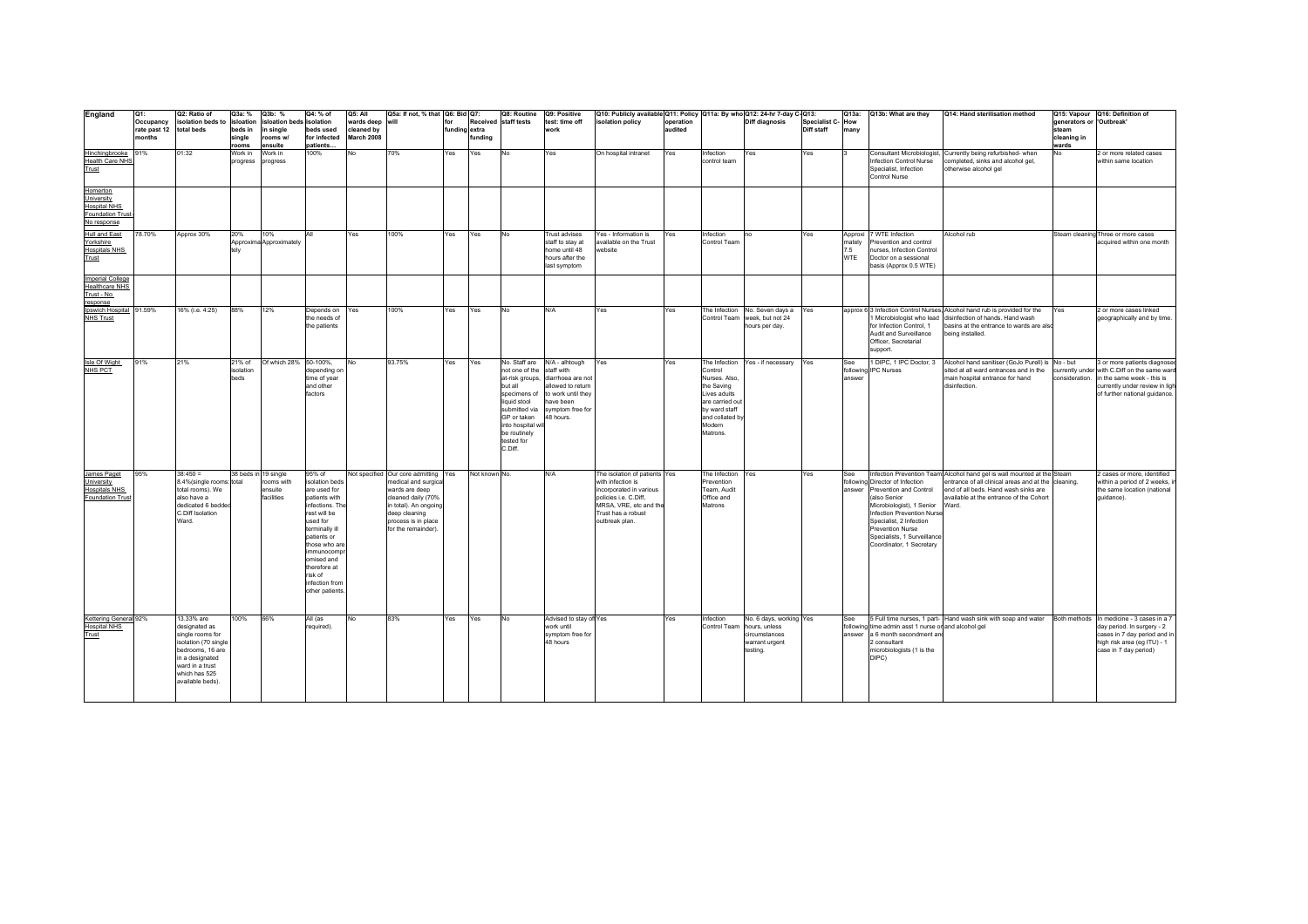| England                 | Q1:                     | Q2: Ratio of                                                     | Q3a: %          | Q3b: %                      | Q4: % of                  | Q5: All    | Q5a: If not, % that Q6: Bid Q7: |               |         | Q8: Routine Q9: Positive |                                        | Q10: Publicly available Q11: Policy Q11a: By who Q12: 24-hr 7-day C-Q13: |                         |                               |                                                |                          |      | Q13a: Q13b: What are they                                  | Q14: Hand sterilisation method                                           |                          | Q15: Vapour Q16: Definition of              |
|-------------------------|-------------------------|------------------------------------------------------------------|-----------------|-----------------------------|---------------------------|------------|---------------------------------|---------------|---------|--------------------------|----------------------------------------|--------------------------------------------------------------------------|-------------------------|-------------------------------|------------------------------------------------|--------------------------|------|------------------------------------------------------------|--------------------------------------------------------------------------|--------------------------|---------------------------------------------|
|                         | Occupancy               | isolation beds to isloation                                      |                 | sloation beds isolation     |                           | wards deep | will                            | for           |         | Received staff tests     | test: time off                         | isolation policy                                                         | operation               |                               | Diff diagnosis                                 | <b>Specialist C- How</b> |      |                                                            |                                                                          | generators or 'Outbreak' |                                             |
|                         | rate past 12 total beds |                                                                  | beds in         | in single                   | beds used                 | cleaned by |                                 | funding extra |         |                          | work                                   |                                                                          | audited                 |                               |                                                | Diff staff               | many |                                                            |                                                                          | steam                    |                                             |
|                         | months                  |                                                                  | single<br>rooms | rooms w/<br>ensuite         | for infected<br>patients. | March 2008 |                                 |               | funding |                          |                                        |                                                                          |                         |                               |                                                |                          |      |                                                            |                                                                          | cleaning in<br>wards     |                                             |
| King's College          | 94%                     | 1:77                                                             | 12.36%          | 7.18%                       | 100%                      | Yes        | 100%                            | Yes           | Yes     | No                       | Yes, staff with                        | Yes.                                                                     | Yes                     | Ward staff,                   | Yes                                            | Yes                      | See  | 5 nurses, 1 surveillance                                   | Alcohol hand rub at the entrance to all No                               |                          | Any increase in number or                   |
| <b>Hospital NHS</b>     |                         |                                                                  |                 |                             |                           |            |                                 |               |         |                          | diarrhoea are                          |                                                                          |                         | nurses and the                |                                                |                          |      | following officer and a half time                          | our wards. We have also increased the                                    |                          | severity of C Diff cases over               |
| <b>Foundation Trust</b> |                         |                                                                  |                 |                             |                           |            |                                 |               |         |                          | required not to                        |                                                                          |                         | consultant                    |                                                |                          |      | answer equivilent consultant                               | number of hand washing facilities                                        |                          | the background rate for a                   |
|                         |                         |                                                                  |                 |                             |                           |            |                                 |               |         |                          | come to work unt                       |                                                                          |                         | microbiologist                |                                                |                          |      |                                                            | microbiologist. The Team across the hospital, particularly in            |                          | particular ward would be                    |
|                         |                         |                                                                  |                 |                             |                           |            |                                 |               |         |                          | their symptoms                         |                                                                          |                         |                               |                                                |                          |      | is also supported by link                                  | isolation areas.                                                         |                          | classed as an outbreak. In                  |
|                         |                         |                                                                  |                 |                             |                           |            |                                 |               |         |                          | have subsided.                         |                                                                          |                         |                               |                                                |                          |      | infection control staff within                             |                                                                          |                          | general this will be 2 or more              |
|                         |                         |                                                                  |                 |                             |                           |            |                                 |               |         |                          | Staff who work in                      |                                                                          |                         |                               |                                                |                          |      | specific patient care areas.                               |                                                                          |                          | cases in a one week period                  |
|                         |                         |                                                                  |                 |                             |                           |            |                                 |               |         |                          | clinical areas                         |                                                                          |                         |                               |                                                |                          |      |                                                            |                                                                          |                          | and this would be reported to               |
|                         |                         |                                                                  |                 |                             |                           |            |                                 |               |         |                          | and/or have                            |                                                                          |                         |                               |                                                |                          |      |                                                            |                                                                          |                          | the HPA.                                    |
|                         |                         |                                                                  |                 |                             |                           |            |                                 |               |         |                          | contact with                           |                                                                          |                         |                               |                                                |                          |      |                                                            |                                                                          |                          |                                             |
|                         |                         |                                                                  |                 |                             |                           |            |                                 |               |         |                          | patients are                           |                                                                          |                         |                               |                                                |                          |      |                                                            |                                                                          |                          |                                             |
|                         |                         |                                                                  |                 |                             |                           |            |                                 |               |         |                          | required to rema                       |                                                                          |                         |                               |                                                |                          |      |                                                            |                                                                          |                          |                                             |
|                         |                         |                                                                  |                 |                             |                           |            |                                 |               |         |                          | off work until 48<br>hours after their |                                                                          |                         |                               |                                                |                          |      |                                                            |                                                                          |                          |                                             |
|                         |                         |                                                                  |                 |                             |                           |            |                                 |               |         |                          | symptoms have                          |                                                                          |                         |                               |                                                |                          |      |                                                            |                                                                          |                          |                                             |
|                         |                         |                                                                  |                 |                             |                           |            |                                 |               |         |                          | subsided. If a                         |                                                                          |                         |                               |                                                |                          |      |                                                            |                                                                          |                          |                                             |
|                         |                         |                                                                  |                 |                             |                           |            |                                 |               |         |                          | member of staff                        |                                                                          |                         |                               |                                                |                          |      |                                                            |                                                                          |                          |                                             |
|                         |                         |                                                                  |                 |                             |                           |            |                                 |               |         |                          | with diarrhoea is                      |                                                                          |                         |                               |                                                |                          |      |                                                            |                                                                          |                          |                                             |
|                         |                         |                                                                  |                 |                             |                           |            |                                 |               |         |                          | taking antibiotics,                    |                                                                          |                         |                               |                                                |                          |      |                                                            |                                                                          |                          |                                             |
|                         |                         |                                                                  |                 |                             |                           |            |                                 |               |         |                          | they will be tested                    |                                                                          |                         |                               |                                                |                          |      |                                                            |                                                                          |                          |                                             |
|                         |                         |                                                                  |                 |                             |                           |            |                                 |               |         |                          | for C Diff                             |                                                                          |                         |                               |                                                |                          |      |                                                            |                                                                          |                          |                                             |
|                         |                         |                                                                  |                 |                             |                           |            |                                 |               |         |                          | infection.                             |                                                                          |                         |                               |                                                |                          |      |                                                            |                                                                          |                          |                                             |
|                         |                         |                                                                  |                 |                             |                           |            |                                 |               |         |                          |                                        |                                                                          |                         |                               |                                                |                          |      |                                                            |                                                                          |                          |                                             |
|                         |                         |                                                                  |                 |                             |                           |            |                                 |               |         |                          |                                        |                                                                          |                         |                               |                                                |                          |      |                                                            |                                                                          |                          |                                             |
|                         |                         |                                                                  |                 |                             |                           |            |                                 |               |         |                          |                                        |                                                                          |                         |                               |                                                |                          |      |                                                            |                                                                          |                          |                                             |
| Kingston Hospital 86%   |                         | $83:388 = 21.4%$                                                 | <b>B3</b>       | 100%                        | Not possible to No        |            | 78%                             | Yes           | Yes     | No                       | Until symptom                          | No - but isolation is                                                    | Yes.                    | Infection                     | No - five days a                               | Yes                      | See  | 1 DIPC, 1 Consultant                                       | Alcohol gel at the entrances to wards Steam cleaning Use HPA definition. |                          |                                             |
| <b>NHS Trust</b>        |                         | side rooms which                                                 |                 |                             | provide a                 |            |                                 |               |         |                          | free for 48 hours referenced in        |                                                                          |                         | Prevention and week           |                                                |                          |      | following Medical Microbiologist (2 and outpatient clinics |                                                                          |                          |                                             |
|                         |                         | may be used for                                                  |                 |                             | specific figure           |            |                                 |               |         |                          |                                        | patient/visitor informatio                                               |                         | Control Team                  |                                                |                          |      | answer sessions per week) and                              |                                                                          |                          |                                             |
|                         |                         | isolation if required                                            |                 |                             | as usage                  |            |                                 |               |         |                          |                                        | leaflets                                                                 |                         |                               |                                                |                          |      | 1.8 whole time equivilent                                  |                                                                          |                          |                                             |
|                         |                         |                                                                  |                 |                             | varies from               |            |                                 |               |         |                          |                                        |                                                                          |                         |                               |                                                |                          |      | clinical nurse specialists in                              |                                                                          |                          |                                             |
|                         |                         |                                                                  |                 |                             | day to day                |            |                                 |               |         |                          |                                        |                                                                          |                         |                               |                                                |                          |      | infection control plus a part<br>time surveillance nurse   |                                                                          |                          |                                             |
|                         |                         |                                                                  |                 |                             |                           |            |                                 |               |         |                          |                                        |                                                                          |                         |                               |                                                |                          |      |                                                            |                                                                          |                          |                                             |
|                         |                         |                                                                  |                 |                             |                           |            |                                 |               |         |                          |                                        |                                                                          |                         |                               |                                                |                          |      |                                                            |                                                                          |                          |                                             |
| Lancashire              | 86%                     | 10%, but variable. 120 beds Of which 80 in  All if required. Yes |                 |                             |                           |            | 100%                            | Yes           | Yes     | No.                      | They would be                          | No. All our infection                                                    |                         |                               | Yes. Monthly Matrons/Ward No. Seven days a Yes |                          | 12   | 3 Consultant Medical                                       | Alcohol gel at the entrance to all clinical Yes. Both.                   |                          | 2 or more cases from the                    |
| Teaching                |                         |                                                                  |                 | across the addition 6       | All side rooms            |            |                                 |               |         |                          | excluded from                          | control policies are                                                     | audit cycle of Managers |                               | week, but not 24                               |                          |      | Microbiologists (one of                                    | areas and slo hand washing sinks in                                      |                          | same clinical area.                         |
| <b>Hospitals NHS</b>    |                         |                                                                  | Trust           | negative                    | suitable for              |            |                                 |               |         |                          | work until                             | available internally via                                                 | isolation               |                               | hours a day.                                   |                          |      | whom is DIPC), 1 staff                                     | some of the high risk areas. Also,                                       |                          |                                             |
| <b>Foundation Trust</b> |                         |                                                                  |                 | pressure rooms isolation of |                           |            |                                 |               |         |                          |                                        | symptom free for the intranet for staff.                                 | facilities and          |                               |                                                |                          |      | grade medical                                              | appropriate signage at ward entrances                                    |                          |                                             |
|                         |                         |                                                                  |                 |                             | infected                  |            |                                 |               |         |                          |                                        | at least 48 hours There is some guidance compliance                      |                         |                               |                                                |                          |      | microbiologist, 1 Head                                     | and the NPSA Clean Your Hands                                            |                          |                                             |
|                         |                         |                                                                  |                 |                             | patients will             |            |                                 |               |         |                          | after having                           | on the Trust website.                                                    |                         |                               |                                                |                          |      | nurse IPC/Assoc DIPC                                       | Campaign                                                                 |                          |                                             |
|                         |                         |                                                                  |                 |                             | usually be                |            |                                 |               |         |                          | undergone the                          |                                                                          |                         |                               |                                                |                          |      | post vacant, 1 Matron/tear                                 |                                                                          |                          |                                             |
|                         |                         |                                                                  |                 |                             | occupied by<br>infected   |            |                                 |               |         |                          | appropriate<br>treatment.              |                                                                          |                         |                               |                                                |                          |      | leader IPC, 1<br>Matron/Infection                          |                                                                          |                          |                                             |
|                         |                         |                                                                  |                 |                             | patients.                 |            |                                 |               |         |                          |                                        |                                                                          |                         |                               |                                                |                          |      | Prevention and                                             |                                                                          |                          |                                             |
|                         |                         |                                                                  |                 |                             |                           |            |                                 |               |         |                          |                                        |                                                                          |                         |                               |                                                |                          |      | surveillance new post                                      |                                                                          |                          |                                             |
|                         |                         |                                                                  |                 |                             |                           |            |                                 |               |         |                          |                                        |                                                                          |                         |                               |                                                |                          |      | vacant, 3 IPC Specialist                                   |                                                                          |                          |                                             |
|                         |                         |                                                                  |                 |                             |                           |            |                                 |               |         |                          |                                        |                                                                          |                         |                               |                                                |                          |      | nurses, 1 Infection                                        |                                                                          |                          |                                             |
|                         |                         |                                                                  |                 |                             |                           |            |                                 |               |         |                          |                                        |                                                                          |                         |                               |                                                |                          |      | prevention and surveillance                                |                                                                          |                          |                                             |
|                         |                         |                                                                  |                 |                             |                           |            |                                 |               |         |                          |                                        |                                                                          |                         |                               |                                                |                          |      | nurse, 1 WTE                                               |                                                                          |                          |                                             |
|                         |                         |                                                                  |                 |                             |                           |            |                                 |               |         |                          |                                        |                                                                          |                         |                               |                                                |                          |      | Scretary/clerical support,                                 |                                                                          |                          |                                             |
|                         |                         |                                                                  |                 |                             |                           |            |                                 |               |         |                          |                                        |                                                                          |                         |                               |                                                |                          |      | Infection prevention and                                   |                                                                          |                          |                                             |
|                         |                         |                                                                  |                 |                             |                           |            |                                 |               |         |                          |                                        |                                                                          |                         |                               |                                                |                          |      | surveillance Nurse                                         |                                                                          |                          |                                             |
|                         |                         |                                                                  |                 |                             |                           |            |                                 |               |         |                          |                                        |                                                                          |                         |                               |                                                |                          |      | Specialist new post vacant                                 |                                                                          |                          |                                             |
|                         |                         |                                                                  |                 |                             |                           |            |                                 |               |         |                          |                                        |                                                                          |                         |                               |                                                |                          |      | 1 Nursing Director - board                                 |                                                                          |                          |                                             |
|                         |                         |                                                                  |                 |                             |                           |            |                                 |               |         |                          |                                        |                                                                          |                         |                               |                                                |                          |      | lead                                                       |                                                                          |                          |                                             |
|                         |                         |                                                                  |                 |                             |                           |            |                                 |               |         |                          |                                        |                                                                          |                         |                               |                                                |                          |      |                                                            |                                                                          |                          |                                             |
|                         |                         |                                                                  |                 |                             |                           |            |                                 |               |         |                          |                                        |                                                                          |                         |                               |                                                |                          |      |                                                            |                                                                          |                          |                                             |
|                         |                         |                                                                  |                 |                             |                           |            |                                 |               |         |                          |                                        |                                                                          |                         |                               |                                                |                          |      |                                                            |                                                                          |                          |                                             |
|                         |                         |                                                                  |                 |                             |                           |            |                                 |               |         |                          |                                        |                                                                          |                         |                               |                                                |                          |      |                                                            |                                                                          |                          |                                             |
| Leeds Teaching          | 85 40%                  | 22%                                                              | Specific        | Specific figure Above FOI   |                           | Yes        | 100%                            | Yes           | yes     | <b>No</b>                | N/A                                    | No - available to staff but The policy is By members of No               |                         |                               |                                                | Yes                      | See  |                                                            | DIPC, Matron of Infection All our wards have alcohol hand gel            |                          | Steam cleaning It is not possible to answer |
| <b>Hospitals NHS</b>    |                         |                                                                  | figure not      | not given                   | criteria                  |            |                                 |               |         |                          |                                        | not public.                                                              | audited                 | the relevant                  |                                                |                          |      | following Control and Prevention                           | dispensers situated at their entrances                                   |                          | this question in general                    |
| Trust                   |                         |                                                                  |                 |                             |                           |            |                                 |               |         |                          |                                        |                                                                          |                         | intermittently clinical teams |                                                |                          |      |                                                            | answer (ICP), 1 lead IPC Doctor, 1 and by their wash basins, We support  |                          | terms. The decision to                      |
|                         |                         |                                                                  |                 |                             |                           |            |                                 |               |         |                          |                                        |                                                                          |                         |                               |                                                |                          |      | IPC Consultant, 7                                          | these facilities by the provision of visual                              |                          | report or not depends entirely              |
|                         |                         |                                                                  |                 |                             |                           |            |                                 |               |         |                          |                                        |                                                                          |                         |                               |                                                |                          |      | Microbiologists, 1                                         | 'clean your hands' information.                                          |                          | on the magnitude of any                     |
|                         |                         |                                                                  |                 |                             |                           |            |                                 |               |         |                          |                                        |                                                                          |                         |                               |                                                |                          |      | Specialist advisor in IPC, 5                               |                                                                          |                          | cluster of cases, relative to               |
|                         |                         |                                                                  |                 |                             |                           |            |                                 |               |         |                          |                                        |                                                                          |                         |                               |                                                |                          |      | Senior Nurses in IPC (two                                  |                                                                          |                          | the baseline at that particular             |
|                         |                         |                                                                  |                 |                             |                           |            |                                 |               |         |                          |                                        |                                                                          |                         |                               |                                                |                          |      | posts currently vacant), 3<br>IPC nurses, 1 IPC            |                                                                          |                          | place and time.                             |
|                         |                         |                                                                  |                 |                             |                           |            |                                 |               |         |                          |                                        |                                                                          |                         |                               |                                                |                          |      | administrator, 1 IPC,                                      |                                                                          |                          |                                             |
|                         |                         |                                                                  |                 |                             |                           |            |                                 |               |         |                          |                                        |                                                                          |                         |                               |                                                |                          |      | PA/Project Manager                                         |                                                                          |                          |                                             |
|                         |                         |                                                                  |                 |                             |                           |            |                                 |               |         |                          |                                        |                                                                          |                         |                               |                                                |                          |      | (recruitment in process).                                  |                                                                          |                          |                                             |
|                         |                         |                                                                  |                 |                             |                           |            |                                 |               |         |                          |                                        |                                                                          |                         |                               |                                                |                          |      | <b>IPC Informatics Manager</b>                             |                                                                          |                          |                                             |
|                         |                         |                                                                  |                 |                             |                           |            |                                 |               |         |                          |                                        |                                                                          |                         |                               |                                                |                          |      | 1 IPC Champions in a                                       |                                                                          |                          |                                             |
|                         |                         |                                                                  |                 |                             |                           |            |                                 |               |         |                          |                                        |                                                                          |                         |                               |                                                |                          |      | number os specialities                                     |                                                                          |                          |                                             |
|                         |                         |                                                                  |                 |                             |                           |            |                                 |               |         |                          |                                        |                                                                          |                         |                               |                                                |                          |      | Link Nurses in some                                        |                                                                          |                          |                                             |
|                         |                         |                                                                  |                 |                             |                           |            |                                 |               |         |                          |                                        |                                                                          |                         |                               |                                                |                          |      | specialities                                               |                                                                          |                          |                                             |
|                         |                         |                                                                  |                 |                             |                           |            |                                 |               |         |                          |                                        |                                                                          |                         |                               |                                                |                          |      |                                                            |                                                                          |                          |                                             |
|                         |                         |                                                                  |                 |                             |                           |            |                                 |               |         |                          |                                        |                                                                          |                         |                               |                                                |                          |      |                                                            |                                                                          |                          |                                             |
|                         |                         |                                                                  |                 |                             |                           |            |                                 |               |         |                          |                                        |                                                                          |                         |                               |                                                |                          |      |                                                            |                                                                          |                          |                                             |
|                         |                         |                                                                  |                 |                             |                           |            |                                 |               |         |                          |                                        |                                                                          |                         |                               |                                                |                          |      |                                                            |                                                                          |                          |                                             |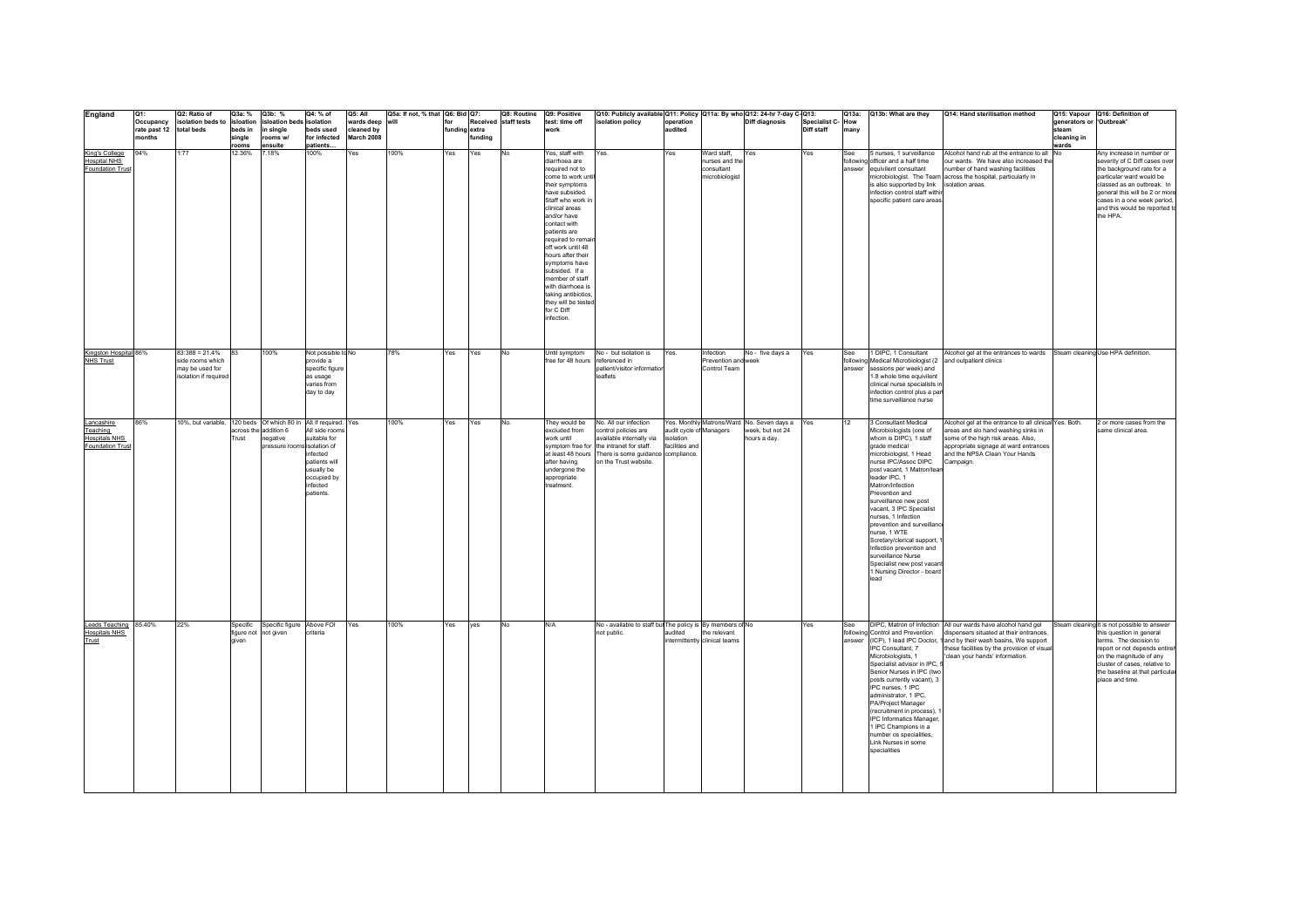| England                                                                 | Q1:                                                                                                                                                                                                                                                                                                                                                                                      | Q2: Ratio of                                                                                                      | Q3a: %                     | Q3b: %                           | Q4: % of                                                                                                                                                                                                                                                                                                                                    | Q5: All                  | Q5a: If not, % that   Q6: Bid   Q7:                                                                                                                                 |                                                    |        | Q8: Routine                                                                      | Q9: Positive                                                                                                                                               | Q10: Publicly available Q11: Policy Q11a: By who Q12: 24-hr 7-day C-Q13: |                                                          |                                  |                                                               |                   |               | Q13a: Q13b: What are they                                                                                                                                                      | Q14: Hand sterilisation method                                                                          |                                     | Q15: Vapour Q16: Definition of                                                                                                                                                                                                 |
|-------------------------------------------------------------------------|------------------------------------------------------------------------------------------------------------------------------------------------------------------------------------------------------------------------------------------------------------------------------------------------------------------------------------------------------------------------------------------|-------------------------------------------------------------------------------------------------------------------|----------------------------|----------------------------------|---------------------------------------------------------------------------------------------------------------------------------------------------------------------------------------------------------------------------------------------------------------------------------------------------------------------------------------------|--------------------------|---------------------------------------------------------------------------------------------------------------------------------------------------------------------|----------------------------------------------------|--------|----------------------------------------------------------------------------------|------------------------------------------------------------------------------------------------------------------------------------------------------------|--------------------------------------------------------------------------|----------------------------------------------------------|----------------------------------|---------------------------------------------------------------|-------------------|---------------|--------------------------------------------------------------------------------------------------------------------------------------------------------------------------------|---------------------------------------------------------------------------------------------------------|-------------------------------------|--------------------------------------------------------------------------------------------------------------------------------------------------------------------------------------------------------------------------------|
|                                                                         | Occupancy                                                                                                                                                                                                                                                                                                                                                                                | isolation beds to isloation                                                                                       |                            | isloation beds isolation         |                                                                                                                                                                                                                                                                                                                                             | wards deep               | lwill                                                                                                                                                               | for                                                |        | Received staff tests                                                             | test: time off                                                                                                                                             | solation policy                                                          | operation                                                |                                  | <b>Diff diagnosis</b>                                         | Specialist C- How |               |                                                                                                                                                                                |                                                                                                         | generators or 'Outbreak'            |                                                                                                                                                                                                                                |
|                                                                         | rate past 12<br><b>onths</b>                                                                                                                                                                                                                                                                                                                                                             | total beds                                                                                                        | beds in<br>single<br>rooms | in single<br>rooms w/<br>ensuite | beds used<br>for infected<br>patients.                                                                                                                                                                                                                                                                                                      | cleaned by<br>March 2008 |                                                                                                                                                                     | funding extra                                      | unding |                                                                                  | work                                                                                                                                                       |                                                                          | audited                                                  |                                  |                                                               | Diff staff        | many          |                                                                                                                                                                                |                                                                                                         | steam<br>cleaning in<br>wards       |                                                                                                                                                                                                                                |
| Liverpool<br>Women's NHS                                                | 92% (Oc.<br>beds, not<br>neonatal cot<br>occupancy or<br>maternity<br>beds).                                                                                                                                                                                                                                                                                                             | Approx 1:6<br>Figure relates (side/individual<br>Foundation Trust to gynaecology rooms to beds in 6<br>bed bays). | 30%                        | 70%                              | $\sqrt{es - as}$<br>required We<br>have an<br>isolation<br>hierarchy<br>policy in place<br>so that if the<br>need arises<br>we could use<br>isolation in this<br>way - but most<br>women<br>accessing the<br>Trust's<br>services are<br>coming to<br>have a baby<br>and so are fit<br>and well.                                             | Yes                      | 100%                                                                                                                                                                | Yes (but Yes<br>deep-<br>clean<br>funding<br>only) |        | No                                                                               | No response                                                                                                                                                | Yes                                                                      | Haven't<br>needed to<br>implement i<br>very low<br>rates | No response                      | Yes                                                           | Yes               | PT)           | 2 (both Director of IP&C,<br><b>Specialist Nurse</b>                                                                                                                           | Hand gel                                                                                                | No - no<br>sufficient<br>reason to. | As C.Diff is so infrequent<br>here, we treat any individual<br>case with caution and more<br>than one case in the same<br>unit as an outbreak. All<br>cases of C.Diff are now<br>reportable in the same way<br>MRSA cases are. |
| Luton and<br><b>Dunstable</b><br><b>Hospital NHS</b><br>Foundation Trus | 85%                                                                                                                                                                                                                                                                                                                                                                                      | 122 of 584 = 1:4.8 $70\%$<br>$= 21%$                                                                              |                            | 30%                              | 70%<br>Approximately                                                                                                                                                                                                                                                                                                                        | No                       | 25% Approximately Yes                                                                                                                                               |                                                    | Yes    | No                                                                               | Advice given is Yes<br>based on<br>symptoms staff<br>are asked not to<br>work until 48<br>hours clear of<br>diarrhoea<br>whatever the<br>cause             |                                                                          | Yes                                                      | Infection<br>and Ward<br>sisters | 6 days a week, on<br>Control Team call service on a<br>Sunday | Yes               |               | Nurses, 1 Sureveillance<br>Nurse. Specialist Nurse -<br>central line catheter<br>management, specialist<br>nurse vascular access.                                              | DIPC, 2 Infection Control Alcohol rub available for hand hygiene Not presently More than 2 new cases on |                                     | the same ward in the same<br>week would be investigated<br>as a cluster                                                                                                                                                        |
| Maidstone and<br><b>Tunbridge Wells</b><br><b>NHS Trust</b>             | 84%                                                                                                                                                                                                                                                                                                                                                                                      | 99:787                                                                                                            | 80%                        | 33%                              | 91% the<br>remainder are<br>positive<br>pressure<br>rooms                                                                                                                                                                                                                                                                                   | No                       | Priority wards were Yes<br>all deep cleaned by<br>end March. Other<br>areas undergoing<br>upgrading<br>refurbishment work<br>will be deep cleaner<br>when completed |                                                    | Yes    | No - Staff with Yes<br>diarrhoea are<br>asked to stay a<br>home and be<br>tested |                                                                                                                                                            | Yes                                                                      | Yes                                                      | Infection<br>Control Nurses      | Yes                                                           | Yes               | See<br>answer | 3 Consultant<br>following Microbiologists of which<br>one is a DIPC, Lead<br>Infection Control Nurse<br>(Deputy DIPC), 2 X<br>nfection Control Nurses,<br>< Surveillance Nurse | Hand gel available at all hospital<br>entrance, wards and clinical areas                                | Yes both                            | 2 cases arising on same<br>ward within 7 days or a<br>general rise in sporadic<br>cases above an internal<br>trigger point above 5 cases<br>per week                                                                           |
| Mayday<br><b>Healthcare NHS</b><br>Trust                                | 84%                                                                                                                                                                                                                                                                                                                                                                                      | $69:547 = 12.6%$                                                                                                  | 100%                       | 10%                              | 100%                                                                                                                                                                                                                                                                                                                                        | Yes                      | 100%                                                                                                                                                                | Yes                                                | Yes    | No - Will<br>normally be<br>seen by their                                        | Normally not to<br>work until 48<br>hours clear of<br>symptoms                                                                                             | Yes                                                                      | Yes                                                      | Infection<br>Control Team        | Yes                                                           | Yes               |               | 2 Consultant<br>Microbiologistsm 1<br>Associate Specialist, 1<br>Senior Infection Control<br>Nurse, 1 Infection Control<br>Nurse, 1 PT Infection<br>Control Surveillance Nurse | Alcohol gel                                                                                             | No                                  | 2 related cases in the same<br>clinical area or an increase i<br>cases hospitalwide or in a<br>specific ward above<br>expected baseline rates                                                                                  |
| Medway NHS<br>Trust                                                     | 85% (The data 01:07<br>set is<br>generated<br>weekly as of<br>Thursday<br>midnight and<br>reported to the<br>DoH via the<br>Unify 2 systen<br>on 2 entries -<br>number of<br>beds occupied<br>and number of<br>acute and<br>general beds<br>available<br>Trended data<br>is not available<br>within the<br>trust. Working<br>assumption is<br>that of<br>Thursdav<br>midnight<br>weekly) |                                                                                                                   | 99%                        | 20%                              | All if<br>necessary,<br>use for<br>isolation of<br>infected<br>patients takes<br>priority - All<br>isolation beds<br>are primarily<br>used for the<br>purposes of<br>isolating<br>infected<br>patients. If<br>available, they<br>may be used<br>for other<br>purposes<br>where single<br>occupancy will<br>be of comfort<br>to the patient. | Yes                      | 100%                                                                                                                                                                | Yes                                                | Yes    | Not routinely                                                                    | Occupational<br>Health would<br>manage cases of<br>staff indicated.<br>There is clear<br>guidance for staf<br>with infectious<br>diarrhoea not to<br>work. | Yes                                                                      | Yes                                                      | Infection<br>Control Team        | Yes                                                           | Yes               | See<br>answer | 4 Infection Control Nurses, Alcohol hand rub - Hand<br>following 2 Consultant<br>Microbiologists, 2<br>Antimicrobal Pharmacists,<br>and 1 Clerical Officer                     | econtaminations                                                                                         | No                                  | 2 or more associated cases<br>within 2 weeks                                                                                                                                                                                   |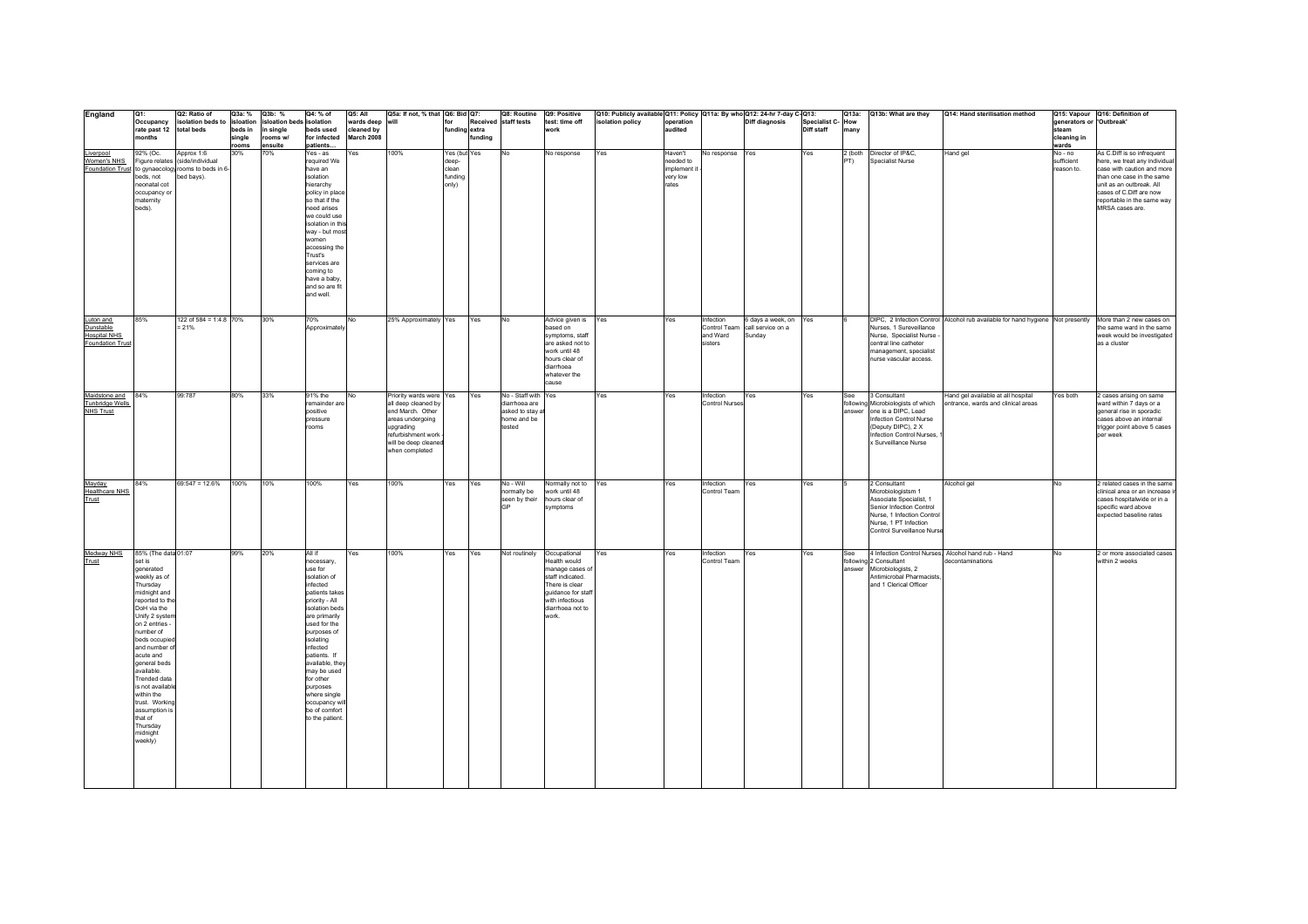| England                                                                     | IQ1:                                                                                                                                            | Q2: Ratio of                                           | Q3a: %                                                     | Q3b: %                                                                                                                                       | Q4: % of                                                                                                                                                           | <b>Q5: All</b>           | Q5a: If not, % that   Q6: Bid   Q7:                            |               |        | Q8: Routine                                                                                                                                                                                                                                                     | Q9: Positive                                                                                                                    | Q10: Publicly available Q11: Policy   Q11a: By who Q12: 24-hr 7-day C-Q13:                                           |           |                                                                                                                           |                                                                    |                   | Q13a:          | Q13b: What are they                                                                                                                                                                                                                                    | Q14: Hand sterilisation method                                                                                                                                                                                                                                                                                                                                                                   |                          | Q15: Vapour Q16: Definition of                                                                                                                                                                                                  |
|-----------------------------------------------------------------------------|-------------------------------------------------------------------------------------------------------------------------------------------------|--------------------------------------------------------|------------------------------------------------------------|----------------------------------------------------------------------------------------------------------------------------------------------|--------------------------------------------------------------------------------------------------------------------------------------------------------------------|--------------------------|----------------------------------------------------------------|---------------|--------|-----------------------------------------------------------------------------------------------------------------------------------------------------------------------------------------------------------------------------------------------------------------|---------------------------------------------------------------------------------------------------------------------------------|----------------------------------------------------------------------------------------------------------------------|-----------|---------------------------------------------------------------------------------------------------------------------------|--------------------------------------------------------------------|-------------------|----------------|--------------------------------------------------------------------------------------------------------------------------------------------------------------------------------------------------------------------------------------------------------|--------------------------------------------------------------------------------------------------------------------------------------------------------------------------------------------------------------------------------------------------------------------------------------------------------------------------------------------------------------------------------------------------|--------------------------|---------------------------------------------------------------------------------------------------------------------------------------------------------------------------------------------------------------------------------|
|                                                                             | Occupancy                                                                                                                                       | isolation beds to isloation                            |                                                            | isloation beds isolation                                                                                                                     |                                                                                                                                                                    | wards deep               | will                                                           |               |        | Received staff tests                                                                                                                                                                                                                                            | test: time off                                                                                                                  | isolation policy                                                                                                     | operation |                                                                                                                           | Diff diagnosis                                                     | Specialist C- How |                |                                                                                                                                                                                                                                                        |                                                                                                                                                                                                                                                                                                                                                                                                  | generators or 'Outbreak' |                                                                                                                                                                                                                                 |
|                                                                             | rate past 12<br>months                                                                                                                          | total beds                                             | beds in<br>single                                          | in sinale<br>rooms w/                                                                                                                        | beds used<br>for infected                                                                                                                                          | cleaned by<br>March 2008 |                                                                | funding extra | unding |                                                                                                                                                                                                                                                                 | work                                                                                                                            |                                                                                                                      | udited    |                                                                                                                           |                                                                    | Diff staff        | many           |                                                                                                                                                                                                                                                        |                                                                                                                                                                                                                                                                                                                                                                                                  | steam<br>cleaning in     |                                                                                                                                                                                                                                 |
|                                                                             |                                                                                                                                                 |                                                        | rooms                                                      | ensuite                                                                                                                                      | patients                                                                                                                                                           |                          |                                                                |               |        |                                                                                                                                                                                                                                                                 |                                                                                                                                 |                                                                                                                      |           |                                                                                                                           |                                                                    |                   |                |                                                                                                                                                                                                                                                        |                                                                                                                                                                                                                                                                                                                                                                                                  | wards                    |                                                                                                                                                                                                                                 |
| Mid Essex<br><b>Hospital Services</b><br><b>NHS Trust</b>                   | 81%                                                                                                                                             | None - ward<br>siderooms are<br>used                   | N/A                                                        | N/A                                                                                                                                          | N/A                                                                                                                                                                | No                       | All high risk areas Yes<br>will be by the end of<br>April 2008 |               | Yes    | No                                                                                                                                                                                                                                                              | we had anv.                                                                                                                     | They would be if If requested as it is only Yes<br>on our intranet until our<br>new website is up and<br>running     |           | Infection<br>Prevention<br>Specialist                                                                                     | Yes                                                                | Yes               | See<br>answer  | following Consultant Nurse, 3 x<br>Band 7 Infection Control<br>Nurses and 0.5 Infection<br>Control Leads for each<br>division                                                                                                                          | Consultant Microbiologist, Alcohol hand gel and hand washing<br>posters are common to all wards. The<br>are handwashing facilities at the<br>isolation points and on each ward there<br>is an Infection Control Board with data<br>relating to C Diff                                                                                                                                            | Yes                      | 2 or more epidemiologically<br>linked in one area<br>comptemporaneously. Each<br>C Diff has a detailed analysi<br>performed which includes<br>being linked to the other<br>cases.                                               |
| Mid Staffordshire 85%<br><b>NHS Foundation</b><br>Trust                     |                                                                                                                                                 | 01:10                                                  | n=27/46 n=19/46                                            |                                                                                                                                              | Varies upon<br>need                                                                                                                                                | <b>No</b>                | 74%                                                            | Yes           | Yes    | <b>No</b>                                                                                                                                                                                                                                                       | All staff that have No<br>any symptoms of<br>gasterointestinal<br>disorder are<br>advised not to<br>work                        |                                                                                                                      | Yes       | Infection<br>Control Leads<br>amd Infection<br>Control Nurse                                                              | Yes                                                                | Yes               | $\overline{5}$ | 1 x Infection Control<br>Doctor/Microbiologist 1 x entrance<br>Microbiologist, 1 x Lead<br>Infection Prevention and<br>Control Nurse 1 x Infection<br>Prevention and Control<br>Nurse Specialist 1 x Audit<br>and Education Nurse (6/12<br>secondment) | Alcohol hand gel for all provided prior to Steam                                                                                                                                                                                                                                                                                                                                                 | Cleaning                 | 2 or more cases within one<br>week in a clinical area -<br>would undertake a Root<br>Cause Analysis                                                                                                                             |
| Mid Yorkshire<br><b>Hospitals NHS</b><br>Trust                              | Precise figure 11%<br>not supplied                                                                                                              |                                                        | 3 sites -<br>on two<br>en-suite,<br>on third<br>only small | 3 sites - on two Figure not<br>predominately given - aim to<br>predomina single en-suite, prioritise<br>tely single on third only<br>small % |                                                                                                                                                                    | Yes                      | 100%                                                           | No.<br>answe  | Yes    | <b>No</b>                                                                                                                                                                                                                                                       | Yes - Has an<br>occupational<br>health policy for<br>managing staff<br>with vomiting or<br>diarrhoea                            | Yes - Visible in all side Yes<br>ooms                                                                                |           | Infection<br>Control Team                                                                                                 | No - 6 days a week                                                 | Yes               | See            | DIPC, 4 consultant<br>following microbiologists 6 infection<br>answer control nurses 3 audit<br>surveillance nurses                                                                                                                                    | Hand Gel at all entrances and wards<br>and departments and signage                                                                                                                                                                                                                                                                                                                               | Steam<br>Cleaning        | Regularly monitored - an<br>increased incidence would<br>be discussed to determine<br>whether it is an outbreak<br>(with reference to number of<br>consecutive cases and time<br>period)                                        |
| Milton Keynes<br><b>Hospital NHS</b><br>Foundation Trust                    | 91.90%                                                                                                                                          | 71 isolation beds                                      | 69                                                         | 23                                                                                                                                           | All patients are Yes<br>isolated when<br>it is clinically<br>indicated. This<br>varies on the<br>type of<br>organism and<br>it's<br>transmission<br>ability eg TB. |                          | 100%                                                           | Yes           | Yes    | Not specified - Staff would<br>All diarrhoeal<br>samples<br>laboratory are<br>tested for C<br>Diff                                                                                                                                                              | remain away from<br>work until bowel<br>received in the habit returned to<br>normal and furthe<br>tests have been<br>completed. | Yes                                                                                                                  | Yes       | Infection<br>Prevention<br>team and Bed<br>Managers. At<br>weekend, by<br>Infection<br>Prevention<br>Team by<br>telephone | Yes                                                                | Yes               | 15             | 2 WTE Consultant<br>Microbiologists, 2 WTE<br>Infection Prevention<br>Control Nurses and 10.8<br>surveillance and audit<br>officer                                                                                                                     | Posters and digital displays from main Steam<br>entrance onwards encouraging hand<br>washing by all who enter. Alcohol<br>based foam preparation at all wards,<br>and department entrances and exits                                                                                                                                                                                             | Cleaning                 | 2 or more cases or the same<br>organism linked by a time<br>and place will instigate an<br>investigation.                                                                                                                       |
| Moorfields Eye<br>Hospital NHS<br>Foundation Trust                          |                                                                                                                                                 | Not recorded Available for those N/A<br>who require it |                                                            | <b>N/A</b>                                                                                                                                   | N/A                                                                                                                                                                | Yes                      | 100%                                                           | Yes           | Yes    | <b>No</b>                                                                                                                                                                                                                                                       | N/A                                                                                                                             | Yes                                                                                                                  | Yes       | Infection<br>Control Team                                                                                                 | Yes                                                                | Yes               |                | DIPC, Consultant<br>Opthalologist and Infection<br>Control Nurses                                                                                                                                                                                      | Professor of microbiology, Hand gel available at all ward entrancesN/A                                                                                                                                                                                                                                                                                                                           |                          | Never had an incidence of (<br>Diff - would report a single<br>case.                                                                                                                                                            |
| Newham<br>University<br><b>Hospital NHS</b><br>Trust                        | 88.42% (April 03:01<br>07-March 08)<br>Not included<br>the Critical<br>care/ITU as<br>they are not<br>counted in<br>egular/isolatio<br>n useage |                                                        | 100%                                                       | Number not<br>specified -<br>Teybury,<br>Thistle and<br>Heather are<br>ensuite                                                               | All if required Yes                                                                                                                                                |                          | N/A                                                            | Yes           | Yes    | Yes - If they<br>have been on<br>antibiotics                                                                                                                                                                                                                    | Yes. They are<br>advised not to<br>until they have a<br>ormed stool                                                             | Yes through the Patient Yes<br><b>Advisory Liaison Service</b><br>at the Newham<br>University Hospital NHS<br>Trust. |           |                                                                                                                           | The Infection No - seven days a<br>Control Team week, not 24 hours | Yes               | See<br>answer  | following 2 Band 6 Nurses (one<br>Clinical assistant<br>Control Doctor.                                                                                                                                                                                | One Band 8 Senior Nurse, Alcohol hand gel - At the entrance to<br>each ward there is a hygiene station tha<br>vacancy), 1 Band 5 Fixed provides a notice suspended from the<br>Team Nurse, one Band 4 ceiling to clean your hands and wall<br>mounted topical alcohol hand hygiene<br>Practitioner and 1 Infection stations to clean your hands before<br>entry and on exit from wards and units | <b>No</b>                | 2 in a week or 3 in a month<br>that are epidimelogically<br>linked                                                                                                                                                              |
| Norfolk and<br><b>Norwich</b><br>University<br><b>Hospital NHS</b><br>Trust | 94.2%<br>calendar year<br>2007)                                                                                                                 | 30%                                                    | 100%                                                       | 90%                                                                                                                                          | They are used No<br>for isolation as<br>required.                                                                                                                  |                          | 90%                                                            | Yes           | Yes    | No. But staff<br>with diarrhoeal advised not to<br>illness may<br>sample via Oc. fit to return.<br>Health and all<br>such samples<br>are tested for<br>C.Diff. All staff<br>with diarrhoeal<br>illness are<br>advised not to<br>work until clear<br>of illness. | Yes. They are<br>attend work until<br>provide a stool medically cleared                                                         | Yes                                                                                                                  | Yes       | Infection<br>Control Team                                                                                                 | Yes                                                                | Yes               | 11             | Director of Infection<br>Prevention and Control.<br>Infection Control Doctor,<br>Infection Control Nurses<br>Infection Control Support<br>Workers, Antimicrobial<br>Prescribing Lead,<br>Antimicrobial Pharmacist.<br>Medical Microbiologists.         | Sinks with soaps at the entrances/exits No.<br>to wards as well as alcohol gel<br>dispensers as a general precaution.                                                                                                                                                                                                                                                                            |                          | We regularly monitor cases<br>on all wards and each case<br>is followed up and a root<br>cause analysis conducted.<br>Any rise in the level of cases<br>with a causal link between<br>patients would constitute an<br>outbreak. |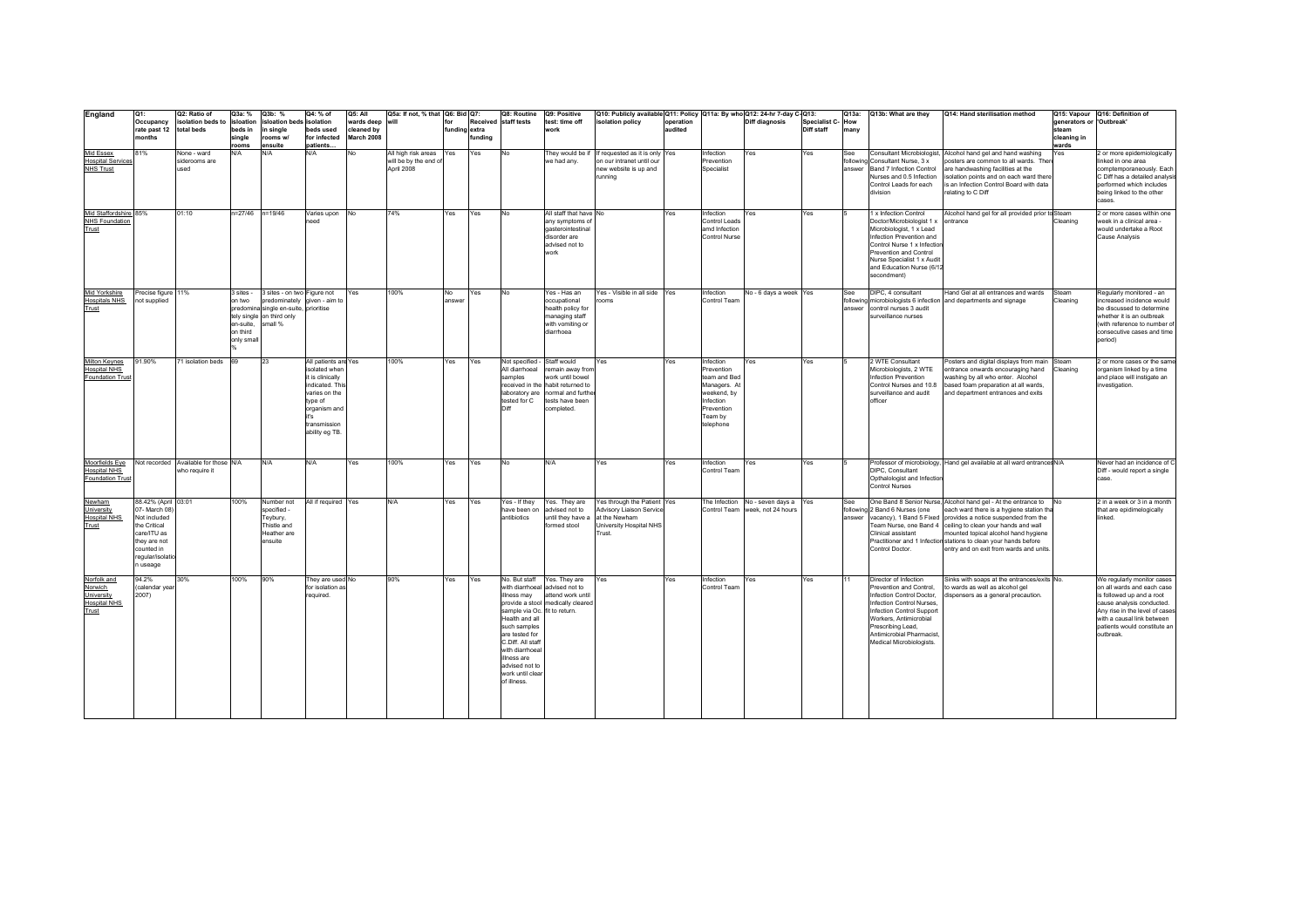| England                                                                    | Q1:                                                         | Q2: Ratio of                                                                | Q3a: %                                  | Q3b: %                                | Q4: % of                        | Q5: All                  | Q5a: If not, % that   Q6: Bid   Q7: |                      |         | Q8: Routine Q9: Positive                          |                                                                                                                         | Q10: Publicly available Q11: Policy Q11a: By who Q12: 24-hr 7-day C-Q13: |                               |                                                              |                                                                                                                                                                                                                                                                                                                                                                                                                                                                                                                     |                                |                                           | Q13a: Q13b: What are they                                                                                                                                                                                                                                                                                                                                                     | Q14: Hand sterilisation method                                                   |                                   | Q15: Vapour Q16: Definition of                                                                                                                                                                                                                                                                                                                                                                                                                                                                   |
|----------------------------------------------------------------------------|-------------------------------------------------------------|-----------------------------------------------------------------------------|-----------------------------------------|---------------------------------------|---------------------------------|--------------------------|-------------------------------------|----------------------|---------|---------------------------------------------------|-------------------------------------------------------------------------------------------------------------------------|--------------------------------------------------------------------------|-------------------------------|--------------------------------------------------------------|---------------------------------------------------------------------------------------------------------------------------------------------------------------------------------------------------------------------------------------------------------------------------------------------------------------------------------------------------------------------------------------------------------------------------------------------------------------------------------------------------------------------|--------------------------------|-------------------------------------------|-------------------------------------------------------------------------------------------------------------------------------------------------------------------------------------------------------------------------------------------------------------------------------------------------------------------------------------------------------------------------------|----------------------------------------------------------------------------------|-----------------------------------|--------------------------------------------------------------------------------------------------------------------------------------------------------------------------------------------------------------------------------------------------------------------------------------------------------------------------------------------------------------------------------------------------------------------------------------------------------------------------------------------------|
|                                                                            | Occupancy<br>rate past 12                                   | isolation beds to isloation<br>total beds                                   | beds in                                 | isloation beds isolation<br>in single | beds used                       | wards deep<br>cleaned by | lwill                               | for<br>funding extra |         | Received staff tests                              | test: time off<br>work                                                                                                  | isolation policy                                                         | operation<br>audited          |                                                              | <b>Diff diagnosis</b>                                                                                                                                                                                                                                                                                                                                                                                                                                                                                               | Specialist C-How<br>Diff staff | many                                      |                                                                                                                                                                                                                                                                                                                                                                               |                                                                                  | generators or 'Outbreak'<br>steam |                                                                                                                                                                                                                                                                                                                                                                                                                                                                                                  |
|                                                                            | months                                                      |                                                                             | single<br>rooms                         | rooms w/<br>ensuite                   | for infected<br>patients        | March 2008               |                                     |                      | funding |                                                   |                                                                                                                         |                                                                          |                               |                                                              |                                                                                                                                                                                                                                                                                                                                                                                                                                                                                                                     |                                |                                           |                                                                                                                                                                                                                                                                                                                                                                               |                                                                                  | cleaning in<br>wards              |                                                                                                                                                                                                                                                                                                                                                                                                                                                                                                  |
| North Bristol NHS 87%<br>Trust                                             |                                                             | 152:1180 = 12.7% 90%                                                        |                                         | 10%                                   | Up to 100% as No<br>need arises |                          | 97%                                 | Yes                  | Yes     | No                                                | N/A                                                                                                                     | res. This is available to Yes<br>anyone who requests it                  |                               | management<br>team and the<br>Trust's<br>infection<br>team   | Trust's clinical Yes. Routine testing Yes<br>is performed in the<br>laboratory 6 days a<br>week. Any patient<br>with undiagosed<br>diarrhoea is isolated<br>control nursing until a cause of<br>diarrhoea has been<br>established or an<br>infective cause<br>positively excluded.<br>Urgent testing for C<br>Diff can also be<br>performed outside a<br>the daily testing<br>routine, in<br>discussion with the<br>medical<br>microbiologist, if the<br>clinical situation<br>necessitates an<br>immediate result. |                                | 14<br>(WTE)<br>whole<br>time<br>equivilen | Microbiologists, Infection Alcohol Hand rub<br><b>Control Nurses</b>                                                                                                                                                                                                                                                                                                          |                                                                                  | Yes.                              | An increase in number of<br>cases in a ward or clinical<br>area (eg more than 2 cases<br>in a ward whicih usually has<br>none or 1 case) at the same<br>time would be reported<br>presumptively as an outbreal<br>and managed as an<br>outbreak. Ribotyping of<br>strains of C Diff from<br>patients is often required to<br>confirm that an outrbreak<br>has occured - and this can<br>take several weejs as<br>specimens have to be<br>referred to a reference<br>laboratory for this testing. |
| North Cheshire                                                             | 92%                                                         | 144:592                                                                     | 89% of                                  |                                       | 39% of isolation Up to 100%     | Yes                      | 100%                                | Yes                  | Yes     | <b>No</b>                                         | Staff with                                                                                                              | Information leaflets are Yes                                             |                               | Infection                                                    | Yes                                                                                                                                                                                                                                                                                                                                                                                                                                                                                                                 | Yes                            | 5.4                                       | 3.4 Infection control                                                                                                                                                                                                                                                                                                                                                         | Gel for hand hygiene, sinks on all wards Not currently 2 or more cases linked in |                                   |                                                                                                                                                                                                                                                                                                                                                                                                                                                                                                  |
| <b>Hospitals NHS</b><br>Trust                                              |                                                             |                                                                             | isolation<br>bed total                  | rooms                                 |                                 |                          |                                     |                      |         |                                                   | diarrhoea are<br>advised not to<br>work until clear of request.<br>symptoms.                                            | available. Isolation policy<br>available to public on                    |                               | control nursing<br>team and<br>divisional<br>matrons         |                                                                                                                                                                                                                                                                                                                                                                                                                                                                                                                     |                                |                                           | nurses, 2 Microbiology<br>Consultants                                                                                                                                                                                                                                                                                                                                         | and hand washing station at the<br>entrance to the isolation ward.               |                                   | time and geographically<br>taking into account the<br>background infection rate. A<br>C.Diff cases are reported<br>weekly.                                                                                                                                                                                                                                                                                                                                                                       |
| North Cumbria<br><b>Acute Hospitals</b><br><b>NHS Trust</b>                | 85%                                                         | 01:04                                                                       | 100%                                    | 52%                                   | 100%                            | Yes                      | 100%                                | Yes                  | Yes     | No. However,<br>be collected<br>fit the criteria. | Individual<br>specimens will circumstances<br>are dealt with by<br>from staff who Occupational<br>Health<br>Department. | Yes                                                                      | Yes                           | nfection<br>Prevention<br>Nurses and<br><b>Senior Nurses</b> | No                                                                                                                                                                                                                                                                                                                                                                                                                                                                                                                  | Yes                            |                                           | 2 Consultant<br>Microbiologists, 4.8WTE<br>Infection Prevention<br>Nurses, 2 WTE Saving<br>Lives Implementation<br>Leads. To be recruited: 6<br>IV Specialist Team, 1<br>Hand Hygiene Coordinator                                                                                                                                                                             | Alcohol hand rubs and hand wash<br>basins.                                       | No.                               | 2 or more cases related in<br>time and place.                                                                                                                                                                                                                                                                                                                                                                                                                                                    |
| North Middlesex 98%<br>University<br>Hospital NHS<br>Trust                 | paediatrics,<br>maternity and<br>critical care<br>excluded) | 113:350-400<br>varies according torooms and<br>activity and<br>requirement) | 55 side<br>Negative<br>ressure<br>ooms. |                                       | Not specified Not specified Yes |                          | 100%                                | Yes                  | Yes     | <b>No</b>                                         | N/A                                                                                                                     | Yes                                                                      | Not yet done N/A<br>this year |                                                              | Yes                                                                                                                                                                                                                                                                                                                                                                                                                                                                                                                 | Yes                            |                                           | 3 WTE Consultants (incl 1 Alcohol hand rub<br>Director of Infection<br>Prevention and Control)<br>and 3 WTE Infection<br>Control Nurses                                                                                                                                                                                                                                       |                                                                                  | No                                | 2 or more cases related in<br>time and place (based over<br>defined period, based on the<br>date of onset of the first<br>case).                                                                                                                                                                                                                                                                                                                                                                 |
| North Tees and<br>Hartlepool NHS<br><b>Foundation Trust</b><br>No response |                                                             |                                                                             |                                         |                                       |                                 |                          |                                     |                      |         |                                                   |                                                                                                                         |                                                                          |                               |                                                              |                                                                                                                                                                                                                                                                                                                                                                                                                                                                                                                     |                                |                                           |                                                                                                                                                                                                                                                                                                                                                                               |                                                                                  |                                   |                                                                                                                                                                                                                                                                                                                                                                                                                                                                                                  |
| North West<br><b>London Hospitals</b><br><b>NHS Trust</b>                  | 98.30%                                                      | 1:3(31%)                                                                    | 100%                                    | 98%                                   | 94%                             | Yes                      | 100%                                | Yes                  | Yes     | No                                                | N/A                                                                                                                     | Yes                                                                      | Yes                           | The Site<br>Management<br>Team                               | Yes                                                                                                                                                                                                                                                                                                                                                                                                                                                                                                                 | Yes                            | See<br>answer                             | 3 microbiologists, 1<br>following Director of Infection,<br>Prevention & Control, 1<br>Assoc Director of Infection,<br>3 WTE Infection Control<br>Nurses, 1 Infection Contro<br>Admin Assistant, 1 In<br>fection Audit &<br>Surveillance, 1 Antibiotic<br>Pharmacist. 1 more Anti<br>biotic Pharmacist and 1<br>Infection Control Nurse<br>have been agreed from<br>April 08. | Alcohol gel.                                                                     | outbreak.                         | Yes - We have 2 infections in one week in<br>used it after an the same ward or 3 in a<br>month.                                                                                                                                                                                                                                                                                                                                                                                                  |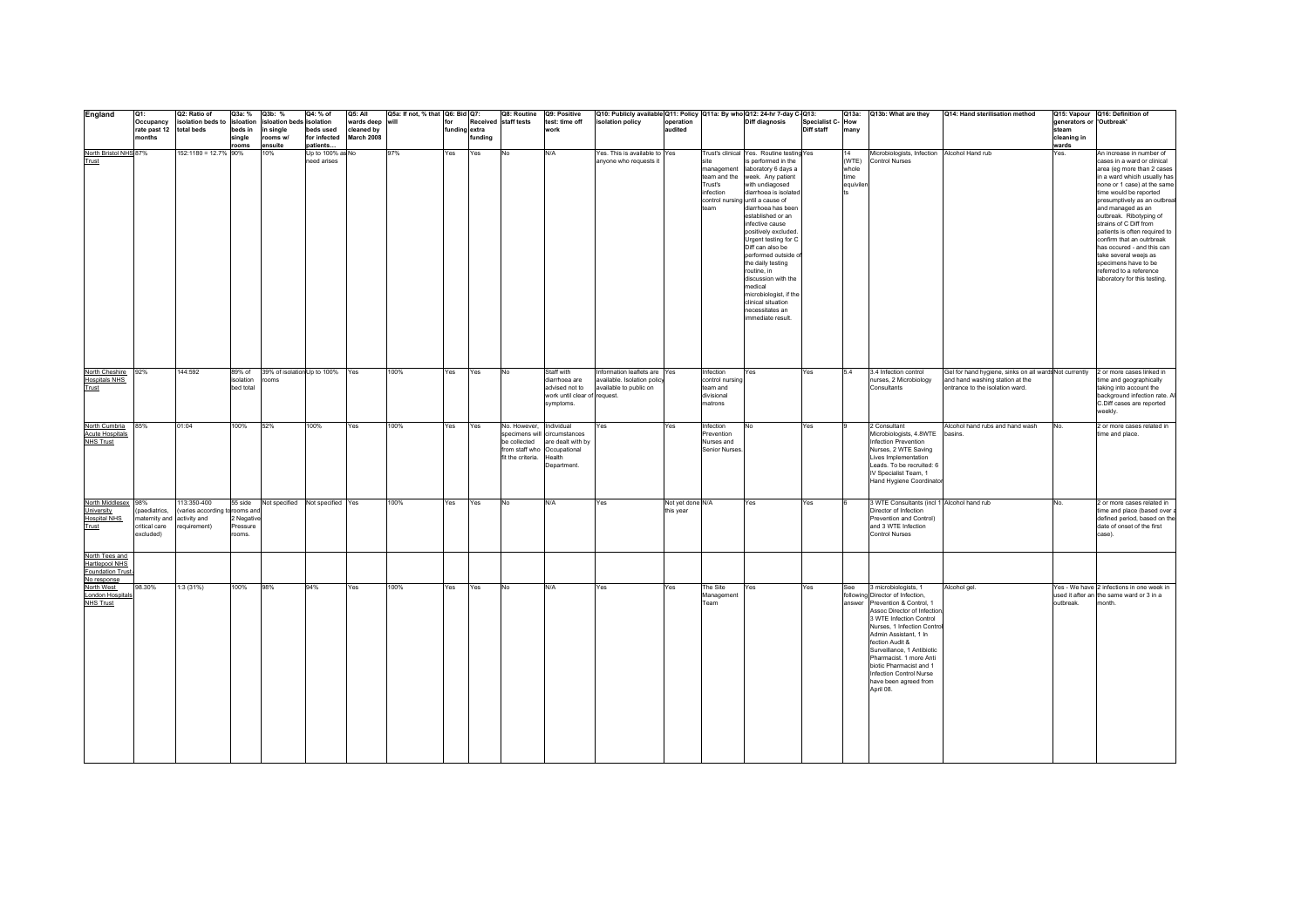| England                              | O1:                       | Q2: Ratio of                              | Q3a: %    | Q3b: %                                | Q4: % of                         | Q5: All                  | Q5a: If not, % that Q6: Bid Q7:           |                      |        | Q8: Routine          | Q9: Positive                      | Q10: Publicly available Q11: Policy Q11a: By who Q12: 24-hr 7-day C-Q13: |                      |                                    |                                         |                                |        | Q13a: Q13b: What are they                                  | Q14: Hand sterilisation method                                                           |                                   | Q15: Vapour Q16: Definition of                        |
|--------------------------------------|---------------------------|-------------------------------------------|-----------|---------------------------------------|----------------------------------|--------------------------|-------------------------------------------|----------------------|--------|----------------------|-----------------------------------|--------------------------------------------------------------------------|----------------------|------------------------------------|-----------------------------------------|--------------------------------|--------|------------------------------------------------------------|------------------------------------------------------------------------------------------|-----------------------------------|-------------------------------------------------------|
|                                      | Occupancy<br>rate past 12 | isolation beds to isloation<br>total beds | beds in   | isloation beds isolation<br>in single | beds used                        | wards deep<br>cleaned by | will                                      | for<br>funding extra |        | Received staff tests | test: time off<br>work            | isolation policy                                                         | operation<br>audited |                                    | Diff diagnosis                          | Specialist C-How<br>Diff staff | many   |                                                            |                                                                                          | generators or 'Outbreak'<br>steam |                                                       |
|                                      | months                    |                                           | single    | rooms w/                              | for infected                     | March 2008               |                                           |                      | undina |                      |                                   |                                                                          |                      |                                    |                                         |                                |        |                                                            |                                                                                          | cleaning in                       |                                                       |
|                                      |                           |                                           | rooms     | ensuite                               | patients.                        |                          |                                           |                      |        |                      |                                   |                                                                          |                      |                                    |                                         |                                |        |                                                            |                                                                                          | wards                             |                                                       |
| Northampton                          | 87.51%                    | 58 side rooms -                           | Percentag | Approximately                         | Percentage is                    | res                      | 100%                                      | Yes                  | Yes    | No                   | Patients with                     | Yes                                                                      | Yes                  | Infection                          | 13 hours a day, 7                       | Yes                            |        | 2 Consultant                                               | Alcohol gel is accessible at each ward                                                   | Four Matrix                       | The Trust uses a pragmatic                            |
| General Hospital<br><b>NHS Trust</b> |                           | NGH uses single                           | e is not  | less than a<br>quarter of the         | not held by the<br>Trust         |                          |                                           |                      |        |                      | diarrhoea<br>suspected to be      |                                                                          |                      | Control Team days a week           |                                         |                                |        | Microbiologists and 4                                      | entrance. NGH does not have infection steam cleaners interpretation of the               |                                   | published HPA definition                              |
|                                      |                           | rooms as isolation held by<br>facilities. | the Trust | single rooms                          |                                  |                          |                                           |                      |        |                      | nfective are                      |                                                                          |                      | and also by the<br>Nursing staff   |                                         |                                |        | (three currently in podt and isolation facilities.         | Infection Control Nurses wards but uses single rooms as                                  | recommended                       | which would vary depending                            |
|                                      |                           |                                           |           | used for                              |                                  |                          |                                           |                      |        |                      | advised not to                    |                                                                          |                      | under the                          |                                         |                                |        | one vacancyfor a support                                   |                                                                                          | by the NHS                        | on primary review of                                  |
|                                      |                           |                                           |           | isolation                             |                                  |                          |                                           |                      |        |                      | work irrespective                 |                                                                          |                      | Saving Lives                       |                                         |                                |        | nurse who is not an                                        |                                                                                          | have been                         | epidemological and other                              |
|                                      |                           |                                           |           | purposes have<br>en-suite             |                                  |                          |                                           |                      |        |                      | of the cause                      |                                                                          |                      | Programme                          |                                         |                                |        | infection control nurse).                                  |                                                                                          | purchased by<br>the Trust for     | data                                                  |
|                                      |                           |                                           |           | facilities.                           |                                  |                          |                                           |                      |        |                      |                                   |                                                                          |                      |                                    |                                         |                                |        |                                                            |                                                                                          | hospital deep                     |                                                       |
|                                      |                           |                                           |           |                                       |                                  |                          |                                           |                      |        |                      |                                   |                                                                          |                      |                                    |                                         |                                |        |                                                            |                                                                                          | clean                             |                                                       |
|                                      |                           |                                           |           |                                       |                                  |                          |                                           |                      |        |                      |                                   |                                                                          |                      |                                    |                                         |                                |        |                                                            |                                                                                          | purposes.                         |                                                       |
|                                      |                           |                                           |           |                                       |                                  |                          |                                           |                      |        |                      |                                   |                                                                          |                      |                                    |                                         |                                |        |                                                            |                                                                                          | Does not use                      |                                                       |
|                                      |                           |                                           |           |                                       |                                  |                          |                                           |                      |        |                      |                                   |                                                                          |                      |                                    |                                         |                                |        |                                                            |                                                                                          | Hydrogen<br>Peroxide              |                                                       |
|                                      |                           |                                           |           |                                       |                                  |                          |                                           |                      |        |                      |                                   |                                                                          |                      |                                    |                                         |                                |        |                                                            |                                                                                          | (although have                    |                                                       |
|                                      |                           |                                           |           |                                       |                                  |                          |                                           |                      |        |                      |                                   |                                                                          |                      |                                    |                                         |                                |        |                                                            |                                                                                          | been trialled                     |                                                       |
|                                      |                           |                                           |           |                                       |                                  |                          |                                           |                      |        |                      |                                   |                                                                          |                      |                                    |                                         |                                |        |                                                            |                                                                                          | within the                        |                                                       |
|                                      |                           |                                           |           |                                       |                                  |                          |                                           |                      |        |                      |                                   |                                                                          |                      |                                    |                                         |                                |        |                                                            |                                                                                          | Trust).                           |                                                       |
|                                      |                           |                                           |           |                                       |                                  |                          |                                           |                      |        |                      |                                   |                                                                          |                      |                                    |                                         |                                |        |                                                            |                                                                                          |                                   |                                                       |
| Northern Devon                       |                           |                                           |           |                                       |                                  |                          |                                           |                      |        |                      |                                   |                                                                          |                      |                                    |                                         |                                |        |                                                            |                                                                                          |                                   |                                                       |
| <b>Healthcare NHS</b>                |                           |                                           |           |                                       |                                  |                          |                                           |                      |        |                      |                                   |                                                                          |                      |                                    |                                         |                                |        |                                                            |                                                                                          |                                   |                                                       |
| Trust - No                           |                           |                                           |           |                                       |                                  |                          |                                           |                      |        |                      |                                   |                                                                          |                      |                                    |                                         |                                |        |                                                            |                                                                                          |                                   |                                                       |
| response<br>Northern                 | 74%                       | 1:6 (excluding day 100%                   |           | 48                                    | 100%                             | Yes                      | 100%                                      | Yes                  | Yes    | No                   | Staff with                        | Yes                                                                      | Yes                  |                                    | The Infection No. The laboratory is Yes |                                | 10     |                                                            | 4 Infection Control Nurses, Do not have infection wards.                                 |                                   | Steam cleaners The Infection Control Team             |
| Lincolnshire and                     |                           | case, maternity and                       |           |                                       |                                  |                          |                                           |                      |        |                      | diarrhoea must be                 |                                                                          |                      |                                    | Control Team open 14 hours per          |                                |        | 2 Support Nurses, 4                                        |                                                                                          | on all wards.                     | have no specific number or                            |
| Goole Hospitals                      |                           | children's wards,                         |           |                                       |                                  |                          |                                           |                      |        |                      | symptom free for                  |                                                                          |                      |                                    |                                         |                                |        | Infection Prevention and                                   |                                                                                          |                                   | timescales and would judge                            |
| <b>NHS Foundation</b>                |                           | as those beds<br>cannot be used for       |           |                                       |                                  |                          |                                           |                      |        |                      | 48 hours before<br>they return to |                                                                          |                      |                                    |                                         |                                |        | Control Coordinators                                       |                                                                                          |                                   | each occasion on its own<br>merits. They say the best |
| Trust                                |                           | other patients)                           |           |                                       |                                  |                          |                                           |                      |        |                      | work                              |                                                                          |                      |                                    |                                         |                                |        |                                                            |                                                                                          |                                   | definition is "a significant                          |
|                                      |                           |                                           |           |                                       |                                  |                          |                                           |                      |        |                      |                                   |                                                                          |                      |                                    |                                         |                                |        |                                                            |                                                                                          |                                   | change to the background                              |
|                                      |                           |                                           |           |                                       |                                  |                          |                                           |                      |        |                      |                                   |                                                                          |                      |                                    |                                         |                                |        |                                                            |                                                                                          |                                   | rate".                                                |
|                                      |                           |                                           |           |                                       |                                  |                          |                                           |                      |        |                      |                                   |                                                                          |                      |                                    |                                         |                                |        |                                                            |                                                                                          |                                   |                                                       |
|                                      |                           |                                           |           |                                       |                                  |                          |                                           |                      |        |                      |                                   |                                                                          |                      |                                    |                                         |                                |        |                                                            |                                                                                          |                                   |                                                       |
|                                      |                           |                                           |           |                                       |                                  |                          |                                           |                      |        |                      |                                   |                                                                          |                      |                                    |                                         |                                |        |                                                            |                                                                                          |                                   |                                                       |
|                                      |                           |                                           | 55%       | 45%                                   |                                  |                          | 100%                                      |                      |        |                      |                                   |                                                                          |                      |                                    |                                         |                                |        | Consultant Microbiologists Alcohol gel.                    |                                                                                          | No                                |                                                       |
| Northumbria<br><b>Healthcare NHS</b> | 82%                       | 16.70%                                    |           |                                       | Information not Yes<br>available |                          |                                           | Yes                  | Yes    | No                   | N/A                               | There is a policy on the Yes.<br>Trust Intranet (IC 05).                 | Monitored            | The Infection Yes.<br>Control Team |                                         | Yes                            | 111    | (4), Specialist Infection                                  |                                                                                          |                                   | 3 or more cases on a ward o<br>department.            |
| Foundation Trust                     |                           |                                           |           |                                       |                                  |                          |                                           |                      |        |                      |                                   | Public would have to                                                     | Daily.               |                                    |                                         |                                |        | Control Nurses (5WTE).                                     |                                                                                          |                                   |                                                       |
|                                      |                           |                                           |           |                                       |                                  |                          |                                           |                      |        |                      |                                   | request this policy via                                                  |                      |                                    |                                         |                                |        | Audit Staff (1), Secretarial                               |                                                                                          |                                   |                                                       |
|                                      |                           |                                           |           |                                       |                                  |                          |                                           |                      |        |                      |                                   | FOI currently.                                                           |                      |                                    |                                         |                                |        |                                                            |                                                                                          |                                   |                                                       |
|                                      |                           |                                           |           |                                       |                                  |                          |                                           |                      |        |                      |                                   |                                                                          |                      |                                    |                                         |                                |        |                                                            |                                                                                          |                                   |                                                       |
|                                      |                           |                                           |           |                                       |                                  |                          |                                           |                      |        |                      |                                   |                                                                          |                      |                                    |                                         |                                |        |                                                            |                                                                                          |                                   |                                                       |
| Nottingham                           | 88%                       | 2%                                        | None      | 21 out of 35                          | 80%                              | <b>No</b>                | Not specified The                         | Yes                  | Yes    | <b>No</b>            | Yes - until they                  | Yes                                                                      | Yes                  | The Infection Yes                  |                                         | Yes                            | See    | 1xDIPC, 3 consultant                                       | Alcohol gel at the entrance of each                                                      | Hydrogen                          | Two or more cases                                     |
| University<br><b>Hospitals NHS</b>   |                           |                                           |           |                                       | Approximately                    |                          | wards where the ris<br>of HCAI is highest |                      |        |                      | are symptom free<br>for 48 hours  |                                                                          |                      | Prevention and<br>Control          |                                         |                                | answer | following sessions per week of<br>medical microbiologists, | ward, stickers on doors, posters and<br>'clean your hands' floor signs, Extensive vapour | peroxide                          |                                                       |
| Trust                                |                           |                                           |           |                                       |                                  |                          | have been deep                            |                      |        |                      |                                   |                                                                          |                      | Nurses,                            |                                         |                                |        | 10.6 WTE Nurses, 1.3                                       | external signs to remind to clean hands                                                  |                                   |                                                       |
|                                      |                           |                                           |           |                                       |                                  |                          | cleaned. There is an                      |                      |        |                      |                                   |                                                                          |                      | Infection                          |                                         |                                |        | <b>WTE Biomedical</b>                                      |                                                                                          |                                   |                                                       |
|                                      |                           |                                           |           |                                       |                                  |                          | ongoing programm                          |                      |        |                      |                                   |                                                                          |                      | Control Link<br>professionals      |                                         |                                |        | scientists, 1.2 WTE<br>Pharmacists and 1 x                 |                                                                                          |                                   |                                                       |
|                                      |                           |                                           |           |                                       |                                  |                          | of deep cleaning.                         |                      |        |                      |                                   |                                                                          |                      | Practice                           |                                         |                                |        | Marton in estates and                                      |                                                                                          |                                   |                                                       |
|                                      |                           |                                           |           |                                       |                                  |                          |                                           |                      |        |                      |                                   |                                                                          |                      | Development                        |                                         |                                |        | <b>Facilities</b>                                          |                                                                                          |                                   |                                                       |
|                                      |                           |                                           |           |                                       |                                  |                          |                                           |                      |        |                      |                                   |                                                                          |                      | leads and                          |                                         |                                |        |                                                            |                                                                                          |                                   |                                                       |
|                                      |                           |                                           |           |                                       |                                  |                          |                                           |                      |        |                      |                                   |                                                                          |                      | other clinical<br>staff            |                                         |                                |        |                                                            |                                                                                          |                                   |                                                       |
|                                      |                           |                                           |           |                                       |                                  |                          |                                           |                      |        |                      |                                   |                                                                          |                      |                                    |                                         |                                |        |                                                            |                                                                                          |                                   |                                                       |
|                                      |                           |                                           |           |                                       |                                  |                          |                                           |                      |        |                      |                                   |                                                                          |                      |                                    |                                         |                                |        |                                                            |                                                                                          |                                   |                                                       |
| Nuffield<br>Orthopaedic              | 82%                       | 32%                                       | 100%      | 95%                                   | Up to 100% if Yes                |                          | Yes                                       | Yes                  | Yes    | No                   | N/A                               | Yes                                                                      | Infection            | Yes                                | Yes                                     | Yes                            |        | 1 Director, 1 Doctor, 2                                    | Alcohol handrub                                                                          | No                                | Two or more patients with                             |
|                                      |                           |                                           |           |                                       | necessary                        |                          |                                           |                      |        |                      |                                   |                                                                          | Control<br>Team      |                                    |                                         |                                |        | Nurses from Infection                                      |                                                                                          |                                   | potential symptoms                                    |
| Centre NHS<br>Trust                  |                           |                                           |           |                                       |                                  |                          |                                           |                      |        |                      |                                   |                                                                          |                      |                                    |                                         |                                |        | Prevention Control                                         |                                                                                          |                                   |                                                       |
| Oxford Radcliffe. 94.40%             |                           | 23.7% dedicated                           | 71.30%    | 28.70%                                | Variable. In                     | Yes                      | 100%                                      | Yes                  | Yes    | No                   |                                   | If any member of No. We have a policy,                                   | Yes                  | Infection                          | Yes                                     | Yes                            | See    | Infection control nurses                                   | Alcohol gel rub                                                                          | Steam                             | 3-5 cases of C.Diff over a 14                         |
| <b>Hospitals NHS</b>                 |                           | isolation beds                            |           |                                       | February                         |                          |                                           |                      |        |                      |                                   | staff suffers with but it is not publicly                                |                      | control nurses                     |                                         |                                |        | following (5.5), infection control                         |                                                                                          | cleaning.                         | day period within a specific                          |
| Trust                                |                           |                                           |           |                                       | 2008, 23% of                     |                          |                                           |                      |        |                      | sudden anset                      | available. C.Diff and<br>diarrhoea they MRSA info is available           |                      | monthly.                           |                                         |                                | answer | manager, infection control                                 |                                                                                          |                                   | clinical area                                         |
|                                      |                           |                                           |           |                                       | the available<br>isolation beds  |                          |                                           |                      |        |                      |                                   | would be advised on the external website.                                |                      |                                    |                                         |                                |        | doctor (microbiologist),<br>DIPC, antimicrobial            |                                                                                          |                                   |                                                       |
|                                      |                           |                                           |           |                                       | were used for                    |                          |                                           |                      |        |                      | to stay away from                 |                                                                          |                      |                                    |                                         |                                |        | pharmacist, audit                                          |                                                                                          |                                   |                                                       |
|                                      |                           |                                           |           |                                       | 93 isolation                     |                          |                                           |                      |        |                      | work until 48                     |                                                                          |                      |                                    |                                         |                                |        | assistant.                                                 |                                                                                          |                                   |                                                       |
|                                      |                           |                                           |           |                                       | patients.                        |                          |                                           |                      |        |                      | hours diarrhoea                   |                                                                          |                      |                                    |                                         |                                |        |                                                            |                                                                                          |                                   |                                                       |
|                                      |                           |                                           |           |                                       |                                  |                          |                                           |                      |        |                      | free.                             |                                                                          |                      |                                    |                                         |                                |        |                                                            |                                                                                          |                                   |                                                       |
|                                      |                           |                                           |           |                                       |                                  |                          |                                           |                      |        |                      |                                   |                                                                          |                      |                                    |                                         |                                |        |                                                            |                                                                                          |                                   |                                                       |
|                                      |                           |                                           |           |                                       |                                  |                          |                                           |                      |        |                      |                                   |                                                                          |                      |                                    |                                         |                                |        |                                                            |                                                                                          |                                   |                                                       |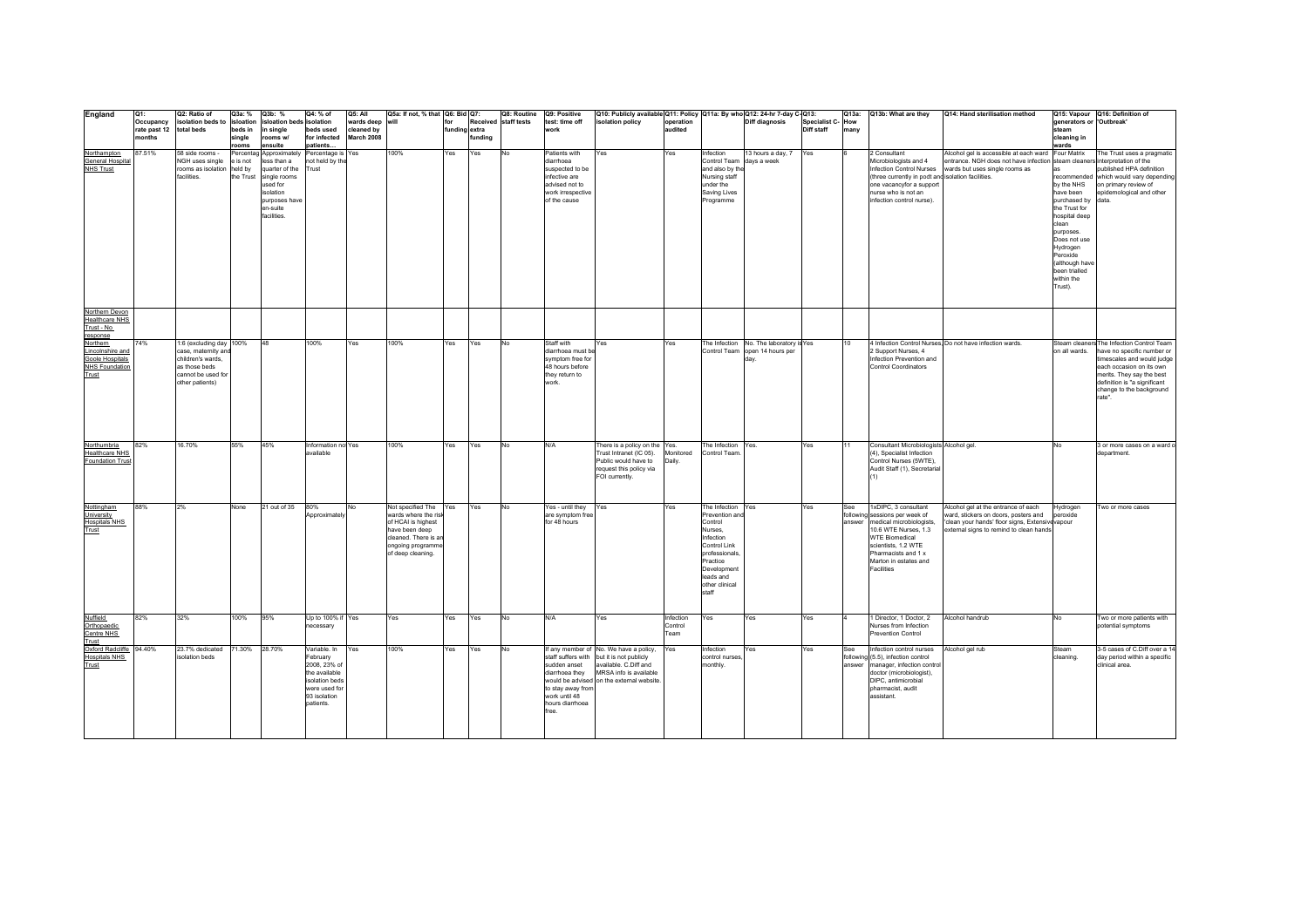| England                 | Q1:                     | Q2: Ratio of                          | Q3a: %    | Q3b: %                                   | Q4: % of         | Q5: All                | Q5a: If not, % that   Q6: Bid   Q7:    |               |         | Q8: Routine                 | Q9: Positive              | Q10: Publicly available Q11: Policy Q11a: By who Q12: 24-hr 7-day C-Q13: |           |                      |                                 |                  |      | Q13a: Q13b: What are they            | Q14: Hand sterilisation method              |                          | Q15: Vapour Q16: Definition of            |
|-------------------------|-------------------------|---------------------------------------|-----------|------------------------------------------|------------------|------------------------|----------------------------------------|---------------|---------|-----------------------------|---------------------------|--------------------------------------------------------------------------|-----------|----------------------|---------------------------------|------------------|------|--------------------------------------|---------------------------------------------|--------------------------|-------------------------------------------|
|                         | Occupancy               | isolation beds to isloation           |           | isloation beds isolation                 |                  | wards deep will        |                                        | for           |         | Received staff tests        | test: time off            | isolation policy                                                         | operation |                      | Diff diagnosis                  | Specialist C-How |      |                                      |                                             | generators or 'Outbreak' |                                           |
|                         | rate past 12 total beds |                                       | beds in   | in single                                | beds used        | cleaned by             |                                        | funding extra |         |                             | work                      |                                                                          | audited   |                      |                                 | Diff staff       | many |                                      |                                             | steam                    |                                           |
|                         | months                  |                                       | single    | rooms w/                                 | for infected     | March 2008             |                                        |               | fundina |                             |                           |                                                                          |           |                      |                                 |                  |      |                                      |                                             | cleaning in              |                                           |
|                         |                         |                                       | rooms     | ensuite                                  | patients         |                        |                                        |               |         |                             |                           |                                                                          |           |                      |                                 |                  |      |                                      |                                             | wards                    |                                           |
| Papworth                | 85% YTD                 | 231 beds, 65 are in 28%               |           | There are six                            | Varies -         | No                     | 73%                                    | Yes           | Yes     | Not specified -             |                           | Yes - referred to Available on request                                   | Yes       | Infection            | Yes                             | Yes              | See  | DIPC, Consultant                     | Alcohol Gell                                | Steam                    | Where two or more hospital                |
| <b>Hospital NHS</b>     |                         | single rooms                          |           | single negative ranges                   |                  |                        |                                        |               |         | All diarrhoeal              |                           | the Occupational from the hospital intranet                              |           | Prevention and       |                                 |                  |      | following Microbiologist and         |                                             | Cleaning                 | acquired cases (develop                   |
| <b>Foundation Trust</b> |                         |                                       |           | pressure                                 | between 5 and    |                        |                                        |               |         | samples are                 | Health and                |                                                                          |           | Control Nurse        |                                 |                  |      | answer Infection Prevention and      |                                             |                          | symptoms 72 hours after                   |
|                         |                         |                                       |           | isolation rooms 14 patients              |                  |                        |                                        |               |         | sent to this                | advised not to            |                                                                          |           |                      |                                 |                  |      | Control Doctor, Consultant           |                                             |                          | admission) are linked (over               |
|                         |                         |                                       |           | in ITU where it with known or            |                  |                        |                                        |               |         | laboratory are return until |                           |                                                                          |           |                      |                                 |                  |      | Microbiologist, Infection            |                                             |                          | and above the usual                       |
|                         |                         |                                       |           | is not                                   | suspected        |                        |                                        |               |         | tested for C                | svomtom free for          |                                                                          |           |                      |                                 |                  |      | Prevention and Control               |                                             |                          | background rate) the                      |
|                         |                         |                                       |           | appropriate to infectious                |                  |                        |                                        |               |         | Diff irrespective 48 hours  |                           |                                                                          |           |                      |                                 |                  |      | Nurse Specialist. Infection          |                                             |                          | infection control team will               |
|                         |                         |                                       |           | have en-suite                            | disease are      |                        |                                        |               |         | if they are                 |                           |                                                                          |           |                      |                                 |                  |      | Prevention and Control               |                                             |                          | investigate a potential                   |
|                         |                         |                                       |           | facilities due to isolated in any        |                  |                        |                                        |               |         | patients or staf            |                           |                                                                          |           |                      |                                 |                  |      | Nurse Infection Prevention           |                                             |                          | outbreak                                  |
|                         |                         |                                       |           | high                                     | given day.       |                        |                                        |               |         | samples                     |                           |                                                                          |           |                      |                                 |                  |      | and Control Nurse for                |                                             |                          |                                           |
|                         |                         |                                       |           |                                          |                  |                        |                                        |               |         |                             |                           |                                                                          |           |                      |                                 |                  |      | Intensive Care, Antibiotic           |                                             |                          |                                           |
|                         |                         |                                       |           | dependency of<br>patients. Of            |                  |                        |                                        |               |         |                             |                           |                                                                          |           |                      |                                 |                  |      | Pharmacist, 21 Infection             |                                             |                          |                                           |
|                         |                         |                                       |           | the remaining                            |                  |                        |                                        |               |         |                             |                           |                                                                          |           |                      |                                 |                  |      | Prention and CControl Link           |                                             |                          |                                           |
|                         |                         |                                       |           | 59 beds, 41%                             |                  |                        |                                        |               |         |                             |                           |                                                                          |           |                      |                                 |                  |      | Nurse based in wards and             |                                             |                          |                                           |
|                         |                         |                                       |           |                                          |                  |                        |                                        |               |         |                             |                           |                                                                          |           |                      |                                 |                  |      |                                      |                                             |                          |                                           |
|                         |                         |                                       |           | are in single                            |                  |                        |                                        |               |         |                             |                           |                                                                          |           |                      |                                 |                  |      | depts, Responsible Officer           |                                             |                          |                                           |
|                         |                         |                                       |           | rooms and 599                            |                  |                        |                                        |               |         |                             |                           |                                                                          |           |                      |                                 |                  |      | for the control of                   |                                             |                          |                                           |
|                         |                         |                                       |           | have en-suite                            |                  |                        |                                        |               |         |                             |                           |                                                                          |           |                      |                                 |                  |      | Legioniella. Also, 4                 |                                             |                          |                                           |
|                         |                         |                                       |           | facilities                               |                  |                        |                                        |               |         |                             |                           |                                                                          |           |                      |                                 |                  |      | Modern Matrons, 1 Clinical           |                                             |                          |                                           |
|                         |                         |                                       |           |                                          |                  |                        |                                        |               |         |                             |                           |                                                                          |           |                      |                                 |                  |      | Governance Manager, 1                |                                             |                          |                                           |
|                         |                         |                                       |           |                                          |                  |                        |                                        |               |         |                             |                           |                                                                          |           |                      |                                 |                  |      | <b>Sterile Supplies Dept</b>         |                                             |                          |                                           |
|                         |                         |                                       |           |                                          |                  |                        |                                        |               |         |                             |                           |                                                                          |           |                      |                                 |                  |      | Manager, 1                           |                                             |                          |                                           |
|                         |                         |                                       |           |                                          |                  |                        |                                        |               |         |                             |                           |                                                                          |           |                      |                                 |                  |      | Facilities/cleaning                  |                                             |                          |                                           |
|                         |                         |                                       |           |                                          |                  |                        |                                        |               |         |                             |                           |                                                                          |           |                      |                                 |                  |      | manager, Estates Manage              |                                             |                          |                                           |
|                         |                         |                                       |           |                                          |                  |                        |                                        |               |         |                             |                           |                                                                          |           |                      |                                 |                  |      | and Risk Manager                     |                                             |                          |                                           |
|                         |                         |                                       |           |                                          |                  |                        |                                        |               |         |                             |                           |                                                                          |           |                      |                                 |                  |      |                                      |                                             |                          |                                           |
|                         |                         |                                       |           |                                          |                  |                        |                                        |               |         |                             |                           |                                                                          |           |                      |                                 |                  |      |                                      |                                             |                          |                                           |
|                         |                         |                                       |           |                                          |                  |                        |                                        |               |         |                             |                           |                                                                          |           |                      |                                 |                  |      |                                      |                                             |                          |                                           |
| Pennine Acute           | 86%                     | 06:01                                 | Any side  | No response                              | 100% of side Yes |                        | 100%                                   | Yes           | Yes     | No                          |                           | Advised to be No. Members of the                                         | Yes       | The Infection Yes    |                                 | Yes              | See  | Lead nurse, 6 infection              | Alcohol hand rubs at the entrance to all No |                          | 2 or more linked, newly                   |
| <b>Hospitals NHS</b>    |                         |                                       | ward is   |                                          | wards/isolation  |                        |                                        |               |         |                             |                           | symptom free for public may request a                                    |           | Control Team         |                                 |                  |      | following prevention nurse           | wards and beside beds. Currently            |                          | reported, symptomatic cases               |
| Trust                   |                         |                                       | considere |                                          | beds are used    |                        |                                        |               |         |                             | 48 hours prior to policy. |                                                                          |           |                      |                                 |                  |      | answer specialists, 5 infection      | installing sinks across the Trust.          |                          | identified in one ward.                   |
|                         |                         |                                       | d an      |                                          | for isolation    |                        |                                        |               |         |                             | returning to work.        |                                                                          |           |                      |                                 |                  |      | prevention performance               |                                             |                          |                                           |
|                         |                         |                                       | isolation |                                          |                  |                        |                                        |               |         |                             |                           |                                                                          |           |                      |                                 |                  |      | sisters.                             |                                             |                          |                                           |
|                         |                         |                                       | bed       |                                          |                  |                        |                                        |               |         |                             |                           |                                                                          |           |                      |                                 |                  |      |                                      |                                             |                          |                                           |
|                         |                         |                                       |           |                                          |                  |                        |                                        |               |         |                             |                           |                                                                          |           |                      |                                 |                  |      |                                      |                                             |                          |                                           |
| Peterborough and 51%    |                         | 10 isolated beds                      |           | 108 (also 38 rooms have As required - No |                  |                        | Not specified - deep Yes               |               | Yes     | No                          | All staff who have Yes    |                                                                          | Yes       | A daily side         | Yes                             | Yes              | Not  | 2 microbiologists, 2 x               | Hand washing, sink, and hand gel.           | No.                      | 2 or more cases from the                  |
| Stamford                |                         | and 108 single                        |           | en suite                                 | no percentage    |                        | clean and                              |               |         |                             | symptoms of               |                                                                          |           | room check           |                                 |                  |      | specified ICSN's, 2 x ICN's, 1 x     |                                             |                          | same source, i.e. cross                   |
| <b>Hospitals NHS</b>    |                         | rooms throughout dedicated facilities |           |                                          | rates            |                        | refurbishment of                       |               |         |                             | diarrhoea must            |                                                                          |           |                      |                                 |                  |      | Admin Assistant, 1 x                 |                                             |                          | infection.                                |
| Foundation Trust        |                         | the Trust which are isolation         |           |                                          | calculated.      |                        | high priority wards.                   |               |         |                             | not work until they       |                                                                          |           |                      |                                 |                  |      | Antibiotic Pharmacist.               |                                             |                          |                                           |
|                         |                         | used for isolation                    | ward)     |                                          |                  |                        |                                        |               |         |                             | are 48 hours              |                                                                          |           |                      |                                 |                  |      |                                      |                                             |                          |                                           |
|                         |                         | patients as                           |           |                                          |                  |                        |                                        |               |         |                             | symptom free.             |                                                                          |           |                      |                                 |                  |      |                                      |                                             |                          |                                           |
|                         |                         | required.                             |           |                                          |                  |                        |                                        |               |         |                             |                           |                                                                          |           |                      |                                 |                  |      |                                      |                                             |                          |                                           |
| Plymouth.               | Precise                 | 10% approximately 50%                 |           | 50%                                      | Variable -       | No                     | 90%                                    | Yes           | Yes     | <b>No</b>                   | N/A                       | Yes                                                                      | Yes       | Infection            | Yes                             | Yes              | 17   | Infection Control Nurses Alcohol gel |                                             | No                       | We report all outbreaks/SUI:              |
| <b>Hospitals NHS</b>    | percentage no           |                                       |           | approxima approximately                  | unable to        |                        |                                        |               |         |                             |                           |                                                                          |           | Control Team         |                                 |                  |      | and Doctors                          |                                             |                          | to the SHA/HPU and use the                |
| Trust                   | available               |                                       |           |                                          | answer           |                        |                                        |               |         |                             |                           |                                                                          |           |                      |                                 |                  |      |                                      |                                             |                          | current national definitions.             |
|                         |                         |                                       |           |                                          |                  |                        |                                        |               |         |                             |                           |                                                                          |           |                      |                                 |                  |      |                                      |                                             |                          |                                           |
|                         |                         |                                       |           |                                          |                  |                        |                                        |               |         |                             |                           |                                                                          |           |                      |                                 |                  |      |                                      |                                             |                          |                                           |
|                         |                         |                                       |           |                                          |                  |                        |                                        |               |         |                             |                           |                                                                          |           |                      |                                 |                  |      |                                      |                                             |                          |                                           |
| Poole Hospital          | 95%                     | Approx 1:5                            | 25%       | 75%                                      | 100%             |                        | Yes - subject Yes - subject to the Yes |               | Yes     | No                          | Yes                       | Yes                                                                      | Yes       | Auditing and Yes     |                                 | Yes              |      | Nurses and doctors                   | Alcohol gel and publicity.                  | No                       | All infections are reported.              |
| <b>NHS Foundation</b>   |                         |                                       |           |                                          |                  | to the                 | extringencies of the                   |               |         |                             |                           |                                                                          |           | <b>Nursing Staff</b> |                                 |                  |      |                                      |                                             |                          |                                           |
|                         |                         |                                       |           |                                          |                  | extringencies service. |                                        |               |         |                             |                           |                                                                          |           |                      |                                 |                  |      |                                      |                                             |                          |                                           |
| Trust                   |                         |                                       |           |                                          |                  |                        |                                        |               |         |                             |                           |                                                                          |           |                      |                                 |                  |      |                                      |                                             |                          |                                           |
|                         |                         |                                       |           |                                          |                  | of the service.        |                                        |               |         |                             |                           |                                                                          |           |                      |                                 |                  |      |                                      |                                             |                          |                                           |
|                         |                         |                                       |           |                                          |                  |                        |                                        |               |         |                             |                           |                                                                          |           |                      |                                 |                  |      |                                      |                                             |                          |                                           |
|                         |                         |                                       |           |                                          |                  |                        |                                        |               |         |                             |                           |                                                                          |           |                      |                                 |                  |      |                                      |                                             |                          |                                           |
|                         |                         |                                       |           |                                          |                  |                        |                                        |               |         |                             |                           |                                                                          |           |                      |                                 |                  |      |                                      |                                             |                          |                                           |
| Portsmouth              | 86%                     | Approx 40 side                        | 40        | Of which 10                              | All if           | <b>TBC</b>             | All should meet the Yes                |               | Yes     | All stool                   |                           | Advise staff not to No - an isolation policy Yes                         |           |                      | On the weekly No - only Monday- | Yes              |      | The Infection Control                | Alcohol hand rub                            |                          | Not specified 2/3 patients on a ward with |
| <b>Hospitals NHS</b>    |                         | rooms that can be                     |           | are ensuite                              | necessary        |                        | March 2008                             |               |         | samples sent                |                           | work if they have that is available to trust                             |           | C Diff ward          | Friday                          |                  |      | Team comprised of one                |                                             |                          | active diarrhoea with a rece              |
| Trust                   |                         | used for isolating                    |           |                                          |                  |                        | deadline                               |               |         | to laboratory               | active diarrhoea. staff.  |                                                                          |           | round and also       |                                 |                  |      | infection control doctor.            |                                             |                          | history of antibiotic useage              |
|                         |                         | infectious patients                   |           |                                          |                  |                        |                                        |               |         | from                        | Once they have a          |                                                                          |           | by Clinical site     |                                 |                  |      | one lead nurse, one senior           |                                             |                          | would be deemed an                        |
|                         |                         |                                       |           |                                          |                  |                        |                                        |               |         | occupational                | formed stool and          |                                                                          |           | managers             |                                 |                  |      | nurse, three infection               |                                             |                          | outbreak                                  |
|                         |                         |                                       |           |                                          |                  |                        |                                        |               |         |                             |                           |                                                                          |           |                      |                                 |                  |      |                                      |                                             |                          |                                           |
|                         |                         |                                       |           |                                          |                  |                        |                                        |               |         | health will be              | have been free of         |                                                                          |           |                      |                                 |                  |      | control nurses (one militar          |                                             |                          |                                           |
|                         |                         |                                       |           |                                          |                  |                        |                                        |               |         | tested for C                | symptoms for 48           |                                                                          |           |                      |                                 |                  |      | infeciton control nurse)             |                                             |                          |                                           |
|                         |                         |                                       |           |                                          |                  |                        |                                        |               |         | Diff                        | hours they may            |                                                                          |           |                      |                                 |                  |      |                                      |                                             |                          |                                           |
|                         |                         |                                       |           |                                          |                  |                        |                                        |               |         |                             | return to work.           |                                                                          |           |                      |                                 |                  |      |                                      |                                             |                          |                                           |
|                         |                         |                                       |           |                                          |                  |                        |                                        |               |         |                             |                           |                                                                          |           |                      |                                 |                  |      |                                      |                                             |                          |                                           |
|                         |                         |                                       |           |                                          |                  |                        |                                        |               |         |                             |                           |                                                                          |           |                      |                                 |                  |      |                                      |                                             |                          |                                           |
|                         |                         |                                       |           |                                          |                  |                        |                                        |               |         |                             |                           |                                                                          |           |                      |                                 |                  |      |                                      |                                             |                          |                                           |
|                         |                         |                                       |           |                                          |                  |                        |                                        |               |         |                             |                           |                                                                          |           |                      |                                 |                  |      |                                      |                                             |                          |                                           |
|                         |                         |                                       |           |                                          |                  |                        |                                        |               |         |                             |                           |                                                                          |           |                      |                                 |                  |      |                                      |                                             |                          |                                           |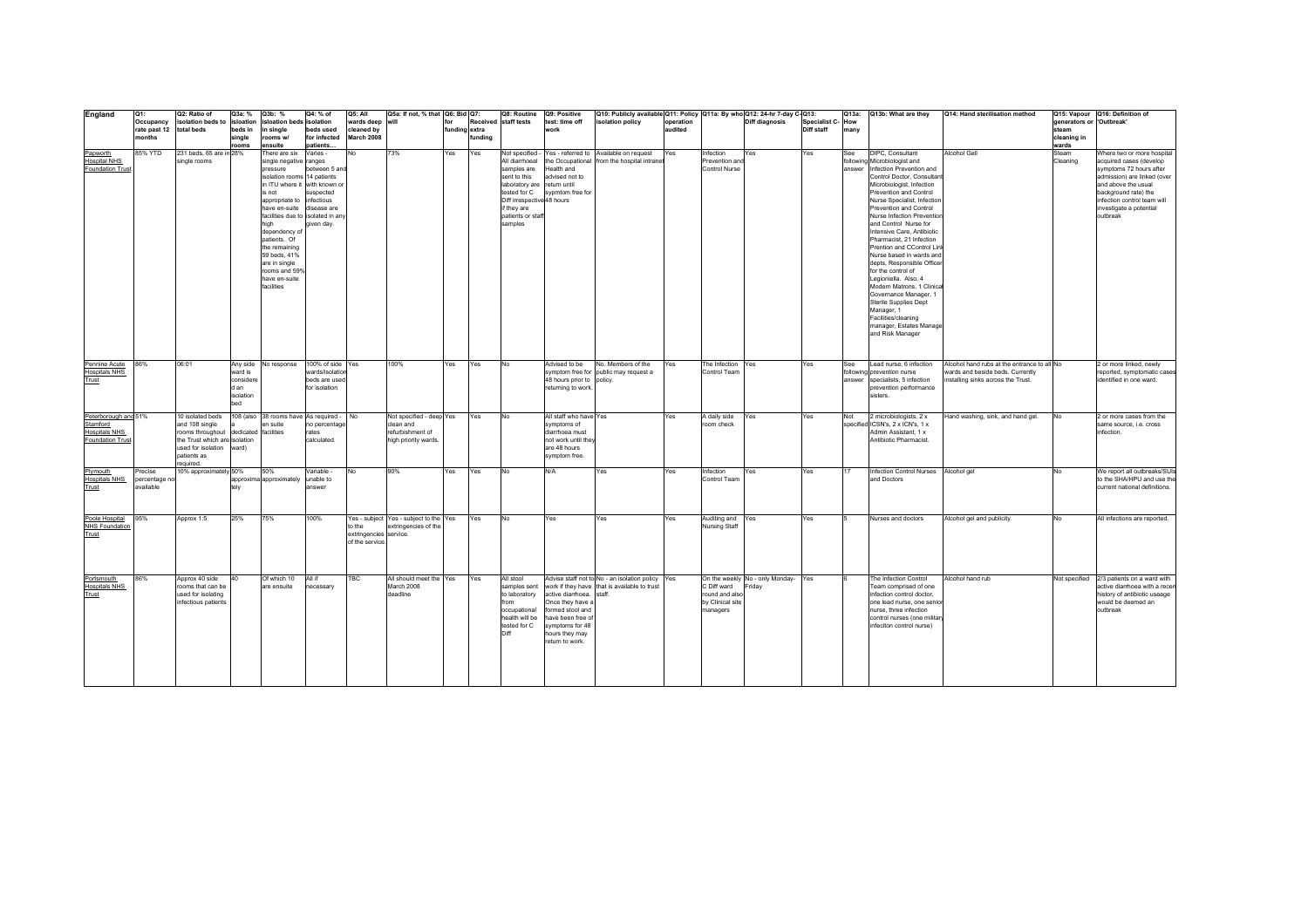| England                                                                                                  | Q1:                                                     | Q2: Ratio of                | Q3a: %            | Q3b: %                               | Q4: % of                                                                                                                     | Q5: All                  | Q5a: If not, % that Q6: Bid Q7: |               |         | Q8: Routine                                            | Q9: Positive                                                                                                                                | Q10: Publicly available Q11: Policy Q11a: By who Q12: 24-hr 7-day C-Q13:                                                               |                                                                |                                                               |                                                                                                                      |                  |            | Q13a: Q13b: What are they                                                                                                                                                                                                                                                                                                                                 | Q14: Hand sterilisation method                                                                                                                                                    |                                                    | Q15: Vapour Q16: Definition of                                                                                |
|----------------------------------------------------------------------------------------------------------|---------------------------------------------------------|-----------------------------|-------------------|--------------------------------------|------------------------------------------------------------------------------------------------------------------------------|--------------------------|---------------------------------|---------------|---------|--------------------------------------------------------|---------------------------------------------------------------------------------------------------------------------------------------------|----------------------------------------------------------------------------------------------------------------------------------------|----------------------------------------------------------------|---------------------------------------------------------------|----------------------------------------------------------------------------------------------------------------------|------------------|------------|-----------------------------------------------------------------------------------------------------------------------------------------------------------------------------------------------------------------------------------------------------------------------------------------------------------------------------------------------------------|-----------------------------------------------------------------------------------------------------------------------------------------------------------------------------------|----------------------------------------------------|---------------------------------------------------------------------------------------------------------------|
|                                                                                                          | Occupancy                                               | isolation beds to isloation |                   | isloation beds isolation             |                                                                                                                              | wards deep               | will                            | for           |         | Received staff tests                                   | test: time off                                                                                                                              | isolation policy                                                                                                                       | operation<br>audited                                           |                                                               | <b>Diff diagnosis</b>                                                                                                | Specialist C-How |            |                                                                                                                                                                                                                                                                                                                                                           |                                                                                                                                                                                   | generators or 'Outbreak'<br>steam                  |                                                                                                               |
|                                                                                                          | rate past 12<br>months                                  | total beds                  | beds in<br>single | in single<br>rooms w/                | beds used<br>for infected                                                                                                    | cleaned by<br>March 2008 |                                 | funding extra | funding |                                                        | work                                                                                                                                        |                                                                                                                                        |                                                                |                                                               |                                                                                                                      | Diff staff       | many       |                                                                                                                                                                                                                                                                                                                                                           |                                                                                                                                                                                   | cleaning in                                        |                                                                                                               |
|                                                                                                          |                                                         |                             | rooms             | ensuite                              | patients                                                                                                                     |                          |                                 |               |         |                                                        |                                                                                                                                             |                                                                                                                                        |                                                                |                                                               |                                                                                                                      |                  |            |                                                                                                                                                                                                                                                                                                                                                           |                                                                                                                                                                                   | wards                                              |                                                                                                               |
| Queen Elizabeth 87%<br><b>Hospital NHS</b><br>Trust                                                      |                                                         | 20% Approximately 64        |                   | 14                                   | All would be<br>available at<br>any given time                                                                               | Yes                      | 100%                            | Yes           | Yes     | No                                                     | N/A                                                                                                                                         | No.                                                                                                                                    | N/A                                                            | N/A                                                           | Yes                                                                                                                  | Yes              | <b>IPT</b> | 2 FT, 1 Registered Nurse<br>specialists                                                                                                                                                                                                                                                                                                                   | A hand hygiene sink                                                                                                                                                               |                                                    | Steam cleaning 2 or more cases that are<br>linked                                                             |
| Queen Mary's<br>Sidcup NHS<br>Trust                                                                      | 89.97%                                                  | 10:26                       | rooms             | 93 single Of which 46<br>are ensuite | The<br>percentage is<br>variable.<br>Allocated by<br>need.                                                                   | Yes                      | 100%                            | Yes           | Yes     | Yes, where it is Yes<br>appropriate for<br>us to do so |                                                                                                                                             | No. A policy is available Yes<br>to staff of the Trust<br>intranet site.                                                               |                                                                | The Infection Yes<br>Control Team<br>audits to IP&C<br>Policy |                                                                                                                      | Yes              | See        | following IC nurses, 2 consultant<br>answer microbiologists,<br>surveillance nurse support<br>from Matron Team on<br>secondment.<br>administrative support.                                                                                                                                                                                               | 1 specialist nurse for IC, 2 Alcohol based hand gel, with Stop and Steam cleaning 2 or more linked cases withir<br>Gel signs as reminders.                                        | the advice and<br>direction of the<br>IC team.     | with ozone on a 14 day period.                                                                                |
| Queen Victoria<br><b>Hospital NHS</b><br>Foundation Trust                                                | 95% (Based<br>on 2006-2007                              | 19:122 (15.5%)              | 100%              | 50%                                  | Most of the<br>isolation beds<br>at the Trust<br>are used to<br>isolate patient<br>on admission<br>for screening<br>results. | Yes                      | 100%                            | Yes           | Yes     | No                                                     | Any member of<br>staff at the Trust<br>with diarrhoea is<br>routinely advised<br>not to come to<br>work.                                    | Yes.                                                                                                                                   | The<br>operation of<br>this policy is<br>audited<br>internally | Not specified. Yes.                                           |                                                                                                                      | Yes              |            | Director, Microbiologist, 2<br>Nurse Specialists & an<br>administrator                                                                                                                                                                                                                                                                                    | Alcohol hand gel and warning posters atHydrogen<br>all ward entrances.                                                                                                            | peroxide<br>vapour<br>generators on<br>some wards. | 2 reported cases of C-Diff in<br>the same area would<br>constitute an outbreak.                               |
| Robert Jones and 73.69%<br>Agnes Hunt<br>Orthopaedic and<br><b>District Hospital</b><br><b>NHS Trust</b> |                                                         | 01:05                       | 100%              | 22 ensuite                           | 100%                                                                                                                         | Yes                      | 100%                            | Yes           | Yes     | <b>No</b>                                              | N/A                                                                                                                                         | No. There is an existing Yes<br>policy on ICTAP and it is<br>being updated by the<br><b>Infection Control Policy</b><br>working group. |                                                                | Clinical<br>Governance                                        | Testing is available 7Yes<br>days, 9am-5pm.<br>Testing can be<br>performed outside o<br>these hours by<br>exception. |                  |            | ICN, ICD                                                                                                                                                                                                                                                                                                                                                  | Alcohol gels are used for hand<br>decontamination                                                                                                                                 | Yes. Steam<br>cleaning used.                       | 2 cases/ward in a month.                                                                                      |
| Royal Berkshire 86% including 19% of beds are<br>NHS Foundation<br>Trust                                 | Clinical<br>decision unit<br>but excluding<br>maternity | single rooms                | 47%               | 53%                                  | Single rooms Yes<br>are used for<br>appropriate<br>patients to<br>reduce<br>infection                                        |                          | 100%                            | Yes           | Yes     | No                                                     | Staff are asked<br>not to work with<br>symptoms of<br>diarrhoea and not<br>to return to work<br>until they are 48<br>hours symptom<br>free. | This informaiton is<br>available on the intranet<br>and available by request                                                           | Yes                                                            | Infection<br><b>Control Nurses</b>                            | Yes                                                                                                                  | Yes              | 14         | DIPC, 3 x Consultant<br>Medical Microbiologists (1<br>x Infection Control Doctor)<br>1 x Infection Control Team<br>Leader/Clinical Nurse<br>Specialist, 3 x Infection<br>Control Nurses, 1 x<br>Aissistant Practitioner, 1 x<br>Quality Manager, 2 X<br>Project Nurses, 1 x<br>Antibiotic Pharmacist. Plus<br>departmental infection<br>control champions | 1 x DIPC, 1 X Associate Alcohol gel plus advice if handwashing No<br>is required                                                                                                  |                                                    | Two or more cases in same<br>place over a set time                                                            |
| Royal Brompton<br>and Harefield<br>NHS Trust                                                             | 88%                                                     | $158:444 = 35.6\%$ 47%      |                   | 53%                                  | As required.<br>Occupancy<br>rates for<br>nfected<br>patients not<br>held.                                                   | Yes                      | 100%                            | Yes           | Yes     | No.                                                    | If they have<br>provided a stool<br>tested positive<br>they would be<br>instructed not to<br>work.                                          | Yes. Policy is available to Yes<br>the public via the<br>smaple and have Publication Scheme                                            |                                                                | Infection<br>Control Audit<br>Programme                       |                                                                                                                      | Yes              |            | Doctors (2 x 0.5WTE).<br>Infection control nurses<br>(4.6WTE)                                                                                                                                                                                                                                                                                             | Alcohol hand rub at the entrances to all No<br>wards for decontamination and clear<br>instructions for staff, patients and<br>relatives on how to use it correctly.               |                                                    | 2 cases on the same ward in<br>the same 7 days, or 3 on the<br>same ward in a month as per<br>HPA guidelines. |
| Royal Comwall 80% (april 07 - 08:01<br><b>Hospitals NHS</b><br>Trust                                     | Feb 08)                                                 |                             | 90%               | 10%                                  | Up to 100%                                                                                                                   | Yes                      | 100%                            | Yes           | Yes     | Any specimens Yes Staff with<br>are tested.            | diarrhea are<br>advised to stay<br>away from work<br>for at least 48<br>hours after been<br>cleared of the<br>symptoms                      | Yes                                                                                                                                    | Yes                                                            | Clinical site co-Yes<br>ordinators<br>monitor daily           |                                                                                                                      | Yes              | 13         | infection control                                                                                                                                                                                                                                                                                                                                         | Clinical nurses specialists - Alcohol hand rub - for patients with C- Yes - Steam<br>Diff, staff are instructed to use soap and cleaning is<br>water as are patients and visitors | used                                               | 2 or more at the same time<br>on one ward or that are<br>linked by time                                       |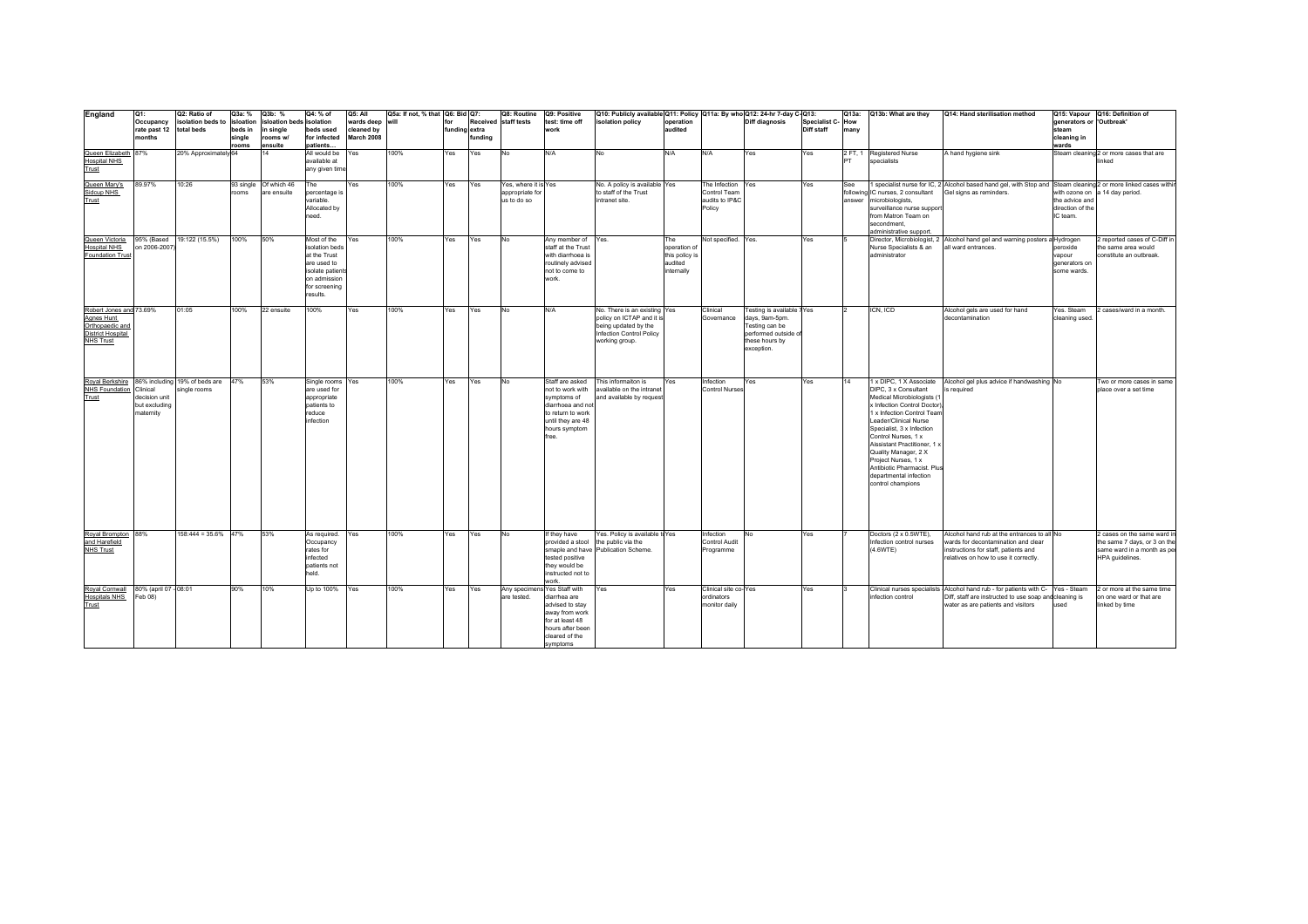| England                            | lo1:                   | Q2: Ratio of                      | Q3a: %             | Q3b: %                         | Q4: % of                                     | Q5: All                  | Q5a: If not, % that   Q6: Bid   Q7:          |               |         | Q8: Routine Q9: Positive |                | Q10: Publicly available Q11: Policy Q11a: By who Q12: 24-hr 7-day C-Q13: |           |                              |                       |                                | Q13a:  | Q13b: What are they                                 | Q14: Hand sterilisation method                                                                              |                          | Q15: Vapour Q16: Definition of                           |
|------------------------------------|------------------------|-----------------------------------|--------------------|--------------------------------|----------------------------------------------|--------------------------|----------------------------------------------|---------------|---------|--------------------------|----------------|--------------------------------------------------------------------------|-----------|------------------------------|-----------------------|--------------------------------|--------|-----------------------------------------------------|-------------------------------------------------------------------------------------------------------------|--------------------------|----------------------------------------------------------|
|                                    | Occupancy              | isolation beds to isloation       |                    | isloation beds isolation       |                                              | wards deep               | will                                         | for           |         | Received staff tests     | test: time off | isolation policy                                                         | operation |                              | <b>Diff diagnosis</b> | Specialist C-How<br>Diff staff |        |                                                     |                                                                                                             | generators or 'Outbreak' |                                                          |
|                                    | rate past 12<br>months | total beds                        | beds in<br>single  | n single<br>rooms w/           | beds used<br>for infected                    | cleaned by<br>March 2008 |                                              | funding extra | funding |                          | work           |                                                                          | audited   |                              |                       |                                | many   |                                                     |                                                                                                             | steam<br>cleaning in     |                                                          |
|                                    |                        |                                   | <b>rooms</b>       | ensuite                        | patients                                     |                          |                                              |               |         |                          |                |                                                                          |           |                              |                       |                                |        |                                                     |                                                                                                             | wards                    |                                                          |
| Royal Devon and 86%                |                        | 143 single rooms,                 |                    |                                | 7 dedicated are 47% of single Yes            |                          | 100%                                         | Yes           | Yes     | No                       | Yes            | Yes                                                                      | Yes       | The Infection Yes            |                       | Yes                            | See    | Lead Nurse Infection                                | Alcohol gel hand dispensers are                                                                             |                          | Steam vapour This would depend on a                      |
| Exeter NHS                         |                        | (excluding day 7 used exclusively | dedicated          | ensuite, a                     | rooms were                                   |                          |                                              |               |         |                          |                |                                                                          |           | Control Team                 |                       |                                |        | following Control - 1.0 WTE,                        | provided at entrances to ward for hand generators                                                           |                          | number of factors; The type                              |
| Foundation Trust beds and          |                        | for isolation                     | isolation          | quarter of 136                 | used for                                     |                          |                                              |               |         |                          |                |                                                                          |           |                              |                       |                                | answer | Infection Control Nurse                             | hygiene. More importantly alcohol gel                                                                       |                          | of ward, the risk factors for                            |
|                                    | midwifery)             | purposes                          |                    | rooms and single rooms         | nfected                                      |                          |                                              |               |         |                          |                |                                                                          |           |                              |                       |                                |        | Specialists 2.0 WTE,                                | dispensers are available at the foot of                                                                     |                          | the patients, previous local                             |
|                                    |                        |                                   | rooms              | 136 single are ensuite         | purposes ove<br>the last 12                  |                          |                                              |               |         |                          |                |                                                                          |           |                              |                       |                                |        | Administrator 1.0 WTE,                              | every bed, or carried by staff,<br>Infection Control Doctor - 4 Dispensers are also available every side    |                          | experience and the baseline<br>numbers of infection in a |
|                                    |                        |                                   |                    |                                | months                                       |                          |                                              |               |         |                          |                |                                                                          |           |                              |                       |                                |        | sessions per week. The                              | room and bay. Sinks are available in                                                                        |                          | given area of the hospital.                              |
|                                    |                        |                                   |                    |                                |                                              |                          |                                              |               |         |                          |                |                                                                          |           |                              |                       |                                |        | Lead Nurse and Doctor                               | every bay and every side room for hand                                                                      |                          | For example, two or more                                 |
|                                    |                        |                                   |                    |                                |                                              |                          |                                              |               |         |                          |                |                                                                          |           |                              |                       |                                |        | share the role of DIPC                              | washing.                                                                                                    |                          | cases at the same time, or                               |
|                                    |                        |                                   |                    |                                |                                              |                          |                                              |               |         |                          |                |                                                                          |           |                              |                       |                                |        |                                                     |                                                                                                             |                          | an increase in cases within a                            |
|                                    |                        |                                   |                    |                                |                                              |                          |                                              |               |         |                          |                |                                                                          |           |                              |                       |                                |        |                                                     |                                                                                                             |                          | month in a single ward or ar                             |
|                                    |                        |                                   |                    |                                |                                              |                          |                                              |               |         |                          |                |                                                                          |           |                              |                       |                                |        |                                                     |                                                                                                             |                          | increase in cases above<br>baseline over a longer period |
|                                    |                        |                                   |                    |                                |                                              |                          |                                              |               |         |                          |                |                                                                          |           |                              |                       |                                |        |                                                     |                                                                                                             |                          | of time.                                                 |
|                                    |                        |                                   |                    |                                |                                              |                          |                                              |               |         |                          |                |                                                                          |           |                              |                       |                                |        |                                                     |                                                                                                             |                          |                                                          |
|                                    |                        |                                   |                    |                                |                                              |                          |                                              |               |         |                          |                |                                                                          |           |                              |                       |                                |        |                                                     |                                                                                                             |                          |                                                          |
|                                    |                        |                                   |                    |                                |                                              |                          |                                              |               |         |                          |                |                                                                          |           |                              |                       |                                |        |                                                     |                                                                                                             |                          |                                                          |
|                                    |                        |                                   |                    |                                |                                              |                          |                                              |               |         |                          |                |                                                                          |           |                              |                       |                                |        |                                                     |                                                                                                             |                          |                                                          |
| Royal Free                         | 91.49%                 | 23%                               | Not                | $\Delta$ II                    | Varies -                                     | Yes                      | 100%                                         | Yes           | Yes     | No                       | N/A            | Yes                                                                      | Yes       | Clinical Staff,              | Yes                   | Yes                            | See    |                                                     | 9 Infection Control Nurses, No specific infection wards - all wards Steam cleaning 2 cases on the same ward |                          |                                                          |
| Hampstead NHS                      |                        |                                   | specified          |                                | average 60-                                  |                          |                                              |               |         |                          |                |                                                                          |           | Healthcare                   |                       |                                |        |                                                     | following 4 Infection Control Doctors have alcohol gel, posters and floor                                   |                          | within one week or 3 cases                               |
| Trust                              |                        |                                   |                    |                                | 70%                                          |                          |                                              |               |         |                          |                |                                                                          |           | Commission                   |                       |                                | answer |                                                     | signage at entrance/exit                                                                                    |                          | on the same ward within one                              |
|                                    |                        |                                   |                    |                                |                                              |                          |                                              |               |         |                          |                |                                                                          |           | and PEAT                     |                       |                                |        |                                                     |                                                                                                             |                          | month                                                    |
|                                    |                        |                                   |                    |                                |                                              |                          |                                              |               |         |                          |                |                                                                          |           |                              |                       |                                |        |                                                     |                                                                                                             |                          |                                                          |
| Royal Liverpool                    | 85%                    | 1:4 (Approx)                      |                    |                                | 67% (134 15% (31 single Approx 75% at No     |                          | All elderly care                             | Yes.          | Yes     | No                       | N/A            | Yes - on the Trust                                                       | Yes.      | <b>Clinical Teams Yes</b>    |                       | Yes                            | 11     |                                                     | DIPC, Infection Prevention Alcohol gel is provided at ward                                                  | Yes                      | Two or more cases of CDT                                 |
| and Broadgreen                     |                        |                                   | ooms)              | ooms are                       | any given time                               |                          | wards on                                     |               |         |                          |                | Intranet and members of                                                  |           | and Infection                |                       |                                |        | and Control Doctor.                                 | entrances for hand decontamination.                                                                         |                          | on a ward at any one time                                |
| University<br><b>Hospitals NHS</b> |                        |                                   |                    | ensuite.) 17%<br>share a showe |                                              |                          | Broadgreen Site will<br>have been deep       |               |         |                          |                | the public may request a<br>copy from the Trust.                         |           | Control Link<br>Nurses. Also |                       |                                |        | Infection and Prevention<br>Control Nurse, Team     |                                                                                                             |                          | would trigger an infection<br>control review. Where a    |
| Trust                              |                        |                                   |                    | and toilet with                |                                              |                          | cleaned. 85% of                              |               |         |                          |                |                                                                          |           | Infection                    |                       |                                |        | Leader, nurse specialists >                         |                                                                                                             |                          | cluster of cases to be linked                            |
|                                    |                        |                                   |                    | one other room                 |                                              |                          | other wards will                             |               |         |                          |                |                                                                          |           | Prevention                   |                       |                                |        | 1.6 whole time equivilent                           |                                                                                                             |                          | an incident meeting would be                             |
|                                    |                        |                                   |                    |                                |                                              |                          | have had some                                |               |         |                          |                |                                                                          |           | Team do ad                   |                       |                                |        | and Vacant Infection                                |                                                                                                             |                          | convened.                                                |
|                                    |                        |                                   |                    |                                |                                              |                          | rooms/bays deep                              |               |         |                          |                |                                                                          |           | hoc audits.                  |                       |                                |        | Prevention and Control                              |                                                                                                             |                          |                                                          |
|                                    |                        |                                   |                    |                                |                                              |                          | cleaned as no                                |               |         |                          |                |                                                                          |           |                              |                       |                                |        | Nurse pposts x 1.4 whole                            |                                                                                                             |                          |                                                          |
|                                    |                        |                                   |                    |                                |                                              |                          | facility was available<br>on the RLH site to |               |         |                          |                |                                                                          |           |                              |                       |                                |        | time equivilent Infection<br>Prevention and Control |                                                                                                             |                          |                                                          |
|                                    |                        |                                   |                    |                                |                                              |                          | decant whole wards                           |               |         |                          |                |                                                                          |           |                              |                       |                                |        | Improvement Surveillance                            |                                                                                                             |                          |                                                          |
|                                    |                        |                                   |                    |                                |                                              |                          | to allow for deep                            |               |         |                          |                |                                                                          |           |                              |                       |                                |        | Nurse Secretary and Team                            |                                                                                                             |                          |                                                          |
|                                    |                        |                                   |                    |                                |                                              |                          | cleaning. Work has                           |               |         |                          |                |                                                                          |           |                              |                       |                                |        | Leader and nurses x 2                               |                                                                                                             |                          |                                                          |
|                                    |                        |                                   |                    |                                |                                              |                          | therefore                                    |               |         |                          |                |                                                                          |           |                              |                       |                                |        | (currently temporary                                |                                                                                                             |                          |                                                          |
|                                    |                        |                                   |                    |                                |                                              |                          | progressed on a bay                          |               |         |                          |                |                                                                          |           |                              |                       |                                |        | seconded posts).                                    |                                                                                                             |                          |                                                          |
|                                    |                        |                                   |                    |                                |                                              |                          | by-bay basis with                            |               |         |                          |                |                                                                          |           |                              |                       |                                |        |                                                     |                                                                                                             |                          |                                                          |
|                                    |                        |                                   |                    |                                |                                              |                          | wards prioritised.                           |               |         |                          |                |                                                                          |           |                              |                       |                                |        |                                                     |                                                                                                             |                          |                                                          |
|                                    |                        |                                   |                    |                                |                                              |                          |                                              |               |         |                          |                |                                                                          |           |                              |                       |                                |        |                                                     |                                                                                                             |                          |                                                          |
|                                    |                        |                                   |                    |                                |                                              |                          |                                              |               |         |                          |                |                                                                          |           |                              |                       |                                |        |                                                     |                                                                                                             |                          |                                                          |
|                                    |                        |                                   |                    |                                |                                              |                          |                                              |               |         |                          |                |                                                                          |           |                              |                       |                                |        |                                                     |                                                                                                             |                          |                                                          |
|                                    |                        |                                   |                    |                                |                                              |                          |                                              |               |         |                          |                |                                                                          |           |                              |                       |                                |        |                                                     |                                                                                                             |                          |                                                          |
|                                    |                        |                                   |                    |                                |                                              |                          |                                              |               |         |                          |                |                                                                          |           |                              |                       |                                |        |                                                     |                                                                                                             |                          |                                                          |
|                                    |                        |                                   |                    |                                |                                              |                          |                                              |               |         |                          |                |                                                                          |           |                              |                       |                                |        |                                                     |                                                                                                             |                          |                                                          |
|                                    |                        |                                   |                    |                                |                                              |                          |                                              |               |         |                          |                |                                                                          |           |                              |                       |                                |        |                                                     |                                                                                                             |                          |                                                          |
|                                    |                        |                                   |                    |                                |                                              |                          |                                              |               |         |                          |                |                                                                          |           |                              |                       |                                |        |                                                     |                                                                                                             |                          |                                                          |
|                                    |                        |                                   |                    |                                |                                              |                          |                                              |               |         |                          |                |                                                                          |           |                              |                       |                                |        |                                                     |                                                                                                             |                          |                                                          |
|                                    | 76%                    | 1:7 for medical                   |                    |                                | 1 on C2, 2 1 on C2, 2 on All are used as Yes |                          | 100%                                         |               |         | No                       | N/A            | Yes - via the website or Yes.                                            |           |                              | <b>Yes</b>            | Yes                            | See    | DIPC/Consultant Nurse                               | Alcohol gel is provided at the entrance t No                                                                |                          | An outbreak would be 2 or                                |
| Royal Liverpool<br>Children's NHS  |                        | beds and 1:13 for                 |                    | on L1, 4 L1, 4 on              | required                                     |                          |                                              | Yes.          | Yes     |                          |                | in hard copy if                                                          |           | Consultant<br>Nurse Infectio |                       |                                |        | following Infection Control,                        | all wards                                                                                                   |                          | more cases linked together                               |
| Trust                              |                        | surgical beds                     |                    | Oncology                       |                                              |                          |                                              |               |         |                          |                | requested.                                                               |           | Control                      |                       |                                |        | answer Consultant Microbiologist,                   |                                                                                                             |                          | in a clinical area.                                      |
|                                    |                        |                                   |                    | Oncology Transplant Unit       |                                              |                          |                                              |               |         |                          |                |                                                                          |           |                              |                       |                                |        | Infectious Diseases                                 |                                                                                                             |                          |                                                          |
|                                    |                        |                                   |                    | Transplant and 2 in            |                                              |                          |                                              |               |         |                          |                |                                                                          |           |                              |                       |                                |        | Consultant also: Tussye                             |                                                                                                             |                          |                                                          |
|                                    |                        |                                   |                    | Unit and 2 Paedriatic ITU      |                                              |                          |                                              |               |         |                          |                |                                                                          |           |                              |                       |                                |        | Viability Nurse, Consultant                         |                                                                                                             |                          |                                                          |
|                                    |                        |                                   |                    |                                |                                              |                          |                                              |               |         |                          |                |                                                                          |           |                              |                       |                                |        | Haematologist, HPA                                  |                                                                                                             |                          |                                                          |
|                                    |                        |                                   | Paedriatic<br>ITH. |                                |                                              |                          |                                              |               |         |                          |                |                                                                          |           |                              |                       |                                |        | representative, Risk                                |                                                                                                             |                          |                                                          |
|                                    |                        |                                   |                    |                                |                                              |                          |                                              |               |         |                          |                |                                                                          |           |                              |                       |                                |        | Manager, Estates                                    |                                                                                                             |                          |                                                          |
|                                    |                        |                                   |                    |                                |                                              |                          |                                              |               |         |                          |                |                                                                          |           |                              |                       |                                |        | Manager, Consultant A&E,<br>4 X Modern Matrons,     |                                                                                                             |                          |                                                          |
|                                    |                        |                                   |                    |                                |                                              |                          |                                              |               |         |                          |                |                                                                          |           |                              |                       |                                |        | Pharmacy Manager, Care                              |                                                                                                             |                          |                                                          |
|                                    |                        |                                   |                    |                                |                                              |                          |                                              |               |         |                          |                |                                                                          |           |                              |                       |                                |        | Group Manager.                                      |                                                                                                             |                          |                                                          |
|                                    |                        |                                   |                    |                                |                                              |                          |                                              |               |         |                          |                |                                                                          |           |                              |                       |                                |        | Occupational Health                                 |                                                                                                             |                          |                                                          |
|                                    |                        |                                   |                    |                                |                                              |                          |                                              |               |         |                          |                |                                                                          |           |                              |                       |                                |        | Advisor, Laboratory                                 |                                                                                                             |                          |                                                          |
|                                    |                        |                                   |                    |                                |                                              |                          |                                              |               |         |                          |                |                                                                          |           |                              |                       |                                |        | Manager, Medical Director                           |                                                                                                             |                          |                                                          |
|                                    |                        |                                   |                    |                                |                                              |                          |                                              |               |         |                          |                |                                                                          |           |                              |                       |                                |        | RCN representative                                  |                                                                                                             |                          |                                                          |
|                                    |                        |                                   |                    |                                |                                              |                          |                                              |               |         |                          |                |                                                                          |           |                              |                       |                                |        |                                                     |                                                                                                             |                          |                                                          |
|                                    |                        |                                   |                    |                                |                                              |                          |                                              |               |         |                          |                |                                                                          |           |                              |                       |                                |        |                                                     |                                                                                                             |                          |                                                          |
|                                    |                        |                                   |                    |                                |                                              |                          |                                              |               |         |                          |                |                                                                          |           |                              |                       |                                |        |                                                     |                                                                                                             |                          |                                                          |
|                                    |                        |                                   |                    |                                |                                              |                          |                                              |               |         |                          |                |                                                                          |           |                              |                       |                                |        |                                                     |                                                                                                             |                          |                                                          |
|                                    |                        |                                   |                    |                                |                                              |                          |                                              |               |         |                          |                |                                                                          |           |                              |                       |                                |        |                                                     |                                                                                                             |                          |                                                          |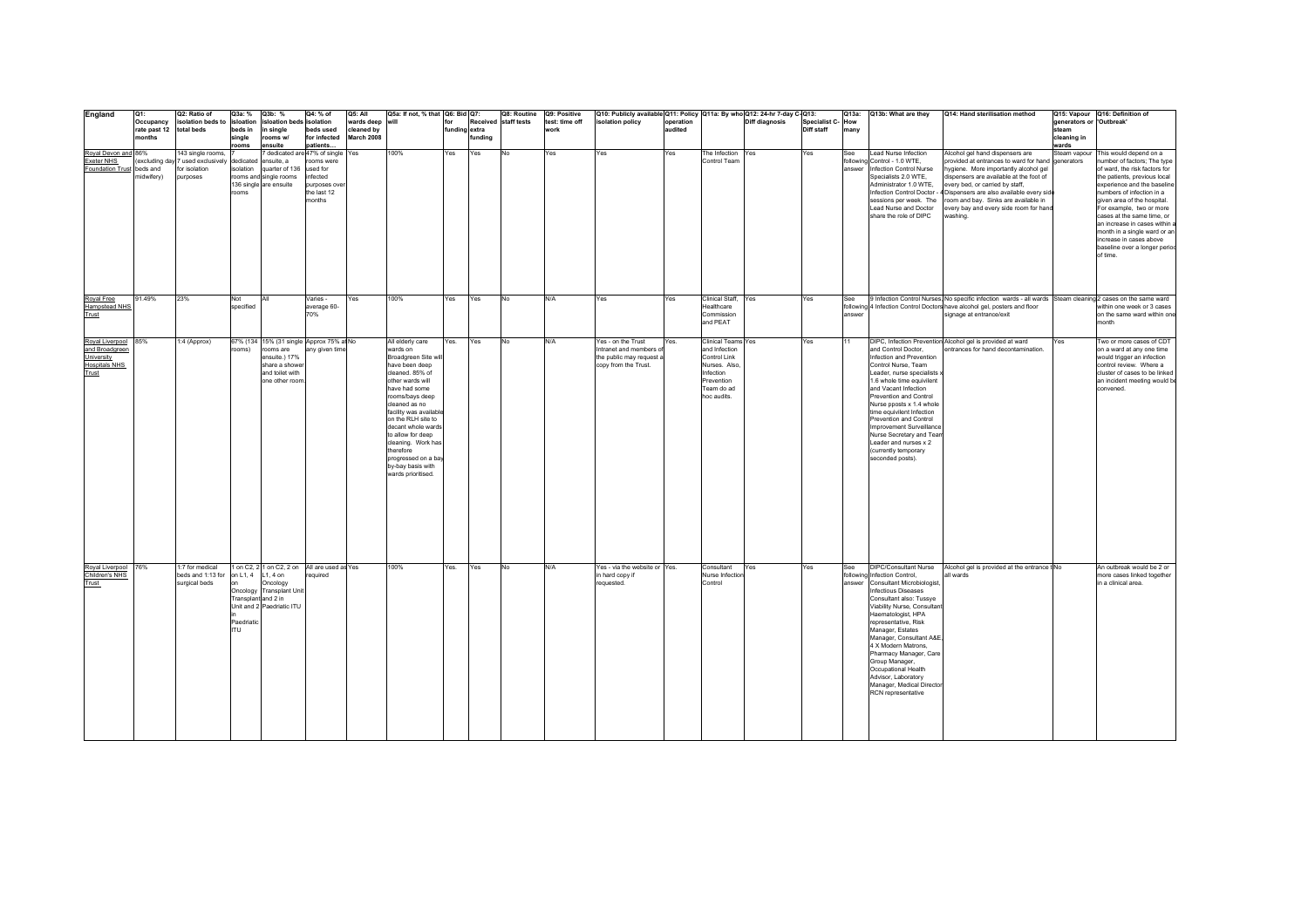| England                                                                                | Q1:                                                                                | Q2: Ratio of                                                                                                                                                                                                                                                                                                                                                                                                             | Q3a: %                                               | Q3b: %                   | Q4: % of                                  | Q5: All                  | Q5a: If not, % that   Q6: Bid   Q7: |               |         | Q8: Routine                                                                                                                                                              | Q9: Positive                                                     |                                                                                              | Q10: Publicly available Q11: Policy Q11a: By who Q12: 24-hr 7-day C-Q13:                                       |                |                  |      | Q13a: Q13b: What are they                                                                                                                                                                                                   | Q14: Hand sterilisation method                                                                                                                                                                                                                                                                                                                                                                                |                          | Q15: Vapour Q16: Definition of                                                                                                                                                                                                                                                                                                                                                                                                                                                                                                                            |
|----------------------------------------------------------------------------------------|------------------------------------------------------------------------------------|--------------------------------------------------------------------------------------------------------------------------------------------------------------------------------------------------------------------------------------------------------------------------------------------------------------------------------------------------------------------------------------------------------------------------|------------------------------------------------------|--------------------------|-------------------------------------------|--------------------------|-------------------------------------|---------------|---------|--------------------------------------------------------------------------------------------------------------------------------------------------------------------------|------------------------------------------------------------------|----------------------------------------------------------------------------------------------|----------------------------------------------------------------------------------------------------------------|----------------|------------------|------|-----------------------------------------------------------------------------------------------------------------------------------------------------------------------------------------------------------------------------|---------------------------------------------------------------------------------------------------------------------------------------------------------------------------------------------------------------------------------------------------------------------------------------------------------------------------------------------------------------------------------------------------------------|--------------------------|-----------------------------------------------------------------------------------------------------------------------------------------------------------------------------------------------------------------------------------------------------------------------------------------------------------------------------------------------------------------------------------------------------------------------------------------------------------------------------------------------------------------------------------------------------------|
|                                                                                        | Occupancy                                                                          | isolation beds to isloation                                                                                                                                                                                                                                                                                                                                                                                              |                                                      | isloation beds isolation |                                           | wards deep will          |                                     | for           |         | Received staff tests                                                                                                                                                     | test: time off                                                   | isolation policy                                                                             | operation                                                                                                      | Diff diagnosis | Specialist C-How |      |                                                                                                                                                                                                                             |                                                                                                                                                                                                                                                                                                                                                                                                               | generators or 'Outbreak' |                                                                                                                                                                                                                                                                                                                                                                                                                                                                                                                                                           |
|                                                                                        | rate past 12 total beds<br>months                                                  |                                                                                                                                                                                                                                                                                                                                                                                                                          | beds in<br>single                                    | in sinale<br>rooms w/    | beds used<br>for infected                 | cleaned by<br>March 2008 |                                     | funding extra | fundina |                                                                                                                                                                          | work                                                             |                                                                                              | audited                                                                                                        |                | Diff staff       | many |                                                                                                                                                                                                                             |                                                                                                                                                                                                                                                                                                                                                                                                               | steam<br>cleaning in     |                                                                                                                                                                                                                                                                                                                                                                                                                                                                                                                                                           |
|                                                                                        |                                                                                    |                                                                                                                                                                                                                                                                                                                                                                                                                          | rooms                                                | ensuite                  | patients                                  |                          |                                     |               |         |                                                                                                                                                                          |                                                                  |                                                                                              |                                                                                                                |                |                  |      |                                                                                                                                                                                                                             |                                                                                                                                                                                                                                                                                                                                                                                                               | wards                    |                                                                                                                                                                                                                                                                                                                                                                                                                                                                                                                                                           |
| Royal National<br>Hospital For<br>Rheumatic<br>Diseases NHS<br><b>Foundation Trust</b> | 60.52% (61<br>beds $x$ 365<br>$davs = 22265$<br>bed days for<br>full<br>occupancy) | $61:12 = (5.08)$                                                                                                                                                                                                                                                                                                                                                                                                         |                                                      | $10\% = (6)$ 10\% = (6)  | 100% - varies Yes<br>according to<br>need |                          | 100%                                | Yes.          | Yes.    | Occupational until 48hrs<br>GP to be<br>tested, and<br>request to stay<br>off work until<br>48 hours clear<br>of symptoms<br>and completed<br>a meeting with<br>manager. | off samples to to stay off work<br>Health or their unsymptomatic | All staff to send All staff requested On the Trust's intranet. Yes.                          | Infection<br>control and<br>Prevention<br>Committee:<br>covered by<br>using the<br>Saving Lives<br>audit tool. | No             | Yes              |      | 3 link nurses, 2<br>coordinators and the<br>Control of infection.<br>the team. We have a SLA training/memos/policy.<br>with the local Acute<br>Hospital for any further<br>specialist advice including<br>a microbiologist. | Alcohol gel at the entrance of each wardNo<br>area and within the wards. But C.Diff<br>Director of Prevention and has to be prevented by hand washing,<br>with soap and water, not alcohol gel and<br>medical representative on we ensure all staff are aware of this in                                                                                                                                      |                          | Serious Outbreak: similar<br>symptoms in significant<br>number of people/staff (e.g.<br>20) in one hospital within<br>48hr period (maybe be one<br>unit/ward or more). The more<br>severe the disease, the<br>smaller the number of people<br>(e.g Legionnaires, one<br>affected individual). Minor<br>Outbreak: More than 3<br>people within an area have<br>similar signs/symptoms<br>during a period (days or<br>weeks). Infection Control<br>Team will usually manage<br>the outbreak, if necessary an<br>outbreak control team will be<br>assembled. |
| Royal National<br>Orthopaedic<br><b>Hospital NHS</b><br>Trust                          | No response. 01:05                                                                 |                                                                                                                                                                                                                                                                                                                                                                                                                          |                                                      |                          | 100%                                      | Yes                      | 100%                                | Yes.          | Yes.    | No                                                                                                                                                                       | N/A                                                              | The public can request Not formally. When                                                    | nominated, by<br>Senior<br>Infection<br>Control Nurse<br>and Admission<br>and Discharge<br>coordinator.        |                | Yes              |      | Senior Infection Control<br>Nurse                                                                                                                                                                                           | Alcohol gel.                                                                                                                                                                                                                                                                                                                                                                                                  | No                       | 2 or more cases within 24<br>hours in the same location                                                                                                                                                                                                                                                                                                                                                                                                                                                                                                   |
| Royal Surrey<br>County Hospital<br>NHS Trust - No<br>response                          |                                                                                    |                                                                                                                                                                                                                                                                                                                                                                                                                          |                                                      |                          |                                           |                          |                                     |               |         |                                                                                                                                                                          |                                                                  |                                                                                              |                                                                                                                |                |                  |      |                                                                                                                                                                                                                             |                                                                                                                                                                                                                                                                                                                                                                                                               |                          |                                                                                                                                                                                                                                                                                                                                                                                                                                                                                                                                                           |
| Royal United<br><b>Hospital Bath</b><br><b>NHS Trust</b>                               | 95.94%                                                                             | Approx 1:6.6. The All single 30% (30) of<br>Trust does not<br>have isolation<br>facilities available<br>for patients<br>infected with a<br>healthcare<br>associated<br>infection. Approx<br>100 side rooms are<br>available for such<br>purposes. When a<br>side room is not<br>available, cohorting<br>in bays is<br>implemented<br>around the infecte<br>bed space. The<br>Trust provides<br>some 660 beds in<br>total | rooms<br>allocated ensuite<br>associated<br>nfection | side rooms are           | As required.                              | Yes                      | 100%                                | Yes           | Yes.    | No                                                                                                                                                                       | N/A                                                              | Yes, MRSA, C.Diff and Yes.<br>isolation policies<br>available externally on<br>the internet. | The Infection No<br>Control Team<br>working with<br>microbiology<br>team, reporting<br>to the Trust<br>Board.  |                | Yes              |      | control nurse. The ICT<br>works closely with the<br>microbiology team (incl a<br>consultant microbiologist<br>available out of hours)                                                                                       | Infection Control Team: 3 Alcohol gel is available at all entrances No<br>qualified infection control to ward areas. All visitors/staff are<br>nurses. 1 trainee infection advised to wash hands if patients are<br>experiencing any diarrhoea/vomiting.<br>Infection control notices are placed at<br>the hospital's main entrance, and<br>entrances to clinical areas. This incl<br>some 'talking posters'. |                          | Serious outbreak: similar<br>clinical signs affecting a<br>significant number of people<br>(e.g. 20 people, patients<br>and/or staff) in one hospital<br>within a 48-hour period. Thi:<br>may affect one unit/ward or<br>more. Minor outbreak: simila<br>signs affecting people in one<br>area of the hospital. This<br>may occur over a period of<br>days or even weeks.                                                                                                                                                                                 |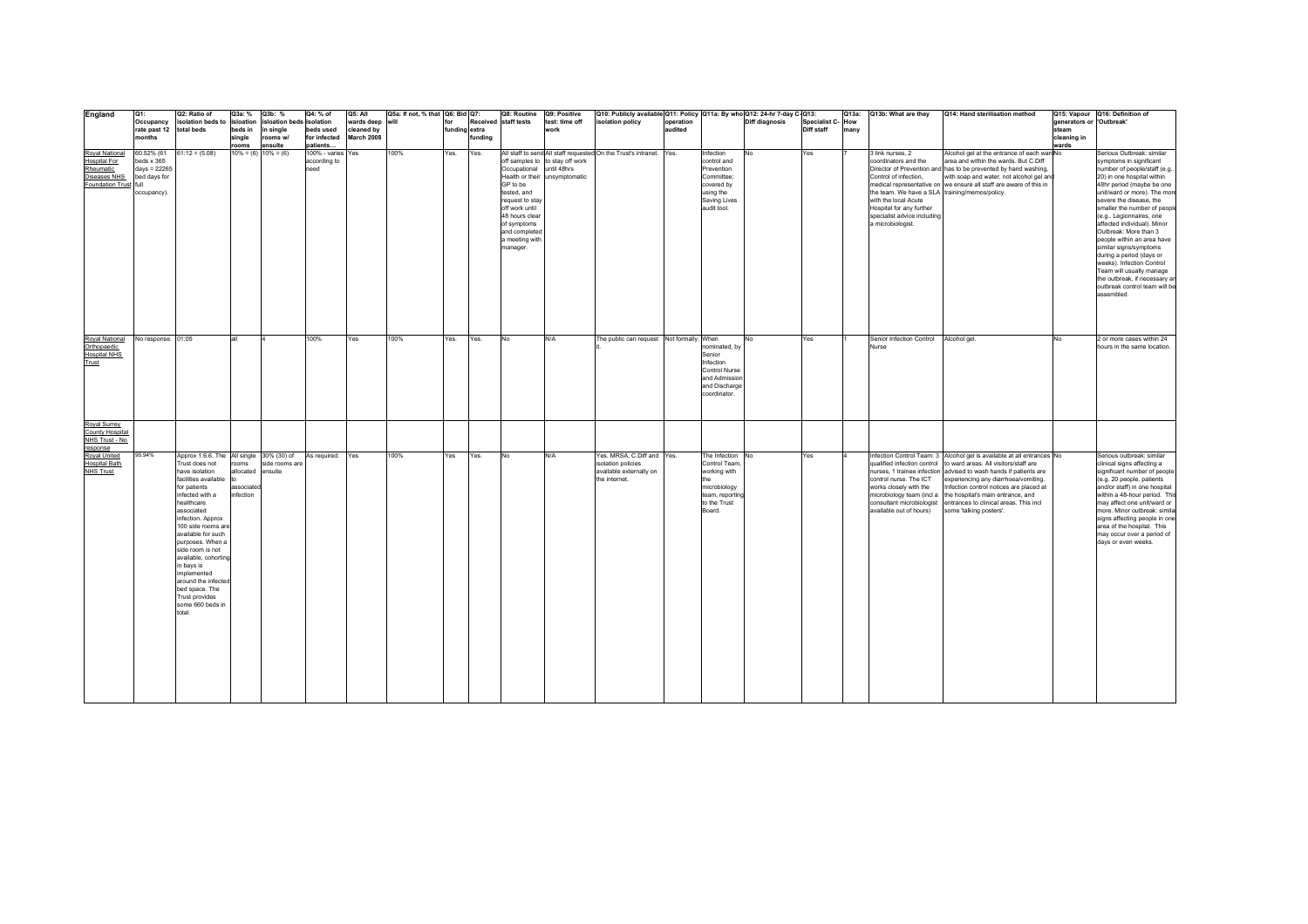| England                  | Q1:                     | Q2: Ratio of                    | Q3a: %          | Q3b: %              | Q4: % of                    | Q5: All                  | Q5a: If not, % that Q6: Bid Q7: |               |         | Q8: Routine                     | Q9: Positive                    | Q10: Publicly available Q11: Policy Q11a: By who Q12: 24-hr 7-day C-Q13: |           |                           |                                                           |                          | Q13a:             | Q13b: What are they                               | Q14: Hand sterilisation method                                                                                | Q15: Vapour              | Q16: Definition of                                  |
|--------------------------|-------------------------|---------------------------------|-----------------|---------------------|-----------------------------|--------------------------|---------------------------------|---------------|---------|---------------------------------|---------------------------------|--------------------------------------------------------------------------|-----------|---------------------------|-----------------------------------------------------------|--------------------------|-------------------|---------------------------------------------------|---------------------------------------------------------------------------------------------------------------|--------------------------|-----------------------------------------------------|
|                          | Occupancy               | isolation beds to               | isloation       | isloation beds      | isolation                   | wards deep will          |                                 | for           |         | Received staff tests            | test: time off                  | isolation policy                                                         | operation |                           | <b>Diff diagnosis</b>                                     | <b>Specialist C- How</b> |                   |                                                   |                                                                                                               | generators or 'Outbreak' |                                                     |
|                          | rate past 12 total beds |                                 | beds in         | single              | beds used                   | cleaned by<br>March 2008 |                                 | funding extra |         |                                 | work                            |                                                                          | audited   |                           |                                                           | Diff staff               | many              |                                                   |                                                                                                               | steam                    |                                                     |
|                          | months                  |                                 | single<br>rooms | rooms w/<br>ensuite | for infected<br>patients    |                          |                                 |               | fundina |                                 |                                 |                                                                          |           |                           |                                                           |                          |                   |                                                   |                                                                                                               | cleaning in<br>wards     |                                                     |
| Royal West               | 96.20%                  | 01:04                           | 70%             | 30%                 | Varies from                 | Yes                      | 100%                            | Yes           | Yes     | <b>No</b>                       | Yes - all staff who Yes         |                                                                          | Yes       | nfection                  | Yes                                                       | Yes                      |                   |                                                   | consultant microbiologist Alcohol hand rub at entrances to                                                    | Both                     | When the incidence of an                            |
| Sussex NHS               |                         |                                 |                 |                     | day to day but              |                          |                                 |               |         |                                 | have diarrhoea fo               |                                                                          |           | Control Team              |                                                           |                          |                   | and 3 Infection Control                           | hospital and to all clinical areas                                                                            |                          | infectious disease is more                          |
| Trust                    |                         |                                 |                 |                     | priority given              |                          |                                 |               |         |                                 | any reason are                  |                                                                          |           | plus annual               |                                                           |                          |                   | <b>Nurses</b>                                     | including wards                                                                                               |                          | than would normally                                 |
|                          |                         |                                 |                 |                     | to patients wit             |                          |                                 |               |         |                                 | advised not to                  |                                                                          |           | infection                 |                                                           |                          |                   |                                                   |                                                                                                               |                          | expected in that clinical area                      |
|                          |                         |                                 |                 |                     | infection                   |                          |                                 |               |         |                                 | work until 48                   |                                                                          |           | control audits            |                                                           |                          |                   |                                                   |                                                                                                               |                          | Results are reviewed daily to                       |
|                          |                         |                                 |                 |                     |                             |                          |                                 |               |         |                                 | hours syptom free               |                                                                          |           |                           |                                                           |                          |                   |                                                   |                                                                                                               |                          | look for trends.                                    |
|                          |                         |                                 |                 |                     |                             |                          |                                 |               |         |                                 |                                 |                                                                          |           |                           |                                                           |                          |                   |                                                   |                                                                                                               |                          |                                                     |
| Salford Royal            | 95%                     | 01:07.5                         | 13.30%          | Of which 61%        | 100% if                     | Yes                      | 100%                            | Yes           | Yes     | No - unless                     | Until 48 hours                  | On the Trust Intranet                                                    | Yes       | Matron and                | No - 5 days a week. Yes                                   |                          | 10.8              | 4.8 WTE Specialist                                | Hand basin at ward entrances with floor Hydrogen                                                              |                          | An increase in cases acrose                         |
| <b>NHS Foundation</b>    | (2006/2007).            |                                 |                 |                     | needed                      |                          |                                 |               |         | their doctor                    | without diarrhoea site          |                                                                          |           | Ward                      |                                                           |                          | plus <sub>6</sub> |                                                   | Infection Control Nurses, 1 signage directing staff/patients/visitors peroxide                                |                          | the Trust, or two acquired                          |
| Trust                    | 2007/2008 not           |                                 |                 |                     |                             |                          |                                 |               |         | suspected C                     | regardless of the               |                                                                          |           | Managers and              |                                                           |                          |                   | microbiol WTE Infection Control                   | to wash their hands on entering and                                                                           |                          | cases in the same ward                              |
|                          | available until         |                                 |                 |                     |                             |                          |                                 |               |         | Dift                            | causative                       |                                                                          |           | Infection                 |                                                           |                          | ogist             |                                                   | Clinical Audit Lead, 5 WTE leaving the ward. Alcohol gel hand rub                                             |                          | within the same month.                              |
|                          | May                     |                                 |                 |                     |                             |                          |                                 |               |         |                                 | organism.                       |                                                                          |           | <b>Control Nurses</b>     |                                                           |                          |                   | sessions IV Nurses, 6                             | is available at ward entrances of a few                                                                       |                          |                                                     |
|                          |                         |                                 |                 |                     |                             |                          |                                 |               |         |                                 |                                 |                                                                          |           |                           |                                                           |                          |                   | Microbiological sessions                          | wards where it has not been possible to                                                                       |                          |                                                     |
|                          |                         |                                 |                 |                     |                             |                          |                                 |               |         |                                 |                                 |                                                                          |           |                           |                                                           |                          |                   |                                                   | locate the hand wash basin in the                                                                             |                          |                                                     |
|                          |                         |                                 |                 |                     |                             |                          |                                 |               |         |                                 |                                 |                                                                          |           |                           |                                                           |                          |                   |                                                   | optimum position due to ward lay out.                                                                         |                          |                                                     |
|                          |                         |                                 |                 |                     |                             |                          |                                 |               |         |                                 |                                 |                                                                          |           |                           |                                                           |                          |                   |                                                   |                                                                                                               |                          |                                                     |
| Salisbury NHS            | 84%                     | 23% (No dedicated 33%           |                 | 67%                 | 100%                        | Yes                      | 100%                            | Yes           | Yes     | No.                             |                                 | This action would Yes on the Trust website Yes                           |           | Infection                 | Yes                                                       | Yes                      |                   |                                                   | 1 DIPC, 1 Deputy DIPC, 4 Hand gel dispensers are available at all No                                          |                          | 2 or more cases over a                              |
| <b>Foundation Trus</b>   |                         | isolation beds as               |                 |                     |                             |                          |                                 |               |         |                                 | be followed up by               |                                                                          |           | Prevention and            |                                                           |                          |                   | Infection Control Nurses                          | ward entrances. There are also hand                                                                           |                          | defined period. This is                             |
|                          |                         | such but the                    |                 |                     |                             |                          |                                 |               |         |                                 | the member of                   |                                                                          |           | Control Team              |                                                           |                          |                   | (3.56 WTE). 1Infection                            | washing facilities available near to the                                                                      |                          | agreed locally after active                         |
|                          |                         | proportion of single            |                 |                     |                             |                          |                                 |               |         |                                 | staff's GP or                   |                                                                          |           | and the                   |                                                           |                          |                   | Control Doctor and 1                              | entrances                                                                                                     |                          | daily review of cases, taking                       |
|                          |                         | rooms)                          |                 |                     |                             |                          |                                 |               |         |                                 | Occupational<br>Health Dept who |                                                                          |           | Infection<br>Control Link |                                                           |                          |                   | deputy ICD                                        |                                                                                                               |                          | into consideration the<br>background rate,          |
|                          |                         |                                 |                 |                     |                             |                          |                                 |               |         |                                 | would give advice               |                                                                          |           | Professionals             |                                                           |                          |                   |                                                   |                                                                                                               |                          | geographical timing and                             |
|                          |                         |                                 |                 |                     |                             |                          |                                 |               |         |                                 | re refraining from              |                                                                          |           |                           |                                                           |                          |                   |                                                   |                                                                                                               |                          | other identifiable links                            |
|                          |                         |                                 |                 |                     |                             |                          |                                 |               |         |                                 | work until                      |                                                                          |           |                           |                                                           |                          |                   |                                                   |                                                                                                               |                          | between symtomatic patients                         |
|                          |                         |                                 |                 |                     |                             |                          |                                 |               |         |                                 | symptoms cease                  |                                                                          |           |                           |                                                           |                          |                   |                                                   |                                                                                                               |                          |                                                     |
|                          |                         |                                 |                 |                     |                             |                          |                                 |               |         |                                 | and negative                    |                                                                          |           |                           |                                                           |                          |                   |                                                   |                                                                                                               |                          |                                                     |
|                          |                         |                                 |                 |                     |                             |                          |                                 |               |         |                                 | samples were                    |                                                                          |           |                           |                                                           |                          |                   |                                                   |                                                                                                               |                          |                                                     |
|                          |                         |                                 |                 |                     |                             |                          |                                 |               |         |                                 | evident.                        |                                                                          |           |                           |                                                           |                          |                   |                                                   |                                                                                                               |                          |                                                     |
|                          |                         |                                 |                 |                     |                             |                          |                                 |               |         |                                 |                                 |                                                                          |           |                           |                                                           |                          |                   |                                                   |                                                                                                               |                          |                                                     |
|                          |                         |                                 |                 |                     |                             |                          |                                 |               |         |                                 |                                 |                                                                          |           |                           |                                                           |                          |                   |                                                   |                                                                                                               |                          |                                                     |
| Sandwell and             |                         | 90.95% (year Precise figure not | Precise         | recise figure       | All siderooms               | Yes                      | 100%                            | Yes           | Yes     | No. The most                    | Advised to avoid Yes            |                                                                          | Yes       | We audit                  | No. We test for                                           | Yes                      | 10                | 4 consultant                                      | Alcohol hand gel is placed at the                                                                             | Not specified.           | 3 cases in one ward during                          |
| West Birmingham to date) |                         | specified                       | figure not      | not specified       | are used for                |                          |                                 |               |         | effective                       | work until 48                   |                                                                          |           |                           | compliance on C.Diff 7 days per                           |                          |                   |                                                   | microbiologists, 5 infection entrance to all wards and departments One occasion                               |                          | period of less than 30 days                         |
| <b>Hospitals NHS</b>     |                         |                                 | specified       |                     | infected                    |                          |                                 |               |         | control of                      | hours symptom                   |                                                                          |           | an ongoing                | week but not 24                                           |                          |                   |                                                   | control nurses, 1 infection and on each locker. Where alcohol handto date.                                    |                          | would trigger an                                    |
| Trust                    |                         |                                 |                 |                     | patients as<br>appropriate. |                          |                                 |               |         | C.Diff is good<br>hand hygiene  | free.                           |                                                                          |           | basis as part             | hours per day. This<br>of our policy of allows us to meet |                          |                   | domestic staff, bed                               | control surveillance nurse, gel cannot be placed due to health and<br>safety issues staff are advised to wear |                          | investigation. Based on<br>findings we could decide |
|                          |                         |                                 |                 |                     | The trust also              |                          |                                 |               |         | and                             |                                 |                                                                          |           | managing                  | suggested                                                 |                          |                   |                                                   | management (allocation of individual alcohol toggles or have hand                                             |                          | whether this constituted a                          |
|                          |                         |                                 |                 |                     | has a 10                    |                          |                                 |               |         | environmental                   |                                 |                                                                          |           | patients with             | requirements in the                                       |                          |                   | beds for infected patients). gel on all trolleys. |                                                                                                               |                          | cluster/outbreak. We                                |
|                          |                         |                                 |                 |                     | bedded                      |                          |                                 |               |         | cleanliness.                    |                                 |                                                                          |           | known or                  | draft guidance that                                       |                          |                   |                                                   |                                                                                                               |                          | scrutinise numbers/locations                        |
|                          |                         |                                 |                 |                     | ensuite                     |                          |                                 |               |         | Staff with                      |                                 |                                                                          |           | suspected                 | testing should be                                         |                          |                   |                                                   |                                                                                                               |                          | of cases where numbers                              |
|                          |                         |                                 |                 |                     | isolation ward              |                          |                                 |               |         | symptoms of                     |                                 |                                                                          |           |                           | communicable performed within 24                          |                          |                   |                                                   |                                                                                                               |                          | exceed what is expected.                            |
|                          |                         |                                 |                 |                     | and a 16                    |                          |                                 |               |         | D+V are                         |                                 |                                                                          |           | infections.               | hours.                                                    |                          |                   |                                                   |                                                                                                               |                          |                                                     |
|                          |                         |                                 |                 |                     | bedded MRS/<br>cohort ward. |                          |                                 |               |         | advised of                      |                                 |                                                                          |           |                           |                                                           |                          |                   |                                                   |                                                                                                               |                          |                                                     |
|                          |                         |                                 |                 |                     |                             |                          |                                 |               |         | appropriate<br>actions to take. |                                 |                                                                          |           |                           |                                                           |                          |                   |                                                   |                                                                                                               |                          |                                                     |
|                          |                         |                                 |                 |                     |                             |                          |                                 |               |         | Should                          |                                 |                                                                          |           |                           |                                                           |                          |                   |                                                   |                                                                                                               |                          |                                                     |
|                          |                         |                                 |                 |                     |                             |                          |                                 |               |         | symptoms not                    |                                 |                                                                          |           |                           |                                                           |                          |                   |                                                   |                                                                                                               |                          |                                                     |
|                          |                         |                                 |                 |                     |                             |                          |                                 |               |         | resolve, further                |                                 |                                                                          |           |                           |                                                           |                          |                   |                                                   |                                                                                                               |                          |                                                     |
|                          |                         |                                 |                 |                     |                             |                          |                                 |               |         | investigations                  |                                 |                                                                          |           |                           |                                                           |                          |                   |                                                   |                                                                                                               |                          |                                                     |
|                          |                         |                                 |                 |                     |                             |                          |                                 |               |         | may then be                     |                                 |                                                                          |           |                           |                                                           |                          |                   |                                                   |                                                                                                               |                          |                                                     |
|                          |                         |                                 |                 |                     |                             |                          |                                 |               |         | appropriate.                    |                                 |                                                                          |           |                           |                                                           |                          |                   |                                                   |                                                                                                               |                          |                                                     |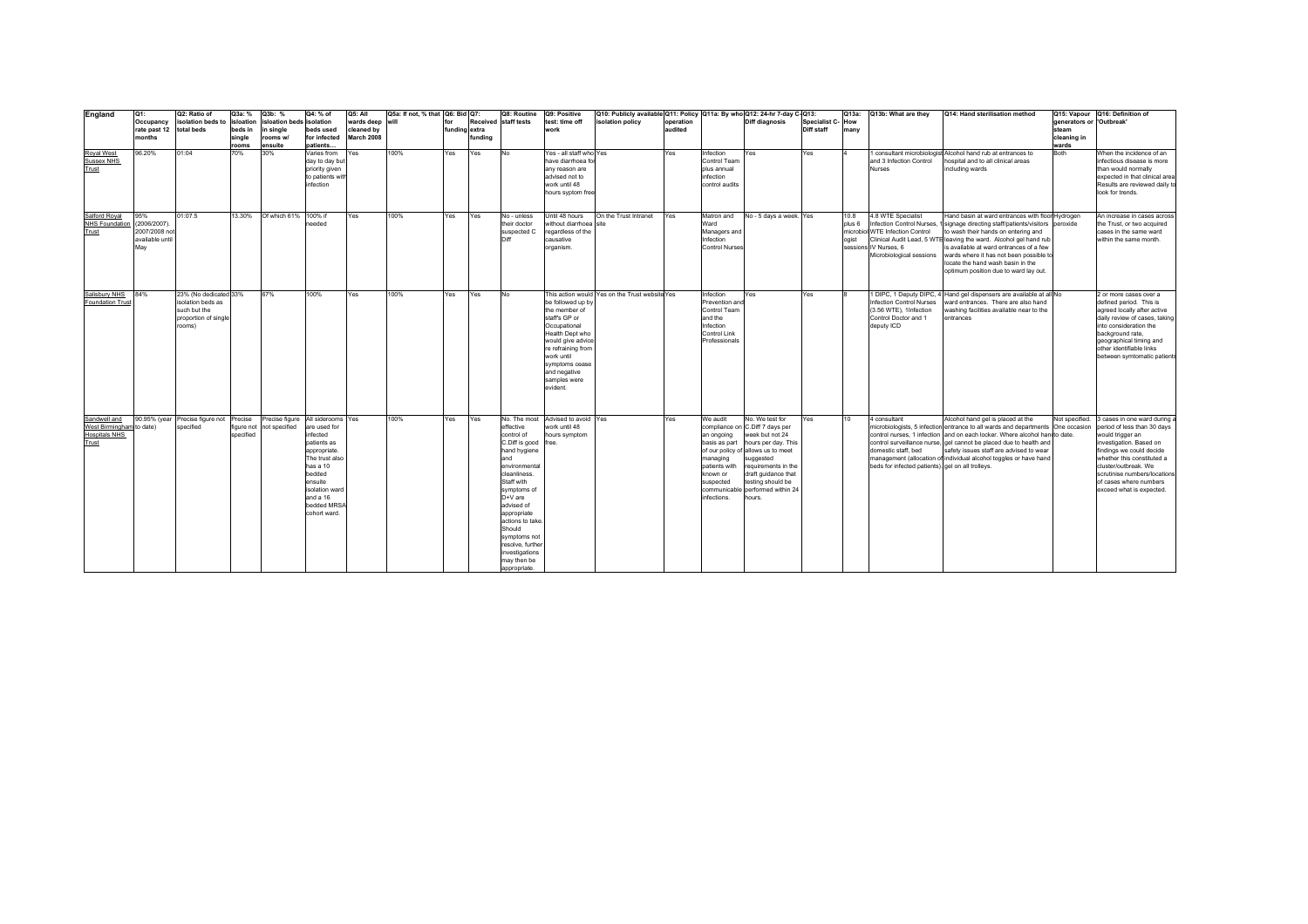| England                                     | Q1:          | Q2: Ratio of                | Q3a: %    | Q3b: %                     | Q4: % of                      | Q5: All                  | Q5a: If not, % that   Q6: Bid   Q7:          |               |         | Q8: Routine                      | Q9: Positive                                | Q10: Publicly available Q11: Policy   Q11a: By who Q12: 24-hr 7-day C-Q13: |             |                              |                          |                  |            | Q13a: Q13b: What are they                                    | Q14: Hand sterilisation method                              |                          | Q15: Vapour Q16: Definition of                        |
|---------------------------------------------|--------------|-----------------------------|-----------|----------------------------|-------------------------------|--------------------------|----------------------------------------------|---------------|---------|----------------------------------|---------------------------------------------|----------------------------------------------------------------------------|-------------|------------------------------|--------------------------|------------------|------------|--------------------------------------------------------------|-------------------------------------------------------------|--------------------------|-------------------------------------------------------|
|                                             | Occupancy    | isolation beds to isloation |           | isloation beds isolation   |                               | wards deep               | will                                         | for           |         | Received staff tests             | test: time off                              | isolation policy                                                           | operation   |                              | <b>Diff diagnosis</b>    | Specialist C-How |            |                                                              |                                                             | generators or 'Outbreak' |                                                       |
|                                             | rate past 12 | total beds                  | beds in   | in single                  | beds used                     | cleaned by               |                                              | funding extra |         |                                  | work                                        |                                                                            | audited     |                              |                          | Diff staff       | many       |                                                              |                                                             | steam                    |                                                       |
|                                             | months       |                             | single    | rooms w/                   | for infected                  | March 2008               |                                              |               | fundina |                                  |                                             |                                                                            |             |                              |                          |                  |            |                                                              |                                                             | cleaning in              |                                                       |
|                                             |              |                             | rooms     | ensuite                    | patients<br>Varies as need No |                          |                                              |               |         |                                  |                                             |                                                                            |             |                              |                          |                  |            |                                                              |                                                             | wards                    |                                                       |
| Scarborough and 75%<br>North East           |              | Not specified               |           | Approxima Approximately    | dictates                      |                          | Not specified, but                           | Yes           | Yes     | No                               | Staff are advised                           | There is a policy on the Not formally Not decided<br>Trust Intranet.       |             |                              | Not at present           | Yes              | See        | One locum consultant, one Alcohol hand gel                   |                                                             |                          | Steam cleaning 2 or more cases related in             |
| Yorkshire Health                            |              |                             | tely 80   |                            |                               |                          | most areas will be<br>completed              |               |         |                                  | not to work until<br>they are at least      |                                                                            |             |                              |                          |                  |            | following part-time Consultant<br>answer Microbiologist, 2.6 |                                                             |                          | time and place                                        |
|                                             |              |                             |           |                            |                               |                          |                                              |               |         |                                  |                                             |                                                                            |             |                              |                          |                  |            | Qualified Infection Control                                  |                                                             |                          |                                                       |
| Care NHS Trust                              |              |                             |           |                            |                               |                          |                                              |               |         |                                  | 48 hours clear of<br>symptoms               |                                                                            |             |                              |                          |                  |            | Nurses and 1 Seconded                                        |                                                             |                          |                                                       |
|                                             |              |                             |           |                            |                               |                          |                                              |               |         |                                  |                                             |                                                                            |             |                              |                          |                  |            | Nurse Trainer                                                |                                                             |                          |                                                       |
|                                             |              |                             |           |                            |                               |                          |                                              |               |         |                                  |                                             |                                                                            |             |                              |                          |                  |            |                                                              |                                                             |                          |                                                       |
|                                             |              |                             |           |                            |                               |                          |                                              |               |         |                                  |                                             |                                                                            |             |                              |                          |                  |            |                                                              |                                                             |                          |                                                       |
|                                             |              |                             |           |                            |                               |                          |                                              |               |         |                                  |                                             |                                                                            |             |                              |                          |                  |            |                                                              |                                                             |                          |                                                       |
| Sheffield                                   | 99.80%       | 25%                         | 94%       | 14% but as                 | Vary                          | Yes                      | 100%                                         | Yes           | Yes     | No.                              | Advised not to                              | No - on the intranet and Yes                                               |             | Infection                    | No - six days a week Yes |                  | See        | 1 WTE Clincical Nurse                                        | Alcohol gel at all entrance doors                           | No - N/A to              | More than 3 cases a month                             |
| Children's NHS                              |              |                             |           | many patients according to |                               |                          |                                              |               |         |                                  | work until                                  | available on request                                                       |             | Control Team                 |                          |                  |            | following Specialist, 0.2 WTE                                |                                                             | specialist               |                                                       |
| Foundation Trust                            |              |                             |           | are babies in              | case mix at                   |                          |                                              |               |         |                                  | symptom free for                            |                                                                            |             |                              |                          |                  |            | answer Infection Control Doctor                              |                                                             | Children's               |                                                       |
|                                             |              |                             |           | nappies this is the time   |                               |                          |                                              |               |         |                                  | 48 hours                                    |                                                                            |             |                              |                          |                  |            | (who is a Consultant                                         |                                                             | wards                    |                                                       |
|                                             |              |                             |           | not as                     |                               |                          |                                              |               |         |                                  |                                             |                                                                            |             |                              |                          |                  |            | Microbiologist on site for .8                                |                                                             |                          |                                                       |
|                                             |              |                             |           | important as               |                               |                          |                                              |               |         |                                  |                                             |                                                                            |             |                              |                          |                  |            | WTE and provides 24                                          |                                                             |                          |                                                       |
|                                             |              |                             |           | adult care                 |                               |                          |                                              |               |         |                                  |                                             |                                                                            |             |                              |                          |                  |            | hour advice on a rota with                                   |                                                             |                          |                                                       |
|                                             |              |                             |           |                            |                               |                          |                                              |               |         |                                  |                                             |                                                                            |             |                              |                          |                  |            | the Consultants at the                                       |                                                             |                          |                                                       |
|                                             |              |                             |           |                            |                               |                          |                                              |               |         |                                  |                                             |                                                                            |             |                              |                          |                  |            | adjacenet adult Trust) and<br>0.4 WTE PA                     |                                                             |                          |                                                       |
|                                             |              |                             |           |                            |                               |                          |                                              |               |         |                                  |                                             |                                                                            |             |                              |                          |                  |            |                                                              |                                                             |                          |                                                       |
|                                             |              |                             |           |                            |                               |                          |                                              |               |         |                                  |                                             |                                                                            |             |                              |                          |                  |            |                                                              |                                                             |                          |                                                       |
|                                             |              |                             |           |                            |                               |                          |                                              |               |         |                                  |                                             |                                                                            |             |                              |                          |                  |            |                                                              |                                                             |                          |                                                       |
| <b>Sheffield</b>                            | 90%+         | Overall: 25.13%             | 100%      | Varies                     | 40-50% of                     |                          | No. We have Not specified - All Yes          |               | Yes     |                                  |                                             | No. Staff are Staff are advised Yes - on the Trust                         | Yes-        | The Infection No. Currently, |                          | Yes              | 24.8       |                                                              | 2 WTE Infection Control Alcohol hand gel is provided at the | Yes. 1 steam             | 2/3 new cases per ward per                            |
| Teaching                                    |              |                             |           |                            | single rooms                  |                          | commenced a high risk areas will             |               |         |                                  | tested as any not to work if they intranet. |                                                                            | Quarterly.  | Control Team                 | testing is available 6   |                  | <b>WTE</b> | Doctors, 7.8 IC Nurses, 11 entrances to all wards.           |                                                             | cleaner per              | month (Amber Alert - results                          |
| <b>Hospitals NHS</b>                        |              |                             |           |                            | are used at                   | deep clean               | have been deep                               |               |         |                                  | other member have diarrhoea of              |                                                                            |             |                              | days per week, 7         |                  |            | IC Assistants, 1 IC                                          |                                                             | ward (100+ in            | in the Infection Control Team                         |
| <b>Foundation Trust</b>                     |              |                             |           |                            | any one time                  | program                  | cleaned. This                                |               |         | of the                           | any cause.                                  |                                                                            |             |                              | day a week testing i     |                  |            | Information Analyst, 2                                       |                                                             | total), 22               | investigating the cases to                            |
|                                             |              |                             |           |                            | for infection                 | which is                 | means cleaning of                            |               |         | population.                      |                                             |                                                                            |             |                              | to be available from     |                  |            | Antimicrobial Pharmacists.                                   |                                                             | Hydrogen                 | determine if they appear                              |
|                                             |              |                             |           |                            | control<br>reasons.           | based upon               | the area following<br>the removal of         |               |         | Anyone 65                        |                                             |                                                                            |             |                              | summer 2008.             |                  |            | 1 IC Secretary                                               |                                                             | Peroxide                 | related in time/place. In some                        |
|                                             |              |                             |           |                            | audits                        | assessment,              | radiators, ceiling                           |               |         | years of age or<br>older will be |                                             |                                                                            |             |                              |                          |                  |            |                                                              |                                                             | vapour<br>machines.      | cases, symptoms will have<br>been present or were the |
|                                             |              |                             |           |                            |                               |                          | suggest. This undertaken by lights, etc, and |               |         | tested for                       |                                             |                                                                            |             |                              |                          |                  |            |                                                              |                                                             |                          | reason for admission). 4 nev                          |
|                                             |              |                             |           |                            | will vary from                | our Infection            | completion of                                |               |         | C.Diff. If less                  |                                             |                                                                            |             |                              |                          |                  |            |                                                              |                                                             |                          | cases per month (Red Alert                            |
|                                             |              |                             |           |                            | day to day.                   | Control                  | Hydrogen Peroxide                            |               |         | than 65 years                    |                                             |                                                                            |             |                              |                          |                  |            |                                                              |                                                             |                          | results in an ICT review of                           |
|                                             |              |                             |           |                            |                               | Team, to                 | misting. Plans are in                        |               |         | of age C Diff                    |                                             |                                                                            |             |                              |                          |                  |            |                                                              |                                                             |                          | cleaning, infection control                           |
|                                             |              |                             |           |                            |                               | grade all                | place to continue the                        |               |         | will be tested                   |                                             |                                                                            |             |                              |                          |                  |            |                                                              |                                                             |                          | practice and antimicrobial                            |
|                                             |              |                             |           |                            |                               |                          | clinical areas deep cleaning                 |               |         | for if the patien                |                                             |                                                                            |             |                              |                          |                  |            |                                                              |                                                             |                          | prescribing. Review results                           |
|                                             |              |                             |           |                            |                               | a high,                  | program in 2008/09                           |               |         | has protracted                   |                                             |                                                                            |             |                              |                          |                  |            |                                                              |                                                             |                          | sent to Trust Executive                               |
|                                             |              |                             |           |                            |                               | medium or                | to ensure that                               |               |         | diarrhoea or                     |                                             |                                                                            |             |                              |                          |                  |            |                                                              |                                                             |                          | Group and the Board of                                |
|                                             |              |                             |           |                            |                               | low risk                 | appropriate cleaning                         |               |         | has recently                     |                                             |                                                                            |             |                              |                          |                  |            |                                                              |                                                             |                          | Governors. Also if 2 Amber                            |
|                                             |              |                             |           |                            |                               |                          | depending on is maintained in all            |               |         | had antibiotic                   |                                             |                                                                            |             |                              |                          |                  |            |                                                              |                                                             |                          | alerts in consecutive                                 |
|                                             |              |                             |           |                            |                               | past numbers areas. This |                                              |               |         | therapy.                         |                                             |                                                                            |             |                              |                          |                  |            |                                                              |                                                             |                          | months). Monthly Alert data                           |
|                                             |              |                             |           |                            |                               | of C.Diff                | schedule has been                            |               |         |                                  |                                             |                                                                            |             |                              |                          |                  |            |                                                              |                                                             |                          | is sent to the local Health                           |
|                                             |              |                             |           |                            |                               | cases                    | agreed with the                              |               |         |                                  |                                             |                                                                            |             |                              |                          |                  |            |                                                              |                                                             |                          | Protection Unit.                                      |
|                                             |              |                             |           |                            |                               |                          | recorded and Primary Care Trust              |               |         |                                  |                                             |                                                                            |             |                              |                          |                  |            |                                                              |                                                             |                          |                                                       |
|                                             |              |                             |           |                            |                               | the type of              | and shared with                              |               |         |                                  |                                             |                                                                            |             |                              |                          |                  |            |                                                              |                                                             |                          |                                                       |
|                                             |              |                             |           |                            |                               | ward (e.g.               | Strategic Health                             |               |         |                                  |                                             |                                                                            |             |                              |                          |                  |            |                                                              |                                                             |                          |                                                       |
|                                             |              |                             |           |                            |                               | ICU).                    | Authority.                                   |               |         |                                  |                                             |                                                                            |             |                              |                          |                  |            |                                                              |                                                             |                          |                                                       |
|                                             |              |                             |           |                            |                               |                          |                                              |               |         |                                  |                                             |                                                                            |             |                              |                          |                  |            |                                                              |                                                             |                          |                                                       |
|                                             |              |                             |           |                            |                               |                          |                                              |               |         |                                  |                                             |                                                                            |             |                              |                          |                  |            |                                                              |                                                             |                          |                                                       |
|                                             |              |                             |           |                            |                               |                          |                                              |               |         |                                  |                                             |                                                                            |             |                              |                          |                  |            |                                                              |                                                             |                          |                                                       |
|                                             |              |                             |           |                            |                               |                          |                                              |               |         |                                  |                                             |                                                                            |             |                              |                          |                  |            |                                                              |                                                             |                          |                                                       |
|                                             |              |                             |           |                            |                               |                          |                                              |               |         |                                  |                                             |                                                                            |             |                              |                          |                  |            |                                                              |                                                             |                          |                                                       |
| Sherwood Forest 92.6% (06-07) Not specified |              |                             | Not       | Not specified              | All single                    | No                       | Figure not specified Yes                     |               | Yes     | No. Unless                       | N/A. However,                               | Yes. Currently under                                                       | Yes.        | Infection                    | No. Only Monday to Yes   |                  | See        | Infection Control Team: 3 Alcohol hand gel.                  |                                                             | Yes both.                | Initially, 2 or more cases                            |
| <b>Hospitals NHS</b>                        |              |                             | specified |                            | rooms are                     |                          | We are currently                             |               |         | requested.                       | staff would not be review in light of       |                                                                            | Continuous  | Control Team. Friday.        |                          |                  |            | following WTE specialist nurses                              |                                                             |                          | within a very short time                              |
| Foundation Trust                            |              |                             |           |                            | used for                      |                          | undertaking a deep                           |               |         |                                  |                                             | expected to work HPA/DoH guidelines.                                       | monitoring. | Also                         |                          |                  |            | answer (incl the senior nurse), 1                            |                                                             |                          | frame. However, monitoring                            |
|                                             |              |                             |           |                            | patients                      |                          | clean program for a                          |               |         |                                  | until                                       |                                                                            |             | divisionally                 |                          |                  |            | WTE surveillance lead, 1                                     |                                                             |                          | C.Diff happens on a daily                             |
|                                             |              |                             |           |                            | requiring                     |                          | wards that has had                           |               |         |                                  | asymptomatic.                               |                                                                            |             | using the High               |                          |                  |            | WTE audit/support officer                                    |                                                             |                          | basis by Infection Control                            |
|                                             |              |                             |           |                            | isolation.                    |                          | to be extended to                            |               |         |                                  |                                             |                                                                            |             | Impact                       |                          |                  |            | consultant microbiologist                                    |                                                             |                          | Team by ward by discipline                            |
|                                             |              |                             |           |                            |                               |                          | May 2008, due to                             |               |         |                                  |                                             |                                                                            |             | Interventions                |                          |                  |            |                                                              |                                                             |                          | so that reaction can take                             |
|                                             |              |                             |           |                            |                               |                          | bed occupancy                                |               |         |                                  |                                             |                                                                            |             | from Saving                  |                          |                  |            |                                                              |                                                             |                          | place immediately when                                |
|                                             |              |                             |           |                            |                               |                          | pressures. This has                          |               |         |                                  |                                             |                                                                            |             | Lives                        |                          |                  |            |                                                              |                                                             |                          | needed. Each case is                                  |
|                                             |              |                             |           |                            |                               |                          | been agreed with                             |               |         |                                  |                                             |                                                                            |             | Programme                    |                          |                  |            |                                                              |                                                             |                          | individually assessed.                                |
|                                             |              |                             |           |                            |                               |                          | the Strategic Health                         |               |         |                                  |                                             |                                                                            |             | October 2007                 |                          |                  |            |                                                              |                                                             |                          |                                                       |
|                                             |              |                             |           |                            |                               |                          | Authority.                                   |               |         |                                  |                                             |                                                                            |             |                              |                          |                  |            |                                                              |                                                             |                          |                                                       |
|                                             |              |                             |           |                            |                               |                          |                                              |               |         |                                  |                                             |                                                                            |             |                              |                          |                  |            |                                                              |                                                             |                          |                                                       |
| Shrewsbury and                              |              |                             |           |                            |                               |                          |                                              |               |         |                                  |                                             |                                                                            |             |                              |                          |                  |            |                                                              |                                                             |                          |                                                       |
| <b>Telford Hospital</b>                     |              |                             |           |                            |                               |                          |                                              |               |         |                                  |                                             |                                                                            |             |                              |                          |                  |            |                                                              |                                                             |                          |                                                       |
| NHS Trust - No                              |              |                             |           |                            |                               |                          |                                              |               |         |                                  |                                             |                                                                            |             |                              |                          |                  |            |                                                              |                                                             |                          |                                                       |
| response                                    |              |                             |           |                            |                               |                          |                                              |               |         |                                  |                                             |                                                                            |             |                              |                          |                  |            |                                                              |                                                             |                          |                                                       |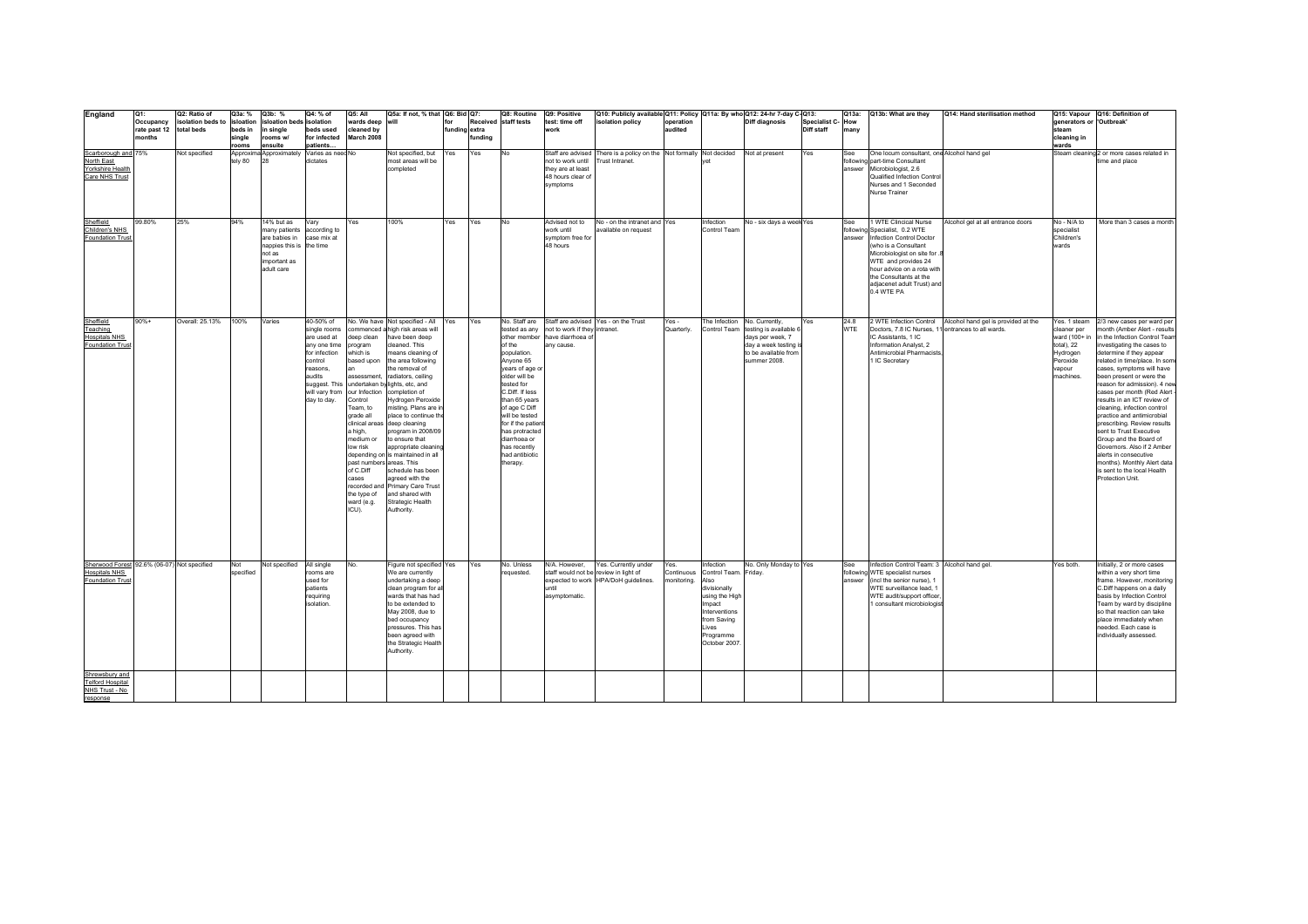| England                                      | Q1:                        | Q2: Ratio of           | Q3a: %            | Q3b: %                   | Q4: % of                      | Q5: All                  | Q5a: If not, % that Q6: Bid Q7:       |               |         | Q8: Routine                     | Q9: Positive                     | Q10: Publicly available Q11: Policy   Q11a: By who Q12: 24-hr 7-day C-Q13: |           |                            |                                                |                          |      | Q13a: Q13b: What are they                                   | Q14: Hand sterilisation method                                                                                                    |                          | Q15: Vapour Q16: Definition of             |
|----------------------------------------------|----------------------------|------------------------|-------------------|--------------------------|-------------------------------|--------------------------|---------------------------------------|---------------|---------|---------------------------------|----------------------------------|----------------------------------------------------------------------------|-----------|----------------------------|------------------------------------------------|--------------------------|------|-------------------------------------------------------------|-----------------------------------------------------------------------------------------------------------------------------------|--------------------------|--------------------------------------------|
|                                              | Occupancy                  | isolation beds to      | isloation         | isloation beds isolation |                               | wards deep will          |                                       | for           |         | Received staff tests            | test: time off                   | isolation policy                                                           | operation |                            | Diff diagnosis                                 | <b>Specialist C- How</b> |      |                                                             |                                                                                                                                   | generators or 'Outbreak' |                                            |
|                                              | rate past 12<br>months     | total beds             | beds in<br>sinale | in sinale<br>rooms w/    | beds used<br>for infected     | cleaned by<br>March 2008 |                                       | funding extra | fundina |                                 | work                             |                                                                            | audited   |                            |                                                | Diff staff               | many |                                                             |                                                                                                                                   | steam<br>cleaning in     |                                            |
|                                              |                            |                        | rooms             | ensuite                  | patients                      |                          |                                       |               |         |                                 |                                  |                                                                            |           |                            |                                                |                          |      |                                                             |                                                                                                                                   | wards                    |                                            |
| South Devon                                  | 80.60%                     | 15%                    | 50%               | 50%                      | Estimate 70% Yes              |                          | 100%                                  | Yes           | Yes     |                                 | No - not unless Until they have  | No - available on requestYes                                               |           | Infection                  | 7 days a week                                  | Yes                      | See  | A Director of Infection                                     | Alcohol gel for hand decontamination                                                                                              |                          | Steam cleaning 2 or more cases in a single |
| <b>Healthcare NHS</b>                        |                            |                        |                   |                          |                               |                          |                                       |               |         |                                 | they submit a been symptom       |                                                                            |           | Control                    |                                                |                          |      | following Prevent and                                       | outside all our wards. For those wards prior to                                                                                   |                          | bay, or 4 or more cases in a               |
| Foundation Trust                             |                            |                        |                   |                          |                               |                          |                                       |               |         |                                 | sample and are free for 48 hours |                                                                            |           | Support Dept               |                                                |                          |      | answer Control/Infection Control                            | where we are concerned about a                                                                                                    | disinfection             | whole ward, within a two                   |
|                                              |                            |                        |                   |                          |                               |                          |                                       |               |         | aged more than<br>65 or mention |                                  |                                                                            |           |                            |                                                |                          |      | Doctor, plus two other                                      | possibly norovirus or Cdiff problem, the with<br>consultant microbiologists, alcohol gel is temporarily removed and hypochlorite- |                          | week period.                               |
|                                              |                            |                        |                   |                          |                               |                          |                                       |               |         | recent                          |                                  |                                                                            |           |                            |                                                |                          |      | 0.8 WTE Specialist                                          | visitors are asked to wash their hands inbased                                                                                    |                          |                                            |
|                                              |                            |                        |                   |                          |                               |                          |                                       |               |         | antibiotic usage                |                                  |                                                                            |           |                            |                                                |                          |      |                                                             | Infection Control Nurse, 2 the basin that is provided at the                                                                      | preparation              |                                            |
|                                              |                            |                        |                   |                          |                               |                          |                                       |               |         |                                 |                                  |                                                                            |           |                            |                                                |                          |      | <b>WTE Trainee Infection</b>                                | entrance of each ward.                                                                                                            |                          |                                            |
|                                              |                            |                        |                   |                          |                               |                          |                                       |               |         |                                 |                                  |                                                                            |           |                            |                                                |                          |      | control nurse. 1 WTE<br>Surveillance Nurse, 0.6             |                                                                                                                                   |                          |                                            |
|                                              |                            |                        |                   |                          |                               |                          |                                       |               |         |                                 |                                  |                                                                            |           |                            |                                                |                          |      | WTE HCA for training.                                       |                                                                                                                                   |                          |                                            |
|                                              |                            |                        |                   |                          |                               |                          |                                       |               |         |                                 |                                  |                                                                            |           |                            |                                                |                          |      | Each ward also has their                                    |                                                                                                                                   |                          |                                            |
|                                              |                            |                        |                   |                          |                               |                          |                                       |               |         |                                 |                                  |                                                                            |           |                            |                                                |                          |      | own infection control                                       |                                                                                                                                   |                          |                                            |
|                                              |                            |                        |                   |                          |                               |                          |                                       |               |         |                                 |                                  |                                                                            |           |                            |                                                |                          |      | liaison nurse                                               |                                                                                                                                   |                          |                                            |
|                                              |                            |                        |                   |                          |                               |                          |                                       |               |         |                                 |                                  |                                                                            |           |                            |                                                |                          |      |                                                             |                                                                                                                                   |                          |                                            |
| South Tees                                   | 95% for                    | 286 out of 1300 = 100% |                   |                          | 169 out of 286 This varies    | Yes                      | 100%                                  | Yes           | Yes     | Yes, if they                    | Yes, until they                  | Yes on the website                                                         | Yes       | Infection                  | Yes                                            | Yes                      | 17   | 2 Doctors, 11 Nurses and Alcohol Gel                        |                                                                                                                                   | Hydrogen                 | 3 cases during a 7 day                     |
| <b>Hospitals NHS</b>                         | general and                | 22%                    |                   | =59%                     | according to                  |                          |                                       |               |         | attend                          | have been free of                |                                                                            |           | Prevention and             |                                                |                          |      | 4 Administration Staff                                      |                                                                                                                                   | peroxide                 | period is considered a                     |
| Trust                                        | acute bed                  |                        |                   |                          | the need. We                  |                          |                                       |               |         | occupational                    | symptoms for at                  |                                                                            |           | Control Team               |                                                |                          |      |                                                             |                                                                                                                                   |                          | potential outbreak.                        |
|                                              | occupancy in<br>2006/2007. |                        |                   |                          | have twice as<br>many single  |                          |                                       |               |         | health with<br>diarrhoea.       | least 48 hours.                  |                                                                            |           |                            |                                                |                          |      |                                                             |                                                                                                                                   |                          |                                            |
|                                              |                            |                        |                   |                          | room as we do                 |                          |                                       |               |         |                                 |                                  |                                                                            |           |                            |                                                |                          |      |                                                             |                                                                                                                                   |                          |                                            |
|                                              |                            |                        |                   |                          | patients who                  |                          |                                       |               |         |                                 |                                  |                                                                            |           |                            |                                                |                          |      |                                                             |                                                                                                                                   |                          |                                            |
|                                              |                            |                        |                   |                          | need isolation                |                          |                                       |               |         |                                 |                                  |                                                                            |           |                            |                                                |                          |      |                                                             |                                                                                                                                   |                          |                                            |
|                                              |                            |                        |                   |                          | at any one<br>time.           |                          |                                       |               |         |                                 |                                  |                                                                            |           |                            |                                                |                          |      |                                                             |                                                                                                                                   |                          |                                            |
| South Tyneside 87%                           |                            | 103:412 (25%)          | 19%               | 3.90%                    | All patients                  | Yes                      | Modern Matron.                        | Yes           | Yes     | Yes, If the                     | Yes                              | Yes                                                                        | Yes       | As part of on-             | No. Specimens are Yes                          |                          | See  | Infection Control Team: 1                                   | Alcohol hand rub is easily accessible                                                                                             | No                       | 2 or more cases in the                     |
| <b>NHS Foundation</b>                        |                            |                        |                   |                          | requiring                     |                          | clinical lead & the                   |               |         | specimen                        |                                  |                                                                            |           | going audit                | processed by batch                             |                          |      | following consultant medical                                | and readily available in all clinical areas                                                                                       |                          | clinical area within a 7-day               |
| Trust                                        |                            |                        |                   |                          | isolation are<br>cared for in |                          | infection team<br>identified the high |               |         | meets the<br>criteria of        |                                  |                                                                            |           | activities<br>supported by | and tested daily.<br>Mon-Fri. In the event     |                          |      | control nurses, 1 clerical                                  | answer microbiologist, 2 infection and at the point of care. Hands are<br>disinfected - not sterilised.                           |                          | period.                                    |
|                                              |                            |                        |                   |                          | single rooms.                 |                          | priority areas. Deep                  |               |         | "conforming to                  |                                  |                                                                            |           | the infection              | of an outbreak,                                |                          |      | support officer.                                            |                                                                                                                                   |                          |                                            |
|                                              |                            |                        |                   |                          |                               |                          | cleans will be                        |               |         | the shape of                    |                                  |                                                                            |           | control team               | arrangements would                             |                          |      |                                                             |                                                                                                                                   |                          |                                            |
|                                              |                            |                        |                   |                          |                               |                          | completed by                          |               |         | the specimen                    |                                  |                                                                            |           |                            | be made for                                    |                          |      |                                                             |                                                                                                                                   |                          |                                            |
|                                              |                            |                        |                   |                          |                               |                          | 31/03/2008.                           |               |         | container".                     |                                  |                                                                            |           |                            | additional testing to<br>be carried out, out o |                          |      |                                                             |                                                                                                                                   |                          |                                            |
|                                              |                            |                        |                   |                          |                               |                          |                                       |               |         |                                 |                                  |                                                                            |           |                            | normal laboratory                              |                          |      |                                                             |                                                                                                                                   |                          |                                            |
|                                              |                            |                        |                   |                          |                               |                          |                                       |               |         |                                 |                                  |                                                                            |           |                            | hours.                                         |                          |      |                                                             |                                                                                                                                   |                          |                                            |
|                                              |                            |                        |                   |                          |                               |                          |                                       |               |         |                                 |                                  |                                                                            |           |                            |                                                |                          |      |                                                             |                                                                                                                                   |                          |                                            |
| <b>South</b>                                 | 94.4% (past                | 16.29%                 | 56.86%            | 79.31%                   | 100%                          | No                       | 78%                                   | Yes           | Yes     | <b>No</b>                       | Yes                              | Yes                                                                        | Yes       | Infection                  | No                                             | Yes                      |      | 9 (not all 1 X Director of Infection                        | Alcohol hand gel                                                                                                                  | Yes                      | 2 or more cases linked in                  |
| Warwickshire                                 | 11 months)                 |                        |                   |                          |                               |                          |                                       |               |         |                                 |                                  |                                                                            |           | Prevention                 |                                                |                          | WTE) | Prevention, 2 x Consultant                                  |                                                                                                                                   |                          | time and place in 1 week                   |
| <b>General Hospitals</b><br><b>NHS Trust</b> |                            |                        |                   |                          |                               |                          |                                       |               |         |                                 |                                  |                                                                            |           | Team                       |                                                |                          |      | Microbiologists, 1 x Matror<br>of Infection Prevention, 3 > |                                                                                                                                   |                          | period.                                    |
|                                              |                            |                        |                   |                          |                               |                          |                                       |               |         |                                 |                                  |                                                                            |           |                            |                                                |                          |      | Infection Prevention                                        |                                                                                                                                   |                          |                                            |
|                                              |                            |                        |                   |                          |                               |                          |                                       |               |         |                                 |                                  |                                                                            |           |                            |                                                |                          |      | Nurses, 1 x Infection                                       |                                                                                                                                   |                          |                                            |
|                                              |                            |                        |                   |                          |                               |                          |                                       |               |         |                                 |                                  |                                                                            |           |                            |                                                |                          |      | Nurse trainee, 1 x Infection                                |                                                                                                                                   |                          |                                            |
|                                              |                            |                        |                   |                          |                               |                          |                                       |               |         |                                 |                                  |                                                                            |           |                            |                                                |                          |      | Prevention administrator                                    |                                                                                                                                   |                          |                                            |
|                                              |                            |                        |                   |                          |                               |                          |                                       |               |         |                                 |                                  |                                                                            |           |                            |                                                |                          |      |                                                             |                                                                                                                                   |                          |                                            |
|                                              |                            |                        |                   |                          |                               |                          |                                       |               |         |                                 |                                  |                                                                            |           |                            |                                                |                          |      |                                                             |                                                                                                                                   |                          |                                            |
| Southampton<br>University                    |                            |                        |                   |                          |                               |                          |                                       |               |         |                                 |                                  |                                                                            |           |                            |                                                |                          |      |                                                             |                                                                                                                                   |                          |                                            |
| <b>Hospitals NHS</b>                         |                            |                        |                   |                          |                               |                          |                                       |               |         |                                 |                                  |                                                                            |           |                            |                                                |                          |      |                                                             |                                                                                                                                   |                          |                                            |
| Trust - No                                   |                            |                        |                   |                          |                               |                          |                                       |               |         |                                 |                                  |                                                                            |           |                            |                                                |                          |      |                                                             |                                                                                                                                   |                          |                                            |
| response                                     |                            |                        |                   |                          |                               |                          |                                       |               |         |                                 |                                  |                                                                            |           |                            |                                                |                          |      |                                                             |                                                                                                                                   |                          |                                            |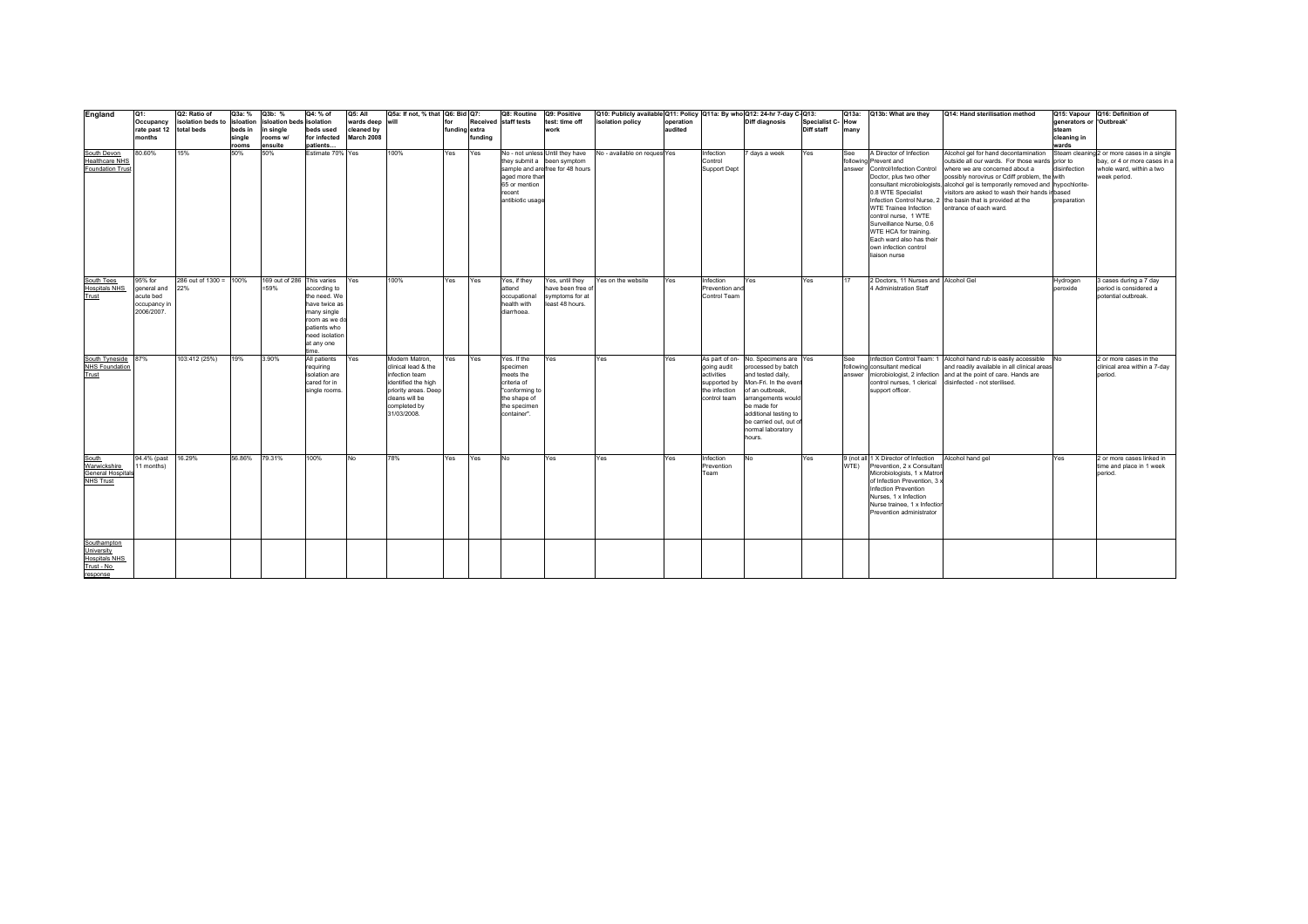| England                                     | Q1:                     | Q2: Ratio of                             | Q3a: %          | Q3b: %                   | Q4: % of                    | Q5: All         | Q5a: If not, % that Q6: Bid Q7: |               |         | Q8: Routine                   | Q9: Positive                      | Q10: Publicly available Q11: Policy Q11a: By who Q12: 24-hr 7-day C-Q13: |           |              |                                         |                  | Q13a:    | Q13b: What are they                                      | Q14: Hand sterilisation method                                                                                                      |                          | Q15: Vapour Q16: Definition of              |
|---------------------------------------------|-------------------------|------------------------------------------|-----------------|--------------------------|-----------------------------|-----------------|---------------------------------|---------------|---------|-------------------------------|-----------------------------------|--------------------------------------------------------------------------|-----------|--------------|-----------------------------------------|------------------|----------|----------------------------------------------------------|-------------------------------------------------------------------------------------------------------------------------------------|--------------------------|---------------------------------------------|
|                                             | Occupancy               | isolation beds to isloation              |                 | isloation beds isolation |                             | wards deep will |                                 | for           |         | Received staff tests          | test: time off                    | isolation policy                                                         | operation |              | <b>Diff diagnosis</b>                   | Specialist C-How |          |                                                          |                                                                                                                                     | generators or 'Outbreak' |                                             |
|                                             | rate past 12 total beds |                                          | beds in         | in single                | beds used                   | cleaned by      |                                 | funding extra |         |                               | work                              |                                                                          | audited   |              |                                         | Diff staff       | many     |                                                          |                                                                                                                                     | steam                    |                                             |
|                                             | months                  |                                          | single          | rooms w/                 | for infected                | March 2008      |                                 |               | funding |                               |                                   |                                                                          |           |              |                                         |                  |          |                                                          |                                                                                                                                     | cleaning in              |                                             |
| Southend                                    | 92.36%                  | $275:811 = 33.9\%$                       | rooms<br>34% of | ensuite<br>11% of total  | patients<br>Data not        | No.             | 65%+                            | Yes           | Yes     | No.                           |                                   | Yes All staff that Yes. Available to staff on Yes                        |           |              | The Infection Yes. However, we Yes      |                  | 6, plus  | 4 specialist nurses, 2                                   | Alcohol hand sanitizer (B Braun Lifosan Yes. We have 3 cases within 2 weeks in a                                                    | wards                    |                                             |
| University                                  |                         |                                          | total beds      | beds (91                 | available, All              |                 |                                 |               |         |                               |                                   | develop D&V are the intranet and patients                                |           |              | Control Team normally test C.Diff       |                  | clerical | consultants, plus clerical                               | at all ward entrances. For wards                                                                                                    | recently trialled ward.  |                                             |
| <b>Hospital NHS</b>                         |                         |                                          |                 | ensuite rooms            | C.Diff patients             |                 |                                 |               |         |                               |                                   | advised not to are given leaflets if they                                |           |              | once a day, seven                       |                  | support  | support. W are also                                      | affected by C.Diff we recommend hot                                                                                                 | this and are             |                                             |
| Foundation Trust                            |                         |                                          |                 |                          | are isolated in             |                 |                                 |               |         |                               |                                   | come to work and have either MRSA or                                     |           |              | days per week, with                     |                  |          | (1 more employing an                                     | water and soap and using a product                                                                                                  | purchasing               |                                             |
|                                             |                         |                                          |                 |                          | single rooms                |                 |                                 |               |         |                               |                                   | if they are at work C.Diff to explain about                              |           |              | the result available                    |                  |          | planned) audit/surveillance nurse                        | called Supernova which is available in a hydrogen                                                                                   |                          |                                             |
|                                             |                         |                                          |                 |                          | when                        |                 |                                 |               |         |                               | to go home after the infection    |                                                                          |           |              | shortly afterwards.                     |                  |          | from July 1 2008.                                        | clinical areas.                                                                                                                     | peroxide                 |                                             |
|                                             |                         |                                          |                 |                          | diagnosed,                  |                 |                                 |               |         |                               | advising their line               |                                                                          |           |              |                                         |                  |          |                                                          |                                                                                                                                     | vapour                   |                                             |
|                                             |                         |                                          |                 |                          | within 2 hours.             |                 |                                 |               |         |                               | manager.                          |                                                                          |           |              |                                         |                  |          |                                                          |                                                                                                                                     | generators.              |                                             |
|                                             |                         |                                          |                 |                          | All other                   |                 |                                 |               |         |                               |                                   |                                                                          |           |              |                                         |                  |          |                                                          |                                                                                                                                     |                          |                                             |
|                                             |                         |                                          |                 |                          | infected<br>patients        |                 |                                 |               |         |                               |                                   |                                                                          |           |              |                                         |                  |          |                                                          |                                                                                                                                     |                          |                                             |
|                                             |                         |                                          |                 |                          | requiring                   |                 |                                 |               |         |                               |                                   |                                                                          |           |              |                                         |                  |          |                                                          |                                                                                                                                     |                          |                                             |
|                                             |                         |                                          |                 |                          | single room                 |                 |                                 |               |         |                               |                                   |                                                                          |           |              |                                         |                  |          |                                                          |                                                                                                                                     |                          |                                             |
|                                             |                         |                                          |                 |                          | accommodatio                |                 |                                 |               |         |                               |                                   |                                                                          |           |              |                                         |                  |          |                                                          |                                                                                                                                     |                          |                                             |
|                                             |                         |                                          |                 |                          | n are catered               |                 |                                 |               |         |                               |                                   |                                                                          |           |              |                                         |                  |          |                                                          |                                                                                                                                     |                          |                                             |
|                                             |                         |                                          |                 |                          |                             |                 |                                 |               |         |                               |                                   |                                                                          |           |              |                                         |                  |          |                                                          |                                                                                                                                     |                          |                                             |
|                                             |                         |                                          |                 |                          |                             |                 |                                 |               |         |                               |                                   |                                                                          |           |              |                                         |                  |          |                                                          |                                                                                                                                     |                          |                                             |
|                                             |                         |                                          |                 |                          |                             |                 |                                 |               |         |                               |                                   |                                                                          |           |              |                                         |                  |          |                                                          |                                                                                                                                     |                          |                                             |
|                                             |                         |                                          |                 | 46 (57.5%)               | 95%                         | <b>No</b>       | 70%                             | Yes           | Yes     |                               |                                   | Yes                                                                      | Yes       | Infection    | Yes                                     |                  |          | Nurse consultant and                                     |                                                                                                                                     |                          |                                             |
| Southport and<br>Ormskirk Hospital 2007-Feb |                         | 84.04% (April 80:547 = 14.63% 34         | $(42.5\%)$      |                          |                             |                 |                                 |               |         | Yes                           | Yes                               |                                                                          |           | Control Team |                                         | Yes              |          | nurses                                                   | Alcohol gel - there are designated 'gel Steam cleaning Difficult to define exactly as<br>stations' at the entrance to all wards and |                          | each case/potential cluster                 |
| <b>NHS Trust</b>                            | 2008)                   |                                          |                 |                          |                             |                 |                                 |               |         |                               |                                   |                                                                          |           |              |                                         |                  |          |                                                          | departments together with information                                                                                               |                          | looked at individually but we               |
|                                             |                         |                                          |                 |                          |                             |                 |                                 |               |         |                               |                                   |                                                                          |           |              |                                         |                  |          |                                                          | about infection control. Within each                                                                                                |                          | would often class two relate                |
|                                             |                         |                                          |                 |                          |                             |                 |                                 |               |         |                               |                                   |                                                                          |           |              |                                         |                  |          |                                                          | ward, there are at least one hand gel                                                                                               |                          | cases inside a week as an                   |
|                                             |                         |                                          |                 |                          |                             |                 |                                 |               |         |                               |                                   |                                                                          |           |              |                                         |                  |          |                                                          | dispenser on the wall and also bottles o                                                                                            |                          | outbreak. Typing of cluster                 |
|                                             |                         |                                          |                 |                          |                             |                 |                                 |               |         |                               |                                   |                                                                          |           |              |                                         |                  |          |                                                          | hand gel at the end of each bed.                                                                                                    |                          | often reveals a collection of               |
|                                             |                         |                                          |                 |                          |                             |                 |                                 |               |         |                               |                                   |                                                                          |           |              |                                         |                  |          |                                                          |                                                                                                                                     |                          | strains meaning that it was                 |
|                                             |                         |                                          |                 |                          |                             |                 |                                 |               |         |                               |                                   |                                                                          |           |              |                                         |                  |          |                                                          |                                                                                                                                     |                          | pseudo-outbreak of unlinked                 |
|                                             |                         |                                          |                 |                          |                             |                 |                                 |               |         |                               |                                   |                                                                          |           |              |                                         |                  |          |                                                          |                                                                                                                                     |                          | cases                                       |
|                                             |                         |                                          |                 |                          |                             |                 |                                 |               |         |                               |                                   |                                                                          |           |              |                                         |                  |          |                                                          |                                                                                                                                     |                          |                                             |
| St George's                                 |                         |                                          |                 |                          |                             |                 |                                 |               |         |                               |                                   |                                                                          |           |              |                                         |                  |          |                                                          |                                                                                                                                     |                          |                                             |
| <b>Healthcare NHS</b><br>Trust - No         |                         |                                          |                 |                          |                             |                 |                                 |               |         |                               |                                   |                                                                          |           |              |                                         |                  |          |                                                          |                                                                                                                                     |                          |                                             |
| response                                    |                         |                                          |                 |                          |                             |                 |                                 |               |         |                               |                                   |                                                                          |           |              |                                         |                  |          |                                                          |                                                                                                                                     |                          |                                             |
| St Helens and                               | 87.50%                  | 01:14.2                                  | 99%             | 36%                      | Varies                      | No              | 75%                             | Yes           | Yes     | Only if clinically Staff with |                                   | Yes. Information leaflet Yes                                             |           | ICN's        | No                                      | Yes              |          | 2 Consultant                                             | Alcohol Gel                                                                                                                         |                          | Steam cleaners Confirmed CDT (acquired      |
| Knowsley                                    |                         |                                          |                 |                          | according to                |                 |                                 |               |         | indicated                     | diarrhoea.                        | for patients also Trust                                                  |           |              |                                         |                  |          | Microbiologists and 3                                    |                                                                                                                                     | used                     | on ward) in 2 or more                       |
| <b>Hospitals NHS</b>                        |                         |                                          |                 |                          | need -                      |                 |                                 |               |         |                               | whether positive policy available |                                                                          |           |              |                                         |                  |          | <b>Infection Control Nurses</b>                          |                                                                                                                                     |                          | patients in a short period eg               |
| Trust                                       |                         |                                          |                 |                          | Infection has               |                 |                                 |               |         |                               | or negative are no                |                                                                          |           |              |                                         |                  |          |                                                          |                                                                                                                                     |                          | 1 week if indicated by root                 |
|                                             |                         |                                          |                 |                          | priority                    |                 |                                 |               |         |                               | allowed to work                   |                                                                          |           |              |                                         |                  |          |                                                          |                                                                                                                                     |                          | cause analysis                              |
| Stockport NHS                               |                         |                                          |                 |                          |                             |                 |                                 |               |         |                               |                                   |                                                                          |           |              |                                         |                  |          |                                                          |                                                                                                                                     |                          |                                             |
| Foundation Trust                            |                         |                                          |                 |                          |                             |                 |                                 |               |         |                               |                                   |                                                                          |           |              |                                         |                  |          |                                                          |                                                                                                                                     |                          |                                             |
| No response                                 |                         |                                          |                 |                          |                             |                 |                                 |               |         |                               |                                   |                                                                          |           |              |                                         |                  |          |                                                          |                                                                                                                                     |                          |                                             |
| Surrey and                                  |                         |                                          |                 |                          |                             |                 |                                 |               |         |                               |                                   |                                                                          |           |              |                                         |                  |          |                                                          |                                                                                                                                     |                          |                                             |
| Sussex                                      |                         |                                          |                 |                          |                             |                 |                                 |               |         |                               |                                   |                                                                          |           |              |                                         |                  |          |                                                          |                                                                                                                                     |                          |                                             |
| <b>Healthcare NHS</b>                       |                         |                                          |                 |                          |                             |                 |                                 |               |         |                               |                                   |                                                                          |           |              |                                         |                  |          |                                                          |                                                                                                                                     |                          |                                             |
| Trust - No<br>response                      |                         |                                          |                 |                          |                             |                 |                                 |               |         |                               |                                   |                                                                          |           |              |                                         |                  |          |                                                          |                                                                                                                                     |                          |                                             |
| Swindon and                                 | 92.40%                  | 27% or 163/606                           | 100%            | 100%                     | 100%                        | Aim to          | Aim to                          | Yes           | Yes     | Yes - if                      | Until 48 hours                    | Yes                                                                      | Yes       | Infection    | Yes                                     | Yes              | See      | DIPC, Associate DIPC,                                    | Alcohol gel                                                                                                                         |                          | Not specified 2 or more cases that have     |
| Marlborough NHS                             |                         |                                          |                 |                          |                             |                 |                                 |               |         | symptomatic                   | after cessation of                |                                                                          |           | Control Team |                                         |                  |          | following Senior Specialist Nurse,                       |                                                                                                                                     |                          | epidemological evidence tha                 |
| Trust                                       |                         |                                          |                 |                          |                             |                 |                                 |               |         |                               | symptoms                          |                                                                          |           |              |                                         |                  |          | answer IP&C, 2 X Infection Contro                        |                                                                                                                                     |                          | they are linked in time and                 |
|                                             |                         |                                          |                 |                          |                             |                 |                                 |               |         |                               |                                   |                                                                          |           |              |                                         |                  |          | Nurses, Information                                      |                                                                                                                                     |                          | place.                                      |
|                                             |                         |                                          |                 |                          |                             |                 |                                 |               |         |                               |                                   |                                                                          |           |              |                                         |                  |          | Analyst and Infection                                    |                                                                                                                                     |                          |                                             |
|                                             |                         |                                          |                 |                          |                             |                 |                                 |               |         |                               |                                   |                                                                          |           |              |                                         |                  |          | Control Link Networkers                                  |                                                                                                                                     |                          |                                             |
|                                             |                         |                                          |                 |                          |                             |                 |                                 |               |         |                               |                                   |                                                                          |           |              |                                         |                  |          |                                                          |                                                                                                                                     |                          |                                             |
| Tameside                                    |                         |                                          |                 |                          |                             |                 |                                 |               |         |                               |                                   |                                                                          |           |              |                                         |                  |          |                                                          |                                                                                                                                     |                          |                                             |
| Hospital NHS                                |                         |                                          |                 |                          |                             |                 |                                 |               |         |                               |                                   |                                                                          |           |              |                                         |                  |          |                                                          |                                                                                                                                     |                          |                                             |
| Foundation Trust                            |                         |                                          |                 |                          |                             |                 |                                 |               |         |                               |                                   |                                                                          |           |              |                                         |                  |          |                                                          |                                                                                                                                     |                          |                                             |
| No response                                 |                         |                                          |                 |                          |                             |                 |                                 |               |         |                               |                                   |                                                                          |           |              |                                         |                  |          |                                                          |                                                                                                                                     |                          |                                             |
| Taunton and                                 | 77.8%                   | 21% acute                                | All             | 17%                      | The primary                 | Yes             | 100%                            | Yes           | Yes     | No                            | Yes                               | Yes                                                                      | Yes       | Infection    | Yes - 6 days a week Yes                 |                  |          | 1 Infection Control Doctor, Alcohol gel                  |                                                                                                                                     |                          | Steam cleaning 2 or more related cases over |
| Somerset NHS<br>Foundation Trust 2007)      | (October                | operational rooms<br>are in single rooms |                 |                          | purpose of<br>side rooms is |                 |                                 |               |         |                               |                                   |                                                                          |           | daily        | Control Team but 7 days if<br>requested |                  |          | 6 Infection Control Nurses<br>1 Antimicrobial Pharmacist |                                                                                                                                     |                          | a 72 hour period                            |
|                                             |                         |                                          |                 |                          | to isolate                  |                 |                                 |               |         |                               |                                   |                                                                          |           |              |                                         |                  |          |                                                          |                                                                                                                                     |                          |                                             |
|                                             |                         |                                          |                 |                          | infected                    |                 |                                 |               |         |                               |                                   |                                                                          |           |              |                                         |                  |          |                                                          |                                                                                                                                     |                          |                                             |
|                                             |                         |                                          |                 |                          | patients                    |                 |                                 |               |         |                               |                                   |                                                                          |           |              |                                         |                  |          |                                                          |                                                                                                                                     |                          |                                             |
|                                             |                         |                                          |                 |                          |                             |                 |                                 |               |         |                               |                                   |                                                                          |           |              |                                         |                  |          |                                                          |                                                                                                                                     |                          |                                             |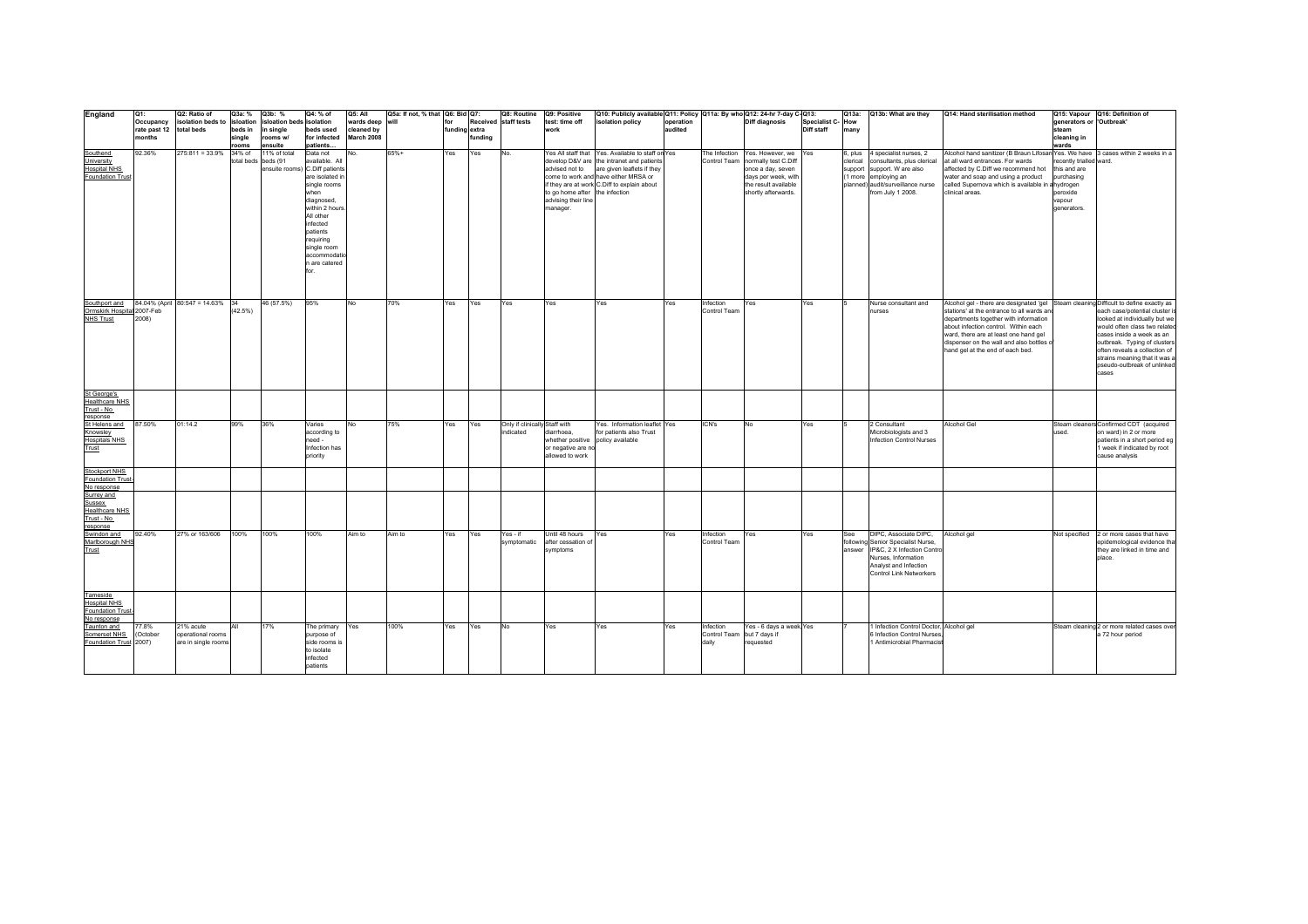| England                                                                       | Q1:<br>Occupancy<br>rate past 12<br>months | Q2: Ratio of<br>isolation beds to isloation<br>total beds                                                                         | Q3a: %<br>beds in<br>single<br>rooms               | Q3b: %<br>isloation beds isolation<br>in single<br>rooms w/<br>ensuite | Q4: % of<br>beds used<br>for infected<br>patients                           | Q5: All<br>wards deep will<br>cleaned by<br>March 2008 | Q5a: If not, % that Q6: Bid Q7: | for<br>funding extra | funding | Q8: Routine<br>Received staff tests | Q9: Positive<br>test: time off<br>work                                       | Q10: Publicly available Q11: Policy Q11a: By who Q12: 24-hr 7-day C-Q13:<br>isolation policy                                      | operation<br>audited |                                                                                                                                        | <b>Diff diagnosis</b> | Specialist C-How<br>Diff staff | Q13a:<br>many | Q13b: What are they                                                                                                                                                                                                                                                                                                                                                      | Q14: Hand sterilisation method                                                               | generators or 'Outbreak'<br>steam<br>cleaning in<br>wards | Q15: Vapour Q16: Definition of                                                                                                                                                                                                                                            |
|-------------------------------------------------------------------------------|--------------------------------------------|-----------------------------------------------------------------------------------------------------------------------------------|----------------------------------------------------|------------------------------------------------------------------------|-----------------------------------------------------------------------------|--------------------------------------------------------|---------------------------------|----------------------|---------|-------------------------------------|------------------------------------------------------------------------------|-----------------------------------------------------------------------------------------------------------------------------------|----------------------|----------------------------------------------------------------------------------------------------------------------------------------|-----------------------|--------------------------------|---------------|--------------------------------------------------------------------------------------------------------------------------------------------------------------------------------------------------------------------------------------------------------------------------------------------------------------------------------------------------------------------------|----------------------------------------------------------------------------------------------|-----------------------------------------------------------|---------------------------------------------------------------------------------------------------------------------------------------------------------------------------------------------------------------------------------------------------------------------------|
| The<br>Cardiothoracic<br>Centre - Liverpoo<br>NHS Trust - No<br>response      |                                            |                                                                                                                                   |                                                    |                                                                        |                                                                             |                                                        |                                 |                      |         |                                     |                                                                              |                                                                                                                                   |                      |                                                                                                                                        |                       |                                |               |                                                                                                                                                                                                                                                                                                                                                                          |                                                                                              |                                                           |                                                                                                                                                                                                                                                                           |
| The Hillingdon<br><b>Hospital NHS</b><br>Trust                                | 82.60%                                     | 01:09                                                                                                                             | 51                                                 | 15                                                                     | Data not<br>available                                                       | Yes                                                    | 100%                            | Yes                  | Yes     | No                                  | N/A                                                                          | On request                                                                                                                        | Yes                  | Infection<br>Control Team                                                                                                              | Yes                   | Yes                            |               | 2 Consultant<br>Microbiologists, 1 DIPC,<br>assistant DIPC, 3 Infection<br><b>Control Nurses</b>                                                                                                                                                                                                                                                                         | Alcohol hand gel                                                                             | Steam<br>Cleaning                                         | 2 or more cases within 24-4<br>hours with symptoms or<br>identified/suspected infection                                                                                                                                                                                   |
| The Lewisham<br><b>Hospital NHS</b><br>Trust - No<br>response                 |                                            |                                                                                                                                   |                                                    |                                                                        |                                                                             |                                                        |                                 |                      |         |                                     |                                                                              |                                                                                                                                   |                      |                                                                                                                                        |                       |                                |               |                                                                                                                                                                                                                                                                                                                                                                          |                                                                                              |                                                           |                                                                                                                                                                                                                                                                           |
| The Mid Cheshire 90.6% (last 11 01:05<br><b>Hospitals NHS</b><br>Trust        | months -<br>financial year)                |                                                                                                                                   | ΔIΙ<br>isolation<br>beds are<br>in single<br>rooms | single rooms<br>ave ensuites                                           | The majority of Yes<br>side rooms are<br>used for<br>isolation<br>purposes. |                                                        | 100%                            | Yes                  | Yes     | No.                                 | Staff are advised Yes<br>not to work whilst<br>they still have<br>diarrhoea. |                                                                                                                                   | Yes                  | Patients in<br>isolation are<br>reviewed on a<br>daily basis by<br>the Infection<br>Control Team<br>and the Bed<br>Management<br>Team. | Yes.                  | Yes                            | See<br>answer | following Senior Nurse<br>(4days/week), 1 Infection<br>Control Nurse (FT), 1<br>Infection Control Nurse<br>(4davs/week). 1<br>Assistant/PA<br>(4days/week).                                                                                                                                                                                                              | 1 Service Manager (FT), 1 Alcohol hand gel dispensers are<br>provided at all ward entrances. | No                                                        | 2 cases on a ward that<br>appear to be linked. This is<br>classed as a reportable<br>outbreak.                                                                                                                                                                            |
| The Newcastle<br>Upon Tyne<br><b>Hospitals NHS</b><br><b>Foundation Trust</b> | 79%                                        | 520:1613                                                                                                                          | 396                                                | 124                                                                    | Priority<br>according to<br>need                                            | No                                                     | 85%                             | Yes                  | Yes     | No                                  | Until symptom<br>free for 48 hours                                           | Yes                                                                                                                               | Yes                  | Infection<br>Control Team<br>and Infection<br>Control Link<br>Staff                                                                    | Yes                   | Yes                            | See           | DIPC, Infection Control<br>following Site Doctors (Consultant<br>answer Microbiologists x 3);<br>Nurse Consultant (x1):<br>Infection Control Nurses<br>(x4): Chief Pharmacist: 1<br>Antimicrobial Pharmacist;<br>Hotel Services Manager ><br>2, 1 x Estates Director, 2 x<br>TSSU Managers, 1 x<br><b>Biomedical Scientist,</b><br>Infection Control Matrons :           | Alcohol Gel                                                                                  | Yes                                                       | 2 or more cases related in<br>time and place over a define<br>period                                                                                                                                                                                                      |
| The Princess<br>Alexandra<br><b>Hospital NHS</b><br>Trust                     | 89%                                        | $88:445 = 19.8%$<br>(excluding<br>maternity and one<br>ward used<br>exclusively for pre-<br>screened<br>orthopaedic<br>patients). | 84                                                 | Of which 4<br>have full<br>ensuite<br>facilities                       | Potentially<br>100% if<br>necessary                                         | Yes                                                    | 100%                            | Yes                  | Yes     | No                                  | Until they have<br>been clear of<br>symptoms of 48<br>hours                  | The policy is currently<br>vailable to all staff<br>within the Trust. It is<br>available to members o<br>the public if requested. | Nof formally. N/A    |                                                                                                                                        | Yes                   | Yes                            | See           | 1.2 WTE consultants (one Hand gels<br>following of whom is the DIPC) 3 X<br>answer Infection Control Nurses<br>1.2 Antimicrobal<br>pharmacists. Modern<br>Matrons have been<br>introduced and each has a<br>specific ward area as their<br>prime responsibility.<br>However the Trust views<br>infection prevention and<br>control as the responsibility<br>of all staff |                                                                                              |                                                           | Steam cleaning Every case of C Diff is now<br>investigated - and a mini -<br>root cause analysis<br>conducted to identify<br>causative factors. 2 or more<br>cases would require further<br>investigation with a view to<br>identifying connections<br>between the cases. |
| The Queen<br>Elizabeth Hospita<br>King's Lynn NHS<br>Trust                    | 87%                                        | 20% approx                                                                                                                        | 64                                                 | 14                                                                     | Any given time Yes<br>all would be<br>available                             |                                                        | 100%                            | Yes                  | Yes     | No                                  | N/A                                                                          | No                                                                                                                                | N/A                  | N/A                                                                                                                                    | Yes                   | Yes                            | 2FT,<br>1PT   | <b>Registered Nurse</b><br>Specialists                                                                                                                                                                                                                                                                                                                                   | A hand hygiene sink.                                                                         | Yes. Steam<br>cleaning.                                   | 2 or more cases that are<br>linked.                                                                                                                                                                                                                                       |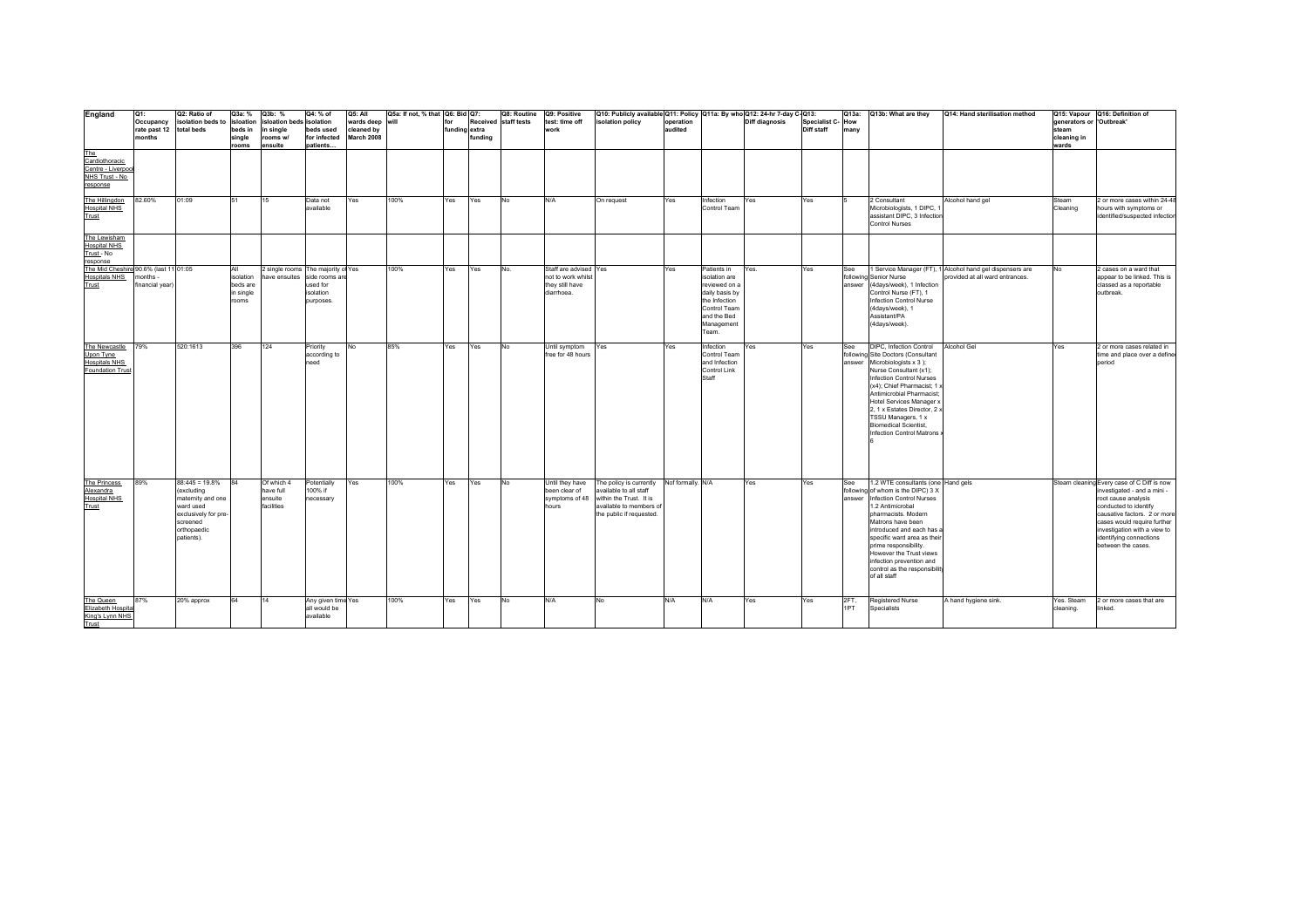| England                                  | Q1:                               | Q2: Ratio of                              | Q3a: %          | Q3b: %                   | Q4: % of                      | Q5: All                  | Q5a: If not, % that Q6: Bid Q7: |               |         | Q8: Routine                       | Q9: Positive                       | Q10: Publicly available Q11: Policy   Q11a: By who   Q12: 24-hr 7-day C-Q13: |                                |                              |                                                   |                          | Q13a:   | Q13b: What are they                                                    | Q14: Hand sterilisation method                                                 |                                 | Q15: Vapour Q16: Definition of                                                     |
|------------------------------------------|-----------------------------------|-------------------------------------------|-----------------|--------------------------|-------------------------------|--------------------------|---------------------------------|---------------|---------|-----------------------------------|------------------------------------|------------------------------------------------------------------------------|--------------------------------|------------------------------|---------------------------------------------------|--------------------------|---------|------------------------------------------------------------------------|--------------------------------------------------------------------------------|---------------------------------|------------------------------------------------------------------------------------|
|                                          | Occupancy                         | isolation beds to                         | isloation       | isloation beds isolation |                               | wards deep will          |                                 | for           |         | Received staff tests              | test: time off                     | isolation policy                                                             | operation                      |                              | <b>Diff diagnosis</b>                             | <b>Specialist C- How</b> |         |                                                                        |                                                                                | generators or 'Outbreak'        |                                                                                    |
|                                          | rate past 12 total beds<br>monthe |                                           | beds in         | in single                | beds used                     | cleaned by<br>March 2008 |                                 | funding extra |         |                                   | work                               |                                                                              | audited                        |                              |                                                   | Diff staff               | many    |                                                                        |                                                                                | steam<br>cleaning in            |                                                                                    |
|                                          |                                   |                                           | single<br>rooms | rooms w/<br>ensuite      | for infected<br>patients      |                          |                                 |               | funding |                                   |                                    |                                                                              |                                |                              |                                                   |                          |         |                                                                        |                                                                                | wards                           |                                                                                    |
| The Rotherham 88.33% (Jan                |                                   | No specific                               | 99 side         | 36 of the 99             | As many of                    | Yes                      | 100%                            | Yes           | Yes     | No. Testing for They would        |                                    | Available on the Trust's The policy                                          |                                | Safety and                   | Yes-if necessary Yes                              |                          |         | 6 (7 incl Consultant Medical                                           | Alcohol Rub at entrance to all wards.                                          | No. Currently                   | 2 cases related in time or                                                         |
| NHS Foundation 07- Dec 07)               |                                   | solation beds, side rooms                 |                 | have ensuites            | them as is                    |                          |                                 |               |         | C.Diff is                         | remain off work                    | intranet; anyone could has been                                              |                                | Standards                    | Stool samples are                                 |                          | ICN for | Microbiologist (also DIPC,                                             | Posters are displayed in ward areas                                            | looking into                    | place principle. However,                                                          |
| Trust                                    |                                   | rooms are used for                        |                 |                          | needed,                       |                          |                                 |               |         | carried out in                    | until they had                     | have a copy if requested recently                                            |                                | managers for                 | tested daily C.Diff                               |                          | PCT)    | also has other medical                                                 | highlighting that this is not effective                                        | Hydrogen                        | following a thorough                                                               |
|                                          |                                   | isolation and this                        |                 |                          | following a risk              |                          |                                 |               |         | conjunction                       | been symptom                       | Infection Control is                                                         |                                | reviewed and each division   | Monday to Friday. A                               |                          |         | duties); Associate                                                     | against C.Diff, thus encouraging hand                                          | Peroxide                        | investigation, this may not be                                                     |
|                                          |                                   | takes priority over                       |                 |                          | assessment                    |                          |                                 |               |         | with national                     |                                    | free for 48hrs and regularly discussed with is planned to within the         |                                |                              | weekend, stool                                    |                          |         | Specialist Microbiology;                                               | washing as well.                                                               | Vapour,                         | considered to be an                                                                |
|                                          |                                   | other uses of these                       |                 |                          | by the                        |                          |                                 |               |         | protocol. If staff had formed a   |                                    | members of the patient's be audited Trust.                                   |                                |                              | samples are tested                                |                          |         | Lead Nurse Infection                                                   |                                                                                | costings are                    | 'outbreak'.                                                                        |
|                                          |                                   | facilities. There are                     |                 |                          | Infection                     |                          |                                 |               |         | fulfil the                        | stool.                             | forum.                                                                       |                                | as part of the Compliance is | on patients from                                  |                          |         | Control (also covers                                                   |                                                                                | being put                       |                                                                                    |
|                                          |                                   | 2 side rooms within<br>critical care that |                 |                          | Control Team<br>(Site Manager |                          |                                 |               |         | medical criteria<br>they would be |                                    |                                                                              | Trust's<br>documentati through | monitored                    | orthopaedics or if<br>specifically                |                          |         | infection control in PCT<br>along with a colleague who                 |                                                                                | forward and ar<br>being planned |                                                                                    |
|                                          |                                   | have positive and                         |                 |                          | out of hours).                |                          |                                 |               |         | tested, routine                   |                                    |                                                                              | on audit (this exception       |                              | requested by the                                  |                          |         | works full time                                                        |                                                                                | as part of                      |                                                                                    |
|                                          |                                   | negative pressure                         |                 |                          | This is done in               |                          |                                 |               |         | testing of staff                  |                                    |                                                                              |                                |                              | forms part of reporting using clinician or Senior |                          |         | operationally in the PCT.                                              |                                                                                | ongoing deep                    |                                                                                    |
|                                          |                                   | (this is                                  |                 |                          | conjunction                   |                          |                                 |               |         | is not carried                    |                                    |                                                                              | the quality                    | the Trust's                  | Nurse/Site Manager                                |                          |         | and also mental health for                                             |                                                                                | cleaning.                       |                                                                                    |
|                                          |                                   | interchangeable,                          |                 |                          | with Bed                      |                          |                                 |               |         | out. Staff are                    |                                    |                                                                              | indicators to reporting        |                              | If necessary, a rapid                             |                          |         | Rotherham area); 2 full-                                               |                                                                                | Continue to                     |                                                                                    |
|                                          |                                   | dependent upon                            |                 |                          | Management                    |                          |                                 |               |         | not generally                     |                                    |                                                                              | the Board). system.            |                              | (DNA) C.Diff test                                 |                          |         | time Infection Control                                                 |                                                                                | look at other                   |                                                                                    |
|                                          |                                   | need).                                    |                 |                          | Teams.                        |                          |                                 |               |         | affected by                       |                                    |                                                                              |                                |                              | can be done.                                      |                          |         | Nurses; Clinical Scientist                                             |                                                                                | technologies.                   |                                                                                    |
|                                          |                                   |                                           |                 |                          |                               |                          |                                 |               |         | C.Diff. The<br>majority of        |                                    |                                                                              |                                |                              |                                                   |                          |         |                                                                        |                                                                                |                                 |                                                                                    |
|                                          |                                   |                                           |                 |                          |                               |                          |                                 |               |         | diarrhoeal                        |                                    |                                                                              |                                |                              |                                                   |                          |         |                                                                        |                                                                                |                                 |                                                                                    |
|                                          |                                   |                                           |                 |                          |                               |                          |                                 |               |         | illness in staff                  |                                    |                                                                              |                                |                              |                                                   |                          |         |                                                                        |                                                                                |                                 |                                                                                    |
|                                          |                                   |                                           |                 |                          |                               |                          |                                 |               |         | is due to viral                   |                                    |                                                                              |                                |                              |                                                   |                          |         |                                                                        |                                                                                |                                 |                                                                                    |
|                                          |                                   |                                           |                 |                          |                               |                          |                                 |               |         | causes e.g                        |                                    |                                                                              |                                |                              |                                                   |                          |         |                                                                        |                                                                                |                                 |                                                                                    |
|                                          |                                   |                                           |                 |                          |                               |                          |                                 |               |         | Novovirus.                        |                                    |                                                                              |                                |                              |                                                   |                          |         |                                                                        |                                                                                |                                 |                                                                                    |
|                                          | 82.20%                            | 01:07                                     | 66%             | 34%                      | No dedicated ves              |                          | 100%                            |               | yes     | Not routinely ves                 |                                    | No. Available on the                                                         | yes                            | Infection                    | yes                                               | ves                      |         | Doctors and Nurses                                                     | Nothing. Hands are not sterilised, we No                                       |                                 | An unusual increase in time                                                        |
| The Royal<br>Bournemouth and             |                                   |                                           |                 |                          | isolation beds                |                          |                                 | yes           |         |                                   |                                    | Trust intranet                                                               |                                | Control Team                 |                                                   |                          |         |                                                                        | provide decontamination.                                                       |                                 | and place depending on the                                                         |
| Christchurch                             |                                   |                                           |                 |                          | there are no                  |                          |                                 |               |         |                                   |                                    |                                                                              |                                | and Resource                 |                                                   |                          |         |                                                                        |                                                                                |                                 | unit. It may be as low as two                                                      |
| <b>Hospitals NHS</b>                     |                                   |                                           |                 |                          | specified                     |                          |                                 |               |         |                                   |                                    |                                                                              |                                | Staff                        |                                                   |                          |         |                                                                        |                                                                                |                                 | cases in a month.                                                                  |
| Foundation Trust                         |                                   |                                           |                 |                          | single rooms                  |                          |                                 |               |         |                                   |                                    |                                                                              |                                |                              |                                                   |                          |         |                                                                        |                                                                                |                                 |                                                                                    |
|                                          |                                   |                                           |                 |                          | for infection                 |                          |                                 |               |         |                                   |                                    |                                                                              |                                |                              |                                                   |                          |         |                                                                        |                                                                                |                                 |                                                                                    |
|                                          |                                   |                                           |                 |                          | control alone<br>Anv of the   |                          |                                 |               |         |                                   |                                    |                                                                              |                                |                              |                                                   |                          |         |                                                                        |                                                                                |                                 |                                                                                    |
|                                          |                                   |                                           |                 |                          | single rooms                  |                          |                                 |               |         |                                   |                                    |                                                                              |                                |                              |                                                   |                          |         |                                                                        |                                                                                |                                 |                                                                                    |
|                                          |                                   |                                           |                 |                          | in the trust will             |                          |                                 |               |         |                                   |                                    |                                                                              |                                |                              |                                                   |                          |         |                                                                        |                                                                                |                                 |                                                                                    |
|                                          |                                   |                                           |                 |                          | be used for                   |                          |                                 |               |         |                                   |                                    |                                                                              |                                |                              |                                                   |                          |         |                                                                        |                                                                                |                                 |                                                                                    |
|                                          |                                   |                                           |                 |                          | isolation. This               |                          |                                 |               |         |                                   |                                    |                                                                              |                                |                              |                                                   |                          |         |                                                                        |                                                                                |                                 |                                                                                    |
|                                          |                                   |                                           |                 |                          | will vary day to              |                          |                                 |               |         |                                   |                                    |                                                                              |                                |                              |                                                   |                          |         |                                                                        |                                                                                |                                 |                                                                                    |
|                                          |                                   |                                           |                 |                          | day dependent                 |                          |                                 |               |         |                                   |                                    |                                                                              |                                |                              |                                                   |                          |         |                                                                        |                                                                                |                                 |                                                                                    |
|                                          |                                   |                                           |                 |                          | on need                       |                          |                                 |               |         |                                   |                                    |                                                                              |                                |                              |                                                   |                          |         |                                                                        |                                                                                |                                 |                                                                                    |
|                                          |                                   |                                           |                 |                          |                               |                          |                                 |               |         |                                   |                                    |                                                                              |                                |                              |                                                   |                          |         |                                                                        |                                                                                |                                 |                                                                                    |
|                                          |                                   |                                           |                 |                          |                               |                          |                                 |               |         |                                   |                                    |                                                                              |                                |                              |                                                   |                          |         |                                                                        |                                                                                |                                 |                                                                                    |
| The Roval                                | 31st                              | 79.8% (1st April 84:191 (1:2.3) =         | 44%             | 39%                      | 100% if                       | Yes                      | 100%                            | Yes           | Yes     | Not specified.                    | All staff with a                   | Yes. Policy on the                                                           | Yes                            | Director of                  | Yes                                               | Yes                      |         | 1 Director of Infection                                                | Alcohol gel is readily available on all                                        |                                 | No. However, 2 cases of CCD in a ward                                              |
| Marsden NHS<br>Foundation Trust December |                                   | 43.97%                                    |                 |                          | required                      |                          |                                 |               |         | Samples that                      | of known or                        | diarrhoeal illness hospital's intranet site.                                 |                                | Infection                    |                                                   |                          |         | following Prevention & Control (who<br>respons is also Chief Nurse). 1 | wards but we ask health care<br>workers/visitors to wash their hands if        |                                 | we have used occurring within 48 hours of<br>H2O2 for other each other, where both |
|                                          | 2007)                             |                                           |                 |                          |                               |                          |                                 |               |         | we receive                        | from Oc Health unknown cause.      |                                                                              |                                | Prevention &<br>Control and  |                                                   |                          |         | Infection Control Doctor                                               | dealing with a patient known to have                                           | reasons                         | patients have been in-                                                             |
|                                          |                                   |                                           |                 |                          |                               |                          |                                 |               |         |                                   | are tested for are requested no    |                                                                              |                                | <b>Clinical Nurse</b>        |                                                   |                          |         | (who is the consultant                                                 | CDD, because alcohol is not active                                             |                                 | patients for more than 48                                                          |
|                                          |                                   |                                           |                 |                          |                               |                          |                                 |               |         |                                   | C.Diff, as are to return to work   |                                                                              |                                | Specialist in                |                                                   |                          |         | microbiologist), 1 Clinical                                            | against C.Diff.                                                                |                                 | hours.                                                                             |
|                                          |                                   |                                           |                 |                          |                               |                          |                                 |               |         | all diarrhoeal until they have    |                                    |                                                                              |                                | Infection                    |                                                   |                          |         | Nurse Specialist in                                                    |                                                                                |                                 |                                                                                    |
|                                          |                                   |                                           |                 |                          |                               |                          |                                 |               |         | stools from any been              |                                    |                                                                              |                                | Control.                     |                                                   |                          |         | Infection Control, currentl                                            |                                                                                |                                 |                                                                                    |
|                                          |                                   |                                           |                 |                          |                               |                          |                                 |               |         | source.                           | asymptomatic for                   |                                                                              |                                |                              |                                                   |                          |         | hiring 1 Specialist Sister i                                           |                                                                                |                                 |                                                                                    |
|                                          |                                   |                                           |                 |                          |                               |                          |                                 |               |         |                                   | 48 hours.                          |                                                                              |                                |                              |                                                   |                          |         |                                                                        |                                                                                |                                 |                                                                                    |
|                                          |                                   |                                           |                 |                          |                               |                          |                                 |               |         |                                   |                                    |                                                                              |                                |                              |                                                   |                          |         |                                                                        |                                                                                |                                 |                                                                                    |
| The Royal                                |                                   |                                           |                 |                          |                               |                          |                                 |               |         |                                   |                                    |                                                                              |                                |                              |                                                   |                          |         |                                                                        |                                                                                |                                 |                                                                                    |
| Orthopaedic                              |                                   |                                           |                 |                          |                               |                          |                                 |               |         |                                   |                                    |                                                                              |                                |                              |                                                   |                          |         |                                                                        |                                                                                |                                 |                                                                                    |
| The Royal                                | 88.10%                            | One isolation room 71%                    |                 | 61%                      | 100%                          | Yes                      | 100%                            | res           | Yes     | N <sub>0</sub>                    | Any staff with                     | No                                                                           | Yes                            | The Infection                | 7 days a week (not Yes                            |                          |         | 5 nurses, 3 doctors, 1                                                 | Alcohol hand gel, posters, talking                                             |                                 | Steam cleaning If the Infection Prevention                                         |
| Wolverhampton                            |                                   | to 5.4 beds                               |                 |                          |                               |                          |                                 |               |         |                                   | diarrhoea are<br>advised to stay o |                                                                              |                                | Prevention                   | 24 hours a day)                                   |                          |         | administrator                                                          | posters and movement activated voice (from April 08) Team had good evidence of |                                 | transmission between                                                               |
| <b>Hospitals NHS</b><br>Trust            |                                   |                                           |                 |                          |                               |                          |                                 |               |         |                                   | work whilst                        |                                                                              |                                | Team                         |                                                   |                          |         |                                                                        | messages                                                                       |                                 | patients. If a bay or ward                                                         |
|                                          |                                   |                                           |                 |                          |                               |                          |                                 |               |         |                                   | symptomatic                        |                                                                              |                                |                              |                                                   |                          |         |                                                                        |                                                                                |                                 | was closed to admissions                                                           |
|                                          |                                   |                                           |                 |                          |                               |                          |                                 |               |         |                                   |                                    |                                                                              |                                |                              |                                                   |                          |         |                                                                        |                                                                                |                                 | due to an outbreak of C Diff                                                       |
|                                          |                                   |                                           |                 |                          |                               |                          |                                 |               |         |                                   |                                    |                                                                              |                                |                              |                                                   |                          |         |                                                                        |                                                                                |                                 | then an outbreak would be                                                          |
|                                          |                                   |                                           |                 |                          |                               |                          |                                 |               |         |                                   |                                    |                                                                              |                                |                              |                                                   |                          |         |                                                                        |                                                                                |                                 | declared and subsequently                                                          |
|                                          |                                   |                                           |                 |                          |                               |                          |                                 |               |         |                                   |                                    |                                                                              |                                |                              |                                                   |                          |         |                                                                        |                                                                                |                                 | reported.                                                                          |
|                                          |                                   |                                           |                 |                          |                               |                          |                                 |               |         |                                   |                                    |                                                                              |                                |                              |                                                   |                          |         |                                                                        |                                                                                |                                 |                                                                                    |
| The Whittington                          |                                   |                                           |                 |                          |                               |                          |                                 |               |         |                                   |                                    |                                                                              |                                |                              |                                                   |                          |         |                                                                        |                                                                                |                                 |                                                                                    |
| <b>Hospital NHS</b>                      |                                   |                                           |                 |                          |                               |                          |                                 |               |         |                                   |                                    |                                                                              |                                |                              |                                                   |                          |         |                                                                        |                                                                                |                                 |                                                                                    |
| Trust - No<br>response                   |                                   |                                           |                 |                          |                               |                          |                                 |               |         |                                   |                                    |                                                                              |                                |                              |                                                   |                          |         |                                                                        |                                                                                |                                 |                                                                                    |
|                                          |                                   |                                           |                 |                          |                               |                          |                                 |               |         |                                   |                                    |                                                                              |                                |                              |                                                   |                          |         |                                                                        |                                                                                |                                 |                                                                                    |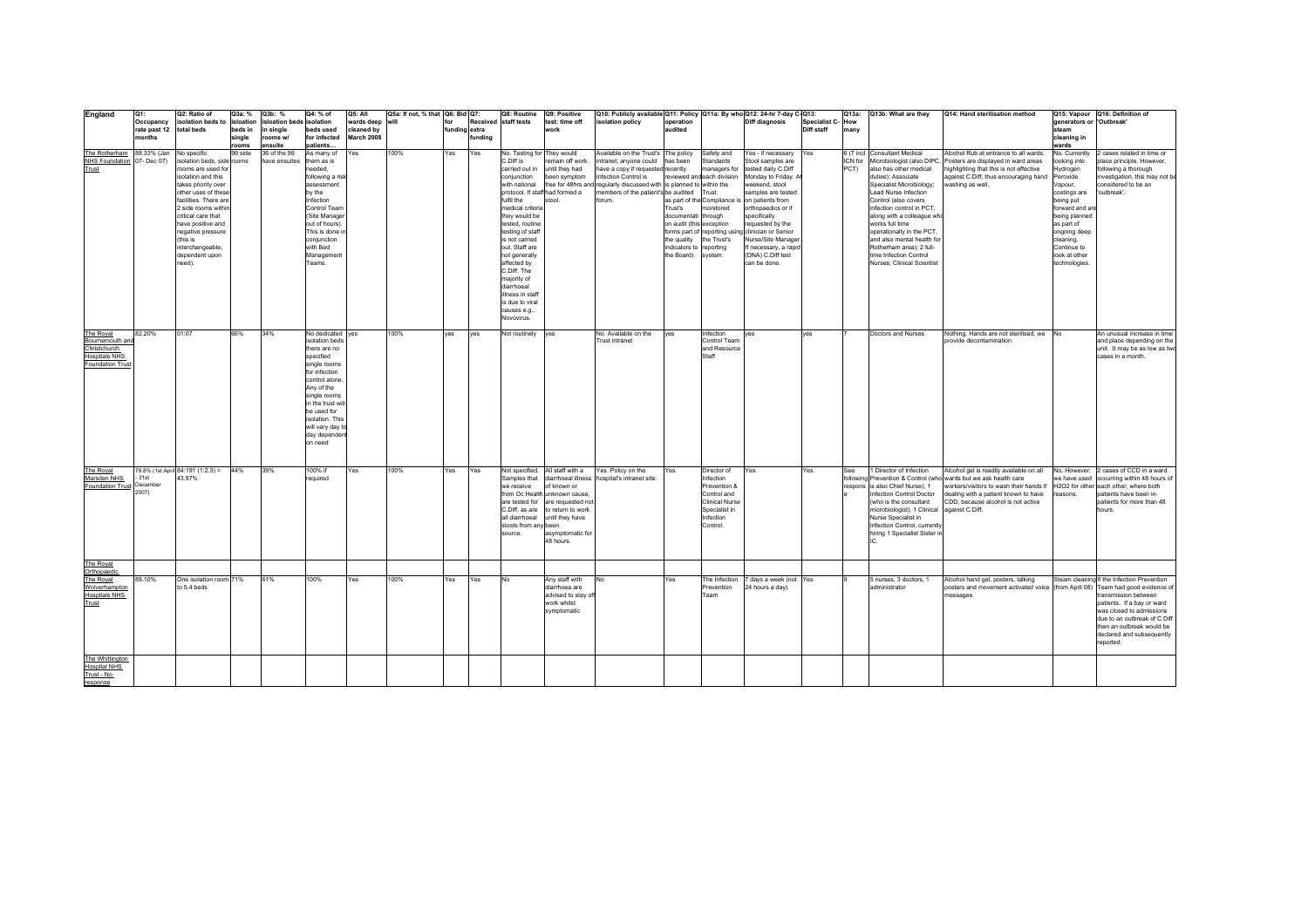| England                                                                      | Q1:<br>Occupancy                                                                       | Q2: Ratio of<br>isolation beds to                                                                                                          | Q3a: %<br>isloation  | Q3b: %<br>isloation beds isolation                                                                                | Q4: % of                                                                                        | <b>Q5: All</b><br>wards deep | Q5a: If not, % that Q6: Bid Q7:<br>will                  |               |         | Q8: Routine<br>Received staff tests                                                                                                                                                                           | Q9: Positive<br>test: time off                                                                       | Q10: Publicly available Q11: Policy Q11a: By who Q12: 24-hr 7-day C-Q13:<br>isolation policy                                                                                                               | operation |                                                                                                   | Diff diagnosis                                                                                                              | Specialist C-How | Q13a:              | Q13b: What are they                                                                                                                                                                                                        | Q14: Hand sterilisation method                                                                                                                                                                                                  | generators or 'Outbreak' | Q15: Vapour Q16: Definition of                                                                                                                                                                                                       |
|------------------------------------------------------------------------------|----------------------------------------------------------------------------------------|--------------------------------------------------------------------------------------------------------------------------------------------|----------------------|-------------------------------------------------------------------------------------------------------------------|-------------------------------------------------------------------------------------------------|------------------------------|----------------------------------------------------------|---------------|---------|---------------------------------------------------------------------------------------------------------------------------------------------------------------------------------------------------------------|------------------------------------------------------------------------------------------------------|------------------------------------------------------------------------------------------------------------------------------------------------------------------------------------------------------------|-----------|---------------------------------------------------------------------------------------------------|-----------------------------------------------------------------------------------------------------------------------------|------------------|--------------------|----------------------------------------------------------------------------------------------------------------------------------------------------------------------------------------------------------------------------|---------------------------------------------------------------------------------------------------------------------------------------------------------------------------------------------------------------------------------|--------------------------|--------------------------------------------------------------------------------------------------------------------------------------------------------------------------------------------------------------------------------------|
|                                                                              | rate past 12 total beds                                                                |                                                                                                                                            | beds in              | in sinale                                                                                                         | beds used                                                                                       | cleaned by                   |                                                          | funding extra |         |                                                                                                                                                                                                               | work                                                                                                 |                                                                                                                                                                                                            | audited   |                                                                                                   |                                                                                                                             | Diff staff       | many               |                                                                                                                                                                                                                            |                                                                                                                                                                                                                                 | steam                    |                                                                                                                                                                                                                                      |
|                                                                              | months                                                                                 |                                                                                                                                            | single<br>rooms      | rooms w/<br>ensuite                                                                                               | for infected<br>patients                                                                        | March 2008                   |                                                          |               | fundina |                                                                                                                                                                                                               |                                                                                                      |                                                                                                                                                                                                            |           |                                                                                                   |                                                                                                                             |                  |                    |                                                                                                                                                                                                                            |                                                                                                                                                                                                                                 | cleaning in<br>wards     |                                                                                                                                                                                                                                      |
| Trafford<br><b>Healthcare NHS</b><br>Trust                                   | 74.80%                                                                                 | 55:398                                                                                                                                     | classed<br>isolation | All single 46 isolation<br>rooms are rooms have<br>ensuites                                                       | 100% if<br>required                                                                             | Yes                          | 100%                                                     | Yes           | Yes     | Only if they fall All staff must<br>'at risk groups' until they are<br>recent<br>antibiotics or if diarrhoea,<br>the ward where whatever the<br>an outbreak.<br>Staff do not<br>usually get<br>C.Diff as they | i.e. having had 48hrs free from<br>symptoms of<br>they work has cause (the Trust's<br>local policy). | No - It is available for<br>into one of the refrain from work staff on our Trust<br>intranet, but not available<br>publicly.                                                                               | Yes       | Prevention &<br>Control<br>Nurses.                                                                | The Infection No - We have the<br>capabilities, but at<br>present test between<br>9-5 Mon-Fri. 8-12.30<br>Sat, and 9-1 Sun. | Yes              |                    | consultant<br>microbiologist/Infection<br>Prevention & Control<br>Officer, 2 Infection &<br>1 Trainee assistant<br>Infection Prevention &<br>Control practitioner, 1<br><b>Biomedical Scientist.</b>                       | Alcohol-based hand gel is available at No<br>the entrance and exits to all wards and<br>departments. Designated Hand hygiene<br>skins are available inside the front<br>Prevention Control Nurses entrance to 65% of our wards. |                          | 2 or more related cases<br>arising at the same time, in<br>the same place.                                                                                                                                                           |
| <b>United Bristol</b><br><b>Healthcare NHS</b><br>Trust                      | 82% (April<br>$2007 -$<br>February<br>2008)                                            | 1:5 - We use single 100%<br>rooms as the first<br>stop for isolation                                                                       |                      |                                                                                                                   | All if<br>necessary                                                                             | Yes                          | 100%                                                     | Yes           | Yes     | are generally f<br>and healthy.<br><b>No</b>                                                                                                                                                                  | If a staff member Yes<br>has diarrhoea they<br>are excluded from<br>work                             |                                                                                                                                                                                                            | Yes       | Various<br>according to<br>need                                                                   | No                                                                                                                          | Yes              | 7.75<br><b>WTE</b> | 1.0 Infection Control<br>Doctor, 1.0 Nurse<br>Consultant/Director of<br>Infection Control, 1.0<br>Matron Infection Control<br>Nurse, 3.75 Infection<br>Control Nurses, 0.5                                                 | Soap and water and alcohol gel if C Diff Steam<br>not present                                                                                                                                                                   |                          | We track cases daily. An<br>Cleaning (trial) official outbreak is a rise in<br>cases in a month of 30% on<br>the previous month or the<br>same month in the previous<br>year OR an identified linkage<br>between cases (cluster). We |
| United<br>Lincolnshire<br><b>Hospitals NHS</b><br>Trust                      | 98% (excludes 16%<br>critical care<br>beds and<br>naternity and<br>paediatric<br>beds) |                                                                                                                                            | 100%                 | 3.7 % of total<br>bedstock or<br>23.3% of all<br>isolation<br>facilities                                          | Not routinely Yes<br>collected                                                                  |                              | 100%                                                     | Yes           | Yes     | All staff are<br>asked to send diarrhoea are<br>a stool sample advised not to<br>if they are off<br>with diarrhoea until they have<br>related                                                                 | Yes - staff with<br>return to work<br>been free of                                                   | Yes                                                                                                                                                                                                        | Yes       | By the clinical Yes<br>directorates in<br>collaboration<br>with the<br>Infection<br>Control Team. |                                                                                                                             | Yes              | 10.5               | Antimicrobial Pharmacist<br>and 0.5 Information<br>Analyst<br>Director of Infection<br>Prevention and Control x1.<br>Lead Infection Control<br>Doctor x1, Microbiologists<br>x3, Infection Control<br>Nurses x5.5          | Alcohol gel.                                                                                                                                                                                                                    |                          | also as a trust declare<br>outbreak if we are unable to<br>isolate patients in the<br>siderooms so we could mov<br>to cohort.<br>Steam cleaning 2 or more related cases in a<br>clinical area.                                       |
| University College 83%<br>London Hospitals<br><b>NHS Foundation</b><br>Trust |                                                                                        | Monday-Friday =<br>160 out of 782 or<br>20.4% Saturday<br>and Sunday 158<br>out of 764 or<br>20.7%                                         | 17%                  | 89.30%                                                                                                            | 100% if<br>required                                                                             | <b>No</b>                    | Approx 90%                                               | Yes           | Yes     | symptoms.<br><b>No</b>                                                                                                                                                                                        | symptoms for 48<br>hours.<br>Yes - if they are Yes<br>infectious                                     |                                                                                                                                                                                                            | Yes       | The Infection No<br>Control Team                                                                  |                                                                                                                             | Yes              |                    | 1 Consultant Nurse, 1<br>Senior Nurse, 2 Specialist<br>Nurses and 1 Clinical<br>Practice facilitator                                                                                                                       | Alcohol gel                                                                                                                                                                                                                     |                          | Steam cleaning More than two cases in the<br>same ward within 7 days<br>where Cdiff has been<br>acquired during stay.                                                                                                                |
| University<br>Hospital<br><b>Birmingham NHS</b><br>Foundation Trust          | 89.50%                                                                                 | 17%                                                                                                                                        | 46%                  | 19%                                                                                                               | 100% may be Yes<br>used for this<br>purpose but it<br>depends upon<br>the number of<br>patients |                              | 100%                                                     | Yes           | Yes     | We do not<br>routinely test<br>staff but we<br>test all staff<br>with diarrhoea                                                                                                                               | Yes                                                                                                  | We do not have a public Yes<br>policy, but we do have a<br>number of information<br>documents available to<br>the public.                                                                                  |           | The audit<br>programme<br>includes a<br>monthly audit<br>of use of<br>isolation<br>facilities     | No, 6 days a week Yes                                                                                                       |                  |                    | specialists, 1 infection<br>control nurse consultant,<br>medical microbiologist                                                                                                                                            | 5 Infection control nurse Alcohol gel & wash basins                                                                                                                                                                             | Yes, on<br>occasions     | 2 or more cases on one ward                                                                                                                                                                                                          |
| University<br><b>Hospital Of North</b><br>Staffordshire<br><b>NHS Trust</b>  | 91.96                                                                                  | 18.6% - this is a<br>combination of<br>single rooms plus rooms<br>designated cohort<br>ward for patients<br>with confirmed c<br>difficile. | 17%<br>single        | 50 (4% of total 35-40% (on<br>beds) have<br>toilet facilities.<br>14 (1.25%)<br>have full en<br>suite facilities. | 26th March<br>2008) were<br>being used for<br>patients with<br>infections.                      |                              | Not specified.<br>estimated<br>completion Autumn<br>2008 | Yes           | Yes     | <b>No</b>                                                                                                                                                                                                     | 48 hours.                                                                                            | Yes - we advise It is proposed that all<br>staff to stay off trust policies are<br>work until they are published on the<br>symptom free for internet. Isolation/C-Diff<br>policy published on<br>intranet. | Yes       | Matrons and 7 days a week<br>Infection<br>Control Team. hours                                     | during working                                                                                                              | Yes              | Not                | Director of Infection<br>specified Prevention and Control,<br>Infection Control Doctor,<br>Implementation Manager,<br>Infection Control Nurses,<br>Decontamination Manager<br>14 Matrons, 150 Infection<br>Control Nurses. | Alcohol Gel, hand hygeine awareness<br>programme, washing with soap and<br>water                                                                                                                                                |                          | Steam cleaning 2 or more cases over 4 week<br>period on one ward.                                                                                                                                                                    |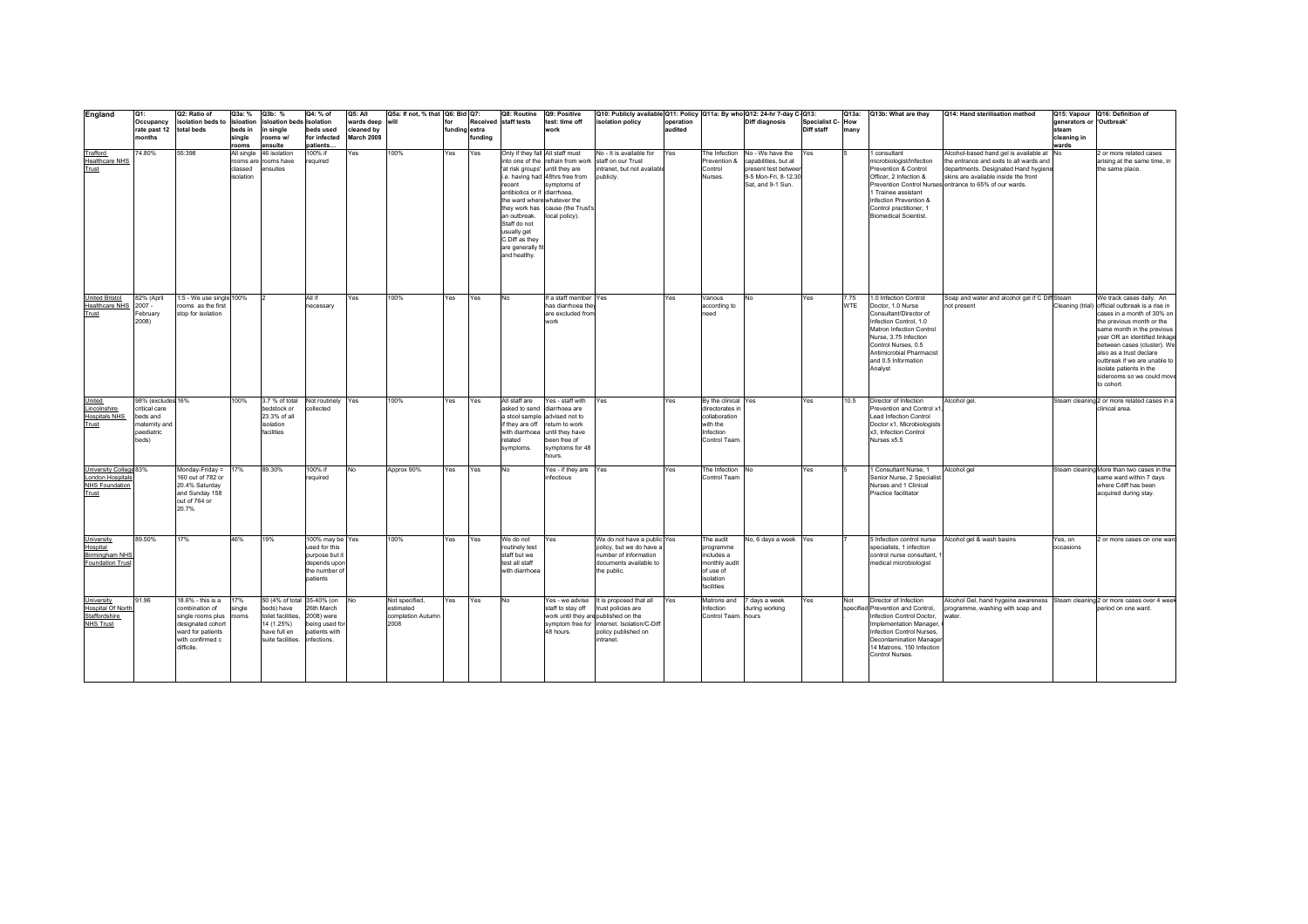| England                                | Q1:          | Q2: Ratio of                    | Q3a: %                | Q3b: %                               | Q4: % of                | Q5: All    | Q5a: If not, % that   Q6: Bid   Q7: |               |        | Q8: Routine                  | Q9: Positive                               | Q10: Publicly available Q11: Policy Q11a: By who Q12: 24-hr 7-day C-Q13: |            |                                    |                                  |                          | Q13a:  | Q13b: What are they                                      | Q14: Hand sterilisation method                                                  |                            | Q15: Vapour Q16: Definition of                                        |
|----------------------------------------|--------------|---------------------------------|-----------------------|--------------------------------------|-------------------------|------------|-------------------------------------|---------------|--------|------------------------------|--------------------------------------------|--------------------------------------------------------------------------|------------|------------------------------------|----------------------------------|--------------------------|--------|----------------------------------------------------------|---------------------------------------------------------------------------------|----------------------------|-----------------------------------------------------------------------|
|                                        | Occupancy    | solation beds to isloation      |                       | isloation beds isolation             |                         | wards deep | will                                | for           |        | Received staff tests         | test: time off                             | isolation policy                                                         | operation  |                                    | Diff diagnosis                   | <b>Specialist C- How</b> |        |                                                          |                                                                                 | generators or 'Outbreak'   |                                                                       |
|                                        | rate past 12 | total beds                      | beds in               | n single                             | beds used               | cleaned by |                                     | funding extra |        |                              | work                                       |                                                                          | audited    |                                    |                                  | Diff staff               | many   |                                                          |                                                                                 | steam                      |                                                                       |
|                                        | months       |                                 | single                | rooms w/                             | for infected            | March 2008 |                                     |               | undina |                              |                                            |                                                                          |            |                                    |                                  |                          |        |                                                          |                                                                                 | cleaning in                |                                                                       |
|                                        |              |                                 | rooms                 | ensuite                              | patients<br>Varies from | No         | 95%                                 | Yes           |        | No                           |                                            | Yes until 48 hours Yes available on the                                  | Yes        | The health                         | No - 24 Hours, 6                 | Yes                      | See    |                                                          | 1 Executive Lead - Chief Alcohol Hand Gel and signage                           | wards                      | No (they have Dependent on the                                        |
| University<br><b>Hospital Of Soutl</b> | 88.4% (for   | Precise figure not<br>specified | Precise<br>figure not | Precise figure<br>not specified      | ward to ward            |            |                                     |               | Yes    |                              | symptom free                               | website                                                                  |            | Care                               | Days a Week                      |                          |        | following Nurse, 1 Director of                           |                                                                                 | used it in the             | background rate of individual                                         |
| Manchester NHS                         | previous 11  |                                 | specified             |                                      | and dependar            |            |                                     |               |        |                              |                                            |                                                                          |            | Commission                         | (Sunday excluded)                |                          |        | answer Infection prevention &                            |                                                                                 | past and hopes ward areas. |                                                                       |
| <b>Foundation Trust</b>                | months)      |                                 |                       |                                      | on need.                |            |                                     |               |        |                              |                                            |                                                                          |            | (HCC),                             |                                  |                          |        | Control. 2 Consultant                                    |                                                                                 | to use it in the           |                                                                       |
|                                        |              |                                 |                       |                                      |                         |            |                                     |               |        |                              |                                            |                                                                          |            | Infection                          |                                  |                          |        | microbiologists, 1                                       |                                                                                 | future).                   |                                                                       |
|                                        |              |                                 |                       |                                      |                         |            |                                     |               |        |                              |                                            |                                                                          |            | <b>Control Nurses</b>              |                                  |                          |        | Registrar, 1 Infection                                   |                                                                                 |                            |                                                                       |
|                                        |              |                                 |                       |                                      |                         |            |                                     |               |        |                              |                                            |                                                                          |            |                                    |                                  |                          |        | Control team leader, 3                                   |                                                                                 |                            |                                                                       |
|                                        |              |                                 |                       |                                      |                         |            |                                     |               |        |                              |                                            |                                                                          |            |                                    |                                  |                          |        | senior ICNs, 2 Secretaries                               |                                                                                 |                            |                                                                       |
|                                        |              |                                 |                       |                                      |                         |            |                                     |               |        |                              |                                            |                                                                          |            |                                    |                                  |                          |        | 106 Ward/Dept based                                      |                                                                                 |                            |                                                                       |
|                                        |              |                                 |                       |                                      |                         |            |                                     |               |        |                              |                                            |                                                                          |            |                                    |                                  |                          |        | infection control Link                                   |                                                                                 |                            |                                                                       |
|                                        |              |                                 |                       |                                      |                         |            |                                     |               |        |                              |                                            |                                                                          |            |                                    |                                  |                          |        | nurses, Surveillance office<br>& 4 Divisional Infection  |                                                                                 |                            |                                                                       |
|                                        |              |                                 |                       |                                      |                         |            |                                     |               |        |                              |                                            |                                                                          |            |                                    |                                  |                          |        | <b>Control Audit Educators</b>                           |                                                                                 |                            |                                                                       |
|                                        |              |                                 |                       |                                      |                         |            |                                     |               |        |                              |                                            |                                                                          |            |                                    |                                  |                          |        |                                                          |                                                                                 |                            |                                                                       |
|                                        |              |                                 |                       |                                      |                         |            |                                     |               |        |                              |                                            |                                                                          |            |                                    |                                  |                          |        |                                                          |                                                                                 |                            |                                                                       |
|                                        |              |                                 |                       |                                      |                         |            |                                     |               |        |                              |                                            |                                                                          |            |                                    |                                  |                          |        |                                                          |                                                                                 |                            |                                                                       |
| University                             | 90-95%       | 20%                             | Not                   | All of them                          | Data not                | No         | 40%                                 | Yes           | Yes    | Staff are                    | Yes                                        | Available on request and Yes                                             |            | Infection                          | 6 days a week                    | Yes                      | See    |                                                          | 5 Infection Control Nurses, Alcohol gel and posters. Sinks for                  | Yes                        | 3 or more cases in one area                                           |
| <b>Hospitals</b>                       |              |                                 | answered              |                                      | available - able        |            |                                     |               |        | requested as                 |                                            | on Intranet                                                              |            | Control Team                       |                                  |                          |        |                                                          | following 5 Microbiologists, 1 Audit handwashing are present in every side      |                            | within a 6 week period                                                |
| Coventry and                           |              |                                 |                       |                                      | to isolate even         |            |                                     |               |        | appropriate to               |                                            |                                                                          |            |                                    |                                  |                          |        | answer Nurse and 1 Healthcare                            | room and ward area                                                              |                            |                                                                       |
| Warwickshire                           |              |                                 |                       |                                      | patient as<br>eeded     |            |                                     |               |        | submit                       |                                            |                                                                          |            |                                    |                                  |                          |        | Support Worker                                           |                                                                                 |                            |                                                                       |
| <b>NHS Trust</b>                       |              |                                 |                       |                                      |                         |            |                                     |               |        | samples                      |                                            |                                                                          |            |                                    |                                  |                          |        |                                                          |                                                                                 |                            |                                                                       |
| University                             | 82.53%       | 20%                             | 19% of                | Information not 100%                 |                         | <b>No</b>  | Leicester General                   | Yes           | Yes    | No                           | N/A                                        | Yes                                                                      | Yes        | Matrons, with Yes                  |                                  | Yes                      |        |                                                          | 13.42W 8.42 IC specialist nurses. Alcohol gel is provided at the entrance tiYes |                            | 2 cases of C.Diff in a ward                                           |
| <b>Hospitals Of</b>                    |              |                                 | isolation             | ield                                 |                         |            | and Glenfield                       |               |        |                              |                                            |                                                                          |            | support of IC                      |                                  |                          | TE     | 4 consultant                                             | all wards. On the isolation ward for                                            |                            | area in a week would initiate                                         |
| Leicester NHS                          |              |                                 | beds are              |                                      |                         |            | Hospitals will be                   |               |        |                              |                                            |                                                                          |            | Specialists                        |                                  |                          |        | microbiologists, 1                                       | C.Diff patients visitors are expected to                                        |                            | a review by the DIPC, who                                             |
| Trust                                  |              |                                 | provided              |                                      |                         |            | 100%, but the                       |               |        |                              |                                            |                                                                          |            |                                    |                                  |                          |        |                                                          | antimicrobial pharmacist. use the alcohol gel on entry and wash                 |                            | takes into account a number                                           |
|                                        |              |                                 | n single              |                                      |                         |            | Leicester Royal                     |               |        |                              |                                            |                                                                          |            |                                    |                                  |                          |        |                                                          | All permanent nursing staff their hands and use alcohol gel on                  |                            | of factors before declaring an                                        |
|                                        |              |                                 | rooms.                |                                      |                         |            | Infirmary will be                   |               |        |                              |                                            |                                                                          |            |                                    |                                  |                          |        | in the isolation ward have leaving.                      |                                                                                 |                            | outbreak.                                                             |
|                                        |              |                                 |                       |                                      |                         |            | 70%.                                |               |        |                              |                                            |                                                                          |            |                                    |                                  |                          |        | specialist training in IC.                               |                                                                                 |                            |                                                                       |
|                                        |              |                                 |                       |                                      |                         |            |                                     |               |        |                              |                                            |                                                                          |            |                                    |                                  |                          |        |                                                          |                                                                                 |                            |                                                                       |
| University                             | 82.88%       | 215:1081                        | 100%                  | 21%                                  | As required             | <b>No</b>  | All except one ward Yes             |               | Yes    | Yes                          | res. Staff with                            | Yes. Enhanced                                                            | Yes        | Not stated                         | Yes                              | Yes                      | 7 plus | 1 infection control nurse                                | Alcohol gel is provided at the entrance t Yes steam                             |                            | A cluster of three or more                                            |
| <b>Hospitals Of</b>                    |              |                                 |                       |                                      |                         |            | which will be                       |               |        |                              | acute diarrhoea                            | nfection Control                                                         |            |                                    |                                  |                          | admin  | consultant. 4 infection                                  | all wards, isolation areas and many                                             | cleaning                   | cases which infection control                                         |
| Morecambe Bay                          |              |                                 |                       |                                      |                         |            | cleaned by 21st                     |               |        |                              |                                            | are told to absent Precautions (isolation)                               |            |                                    |                                  |                          | staff  | control nurses, 2                                        | bedsides for the decontamination of                                             |                            | staff believe to be causally                                          |
| <b>NHS Trust</b>                       |              |                                 |                       |                                      |                         |            | 80 IndA                             |               |        |                              | themselves from                            |                                                                          |            |                                    |                                  |                          |        | consultant microbiologists hands                         |                                                                                 |                            | related would be reported to                                          |
|                                        |              |                                 |                       |                                      |                         |            |                                     |               |        |                              | work and submit<br>specimen                |                                                                          |            |                                    |                                  |                          |        | plus admin support                                       |                                                                                 |                            | senior management.                                                    |
|                                        |              |                                 |                       |                                      |                         |            |                                     |               |        |                              |                                            |                                                                          |            |                                    |                                  |                          |        |                                                          |                                                                                 |                            |                                                                       |
| Walsall Hospitals 84.30%               |              | 62:577 or 1:9.3                 | 8.70%                 | 2.90%                                | Varies, all if          | Yes        | 100%                                | Yes           | Yes    | No                           | Not specified                              | Via the Trust Intranet                                                   | <b>Yes</b> | Infection                          | 6 days a week, on a Yes          |                          | See    | 2 Qualified Infection                                    | Hibiscrub, antiseptic, soap and plastic No.                                     |                            | 2 or more cases of C Diff in                                          |
| <b>NHS Trust</b>                       |              |                                 |                       |                                      | necessary               |            |                                     |               |        |                              |                                            |                                                                          |            |                                    | Control Team - Sunday if needed. |                          |        | following Control Nurses, 1 Trainee aprons on every ward |                                                                                 |                            | a single ward, we also report                                         |
|                                        |              |                                 |                       |                                      |                         |            |                                     |               |        |                              |                                            |                                                                          |            | Last audit                         |                                  |                          |        | answer ICN, 1 part time Project                          |                                                                                 |                            | an outbreak as 6 or more                                              |
|                                        |              |                                 |                       |                                      |                         |            |                                     |               |        |                              |                                            |                                                                          |            | January 2008                       |                                  |                          |        | Nurse, 2 Microbiologists.<br>Medical Director, Link to   |                                                                                 |                            | cases of c diff within the<br>hospital during a one week              |
|                                        |              |                                 |                       |                                      |                         |            |                                     |               |        |                              |                                            |                                                                          |            |                                    |                                  |                          |        | Pharmacy Dept, and                                       |                                                                                 |                            | period                                                                |
|                                        |              |                                 |                       |                                      |                         |            |                                     |               |        |                              |                                            |                                                                          |            |                                    |                                  |                          |        | support from                                             |                                                                                 |                            |                                                                       |
|                                        |              |                                 |                       |                                      |                         |            |                                     |               |        |                              |                                            |                                                                          |            |                                    |                                  |                          |        | Gastroenterologists                                      |                                                                                 |                            |                                                                       |
|                                        |              |                                 |                       |                                      |                         |            |                                     |               |        |                              |                                            |                                                                          |            |                                    |                                  |                          |        |                                                          |                                                                                 |                            |                                                                       |
| Walton Centre                          | 84.77%       | $16:121 = 13.2%$                | 16 single             | 15 with toilet, 1 Not recorded - Yes |                         |            | 100%                                | Yes           | Yes    | No. Only in an Yes. Until 48 |                                            | Yes. Available on                                                        | Yes.       | The Saving                         | No                               | Yes.                     | See    | Director of Infection                                    | Alcohol gel.                                                                    | <b>No</b>                  | 2 or 3 cases together within                                          |
| For Neurology                          | (excluding   | Figures do not                  | ooms                  | with shower & assigned               |                         |            |                                     |               |        | outbreak                     | hours free of                              | Trust's intranet.                                                        |            | Lives                              |                                  |                          |        | following Prevention and Control,                        |                                                                                 |                            | the same area. All cases of                                           |
| and Neurosurgery ITU/HDU               |              | include the critical            |                       | toilet                               | according to            |            |                                     |               |        | situation or if              | symptoms                                   |                                                                          |            | Programme                          |                                  |                          |        | answer Clinical Nurse Specialist, 2                      |                                                                                 |                            | C-Diff are reported to the                                            |
| <b>NHS Trust</b>                       | beds)        | care facility.                  |                       |                                      | eed                     |            |                                     |               |        | they are                     |                                            |                                                                          |            | and by ward                        |                                  |                          |        | Associate Nurse                                          |                                                                                 |                            | HPA, not just outbreaks.                                              |
|                                        |              |                                 |                       |                                      |                         |            |                                     |               |        | symptomatic.                 |                                            |                                                                          |            | staff and                          |                                  |                          |        | specialists.                                             |                                                                                 |                            |                                                                       |
|                                        |              |                                 |                       |                                      |                         |            |                                     |               |        |                              |                                            |                                                                          |            | Infection                          |                                  |                          |        |                                                          |                                                                                 |                            |                                                                       |
|                                        |              |                                 |                       |                                      |                         |            |                                     |               |        |                              |                                            |                                                                          |            | Control Team                       |                                  |                          |        |                                                          |                                                                                 |                            |                                                                       |
| West                                   |              |                                 |                       |                                      |                         |            |                                     |               |        |                              |                                            |                                                                          |            |                                    |                                  |                          |        |                                                          |                                                                                 |                            |                                                                       |
| Hertfordshire                          |              |                                 |                       |                                      |                         |            |                                     |               |        |                              |                                            |                                                                          |            |                                    |                                  |                          |        |                                                          |                                                                                 |                            |                                                                       |
| <b>Hospitals NHS</b>                   |              |                                 |                       |                                      |                         |            |                                     |               |        |                              |                                            |                                                                          |            |                                    |                                  |                          |        |                                                          |                                                                                 |                            |                                                                       |
| Trust - No                             |              |                                 |                       |                                      |                         |            |                                     |               |        |                              |                                            |                                                                          |            |                                    |                                  |                          |        |                                                          |                                                                                 |                            |                                                                       |
| response                               |              |                                 |                       |                                      |                         |            |                                     |               |        |                              |                                            |                                                                          |            |                                    |                                  |                          |        |                                                          |                                                                                 |                            |                                                                       |
| West Middlesex 81.11%<br>University    |              | 20%                             | The<br>majority       | The majority                         | 65%                     | No         | 85-90%                              | Yes           | Yes    | If a sample is<br>available  | They are advised Yes<br>not to work whilst |                                                                          | Yes        | Infection<br><b>Control Nurses</b> | Yes                              | Yes                      | 5.6    | 3.6 Infection Control<br>Nurses and 2 Medical            | No dedicated isolation ward. Plans to<br>install mobile sinks                   |                            | Steam cleaning Site specific C Dfif expected<br>levels exceeded for 2 |
| <b>Hospital NHS</b>                    |              |                                 |                       |                                      |                         |            |                                     |               |        |                              | they are having                            |                                                                          |            |                                    |                                  |                          |        | Staff                                                    |                                                                                 |                            | consecutive weeks, or more                                            |
| Trust                                  |              |                                 |                       |                                      |                         |            |                                     |               |        |                              | diarrhoea                                  |                                                                          |            |                                    |                                  |                          |        |                                                          |                                                                                 |                            | than 3 cases or hospital                                              |
|                                        |              |                                 |                       |                                      |                         |            |                                     |               |        |                              |                                            |                                                                          |            |                                    |                                  |                          |        |                                                          |                                                                                 |                            | acquired infection per week                                           |
|                                        |              |                                 |                       |                                      |                         |            |                                     |               |        |                              |                                            |                                                                          |            |                                    |                                  |                          |        |                                                          |                                                                                 |                            | for 2 consecutive weeks in a                                          |
|                                        |              |                                 |                       |                                      |                         |            |                                     |               |        |                              |                                            |                                                                          |            |                                    |                                  |                          |        |                                                          |                                                                                 |                            | defined area                                                          |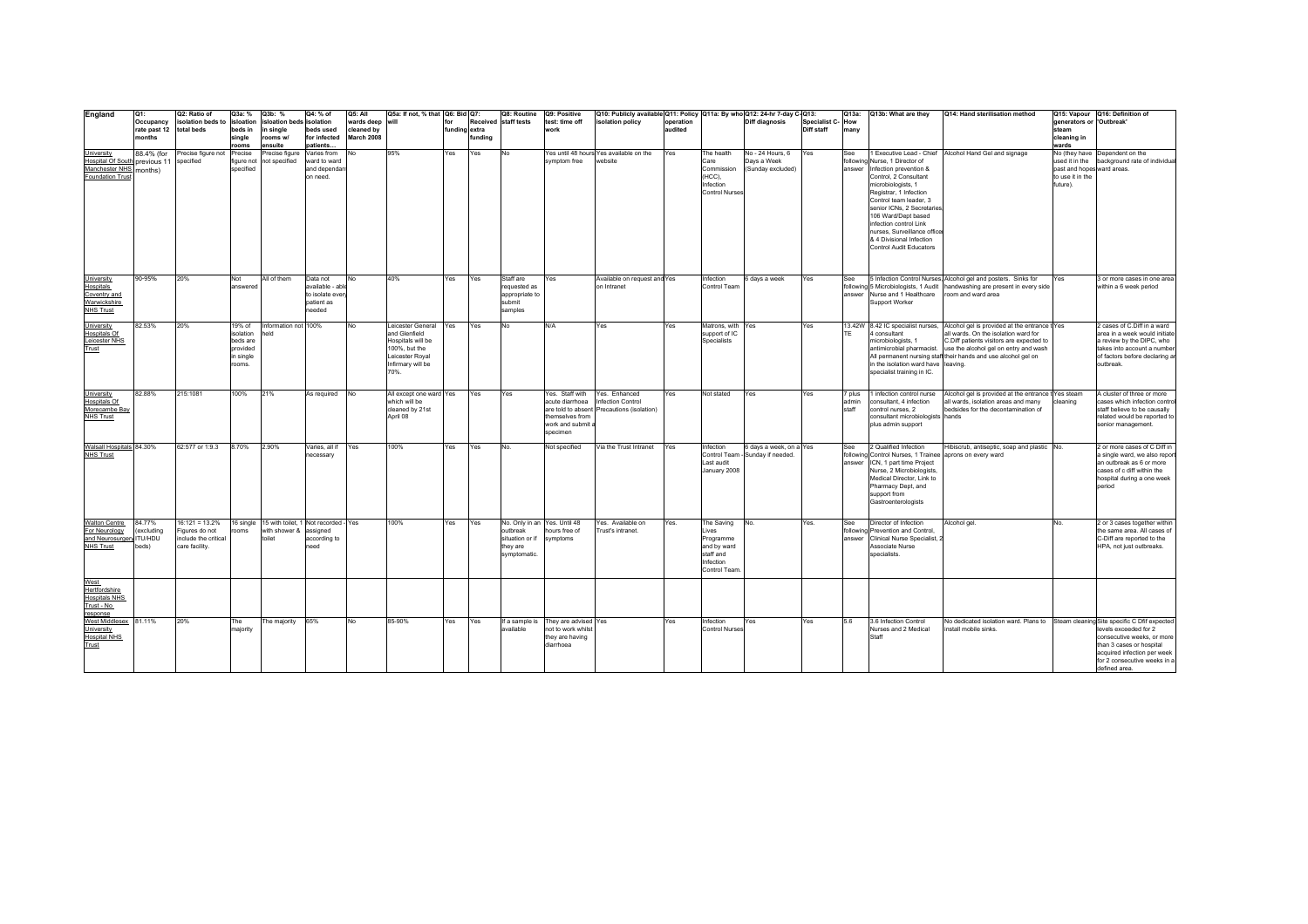| England                                                                            | $Q1$ :<br>Occupancy                                                                                        | Q2: Ratio of<br>isolation beds to isloation                                                   | Q3a: %                                                                   | Q3b: %<br>sloation beds isolation | Q4: % of                       | Q5: All<br>wards deep    | Q5a: If not, % that   Q6: Bid   Q7:<br>will                                                       | for           |         | Q8: Routine<br>Received staff tests                                             | Q9: Positive<br>test: time off | Q10: Publicly available Q11: Policy Q11a: By who Q12: 24-hr 7-day C-Q13:<br>isolation policy                             | operation  |                                                            | <b>Diff diagnosis</b>                                | Specialist C-How | Q13a: | Q13b: What are they                                                                                                                                                                                                    | Q14: Hand sterilisation method                                                                                                                                                                                                     | generators or 'Outbreak' | Q15: Vapour Q16: Definition of                                                                                                          |
|------------------------------------------------------------------------------------|------------------------------------------------------------------------------------------------------------|-----------------------------------------------------------------------------------------------|--------------------------------------------------------------------------|-----------------------------------|--------------------------------|--------------------------|---------------------------------------------------------------------------------------------------|---------------|---------|---------------------------------------------------------------------------------|--------------------------------|--------------------------------------------------------------------------------------------------------------------------|------------|------------------------------------------------------------|------------------------------------------------------|------------------|-------|------------------------------------------------------------------------------------------------------------------------------------------------------------------------------------------------------------------------|------------------------------------------------------------------------------------------------------------------------------------------------------------------------------------------------------------------------------------|--------------------------|-----------------------------------------------------------------------------------------------------------------------------------------|
|                                                                                    | rate past 12<br>months                                                                                     | total beds                                                                                    | beds in<br>single                                                        | in sinale<br>rooms w/             | beds used<br>for infected      | cleaned by<br>March 2008 |                                                                                                   | funding extra | funding |                                                                                 | work                           |                                                                                                                          | audited    |                                                            |                                                      | Diff staff       | many  |                                                                                                                                                                                                                        |                                                                                                                                                                                                                                    | steam<br>cleaning in     |                                                                                                                                         |
| <b>West Suffolk</b>                                                                | 96.40%                                                                                                     | Less than 10% are All (34                                                                     | rooms                                                                    | ensuite<br>at least 3 by          | patients<br>Specific figure No |                          | All core areas will be Yes                                                                        |               | Yes     | No. Only if                                                                     | Yes                            | Not specified - Have                                                                                                     | Yes        | Infection                                                  | Yes                                                  | Yes              | See   | IC Doctor (Consultant                                                                                                                                                                                                  | Alcohol gel at entrance to all wards for                                                                                                                                                                                           | wards<br>Steam           | 3 cases on a ward within 4                                                                                                              |
| <b>Hospitals NHS</b><br>Trust                                                      |                                                                                                            | source isolation. 2 beds)<br>single rooms in<br>ITU/HDU for<br>Critical Care<br>patients only | except for<br>C.Diff<br>cohort<br>ward (1<br>single<br>room, 2<br>bedded | end April.                        | not given                      |                          | cleaned by end<br>March 2008 - rolling<br>program planned,<br>should be complete<br>by June 2008. |               |         | suggested by<br>clinical details.                                               |                                | policy - not sure whether<br>it is in the public domain<br>vet.                                                          |            | Control/Patien<br>Flow Team                                |                                                      |                  |       | answer Nurse (1FT, 1PT), 2 IC<br>Officer (PT).                                                                                                                                                                         | following Microbiologist), 2 Senior IC hand decontamination; soap and water<br>available near entrance to all wards for<br>Nurses (FT), 1 Information use where appropriate. C.Diff cohort<br>ward has sinks just inside the door. | Cleaning.                | weeks prompts an enhanced<br>clean. 4 or more cases on a<br>ward in 4 weeks is treated as<br>an outbreak.                               |
|                                                                                    |                                                                                                            |                                                                                               | bavs)                                                                    |                                   |                                |                          |                                                                                                   |               |         |                                                                                 |                                |                                                                                                                          |            |                                                            |                                                      |                  |       |                                                                                                                                                                                                                        |                                                                                                                                                                                                                                    |                          |                                                                                                                                         |
| Weston Area<br><b>Health NHS Trus</b><br>- No response                             |                                                                                                            |                                                                                               |                                                                          |                                   |                                |                          |                                                                                                   |               |         |                                                                                 |                                |                                                                                                                          |            |                                                            |                                                      |                  |       |                                                                                                                                                                                                                        |                                                                                                                                                                                                                                    |                          |                                                                                                                                         |
| <b>Whipps Cross</b><br>University<br><b>Hospital NHS</b><br>Trust - No<br>response |                                                                                                            |                                                                                               |                                                                          |                                   |                                |                          |                                                                                                   |               |         |                                                                                 |                                |                                                                                                                          |            |                                                            |                                                      |                  |       |                                                                                                                                                                                                                        |                                                                                                                                                                                                                                    |                          |                                                                                                                                         |
| Winchester and<br>Eastleigh<br><b>Healthcare NHS</b><br>Trust                      | 87.3% -<br>(excluding<br>maternity,<br>including<br>Paedriatrics.<br>ITU, Neonata<br>and Andover<br>wards) | 12%                                                                                           | 12%                                                                      | Of which 45% 99%<br>are ensuite   |                                | Yes                      | 100%                                                                                              | ves           | Yes     | No - Unless<br>course of<br>antibiotics or<br>have other risk hours.<br>factors | eaten food<br>normally for 24  | Symptom free for On the Trust Intranet<br>they have had a 48 hours and had and the new policy is on<br>the Trust website | <b>Yes</b> | Managers                                                   | ICNs and Bed No - Unless there is Yes<br>an outbreak |                  | See   | following Nurses, Admin Support<br>and 2 Microbiology<br>Consultants - one who<br>specialises in infection<br>control. Infection Control<br>Nurses, and<br>Microbiology/Infection<br><b>Control Consultants</b>        | 2.7 WTE Infection Control Alcohol gel and sinks shortly.                                                                                                                                                                           | Yes                      | 2 or more linked to one<br>ward/location over 7 days                                                                                    |
| Wirral University 84%<br><b>Teaching Hospita</b><br><b>NHS Foundation</b><br>Trust |                                                                                                            | 6:3 139 single<br>rooms out of 875 in<br>total that can be<br>used as isolation<br>beds.      | 100%                                                                     | Of these 35%                      | 100%                           | Yes                      | Yes                                                                                               | Yes           | Yes     | No, only if they Yes<br>meet the<br>criteria for<br>testing for Cdift           |                                | Yes                                                                                                                      | Yes        | Infection<br><b>Control Nurses</b>                         | Yes                                                  | Yes              | 10.6  | 4.6 Infection Control<br>Nurses 1 Surveillance<br>Nurse Coordinator, 2<br>Divisional Surveillance<br>Nurses, 1 Director of<br>Infection Prevention and<br>Control, 1 Principle<br>Scientist, 1 Biomedical<br>Scientist | Alcohol hand rub at the entrance to all<br>wards                                                                                                                                                                                   |                          | Steam cleaning This is determined on an<br>individual basis, and all<br>wards are monitored closely<br>by the Infection Control<br>Team |
| Worcestershire<br><b>Acute Hospitals</b><br>NHS Trust - No<br>response             |                                                                                                            |                                                                                               |                                                                          |                                   |                                |                          |                                                                                                   |               |         |                                                                                 |                                |                                                                                                                          |            |                                                            |                                                      |                  |       |                                                                                                                                                                                                                        |                                                                                                                                                                                                                                    |                          |                                                                                                                                         |
| Worthing and<br>Southlands<br><b>Hospitals NHS</b><br>Trust                        | 89%                                                                                                        | 6:1 (92 isolation<br>rooms/530 beds)                                                          | Data not<br>ecorded                                                      | Data not<br>recorded              | Variable                       | Yes                      | 100%                                                                                              | Yes           | Yes     | <b>No</b>                                                                       | N/A                            | Yes                                                                                                                      | Yes        | Infection<br>Control Team<br>and Nurse<br>Team<br>Managers | Yes                                                  | Yes              | 6.2   | 1 Infection Control Doctor. Alcohol hand sanitizer<br>1 Consultant Nurse, 1.8<br>Infection Control Nurses,<br>0.4 Secretary                                                                                            |                                                                                                                                                                                                                                    | No                       | Variable, depending on risk<br>assessment.                                                                                              |
| Wrightington,<br>Wigan and Leigh<br>NHS Trust - No<br>response                     |                                                                                                            |                                                                                               |                                                                          |                                   |                                |                          |                                                                                                   |               |         |                                                                                 |                                |                                                                                                                          |            |                                                            |                                                      |                  |       |                                                                                                                                                                                                                        |                                                                                                                                                                                                                                    |                          |                                                                                                                                         |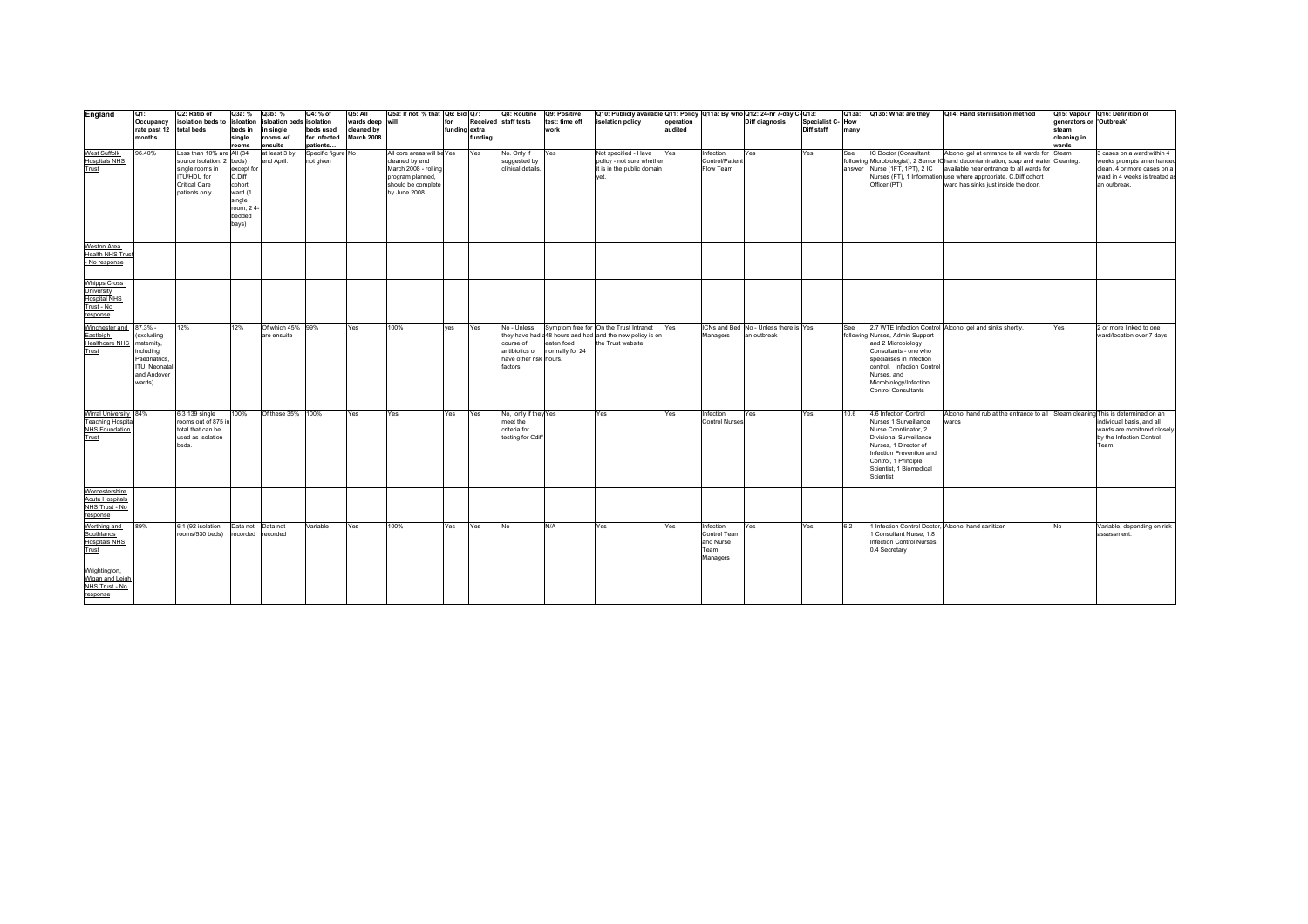| England                                       | Q1:          | Q2: Ratio of                                  | Q3a: %       | Q3b: %                          | Q4: % of               | Q5: All         | Q5a: If not, % that Q6: Bid Q7: |                 | Q8: Routine              | Q9: Positive                             | Q10: Publicly available Q11: Policy Q11a: By who Q12: 24-hr 7-day C-Q13: |           |                                    |                                                                           |                          | Q13a: | Q13b: What are they                                                    | Q14: Hand sterilisation method                                                                                   |                          | Q15: Vapour Q16: Definition of                                     |
|-----------------------------------------------|--------------|-----------------------------------------------|--------------|---------------------------------|------------------------|-----------------|---------------------------------|-----------------|--------------------------|------------------------------------------|--------------------------------------------------------------------------|-----------|------------------------------------|---------------------------------------------------------------------------|--------------------------|-------|------------------------------------------------------------------------|------------------------------------------------------------------------------------------------------------------|--------------------------|--------------------------------------------------------------------|
|                                               | Occupancy    | isolation beds to isloation                   |              | isloation beds isolation        |                        | wards deep will |                                 | for             | Received staff tests     | test: time off                           | isolation policy                                                         | operation |                                    | <b>Diff diagnosis</b>                                                     | Specialist C-How         |       |                                                                        |                                                                                                                  | generators or 'Outbreak' |                                                                    |
|                                               | rate past 12 | total beds                                    | beds in      | in single                       | beds used              | cleaned by      |                                 | funding extra   |                          | work                                     |                                                                          | audited   |                                    |                                                                           | Diff staff               | many  |                                                                        |                                                                                                                  | steam                    |                                                                    |
|                                               | months       |                                               | single       | rooms w/                        | for infected           | March 2008      |                                 | funding         |                          |                                          |                                                                          |           |                                    |                                                                           |                          |       |                                                                        |                                                                                                                  | cleaning in              |                                                                    |
|                                               |              |                                               | rooms        | ensuite                         | patients               |                 |                                 |                 |                          |                                          |                                                                          |           |                                    |                                                                           |                          |       |                                                                        |                                                                                                                  | wards                    |                                                                    |
| <b>Yeovil District</b><br><b>Hospital NHS</b> | 86.60%       | 52 side rooms:350 100%<br>beds, One           |              | 20%                             | 100%<br>available for  | Yes             | 100%                            | Yes<br>Yes      | No                       | Until free of<br>symtoms for a           | Yes - On the Trust<br>ntranet                                            | Yes       | Infection<br><b>Control Nurses</b> | Six days per week                                                         | Yes                      | 10    | Infection Control Doctor<br>and 3 other Consultant                     | Alcohol gel is at the entrance to all<br>wards.                                                                  |                          | Steam cleaning 2 connected cases on a<br>ward within any timescale |
| <b>Foundation Trust</b>                       |              | dedicated isolation                           |              |                                 | the isolation          |                 |                                 |                 |                          | minimum 48                               |                                                                          |           |                                    |                                                                           |                          |       | Microbiologists on call.                                               |                                                                                                                  |                          |                                                                    |
|                                               |              | room on ICU                                   |              |                                 | use                    |                 |                                 |                 |                          | hours                                    |                                                                          |           |                                    |                                                                           |                          |       | x DIPC. Lead Infection                                                 |                                                                                                                  |                          |                                                                    |
|                                               |              |                                               |              |                                 |                        |                 |                                 |                 |                          |                                          |                                                                          |           |                                    |                                                                           |                          |       | <b>Control Nurse Specialist</b>                                        |                                                                                                                  |                          |                                                                    |
|                                               |              |                                               |              |                                 |                        |                 |                                 |                 |                          |                                          |                                                                          |           |                                    |                                                                           |                          |       | Senior Infection Control                                               |                                                                                                                  |                          |                                                                    |
|                                               |              |                                               |              |                                 |                        |                 |                                 |                 |                          |                                          |                                                                          |           |                                    |                                                                           |                          |       | Nurse, Infection Control                                               |                                                                                                                  |                          |                                                                    |
|                                               |              |                                               |              |                                 |                        |                 |                                 |                 |                          |                                          |                                                                          |           |                                    |                                                                           |                          |       | Sister, Saving Lives                                                   |                                                                                                                  |                          |                                                                    |
|                                               |              |                                               |              |                                 |                        |                 |                                 |                 |                          |                                          |                                                                          |           |                                    |                                                                           |                          |       | Project Nurse, Antibiotic                                              |                                                                                                                  |                          |                                                                    |
|                                               |              |                                               |              |                                 |                        |                 |                                 |                 |                          |                                          |                                                                          |           |                                    |                                                                           |                          |       | Pharmacist                                                             |                                                                                                                  |                          |                                                                    |
|                                               |              |                                               |              |                                 |                        |                 |                                 |                 |                          |                                          |                                                                          |           |                                    |                                                                           |                          |       |                                                                        |                                                                                                                  |                          |                                                                    |
| York Hospitals<br><b>NHS Foundation</b>       | 84%          | There are no<br>dedicated isolation Q2.)      | N/A (see     | N/A (see Q2.) N/A (see Q2.) YES |                        |                 | 100%                            | yes<br>Yes      | No                       | Until free of<br>symptoms for 48 Horizon | Yes - available on                                                       | Yes       | Infection<br>Control Team          | Yes                                                                       | Yes                      |       | plus 1 DIPC, Infection Control<br>Vacancy Doctor, 1 x Senior Infection | Alcohol gel and hand hygiene posters No                                                                          |                          | 2 or more cases in the same<br>ward                                |
| Trust                                         |              | beds in the Trust.                            |              |                                 |                        |                 |                                 |                 |                          | hours                                    |                                                                          |           |                                    |                                                                           |                          |       | Control Nurse full time, 1                                             |                                                                                                                  |                          |                                                                    |
|                                               |              | Patients requiring                            |              |                                 |                        |                 |                                 |                 |                          |                                          |                                                                          |           |                                    |                                                                           |                          |       | infection control nurse 30                                             |                                                                                                                  |                          |                                                                    |
|                                               |              | isolation will be                             |              |                                 |                        |                 |                                 |                 |                          |                                          |                                                                          |           |                                    |                                                                           |                          |       | hours a week, 2 staff nurse                                            |                                                                                                                  |                          |                                                                    |
|                                               |              | accommodated,                                 |              |                                 |                        |                 |                                 |                 |                          |                                          |                                                                          |           |                                    |                                                                           |                          |       | full time 15 hours of which                                            |                                                                                                                  |                          |                                                                    |
|                                               |              | where possible, in                            |              |                                 |                        |                 |                                 |                 |                          |                                          |                                                                          |           |                                    |                                                                           |                          |       | is dedicated to hand                                                   |                                                                                                                  |                          |                                                                    |
|                                               |              | single rooms.                                 |              |                                 |                        |                 |                                 |                 |                          |                                          |                                                                          |           |                                    |                                                                           |                          |       | hygene. 1 admin/clerical                                               |                                                                                                                  |                          |                                                                    |
|                                               |              | Patients with                                 |              |                                 |                        |                 |                                 |                 |                          |                                          |                                                                          |           |                                    |                                                                           |                          |       | support full time. 1                                                   |                                                                                                                  |                          |                                                                    |
|                                               |              | infections take                               |              |                                 |                        |                 |                                 |                 |                          |                                          |                                                                          |           |                                    |                                                                           |                          |       | additional ICN post                                                    |                                                                                                                  |                          |                                                                    |
|                                               |              | priority in use of                            |              |                                 |                        |                 |                                 |                 |                          |                                          |                                                                          |           |                                    |                                                                           |                          |       | currently vacant                                                       |                                                                                                                  |                          |                                                                    |
|                                               |              | side rooms -                                  |              |                                 |                        |                 |                                 |                 |                          |                                          |                                                                          |           |                                    |                                                                           |                          |       |                                                                        |                                                                                                                  |                          |                                                                    |
|                                               |              | though may need t                             |              |                                 |                        |                 |                                 |                 |                          |                                          |                                                                          |           |                                    |                                                                           |                          |       |                                                                        |                                                                                                                  |                          |                                                                    |
|                                               |              | close bay/ward for<br>multiplpe cases.        |              |                                 |                        |                 |                                 |                 |                          |                                          |                                                                          |           |                                    |                                                                           |                          |       |                                                                        |                                                                                                                  |                          |                                                                    |
|                                               |              |                                               |              |                                 |                        |                 |                                 |                 |                          |                                          |                                                                          |           |                                    |                                                                           |                          |       |                                                                        |                                                                                                                  |                          |                                                                    |
|                                               |              |                                               |              |                                 |                        |                 |                                 |                 |                          |                                          |                                                                          |           |                                    |                                                                           |                          |       |                                                                        |                                                                                                                  |                          |                                                                    |
|                                               |              |                                               |              |                                 |                        |                 |                                 |                 |                          |                                          |                                                                          |           |                                    |                                                                           |                          |       |                                                                        |                                                                                                                  |                          |                                                                    |
|                                               |              |                                               |              |                                 |                        |                 |                                 |                 |                          |                                          |                                                                          |           |                                    |                                                                           |                          |       |                                                                        |                                                                                                                  |                          |                                                                    |
|                                               |              |                                               |              |                                 |                        |                 |                                 |                 |                          |                                          |                                                                          |           |                                    |                                                                           |                          |       |                                                                        |                                                                                                                  |                          |                                                                    |
|                                               |              |                                               |              |                                 |                        |                 |                                 |                 |                          |                                          |                                                                          |           |                                    |                                                                           |                          |       |                                                                        |                                                                                                                  |                          |                                                                    |
|                                               |              |                                               |              |                                 |                        |                 |                                 |                 |                          |                                          |                                                                          |           |                                    |                                                                           |                          |       |                                                                        |                                                                                                                  |                          |                                                                    |
|                                               |              |                                               |              |                                 |                        |                 |                                 |                 |                          |                                          |                                                                          |           |                                    |                                                                           |                          |       |                                                                        |                                                                                                                  |                          |                                                                    |
|                                               |              |                                               |              |                                 |                        |                 |                                 |                 |                          |                                          |                                                                          |           |                                    |                                                                           |                          |       |                                                                        |                                                                                                                  |                          |                                                                    |
|                                               |              |                                               |              |                                 |                        |                 |                                 |                 |                          |                                          |                                                                          |           |                                    |                                                                           |                          |       |                                                                        |                                                                                                                  |                          |                                                                    |
| Scotland:                                     | Q1:          | Q2: Ratio of                                  | Q3a: %       | Q3b: %                          | Q4: % of               | Q5: All         | Q5a: If not, % that Q6: Bid Q7: |                 | Q8: Routine Q9: Positive |                                          | Q10: Publicly available Q11: Policy Q11a: By who Q12: 24-hr 7-day C-Q13: |           |                                    |                                                                           |                          | Q13a: | Q13b: What are they                                                    | Q14: Hand sterilisation method                                                                                   |                          | Q15: Vapour Q16: Definition of                                     |
| Health                                        | Occupancy    | isolation beds to                             | isloation    | sloation beds                   | isolation              | wards deep      | will                            | Received<br>for | staff tests              | test: time off                           | isolation policy                                                         | operation |                                    | Diff diagnosis                                                            | <b>Specialist C- How</b> |       |                                                                        |                                                                                                                  | generators or 'Outbreak' |                                                                    |
| <b>Boards</b>                                 | rate past 12 | total beds                                    | beds in      | in single                       | beds used              | cleaned by      |                                 | funding extra   |                          | work                                     |                                                                          | audited   |                                    |                                                                           | Diff staff               | many  |                                                                        |                                                                                                                  | steam                    |                                                                    |
|                                               | months       |                                               | single       | rooms w/                        | for infected           | March 2008      |                                 | fundina         |                          |                                          |                                                                          |           |                                    |                                                                           |                          |       |                                                                        |                                                                                                                  | cleaning in              |                                                                    |
|                                               |              |                                               | rooms<br>Not | ensuite                         | patients               |                 | N/A                             | N/A<br>N/A      |                          | N/A                                      |                                                                          |           |                                    |                                                                           |                          |       |                                                                        |                                                                                                                  | wards                    |                                                                    |
| Ayrshire and<br>Arran                         | 80.90%       | $238$ of $940 =$<br>25.3% Ayr=1:4.5 specified |              | 100%                            | Data not<br>recorded - | N/A             |                                 |                 | No                       |                                          | Yes - We also provide<br>individual information                          |           | by Infection                       | Not normally When audited, No - The service is Yes<br>available Monday to |                          |       | and 1 Infeciton Control                                                | 5 Infection Control Nurses Hand hygiene facilities are in all patient No<br>care areas including soap, wash hand |                          | C Diff is constantly<br>monitored in our alert                     |
|                                               |              | (77 of 350) and                               |              |                                 | varies                 |                 |                                 |                 |                          |                                          | leaflets for patients and                                                |           |                                    | Control Nurses Friday 0900-1700                                           |                          |       | Doctor                                                                 | basins and paper towels and waste                                                                                |                          | organism surveillance                                              |
|                                               |              | Crosshouse=1:3.6                              |              |                                 | according to           |                 |                                 |                 |                          |                                          | relatives                                                                |           |                                    | and results are                                                           |                          |       |                                                                        | bins. Alcohol gel at individual bed                                                                              |                          | system. Statistical process                                        |
|                                               |              | (161 of 590)                                  |              |                                 | need.                  |                 |                                 |                 |                          |                                          |                                                                          |           |                                    | available 24hours.                                                        |                          |       |                                                                        | spaces                                                                                                           |                          | control charts are used to                                         |
|                                               |              |                                               |              |                                 |                        |                 |                                 |                 |                          |                                          |                                                                          |           |                                    | There is also a                                                           |                          |       |                                                                        |                                                                                                                  |                          | plot upper control limits and                                      |
|                                               |              |                                               |              |                                 |                        |                 |                                 |                 |                          |                                          |                                                                          |           |                                    | reduced service on                                                        |                          |       |                                                                        |                                                                                                                  |                          | when these are exceeded th                                         |
|                                               |              |                                               |              |                                 |                        |                 |                                 |                 |                          |                                          |                                                                          |           |                                    | Saturday and                                                              |                          |       |                                                                        |                                                                                                                  |                          | Infection Control Team                                             |
|                                               |              |                                               |              |                                 |                        |                 |                                 |                 |                          |                                          |                                                                          |           |                                    | Sunday mornings                                                           |                          |       |                                                                        |                                                                                                                  |                          | intervene at the specific                                          |
|                                               |              |                                               |              |                                 |                        |                 |                                 |                 |                          |                                          |                                                                          |           |                                    |                                                                           |                          |       |                                                                        |                                                                                                                  |                          | problem areas with audits,                                         |
|                                               |              |                                               |              |                                 |                        |                 |                                 |                 |                          |                                          |                                                                          |           |                                    |                                                                           |                          |       |                                                                        |                                                                                                                  |                          | action plans, education                                            |
|                                               |              |                                               |              |                                 |                        |                 |                                 |                 |                          |                                          |                                                                          |           |                                    |                                                                           |                          |       |                                                                        |                                                                                                                  |                          | updates, hand hygiene                                              |
|                                               |              |                                               |              |                                 |                        |                 |                                 |                 |                          |                                          |                                                                          |           |                                    |                                                                           |                          |       |                                                                        |                                                                                                                  |                          | updates and audits, checks                                         |
|                                               |              |                                               |              |                                 |                        |                 |                                 |                 |                          |                                          |                                                                          |           |                                    |                                                                           |                          |       |                                                                        |                                                                                                                  |                          | on antimicrobial prescibing<br>among others.                       |
|                                               |              |                                               |              |                                 |                        |                 |                                 |                 |                          |                                          |                                                                          |           |                                    |                                                                           |                          |       |                                                                        |                                                                                                                  |                          |                                                                    |
| Borders                                       | 81%          | Single rooms: Total Of which Of which 97%     |              |                                 | 100% where N/A         |                 | N/A                             | N/A<br>N/A      | No                       | Staff who test                           | Yes                                                                      | Yes       | NHS Boarders No                    |                                                                           | Yes                      | See   |                                                                        | Three members of staff - 1 All wards, irrespective of designation                                                | <b>No</b>                | Cases are monitored. An                                            |
|                                               |              | beds = $21\%$ Does $3\%$                      |              |                                 | necessary              |                 |                                 |                 |                          | positive are                             |                                                                          |           | Infection                          |                                                                           |                          |       | following Infection Control Doctor                                     | have Automatic dispenser of hand                                                                                 |                          | indepth investigation would                                        |
|                                               |              | not have                                      |              |                                 |                        |                 |                                 |                 |                          | advised not to                           |                                                                          |           | Control Team                       |                                                                           |                          |       | answer and 2 Infection Control                                         | sanitiser. NHS Boarders does not have                                                                            |                          | be carried out if the number                                       |
|                                               |              | designated                                    |              |                                 |                        |                 |                                 |                 |                          | work until they are                      |                                                                          |           |                                    |                                                                           |                          |       | <b>Nurses</b>                                                          | any formal 'infection wards' or 'infections                                                                      |                          | of case within the month                                           |
|                                               |              | isolation beds.                               |              |                                 |                        |                 |                                 |                 |                          | a minimum of 48                          |                                                                          |           |                                    |                                                                           |                          |       |                                                                        | disease unit'                                                                                                    |                          | doubled or in the event that a                                     |
|                                               |              | However patients                              |              |                                 |                        |                 |                                 |                 |                          | hours                                    |                                                                          |           |                                    |                                                                           |                          |       |                                                                        |                                                                                                                  |                          | single case of 027 was                                             |
|                                               |              | are transferred to                            |              |                                 |                        |                 |                                 |                 |                          | asymptomatic                             |                                                                          |           |                                    |                                                                           |                          |       |                                                                        |                                                                                                                  |                          | identified.                                                        |
|                                               |              | single rooms where                            |              |                                 |                        |                 |                                 |                 |                          |                                          |                                                                          |           |                                    |                                                                           |                          |       |                                                                        |                                                                                                                  |                          |                                                                    |
|                                               |              | appropriate.                                  |              |                                 |                        |                 |                                 |                 |                          |                                          |                                                                          |           |                                    |                                                                           |                          |       |                                                                        |                                                                                                                  |                          |                                                                    |
|                                               |              |                                               |              |                                 |                        |                 |                                 |                 |                          |                                          |                                                                          |           |                                    |                                                                           |                          |       |                                                                        |                                                                                                                  |                          |                                                                    |
|                                               |              |                                               |              |                                 |                        |                 |                                 |                 |                          |                                          |                                                                          |           |                                    |                                                                           |                          |       |                                                                        |                                                                                                                  |                          |                                                                    |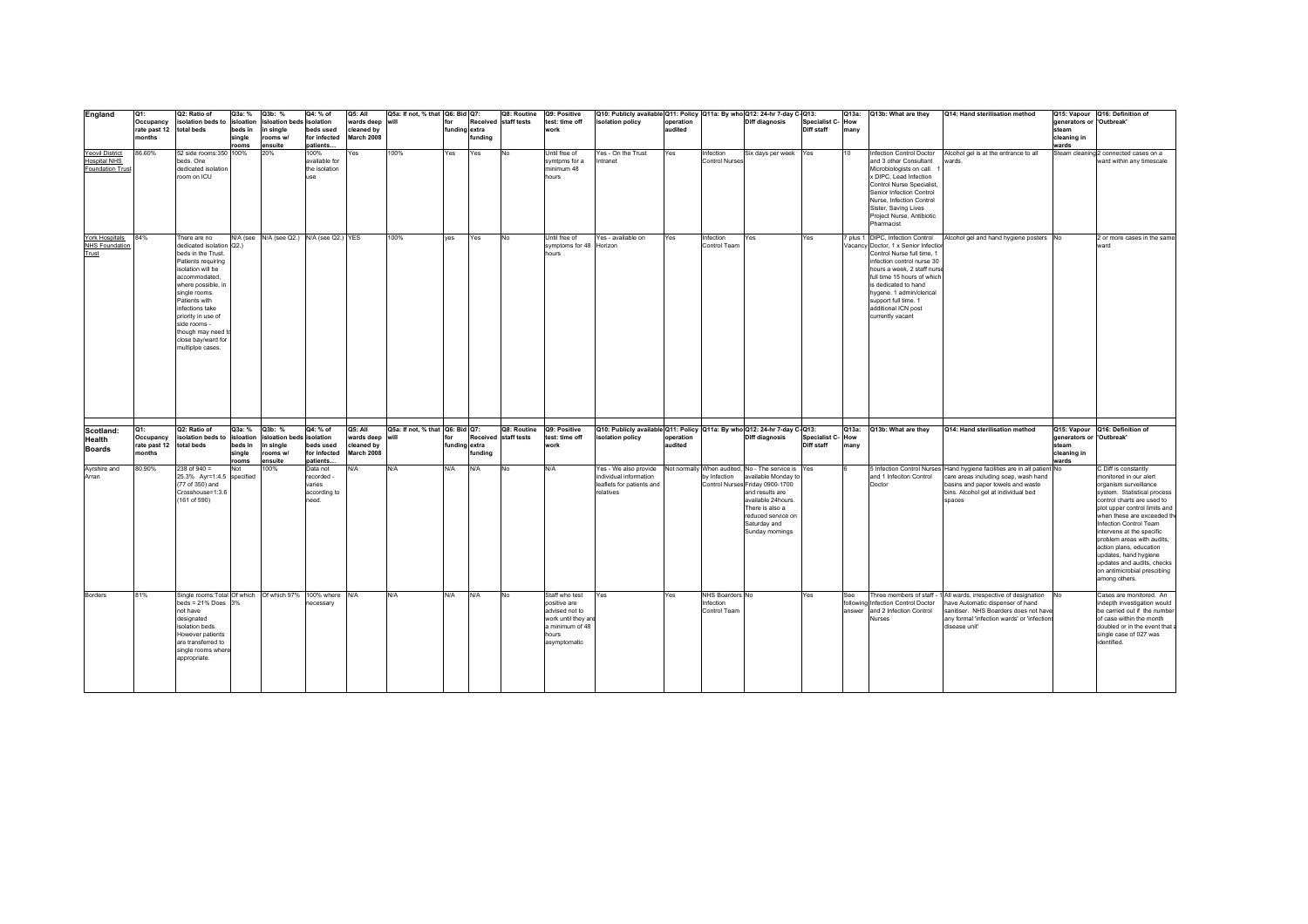| Scotland:                        | lQ1:                   | Q2: Ratio of                                                                               | Q3a: %                                    | Q3b: %                                       | Q4: % of                                                                                                                                                               | Q5: All                  | Q5a: If not, % that   Q6: Bid   Q7: |               |        | Q8: Routine          | Q9: Positive                                                                                                                                                                     | Q10: Publicly available Q11: Policy Q11a: By who Q12: 24-hr 7-day C-Q13:                                                                                                                              |           |                                                                                                                                                                                       |                                                               |                   | Q13a:                                        | Q13b: What are they                                                                                                                                                                                                                                                                                                                                                          | Q14: Hand sterilisation method                                                                                                                                                                                                                                                                                                                                                                                                                                           |                          | Q15: Vapour Q16: Definition of                                                                                                                                                                                                               |
|----------------------------------|------------------------|--------------------------------------------------------------------------------------------|-------------------------------------------|----------------------------------------------|------------------------------------------------------------------------------------------------------------------------------------------------------------------------|--------------------------|-------------------------------------|---------------|--------|----------------------|----------------------------------------------------------------------------------------------------------------------------------------------------------------------------------|-------------------------------------------------------------------------------------------------------------------------------------------------------------------------------------------------------|-----------|---------------------------------------------------------------------------------------------------------------------------------------------------------------------------------------|---------------------------------------------------------------|-------------------|----------------------------------------------|------------------------------------------------------------------------------------------------------------------------------------------------------------------------------------------------------------------------------------------------------------------------------------------------------------------------------------------------------------------------------|--------------------------------------------------------------------------------------------------------------------------------------------------------------------------------------------------------------------------------------------------------------------------------------------------------------------------------------------------------------------------------------------------------------------------------------------------------------------------|--------------------------|----------------------------------------------------------------------------------------------------------------------------------------------------------------------------------------------------------------------------------------------|
| Health                           | Occupancy              | isolation beds to isloation                                                                |                                           | isloation beds isolation                     |                                                                                                                                                                        | wards deep will          |                                     | for           |        | Received staff tests | test: time off                                                                                                                                                                   | isolation policy                                                                                                                                                                                      | operation |                                                                                                                                                                                       | <b>Diff diagnosis</b>                                         | Specialist C- How |                                              |                                                                                                                                                                                                                                                                                                                                                                              |                                                                                                                                                                                                                                                                                                                                                                                                                                                                          | generators or 'Outbreak' |                                                                                                                                                                                                                                              |
| <b>Boards</b>                    | rate past 12<br>nonths | total beds                                                                                 | beds in<br>single                         | in single<br>rooms w/                        | beds used<br>for infected                                                                                                                                              | cleaned by<br>March 2008 |                                     | funding extra | unding |                      | work                                                                                                                                                                             |                                                                                                                                                                                                       | audited   |                                                                                                                                                                                       |                                                               | Diff staff        | many                                         |                                                                                                                                                                                                                                                                                                                                                                              |                                                                                                                                                                                                                                                                                                                                                                                                                                                                          | steam<br>cleaning in     |                                                                                                                                                                                                                                              |
|                                  |                        |                                                                                            | rooms                                     | ensuite                                      | patients                                                                                                                                                               |                          |                                     |               |        |                      |                                                                                                                                                                                  |                                                                                                                                                                                                       |           |                                                                                                                                                                                       |                                                               |                   |                                              |                                                                                                                                                                                                                                                                                                                                                                              |                                                                                                                                                                                                                                                                                                                                                                                                                                                                          | wards                    |                                                                                                                                                                                                                                              |
| Dumfries and<br>Galloway         | 80.30%                 | 26% (excluding<br>ITU, HDU and<br>Cancer Unit)                                             | 13%                                       | 87%                                          | Precise data<br>not held -<br>according to<br>need                                                                                                                     | N/A                      | N/A                                 | N/A           | N/A    | <b>No</b>            | N/A                                                                                                                                                                              | Yes                                                                                                                                                                                                   | <b>No</b> | Although this Yes<br>is very much<br>part of the day<br>to day role of<br>the Infection<br>Control Team<br>and particular<br>the Prevention<br>and Control of<br>Infection<br>Nurses. |                                                               | Yes               |                                              | 1 Microbiologist, 3<br>Infection Nurses, 1<br>1 Hand Hygene Project<br>Manager and 2 Infection<br><b>Control Administrators</b>                                                                                                                                                                                                                                              | Infection Control Doctor, Alcohol gel is available at every ward<br>entrance. During outbreaks of norovirus in extremis<br>Prevention and Control of or CDIFF, patients, staff and visitors<br>are reminded to use the soap and wate<br>Infection Control Manager, hand washing facilities on the wards.<br>The planned refurbishment of the<br>infirmary will incorporate handwashing<br>sinks outside every ward entrance. We<br>don't have dedicated infection wards. |                          | Steam cleaning Two or more cases related<br>time, person and place.                                                                                                                                                                          |
| Fife                             | 77%                    | Not specified.<br>Within a new build<br>of the acute<br>facilities in 2012.<br>will be 50% | 100%                                      | 100%                                         | Varies from<br>day to day<br>according to<br>need                                                                                                                      | N/A                      | N/A                                 | N/A           | N/A    | <b>No</b>            | Yes                                                                                                                                                                              | Yes                                                                                                                                                                                                   | Yes       | Infection<br>Control Nurses situations, but<br>week.                                                                                                                                  | Yes - in outbreak<br>routine service is 9-<br>5pm five days a | Yes               | See                                          | Senior Infection Control Alcohol hand rub<br>following Nurse (0.6 WTE) Infection<br>answer Control Doctors (1.1 WTE)<br>Surveillance Nurses (1.8<br>WTE) Infection Control<br>Manager (1.0 WTE)<br>Infection Control Support<br>Staff (1.8 WTE) Infection<br>Control Nurses (4.6 WTE)                                                                                        |                                                                                                                                                                                                                                                                                                                                                                                                                                                                          | No                       | Statistical process control<br>charts are used to monitor<br>the number of new C Diff<br>cases on a ward per month<br>If the number exceeds the<br>upper control limit, it triggers<br>an investigation by the<br>Infection Control Service) |
| Forth Valley-No<br>response      |                        |                                                                                            |                                           |                                              |                                                                                                                                                                        |                          |                                     |               |        |                      |                                                                                                                                                                                  |                                                                                                                                                                                                       |           |                                                                                                                                                                                       |                                                               |                   |                                              |                                                                                                                                                                                                                                                                                                                                                                              |                                                                                                                                                                                                                                                                                                                                                                                                                                                                          |                          |                                                                                                                                                                                                                                              |
| Grampian                         | 78.90%                 | 01:04.6                                                                                    | e not<br>specified<br>193 single<br>rooms | Percentag Of which 127<br>are ensuite        | No percentage N/A<br>given.<br>Depending on<br>the individual<br>clinical<br>circumstances<br>and such a<br>decision would<br>be made<br>following risk<br>assessment. |                          | N/A                                 | N/A           | N/A    | <b>No</b>            | Any member of<br>staff with<br>symtoms of<br>diarrhoea or<br>vomiting is<br>required to absen<br>themselves from<br>work until they<br>have been<br>symptom free for<br>48 hours | Yes - upon request                                                                                                                                                                                    | No        | N/A<br>Yes                                                                                                                                                                            |                                                               | Yes               | 19.70<br><b>WTE</b><br>(whole<br>team<br>nt) | 1x Infection Control<br>Manager (Scottish<br>equivalent of the DIPC in<br>England), 2x nominated<br>equivale Infection Control Doctors<br>(Consultant), 2x<br>Consultant Medical<br>Microbiologists, 1x<br>Consultant Medical<br>Viologist, 9.5 WTE x<br>Infection Control Nurses.<br>1.70 WTE x Surveillance<br>Nurses, 2.5 WTE x Admin<br>& Clerical Support Staff.        | Alcohol Gel                                                                                                                                                                                                                                                                                                                                                                                                                                                              | No.                      | An outbreak of CDAD<br>(Clostridium difficile<br>associated disease), occurs<br>when more cases of CDAD<br>than would normally be<br>expected occur in a clinical<br>unit, wardor hospital.                                                  |
| Greater Glasgow 81%<br>and Clyde |                        | 1:4 or 25.5%                                                                               | 100%                                      | Do not hold this All single<br>data          | rooms can be<br>used if<br>required                                                                                                                                    | N/A                      | N/A                                 | N/A           | N/A    | <b>No</b>            | work and not<br>return until they<br>have been<br>asymptomatic for<br>48 hours                                                                                                   | Advised to leave Transmission Based<br>Precautions Policy which<br>advises on precautions<br>to be taken, including<br>isolation, for a number o<br>different infectious<br>diseases/alert conditions | Yes       | Infection<br>Yes<br>Control<br>Practitioners i<br>Acute Care                                                                                                                          |                                                               | Yes               | 37.2<br>WTE<br>staff                         | 28.2 Infection Control<br>Nurses                                                                                                                                                                                                                                                                                                                                             | Alcohol Hand Gel at the entrance to<br>Nurses, 5 Infection Control every ward and at the bottom of every<br>Doctors and 4 Surveillance bed subject to a local risk assessment.<br>Sinks are located throughout<br>wards/departments and hand hygiene<br>posters, soap and disposable paper<br>towels are widely available                                                                                                                                                | No.                      | If a ward goes above the<br>Upper Control limit this<br>triggers the Infection Control<br>Team to take action.                                                                                                                               |
| Highland                         | 70.75%                 | Varies across<br>hospitals in Board                                                        | Varies<br>across<br>hospitals<br>Board    | Varies across All if<br>ospitals in<br>Board | necessarv                                                                                                                                                              | N/A                      | N/A                                 | N/A           | N/A    | <b>No</b>            | to stav off work fo<br>a minimum of 48<br>hours                                                                                                                                  | Staff are advised Available on the Intranet Yes                                                                                                                                                       |           | Infection<br>Control Team                                                                                                                                                             | No - 5 days a week Yes                                        |                   | See                                          | answer Control Manager, 6.9 WTE hygiene<br>infection Control Nurses,<br>1.2 WTE Infection Control<br>Surveillance Co-ordinators<br>1 WTE Infection Control<br>Clerical and Support<br>Officer, 1.2 Hand Hygiene<br>support Workers.<br>Executive Director, 2<br>Board Non executive<br>Directors, Head of<br>Facilities, and The lead<br>Nurses for the Community<br>Health. | 2 Infection Contol leads Alcohol Hand Gel, sinks throughout the No<br>following (doctors), 1WTE infection buildings and signage regarding hand                                                                                                                                                                                                                                                                                                                           |                          | An out break of CDAD<br>occours when more cases of<br>CDAD than would normally<br>be excepted occur in clinical<br>unit ward or hospital                                                                                                     |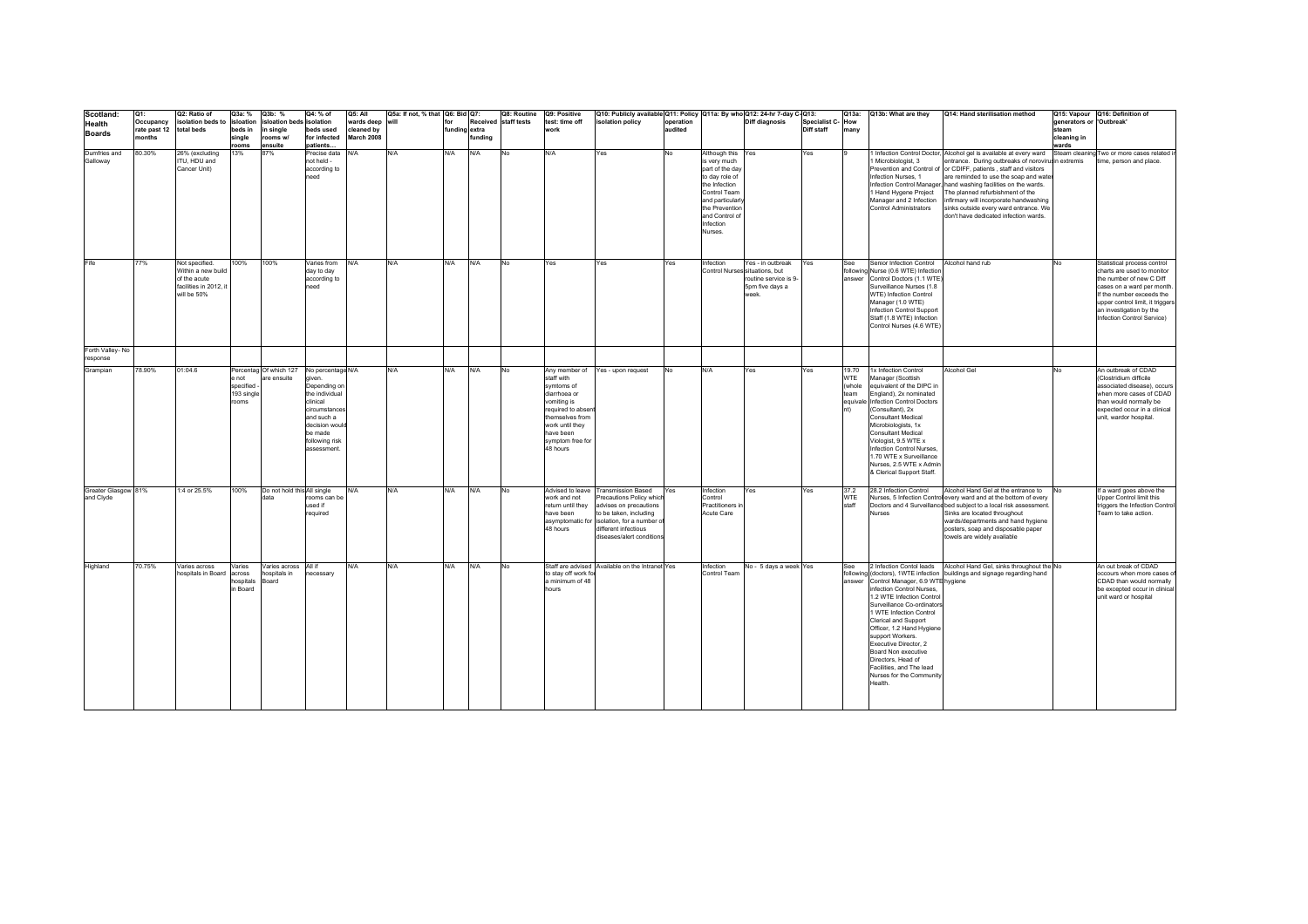| Scotland:     | Q1:                         | Q2: Ratio of                      | Q3a: %    | Q3b: %                   | Q4: % of                       | Q5: All    | Q5a: If not, % that   Q6: Bid   Q7:       |               |         | Q8: Routine                | Q9: Positive                   | Q10: Publicly available Q11: Policy Q11a: By who Q12: 24-hr 7-day C-Q13: |           |                       |                        |                  | Q13a:      | Q13b: What are they                                  | Q14: Hand sterilisation method                                             |                             | Q15: Vapour Q16: Definition of         |
|---------------|-----------------------------|-----------------------------------|-----------|--------------------------|--------------------------------|------------|-------------------------------------------|---------------|---------|----------------------------|--------------------------------|--------------------------------------------------------------------------|-----------|-----------------------|------------------------|------------------|------------|------------------------------------------------------|----------------------------------------------------------------------------|-----------------------------|----------------------------------------|
| Health        | Occupancy                   | isolation beds to isloation       |           | isloation beds isolation |                                | wards deep | will                                      | for           |         | Received staff tests       | test: time off                 | isolation policy                                                         | operation |                       | Diff diagnosis         | Specialist C-How |            |                                                      |                                                                            | generators or 'Outbreak'    |                                        |
| <b>Boards</b> | rate past 12 total beds     |                                   | beds in   | single                   | beds used                      | cleaned by |                                           | funding extra |         |                            | work                           |                                                                          | audited   |                       |                        | Diff staff       | many       |                                                      |                                                                            | steam                       |                                        |
|               | months                      |                                   | single    | rooms w/                 | for infected                   | March 2008 |                                           |               | funding |                            |                                |                                                                          |           |                       |                        |                  |            |                                                      |                                                                            | cleaning in                 |                                        |
|               |                             |                                   | rooms     | ensuite                  | patients                       |            |                                           |               |         |                            |                                |                                                                          |           |                       |                        |                  |            |                                                      |                                                                            | wards                       |                                        |
| Lanarkshire   | Overall                     | Overall percentage Overall        |           | Not Available            | Not specified - N/A            |            | N/A                                       | N/A           | N/A     | No                         | Staff with either              | Leaflets and on website Yes                                              |           | nfection              | res - Microbiology     | Yes              | See        |                                                      | 8.0 whole time equivalent Alcohol hand gel is available at the             | No                          | We follow the Health                   |
|               | percentage not not supplied |                                   | percentag |                          | as dictated by                 |            |                                           |               |         |                            | sickness or                    |                                                                          |           | Control Staff         | staff are available at |                  |            | following (wte) Infection control                    | entrance of wards and we encourage an                                      |                             | Protection Scotland                    |
|               | supplied                    |                                   | e not     |                          | need                           |            |                                           |               |         |                            | diarrhoea are                  |                                                                          |           |                       | all times.             |                  |            | answer Nurses, 5 Consultant                          | advise hand hygiene for all staff and                                      |                             | guidelines on CDAD                     |
|               |                             |                                   | supplied  |                          |                                |            |                                           |               |         |                            | advised not to                 |                                                                          |           |                       |                        |                  |            | Microbiologists/infection                            | visitors in our hospitals.                                                 |                             | surveillance.                          |
|               |                             |                                   |           |                          |                                |            |                                           |               |         |                            | return to work                 |                                                                          |           |                       |                        |                  |            | Control Doctors, 1 wte                               |                                                                            |                             |                                        |
|               |                             |                                   |           |                          |                                |            |                                           |               |         |                            | until 48 hours                 |                                                                          |           |                       |                        |                  |            | Hand Hygiene Coodinator,                             |                                                                            |                             |                                        |
|               |                             |                                   |           |                          |                                |            |                                           |               |         |                            | after symptoms                 |                                                                          |           |                       |                        |                  |            | 2.0 wte surveillance                                 |                                                                            |                             |                                        |
|               |                             |                                   |           |                          |                                |            |                                           |               |         |                            | have ceased                    |                                                                          |           |                       |                        |                  |            | nurses, 2.0 wte                                      |                                                                            |                             |                                        |
|               |                             |                                   |           |                          |                                |            |                                           |               |         |                            |                                |                                                                          |           |                       |                        |                  |            | Cleanliness Champion                                 |                                                                            |                             |                                        |
|               |                             |                                   |           |                          |                                |            |                                           |               |         |                            |                                |                                                                          |           |                       |                        |                  |            | Coodinators plus 2.5                                 |                                                                            |                             |                                        |
|               |                             |                                   |           |                          |                                |            |                                           |               |         |                            |                                |                                                                          |           |                       |                        |                  |            | support staff.                                       |                                                                            |                             |                                        |
| Lothian       | 86.40%                      | 20% Approximately 9% (16)         |           | Of which all             | 39%                            | N/A        | N/A                                       | N/A           | N/A     | No                         | Not to return to               | Yes                                                                      | No        | No                    | 7 days a week, not Yes |                  | 22.56      | Head of Service,                                     | Alcohol gel                                                                | No                          | Two or more cases in the               |
|               |                             |                                   |           | except 4 are             |                                |            |                                           |               |         |                            | work until cleared             |                                                                          |           |                       | 24 hours               |                  | <b>WTE</b> | Professional Lead.                                   |                                                                            |                             | same ward.                             |
|               |                             |                                   |           | ensuite                  |                                |            |                                           |               |         |                            | by Occupational                |                                                                          |           |                       |                        |                  | Staff      | Infection Control Nurse x                            |                                                                            |                             |                                        |
|               |                             |                                   |           |                          |                                |            |                                           |               |         |                            | Health                         |                                                                          |           |                       |                        |                  |            | 16. Surveillance Nurses x                            |                                                                            |                             |                                        |
|               |                             |                                   |           |                          |                                |            |                                           |               |         |                            |                                |                                                                          |           |                       |                        |                  |            | 2. Cleanliness Champion                              |                                                                            |                             |                                        |
|               |                             |                                   |           |                          |                                |            |                                           |               |         |                            |                                |                                                                          |           |                       |                        |                  |            | Coordinator, Secretaries,                            |                                                                            |                             |                                        |
|               |                             |                                   |           |                          |                                |            |                                           |               |         |                            |                                |                                                                          |           |                       |                        |                  |            | Biomedical Scientists x 2                            |                                                                            |                             |                                        |
|               |                             |                                   |           |                          |                                |            |                                           |               |         |                            |                                |                                                                          |           |                       |                        |                  |            |                                                      |                                                                            |                             |                                        |
|               |                             |                                   |           |                          |                                |            |                                           |               |         |                            |                                |                                                                          |           |                       |                        |                  |            |                                                      |                                                                            |                             |                                        |
| Orkney        | 75% (April                  | 01:06                             | 27%       | 73%                      | Any patient                    | N/A        | Not Applicable to                         | N/A           | N/A     | Not routinely              | All members of                 | All current infection                                                    | Yes       | Infection             | Not currently.         | Yes.             |            |                                                      | Infection Specialist staff include the We do not have designated infection |                             | Steam cleaning 2 or more similar cases |
|               | 2006-                       |                                   |           |                          | admitted who                   |            | Scotland but all                          |               |         | required, only             | staff who                      | control policies are                                                     |           | Control               | Presently evaluating   |                  |            | control is Public Health Team,                       | wards. All wards and clinical areas have is used                           |                             | linked to time and place. All          |
|               | March2007)                  |                                   |           |                          | is considered                  |            | ward areas are                            |               |         | consider if it             | presents with                  | publicly available.                                                      |           | Manager               | rapid detection        |                  |            | viewed Laboratory Staff and                          | alcohol hand-gel available at the                                          | routinely as                | cases of C.Diff are reported           |
|               |                             |                                   |           |                          | to be a                        |            | routinely deep                            |               |         | was thought                | symptoms of D&V                |                                                                          |           |                       | techniques available   |                  | as         | Domestic Staff.                                      | entrances with appropriate signage as tipart of the                        |                             |                                        |
|               |                             |                                   |           |                          | potential risk<br>isolated and |            | cleaned following                         |               |         | that there was<br>a sudden | are routinely<br>excluded from |                                                                          |           |                       |                        |                  | everyone   |                                                      | its routine use.                                                           | process in all              |                                        |
|               |                             |                                   |           |                          | routinely                      |            | discharge of any<br>potential risk patien |               |         | increase in                | work and                       |                                                                          |           |                       |                        |                  | business   |                                                      |                                                                            | deep cleaning<br>procedures |                                        |
|               |                             |                                   |           |                          | screened.                      |            |                                           |               |         | symptomatic                | laboratory                     |                                                                          |           |                       |                        |                  |            |                                                      |                                                                            | (currently                  |                                        |
|               |                             |                                   |           |                          | <b>Isolation</b> is            |            |                                           |               |         | patients within            | specimens                      |                                                                          |           |                       |                        |                  |            |                                                      |                                                                            | evaluating the              |                                        |
|               |                             |                                   |           |                          | maintained                     |            |                                           |               |         | an area that               | requested for                  |                                                                          |           |                       |                        |                  |            |                                                      |                                                                            | merits of                   |                                        |
|               |                             |                                   |           |                          | until results                  |            |                                           |               |         | raised                     | investigation.                 |                                                                          |           |                       |                        |                  |            |                                                      |                                                                            | Hydrogen                    |                                        |
|               |                             |                                   |           |                          | are known.                     |            |                                           |               |         | suspicion of a             |                                |                                                                          |           |                       |                        |                  |            |                                                      |                                                                            | Peroxide).                  |                                        |
|               |                             |                                   |           |                          |                                |            |                                           |               |         | potential                  |                                |                                                                          |           |                       |                        |                  |            |                                                      |                                                                            |                             |                                        |
|               |                             |                                   |           |                          |                                |            |                                           |               |         | carrier.                   |                                |                                                                          |           |                       |                        |                  |            |                                                      |                                                                            |                             |                                        |
|               |                             |                                   |           |                          |                                |            |                                           |               |         |                            |                                |                                                                          |           |                       |                        |                  |            |                                                      |                                                                            |                             |                                        |
| Shetland      | 76.85%                      | $8:60 = 13\%$ Due to $8$          |           | 100%                     | 100% where N/A                 |            | N/A                                       | N/A           | N/A     | <b>No</b>                  | Yes but this                   | Yes                                                                      | Yes       | Public Health Yes     |                        | Yes.             | See        |                                                      | 2 x Public Health Doctors   All wards have hand hygiene materials No       |                             | 2 or more cases linked in              |
|               | (73.7% for                  | the small scale fo                |           |                          | necessary                      |            |                                           |               |         |                            | applies to all                 |                                                                          |           | <b>Department/inf</b> |                        |                  |            | following with infection control                     | at the entrance to the ward (alcohol                                       |                             | time and place and origin (ie          |
|               |                             | acute, 80% for our local hospital |           |                          |                                |            |                                           |               |         |                            | diarrhoeal                     |                                                                          |           | ection Control        |                        |                  | answer     |                                                      | responsibilities. 1 x Public based hand gel) and to each clinical          |                             | two cases admitted to the              |
|               | non-acute)                  | we do not have                    |           |                          |                                |            |                                           |               |         |                            | illnesses                      |                                                                          |           | <b>Team</b>           |                        |                  |            |                                                      | Health Nurse with infection area within the ward (sink and liquid          |                             | same ward with community               |
|               |                             | isolation facilities              |           |                          |                                |            |                                           |               |         |                            |                                |                                                                          |           |                       |                        |                  |            | control responsibilities, 1 x soap)                  |                                                                            |                             | acquired infections from               |
|               |                             | but single rooms                  |           |                          |                                |            |                                           |               |         |                            |                                |                                                                          |           |                       |                        |                  |            | <b>Hospital Infection Control</b>                    |                                                                            |                             | different geographical areas           |
|               |                             | are used as                       |           |                          |                                |            |                                           |               |         |                            |                                |                                                                          |           |                       |                        |                  |            | Nurse. 1 x Infection                                 |                                                                            |                             | would not constitute an                |
|               |                             | isolation rooms                   |           |                          |                                |            |                                           |               |         |                            |                                |                                                                          |           |                       |                        |                  |            | Control Manager. 43 x                                |                                                                            |                             | outbreak. 2 cases occurring            |
|               |                             | when needed.                      |           |                          |                                |            |                                           |               |         |                            |                                |                                                                          |           |                       |                        |                  |            | <b>Cleanliness Champions</b>                         |                                                                            |                             | in the same ward during a              |
|               |                             |                                   |           |                          |                                |            |                                           |               |         |                            |                                |                                                                          |           |                       |                        |                  |            | and support from the                                 |                                                                            |                             | single admission time-frame            |
|               |                             |                                   |           |                          |                                |            |                                           |               |         |                            |                                |                                                                          |           |                       |                        |                  |            | Microbiology team at                                 |                                                                            |                             | would be regarded as a                 |
|               |                             |                                   |           |                          |                                |            |                                           |               |         |                            |                                |                                                                          |           |                       |                        |                  |            | Aberdeen, NHS Grampian                               |                                                                            |                             | potential outbreak until               |
|               |                             |                                   |           |                          |                                |            |                                           |               |         |                            |                                |                                                                          |           |                       |                        |                  |            | NB Staff in NHS Shetland                             |                                                                            |                             | proven otherwise.                      |
|               |                             |                                   |           |                          |                                |            |                                           |               |         |                            |                                |                                                                          |           |                       |                        |                  |            | working on Infection                                 |                                                                            |                             |                                        |
|               |                             |                                   |           |                          |                                |            |                                           |               |         |                            |                                |                                                                          |           |                       |                        |                  |            | Control are not whole time                           |                                                                            |                             |                                        |
|               |                             |                                   |           |                          |                                |            |                                           |               |         |                            |                                |                                                                          |           |                       |                        |                  |            | staff because of the scale                           |                                                                            |                             |                                        |
|               |                             |                                   |           |                          |                                |            |                                           |               |         |                            |                                |                                                                          |           |                       |                        |                  |            | of the service but numbers                           |                                                                            |                             |                                        |
|               |                             |                                   |           |                          |                                |            |                                           |               |         |                            |                                |                                                                          |           |                       |                        |                  |            | are given for staff with                             |                                                                            |                             |                                        |
|               |                             |                                   |           |                          |                                |            |                                           |               |         |                            |                                |                                                                          |           |                       |                        |                  |            | these responsibilities in<br>their job descriptions. |                                                                            |                             |                                        |
|               |                             |                                   |           |                          |                                |            |                                           |               |         |                            |                                |                                                                          |           |                       |                        |                  |            |                                                      |                                                                            |                             |                                        |
|               |                             |                                   |           |                          |                                |            |                                           |               |         |                            |                                |                                                                          |           |                       |                        |                  |            |                                                      |                                                                            |                             |                                        |
|               |                             |                                   |           |                          |                                |            |                                           |               |         |                            |                                |                                                                          |           |                       |                        |                  |            |                                                      |                                                                            |                             |                                        |
|               |                             |                                   |           |                          |                                |            |                                           |               |         |                            |                                |                                                                          |           |                       |                        |                  |            |                                                      |                                                                            |                             |                                        |
|               |                             |                                   |           |                          |                                |            |                                           |               |         |                            |                                |                                                                          |           |                       |                        |                  |            |                                                      |                                                                            |                             |                                        |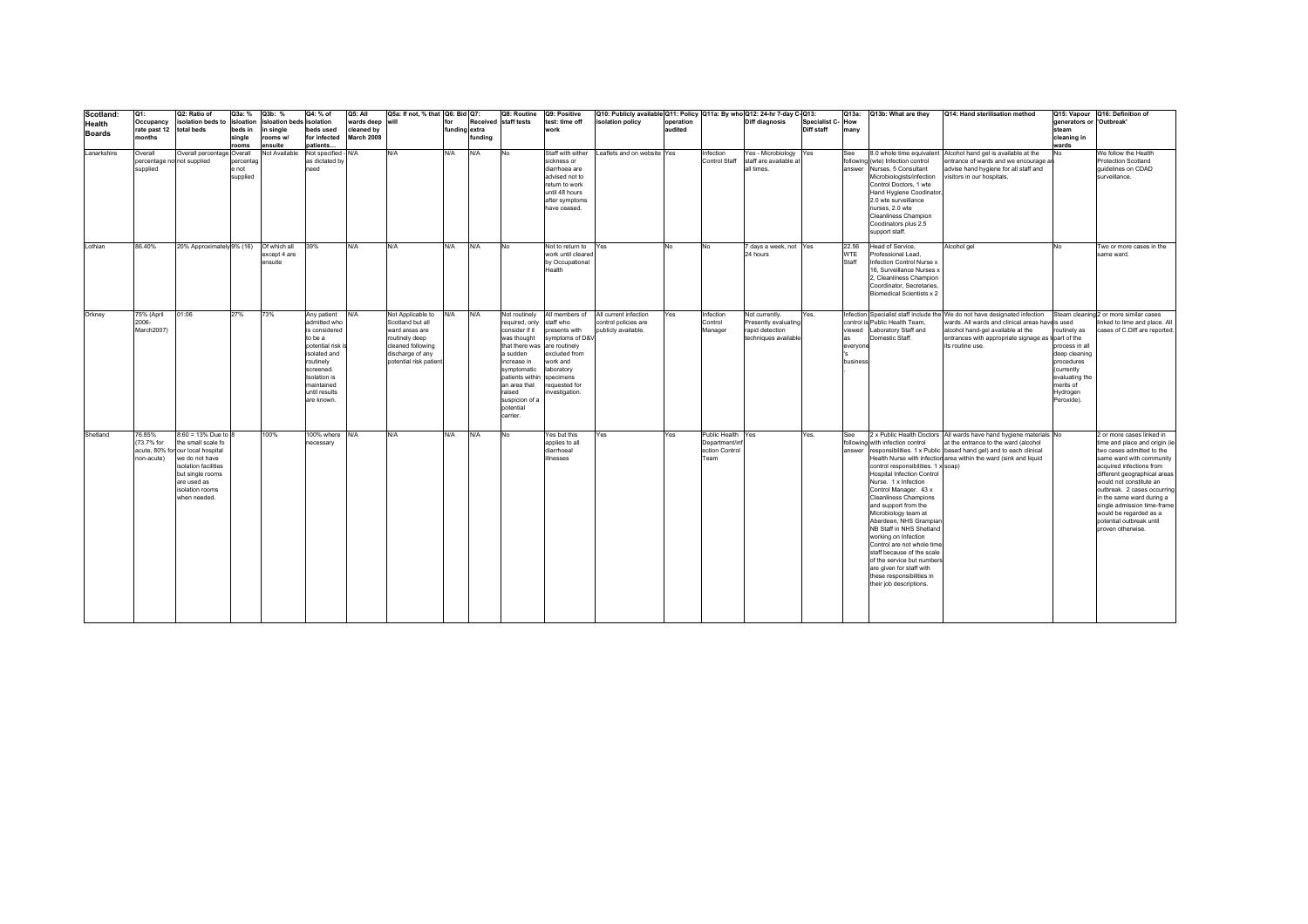| Scotland:                   | Q1:          | Q2: Ratio of                       | Q3a: %              | Q3b: %                   | Q4: % of               | Q5: All         | Q5a: If not, % that Q6: Bid Q7: |               |         | Q8: Routine               | Q9: Positive                     | Q10: Publicly available Q11: Policy   Q11a: By who   Q12: 24-hr 7-day C-Q13: |           |                       |                       |                          | Q13a:      | Q13b: What are they                              | Q14: Hand sterilisation method                                                                            |                          | Q15: Vapour Q16: Definition of                      |
|-----------------------------|--------------|------------------------------------|---------------------|--------------------------|------------------------|-----------------|---------------------------------|---------------|---------|---------------------------|----------------------------------|------------------------------------------------------------------------------|-----------|-----------------------|-----------------------|--------------------------|------------|--------------------------------------------------|-----------------------------------------------------------------------------------------------------------|--------------------------|-----------------------------------------------------|
| Health                      | Occupancy    | isolation beds to isloation        |                     | isloation beds isolation |                        | wards deep will |                                 | for           |         | Received staff tests      | test: time off                   | isolation policy                                                             | operation |                       | <b>Diff diagnosis</b> | <b>Specialist C- How</b> |            |                                                  |                                                                                                           | generators or 'Outbreak' |                                                     |
| <b>Boards</b>               | rate past 12 | total beds                         | beds in             | a single                 | beds used              | cleaned by      |                                 | funding extra |         |                           | work                             |                                                                              | audited   |                       |                       | Diff staff               | many       |                                                  |                                                                                                           | steam                    |                                                     |
|                             | months       |                                    | single              | rooms w/                 | for infected           | March 2008      |                                 |               | fundina |                           |                                  |                                                                              |           |                       |                       |                          |            |                                                  |                                                                                                           | cleaning in              |                                                     |
|                             |              |                                    | rooms               | ensuite                  | patients               |                 |                                 |               |         |                           |                                  |                                                                              |           |                       |                       |                          |            |                                                  |                                                                                                           | wards                    |                                                     |
| Tayside                     | 80%          | 289:1350                           | 37 of 289           | 252 of 289 or            | As required.           | N/A             | N/A                             | N/A           | N/A     | No                        |                                  | If a staff member Yes. In hard copy and Yes                                  |           | Infection             | No                    | Yes.                     | See        |                                                  | One HAI Nurse consultant. A disinfectant hand rub. In the event of No                                     |                          | Varies on the background                            |
|                             |              |                                    | or 12.8%            | 87.1%                    | Single rooms           |                 |                                 |               |         |                           | was found to have electronically |                                                                              |           | <b>Control Nurses</b> |                       |                          |            |                                                  | following Infection Control Manager, C Diff infection hand washing rather                                 |                          | rates which vary in each                            |
|                             |              |                                    |                     |                          | are required t         |                 |                                 |               |         |                           | C Diff diarrhoea                 |                                                                              |           |                       |                       |                          |            | answer 2 Infection Control                       | than hand rubs are used.                                                                                  |                          | area, but as a rule of thumb,                       |
|                             |              |                                    |                     |                          | be used for            |                 |                                 |               |         |                           | then they would                  |                                                                              |           |                       |                       |                          |            | Doctors, and 11 WTE                              |                                                                                                           |                          | if we see 2 or more linked                          |
|                             |              |                                    |                     |                          | many                   |                 |                                 |               |         |                           | be off work.                     |                                                                              |           |                       |                       |                          |            | <b>Infection Control Nurses</b>                  |                                                                                                           |                          | new episodes in the same                            |
|                             |              |                                    |                     |                          | purposes               |                 |                                 |               |         |                           |                                  |                                                                              |           |                       |                       |                          |            | and administrative and                           |                                                                                                           |                          | week in the same ward we                            |
|                             |              |                                    |                     |                          | including<br>infection |                 |                                 |               |         |                           |                                  |                                                                              |           |                       |                       |                          |            | other support staff, and<br>numerous Cleanliness |                                                                                                           |                          | would immediately review<br>practice and re-inforce |
|                             |              |                                    |                     |                          | control. C Dif         |                 |                                 |               |         |                           |                                  |                                                                              |           |                       |                       |                          |            | Champions.                                       |                                                                                                           |                          | infection Control                                   |
|                             |              |                                    |                     |                          | however takes          |                 |                                 |               |         |                           |                                  |                                                                              |           |                       |                       |                          |            |                                                  |                                                                                                           |                          | Precautions. More than this                         |
|                             |              |                                    |                     |                          | priority for           |                 |                                 |               |         |                           |                                  |                                                                              |           |                       |                       |                          |            |                                                  |                                                                                                           |                          | we would consider declaring                         |
|                             |              |                                    |                     |                          | single room            |                 |                                 |               |         |                           |                                  |                                                                              |           |                       |                       |                          |            |                                                  |                                                                                                           |                          | an outbreak.                                        |
|                             |              |                                    |                     |                          |                        |                 |                                 |               |         |                           |                                  |                                                                              |           |                       |                       |                          |            |                                                  |                                                                                                           |                          |                                                     |
| Western Isles               |              | 73% overall in 25-50% depending No |                     | All single               | Allocated              | N/A             | N/A                             | N/A           | N/A     | Yes                       | Yes                              | Yes                                                                          | Yes       | Infection             | No.                   | Yes                      | 3.4        |                                                  | 2 X Specialist Practitioners Alcohol hand gel at every ward/entranceNo                                    |                          | 3 cases or more in same                             |
|                             | 2007         | on speciality                      |                     | percentag rooms are      | according to           |                 |                                 |               |         |                           |                                  |                                                                              |           | Control Team          |                       |                          | <b>WTE</b> |                                                  | in Infection Control, 2 x PT and soap and water available                                                 |                          | area over 3 months                                  |
|                             |              |                                    | specified ensuite   |                          | need                   |                 |                                 |               |         |                           |                                  |                                                                              |           |                       |                       |                          |            | <b>Trainee Infection Control</b>                 |                                                                                                           |                          |                                                     |
|                             |              |                                    |                     |                          |                        |                 |                                 |               |         |                           |                                  |                                                                              |           |                       |                       |                          |            | Officers, 1 x PT Infection                       |                                                                                                           |                          |                                                     |
|                             |              |                                    |                     |                          |                        |                 |                                 |               |         |                           |                                  |                                                                              |           |                       |                       |                          |            | Control Admin Officer. 1 x                       |                                                                                                           |                          |                                                     |
|                             |              |                                    |                     |                          |                        |                 |                                 |               |         |                           |                                  |                                                                              |           |                       |                       |                          |            | Infection Control Doctor/                        |                                                                                                           |                          |                                                     |
|                             |              |                                    |                     |                          |                        |                 |                                 |               |         |                           |                                  |                                                                              |           |                       |                       |                          |            | Microbiologist, Public                           |                                                                                                           |                          |                                                     |
|                             |              |                                    |                     |                          |                        |                 |                                 |               |         |                           |                                  |                                                                              |           |                       |                       |                          |            | Health Consultant/Infection                      |                                                                                                           |                          |                                                     |
|                             |              |                                    |                     |                          |                        |                 |                                 |               |         |                           |                                  |                                                                              |           |                       |                       |                          |            | Control Manager, 1 x                             |                                                                                                           |                          |                                                     |
|                             |              |                                    |                     |                          |                        |                 |                                 |               |         |                           |                                  |                                                                              |           |                       |                       |                          |            | Information Officer                              |                                                                                                           |                          |                                                     |
|                             |              |                                    |                     |                          |                        |                 |                                 |               |         |                           |                                  |                                                                              |           |                       |                       |                          |            |                                                  |                                                                                                           |                          |                                                     |
|                             |              |                                    |                     |                          |                        |                 |                                 |               |         |                           |                                  |                                                                              |           |                       |                       |                          |            |                                                  |                                                                                                           |                          |                                                     |
|                             |              |                                    |                     |                          |                        |                 |                                 |               |         |                           |                                  |                                                                              |           |                       |                       |                          |            |                                                  |                                                                                                           |                          |                                                     |
| Golden Jubilee              |              | 78.7% (74.2% 100%All inpatient     | 100%All             | 100%All                  | 100% All               | N/A             | N/A                             | N/A           | N/A     |                           | Yes - Any staff Not to return to | Yes. We also provide Yes                                                     |           | Infection             | Yes                   | Yes                      | la         |                                                  | Infeciton Control Manager, Alcohol hand rub/gel is provided at the Steam cleaners Evidence of two or more |                          |                                                     |
| National Hospital (general) |              | rooms are ensuite                  | inpatient           | npatient rooms inpatient |                        |                 |                                 |               |         | who, whilst at work until |                                  | leaflets and highly visible                                                  |           | Control Staff         |                       |                          |            |                                                  | Infection Control Nurses x entrance of all clinical and public areas are used in all                      |                          | cases of infection related to                       |
|                             |              | 83.2% (acute) single rooms that    | rooms are           | are ensuite              | rooms are              |                 |                                 |               |         | work develop              |                                  | symptom free for poster campaign within                                      |           |                       |                       |                          |            | 2, Tissue viability Nurse,                       | for hand decontamination. Each                                                                            | areas                    | eachother in time and place                         |
|                             |              | can be used for                    | ensuite             | single rooms             | ensuite single         |                 |                                 |               |         | diarrhoea are             | 48 hours                         | all public areas within the                                                  |           |                       |                       |                          |            | Surveillance Nurse,                              | individual inpatient room also has                                                                        |                          | The Public Health Dept and                          |
|                             |              | isolation purposes single          |                     | that can be              | rooms that car         |                 |                                 |               |         | sent to our               |                                  | hospital.                                                                    |           |                       |                       |                          |            | Infection Control Doctor,                        | alcohol hand rub/gel provided at the                                                                      |                          | HPS will be informed as                             |
|                             |              |                                    | rooms that used for |                          | be used for            |                 |                                 |               |         | Occupational              |                                  |                                                                              |           |                       |                       |                          |            | Hand Hygene Coordinator, entrance of each room   |                                                                                                           |                          | soon as the outbreak is                             |
|                             |              |                                    | can be              | solation                 | isolation              |                 |                                 |               |         | Health Dept.              |                                  |                                                                              |           |                       |                       |                          |            | Housekeeping and                                 |                                                                                                           |                          | suspected or a significant                          |
|                             |              |                                    | used for            | ourposes                 | purposes               |                 |                                 |               |         | They are                  |                                  |                                                                              |           |                       |                       |                          |            | Portering operations                             |                                                                                                           |                          | incident occurs.                                    |
|                             |              |                                    | isolation           |                          |                        |                 |                                 |               |         | reviewed by               |                                  |                                                                              |           |                       |                       |                          |            | Manager and a                                    |                                                                                                           |                          |                                                     |
|                             |              |                                    | purposes            |                          |                        |                 |                                 |               |         | staff and if              |                                  |                                                                              |           |                       |                       |                          |            | Departmental Secretary.                          |                                                                                                           |                          |                                                     |
|                             |              |                                    |                     |                          |                        |                 |                                 |               |         | possible a                |                                  |                                                                              |           |                       |                       |                          |            |                                                  |                                                                                                           |                          |                                                     |
|                             |              |                                    |                     |                          |                        |                 |                                 |               |         | sample is                 |                                  |                                                                              |           |                       |                       |                          |            |                                                  |                                                                                                           |                          |                                                     |
|                             |              |                                    |                     |                          |                        |                 |                                 |               |         | obtained and              |                                  |                                                                              |           |                       |                       |                          |            |                                                  |                                                                                                           |                          |                                                     |
|                             |              |                                    |                     |                          |                        |                 |                                 |               |         | sent to the lab           |                                  |                                                                              |           |                       |                       |                          |            |                                                  |                                                                                                           |                          |                                                     |
|                             |              |                                    |                     |                          |                        |                 |                                 |               |         | for testing.              |                                  |                                                                              |           |                       |                       |                          |            |                                                  |                                                                                                           |                          |                                                     |
|                             |              |                                    |                     |                          |                        |                 |                                 |               |         | Staff who                 |                                  |                                                                              |           |                       |                       |                          |            |                                                  |                                                                                                           |                          |                                                     |
|                             |              |                                    |                     |                          |                        |                 |                                 |               |         | phone in sick             |                                  |                                                                              |           |                       |                       |                          |            |                                                  |                                                                                                           |                          |                                                     |
|                             |              |                                    |                     |                          |                        |                 |                                 |               |         | are also asked,           |                                  |                                                                              |           |                       |                       |                          |            |                                                  |                                                                                                           |                          |                                                     |
|                             |              |                                    |                     |                          |                        |                 |                                 |               |         | if possible, to           |                                  |                                                                              |           |                       |                       |                          |            |                                                  |                                                                                                           |                          |                                                     |
|                             |              |                                    |                     |                          |                        |                 |                                 |               |         | send in a<br>sample to be |                                  |                                                                              |           |                       |                       |                          |            |                                                  |                                                                                                           |                          |                                                     |
|                             |              |                                    |                     |                          |                        |                 |                                 |               |         | tested.                   |                                  |                                                                              |           |                       |                       |                          |            |                                                  |                                                                                                           |                          |                                                     |
|                             |              |                                    |                     |                          |                        |                 |                                 |               |         |                           |                                  |                                                                              |           |                       |                       |                          |            |                                                  |                                                                                                           |                          |                                                     |
|                             |              |                                    |                     |                          |                        |                 |                                 |               |         |                           |                                  |                                                                              |           |                       |                       |                          |            |                                                  |                                                                                                           |                          |                                                     |
|                             |              |                                    |                     |                          |                        |                 |                                 |               |         |                           |                                  |                                                                              |           |                       |                       |                          |            |                                                  |                                                                                                           |                          |                                                     |
|                             |              |                                    |                     |                          |                        |                 |                                 |               |         |                           |                                  |                                                                              |           |                       |                       |                          |            |                                                  |                                                                                                           |                          |                                                     |
|                             |              |                                    |                     |                          |                        |                 |                                 |               |         |                           |                                  |                                                                              |           |                       |                       |                          |            |                                                  |                                                                                                           |                          |                                                     |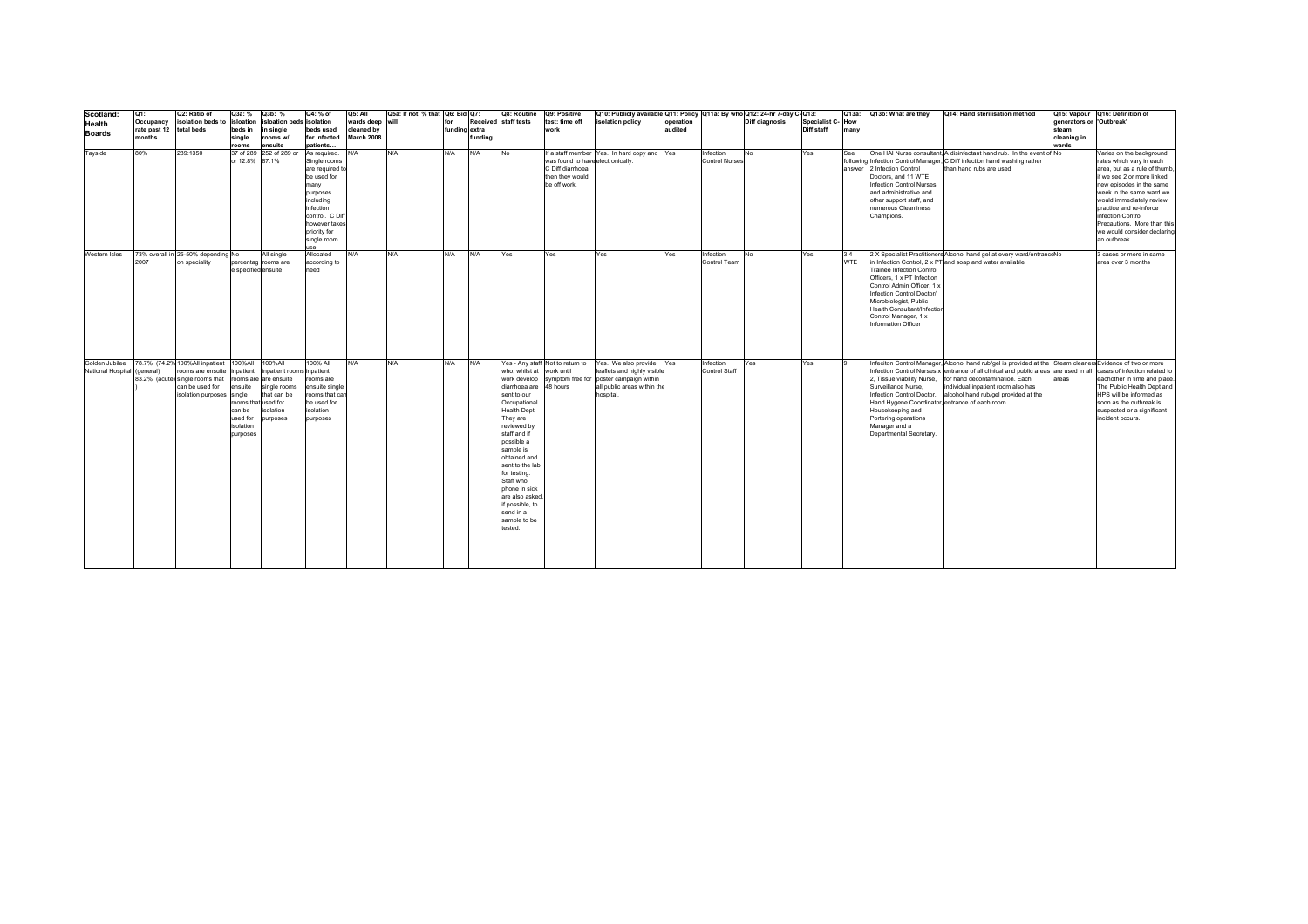| Wales: Trusts   Q1:                         |              | Q2: Ratio of                         | Q3a: %    | Q3b: %     | Q4: % of                      | Q5: All           | Q5a: If not, % that   Q6: Bid   Q7: |               |         | Q8: Routine             | Q9: Positive                  | Q10: Publicly available Q11: Policy Q11a: By who Q12: 24-hr 7-day C-Q13: |           |                       |                |                  | Q13a:  | Q13b: What are they                         | Q14: Hand sterilisation method                                   |                          | Q15: Vapour Q16: Definition of |
|---------------------------------------------|--------------|--------------------------------------|-----------|------------|-------------------------------|-------------------|-------------------------------------|---------------|---------|-------------------------|-------------------------------|--------------------------------------------------------------------------|-----------|-----------------------|----------------|------------------|--------|---------------------------------------------|------------------------------------------------------------------|--------------------------|--------------------------------|
|                                             | Occupancy    | isolation beds to                    | isloation |            | isloation beds isolation      | wards deep        | lwill                               | for           |         | Received staff tests    | test: time off                | isolation policy                                                         | operation |                       | Diff diagnosis | Specialist C-How |        |                                             |                                                                  | generators or 'Outbreak' |                                |
|                                             | rate past 12 | total beds                           | beds in   | in sinale  | beds used                     | cleaned by        |                                     | funding extra |         |                         | work                          |                                                                          | audited   |                       |                | Diff staff       | many   |                                             |                                                                  | steam                    |                                |
|                                             | months       |                                      | single    | rooms w/   | for infected                  | March 2008        |                                     |               | funding |                         |                               |                                                                          |           |                       |                |                  |        |                                             |                                                                  | cleaning in              |                                |
|                                             |              |                                      | rooms     | ensuite    | patients                      |                   |                                     |               |         |                         |                               |                                                                          |           |                       |                |                  |        |                                             |                                                                  | wards                    |                                |
| Bro Morgannwg 92%                           |              | Percentage not                       | ercentag  |            | Percentage not Percentage     | N/A This is a N/A |                                     | N/A           | N/A     | Not routinely -         | Staff are                     | Policies are available to Yes                                            |           | Daily                 | Yes            | Yes              | See    | 6 Nurses and 3                              | All acute bed bays have alcohol gel/soa No                       |                          | Two or more cases occurrin     |
| <b>NHS Trust</b>                            |              | specified - There                    | not       | specified  | not specified                 | Department        |                                     |               |         | As per policy,          | individually                  | the public on request.                                                   |           | monitoring is         |                |                  |        | following Microbiologists                   | and wash basins available. Alcohol gel                           |                          | at the same time in the sam    |
|                                             |              | are no designated                    | specified |            |                               | of Health         |                                     |               |         | following risk          | assessed based                |                                                                          |           | undertaken at         |                |                  | answer |                                             | dispeners are also situated within                               |                          | area would be considered a     |
|                                             |              | isolation beds but                   |           |            |                               | initiative        |                                     |               |         | staff may be            | upon the Trust's              |                                                                          |           | ward and dept         |                |                  |        |                                             | corridors leading to wards.                                      |                          | trigger event for further      |
|                                             |              | there are single                     |           |            |                               | which is not      |                                     |               |         | required to give policy |                               |                                                                          |           | level and via         |                |                  |        |                                             |                                                                  |                          | action.                        |
|                                             |              | rooms with ensuite                   |           |            |                               | specific to       |                                     |               |         | a specimen for          |                               |                                                                          |           | the specialist        |                |                  |        |                                             |                                                                  |                          |                                |
|                                             |              | facilities which are                 |           |            |                               | Wales.            |                                     |               |         | testing                 |                               |                                                                          |           | Infection             |                |                  |        |                                             |                                                                  |                          |                                |
|                                             |              | designated for                       |           |            |                               | Thorough          |                                     |               |         |                         |                               |                                                                          |           | Control Team          |                |                  |        |                                             |                                                                  |                          |                                |
|                                             |              | special use such                     |           |            |                               | cleaning is       |                                     |               |         |                         |                               |                                                                          |           | Infection             |                |                  |        |                                             |                                                                  |                          |                                |
|                                             |              | as where there are                   |           |            |                               | carried out       |                                     |               |         |                         |                               |                                                                          |           | Control is an         |                |                  |        |                                             |                                                                  |                          |                                |
|                                             |              | confirmed or                         |           |            |                               | after each        |                                     |               |         |                         |                               |                                                                          |           | integral role fo      |                |                  |        |                                             |                                                                  |                          |                                |
|                                             |              | suspected                            |           |            |                               | case of           |                                     |               |         |                         |                               |                                                                          |           | all ward staff        |                |                  |        |                                             |                                                                  |                          |                                |
|                                             |              | infections. As per                   |           |            |                               | infection         |                                     |               |         |                         |                               |                                                                          |           | and a training        |                |                  |        |                                             |                                                                  |                          |                                |
|                                             |              | the Trust's                          |           |            |                               | risk/cluster o    |                                     |               |         |                         |                               |                                                                          |           | programme is          |                |                  |        |                                             |                                                                  |                          |                                |
|                                             |              | <b>Infection Control</b>             |           |            |                               | outbreak of       |                                     |               |         |                         |                               |                                                                          |           | in place to           |                |                  |        |                                             |                                                                  |                          |                                |
|                                             |              | Policy, any area                     |           |            |                               | infection in      |                                     |               |         |                         |                               |                                                                          |           | ensure that           |                |                  |        |                                             |                                                                  |                          |                                |
|                                             |              | where a patient                      |           |            |                               | accordance        |                                     |               |         |                         |                               |                                                                          |           | they have             |                |                  |        |                                             |                                                                  |                          |                                |
|                                             |              | with a confirmed                     |           |            |                               | with the          |                                     |               |         |                         |                               |                                                                          |           | appropriate           |                |                  |        |                                             |                                                                  |                          |                                |
|                                             |              | infection has been                   |           |            |                               | Trust's           |                                     |               |         |                         |                               |                                                                          |           | education and         |                |                  |        |                                             |                                                                  |                          |                                |
|                                             |              | located is deep                      |           |            |                               | Control of        |                                     |               |         |                         |                               |                                                                          |           | awareness an          |                |                  |        |                                             |                                                                  |                          |                                |
|                                             |              | cleaned after they                   |           |            |                               | Infection         |                                     |               |         |                         |                               |                                                                          |           | that infection        |                |                  |        |                                             |                                                                  |                          |                                |
|                                             |              | leave. Single                        |           |            |                               | Policy.           |                                     |               |         |                         |                               |                                                                          |           | control policies      |                |                  |        |                                             |                                                                  |                          |                                |
|                                             |              | rooms are used                       |           |            |                               |                   |                                     |               |         |                         |                               |                                                                          |           | are being             |                |                  |        |                                             |                                                                  |                          |                                |
|                                             |              | wherever possible                    |           |            |                               |                   |                                     |               |         |                         |                               |                                                                          |           | implemented.          |                |                  |        |                                             |                                                                  |                          |                                |
|                                             |              | for patients                         |           |            |                               |                   |                                     |               |         |                         |                               |                                                                          |           |                       |                |                  |        |                                             |                                                                  |                          |                                |
|                                             |              | requiring special                    |           |            |                               |                   |                                     |               |         |                         |                               |                                                                          |           |                       |                |                  |        |                                             |                                                                  |                          |                                |
|                                             |              | observations as<br>well as those who |           |            |                               |                   |                                     |               |         |                         |                               |                                                                          |           |                       |                |                  |        |                                             |                                                                  |                          |                                |
|                                             |              |                                      |           |            |                               |                   |                                     |               |         |                         |                               |                                                                          |           |                       |                |                  |        |                                             |                                                                  |                          |                                |
|                                             |              | are known to be<br>coming to the end |           |            |                               |                   |                                     |               |         |                         |                               |                                                                          |           |                       |                |                  |        |                                             |                                                                  |                          |                                |
|                                             |              | of their life.                       |           |            |                               |                   |                                     |               |         |                         |                               |                                                                          |           |                       |                |                  |        |                                             |                                                                  |                          |                                |
|                                             |              |                                      |           |            |                               |                   |                                     |               |         |                         |                               |                                                                          |           |                       |                |                  |        |                                             |                                                                  |                          |                                |
| Cardiff and                                 | 95%          | No designated                        | Not       |            | 50% of single As required N/A |                   | N/A                                 | N/A           | N/A     | <b>No</b>               | Remain at home Not at present |                                                                          | Yes       | Infection             | Yes            | Yes              | 11     |                                             | 1 Infection Control Doctor, Alcohol gel at the entrance of wards | No                       | Varies - but a rise in a       |
| Wales NHS Trust                             |              | isolation beds.                      | specified | rooms      |                               |                   |                                     |               |         |                         | until symptom free            |                                                                          |           | Control Team          |                |                  |        |                                             | 1 Senior Infection Control and hand washing facilities           |                          | basline rate of a ward could   |
|                                             |              | Single rooms can                     |           |            |                               |                   |                                     |               |         |                         | for 48 hours                  |                                                                          |           | and                   |                |                  |        | Nurse, 3 FT Infection                       |                                                                  |                          | trigger an outbreak situation  |
|                                             |              | be used if required                  |           |            |                               |                   |                                     |               |         |                         |                               |                                                                          |           | Microbiologists       |                |                  |        | Control Nurses, 3 PT                        |                                                                  |                          |                                |
|                                             |              |                                      |           |            |                               |                   |                                     |               |         |                         |                               |                                                                          |           |                       |                |                  |        | Infection Control Nurses,                   |                                                                  |                          |                                |
|                                             |              |                                      |           |            |                               |                   |                                     |               |         |                         |                               |                                                                          |           |                       |                |                  |        | 2 Scientific Staff, Admin                   |                                                                  |                          |                                |
|                                             |              |                                      |           |            |                               |                   |                                     |               |         |                         |                               |                                                                          |           |                       |                |                  |        |                                             |                                                                  |                          |                                |
|                                             |              |                                      |           |            |                               |                   |                                     |               |         |                         |                               |                                                                          |           |                       |                |                  |        |                                             |                                                                  |                          |                                |
| Carmarthenshire 85.01% (April 15% or 95:637 |              |                                      | 16.60%    | 15%        | 74%                           | <b>No</b>         | 70%                                 | N/A           | N/A     | <b>No</b>               | N/A                           | Yes                                                                      | Yes       | Infection             | Yes            | Yes              | See    | 2 Consultant                                | Alcohol Gel                                                      | Steam                    | Where the number of cases      |
| <b>NHS Trust</b>                            | $2007 -$     |                                      |           |            |                               |                   |                                     |               |         |                         |                               |                                                                          |           | Control               |                |                  |        | following Microbiologists, 3 Nurses         |                                                                  | Cleaning                 | exceeds the norm or when       |
|                                             | Febuary 2008 |                                      |           |            |                               |                   |                                     |               |         |                         |                               |                                                                          |           | Nurse/Director        |                |                  |        | answer of which 2 Infection                 |                                                                  |                          | cases are linked - by time,    |
|                                             |              |                                      |           |            |                               |                   |                                     |               |         |                         |                               |                                                                          |           | ate Nurses            |                |                  |        | Control Nurses and 1                        |                                                                  |                          | person or place and there      |
|                                             |              |                                      |           |            |                               |                   |                                     |               |         |                         |                               |                                                                          |           |                       |                |                  |        | Infection Control                           |                                                                  |                          | are two or more cases.         |
|                                             |              |                                      |           |            |                               |                   |                                     |               |         |                         |                               |                                                                          |           |                       |                |                  |        | surveillance co ordinator                   |                                                                  |                          |                                |
| Ceredigion &Mid                             |              |                                      |           |            |                               |                   |                                     |               |         |                         |                               |                                                                          |           |                       |                |                  |        |                                             |                                                                  |                          |                                |
| Wales NHS Trust                             |              |                                      |           |            |                               |                   |                                     |               |         |                         |                               |                                                                          |           |                       |                |                  |        |                                             |                                                                  |                          |                                |
| - No response                               |              |                                      |           |            |                               |                   |                                     |               |         |                         |                               |                                                                          |           |                       |                |                  |        |                                             |                                                                  |                          |                                |
|                                             |              |                                      |           |            |                               |                   |                                     |               |         |                         |                               |                                                                          |           |                       |                |                  |        |                                             |                                                                  |                          |                                |
| Conwy &                                     | 83%          | No isolation rooms. Number           |           | Number not | 28% (May                      |                   | Not Specified Not specified         | <b>N/A</b>    | N/A     | <b>No</b>               | All staff with                | Yes                                                                      | Yes       | Infection             | No             | Yes              | See    | 4 Sessions per week of                      | Alcohol hand decontamination and                                 | No                       | When the number of cases       |
| Denbigshire NHS                             |              | Single rooms are                     | not       | specified  | 2007)                         |                   |                                     |               |         |                         | diarrhoea are                 |                                                                          |           | <b>Control Nurses</b> |                |                  |        | following Consultant Microbiologist signage |                                                                  |                          | exceeds 2 standard             |
| Trust                                       |              | used for patient                     | specified |            |                               |                   |                                     |               |         |                         | excluded until                |                                                                          |           |                       |                |                  |        | answer time, 3 WTE Infection                |                                                                  |                          | deviations above the mean      |
|                                             |              | isolation when                       |           |            |                               |                   |                                     |               |         |                         | 48hrs after clinica           |                                                                          |           |                       |                |                  |        | Control Nurses (ICN), 1.25                  |                                                                  |                          | level for the area.            |
|                                             |              | required/available                   |           |            |                               |                   |                                     |               |         |                         | recovery                      |                                                                          |           |                       |                |                  |        | WTE Admin support, 4                        |                                                                  |                          |                                |
|                                             |              |                                      |           |            |                               |                   |                                     |               |         |                         |                               |                                                                          |           |                       |                |                  |        | ICNs, 1 antibiotic                          |                                                                  |                          |                                |
|                                             |              |                                      |           |            |                               |                   |                                     |               |         |                         |                               |                                                                          |           |                       |                |                  |        | pharmacist & 0.5WTE                         |                                                                  |                          |                                |
|                                             |              |                                      |           |            |                               |                   |                                     |               |         |                         |                               |                                                                          |           |                       |                |                  |        | admin support                               |                                                                  |                          |                                |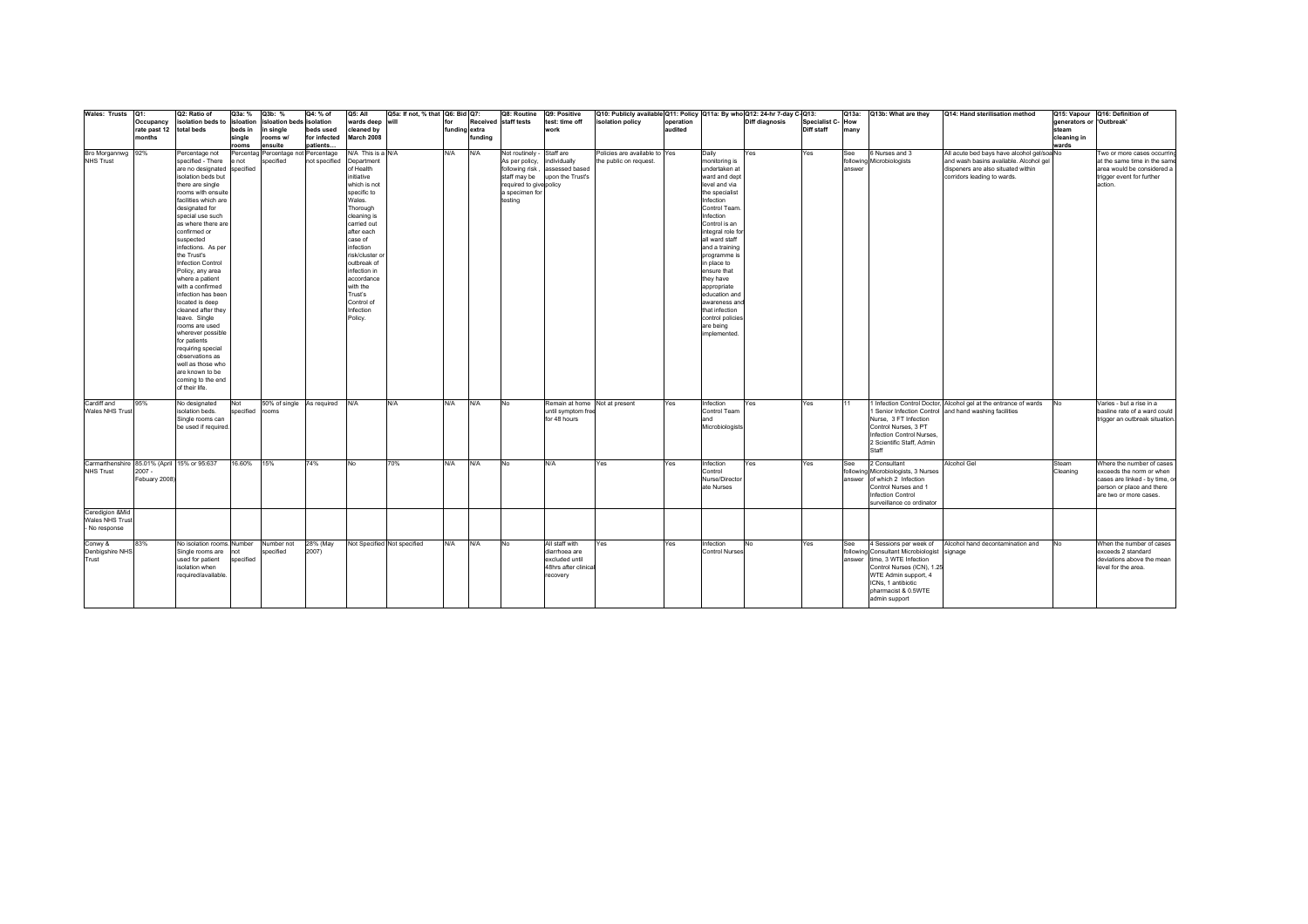| Wales: Trusts Q1:                                              |                                                         | Q2: Ratio of                                                                                                                                  | Q3a: %                                                                                                                 | Q3b: %                                                | Q4: % of                  | Q5: All                                                                                                                                                                                                                                                                                                                                                                                   | Q5a: If not, % that   Q6: Bid   Q7: |               |         | Q8: Routine          | Q9: Positive                                                                                                                 | Q10: Publicly available Q11: Policy Q11a: By who Q12: 24-hr 7-day C-Q13:                                                                                        |           |                                                           |                |                  |                                       | Q13a: Q13b: What are they                                                                                                          | Q14: Hand sterilisation method                                                                                                                                                                                                  |                          | Q15: Vapour Q16: Definition of                                                                     |
|----------------------------------------------------------------|---------------------------------------------------------|-----------------------------------------------------------------------------------------------------------------------------------------------|------------------------------------------------------------------------------------------------------------------------|-------------------------------------------------------|---------------------------|-------------------------------------------------------------------------------------------------------------------------------------------------------------------------------------------------------------------------------------------------------------------------------------------------------------------------------------------------------------------------------------------|-------------------------------------|---------------|---------|----------------------|------------------------------------------------------------------------------------------------------------------------------|-----------------------------------------------------------------------------------------------------------------------------------------------------------------|-----------|-----------------------------------------------------------|----------------|------------------|---------------------------------------|------------------------------------------------------------------------------------------------------------------------------------|---------------------------------------------------------------------------------------------------------------------------------------------------------------------------------------------------------------------------------|--------------------------|----------------------------------------------------------------------------------------------------|
|                                                                | Occupancy                                               | isolation beds to isloation                                                                                                                   |                                                                                                                        | isloation beds isolation                              |                           | wards deep will                                                                                                                                                                                                                                                                                                                                                                           |                                     | for           |         | Received staff tests | test: time off                                                                                                               | isolation policy                                                                                                                                                | operation |                                                           | Diff diagnosis | Specialist C-How |                                       |                                                                                                                                    |                                                                                                                                                                                                                                 | generators or 'Outbreak' |                                                                                                    |
|                                                                | rate past 12 total beds<br>months                       |                                                                                                                                               | beds in<br>single                                                                                                      | single<br>rooms w/                                    | beds used<br>for infected | cleaned by<br>March 2008                                                                                                                                                                                                                                                                                                                                                                  |                                     | funding extra | funding |                      | work                                                                                                                         |                                                                                                                                                                 | audited   |                                                           |                | Diff staff       | many                                  |                                                                                                                                    |                                                                                                                                                                                                                                 | steam<br>cleaning in     |                                                                                                    |
|                                                                |                                                         |                                                                                                                                               | rooms                                                                                                                  | ensuite                                               | patients                  |                                                                                                                                                                                                                                                                                                                                                                                           |                                     |               |         |                      |                                                                                                                              |                                                                                                                                                                 |           |                                                           |                |                  |                                       |                                                                                                                                    |                                                                                                                                                                                                                                 | wards                    |                                                                                                    |
| Gwent Healthcare 85%<br><b>NHS Trust</b>                       |                                                         | 1786:236                                                                                                                                      | 13%                                                                                                                    | 6%                                                    | Approx 80%                | N/A                                                                                                                                                                                                                                                                                                                                                                                       | N/A                                 | <b>N/A</b>    | N/A     | No                   | N/A                                                                                                                          | Yes we have policies in yes<br>place clearly indicating<br>when patients with<br>infections should be<br>isolated. Copies are<br>freely available on<br>equest. |           | Infection<br>No<br>Control Team                           |                | Yes              | 14                                    | Three microbiologists, 9 Alcohol gel<br>Infection Control Nurses,<br>Two PT admin support                                          |                                                                                                                                                                                                                                 | Both                     | Potentially two cases in a<br>month - each ward and unit<br>assessed individually for<br>variation |
| North East Wales Not answered Not answered<br><b>NHS Trust</b> |                                                         |                                                                                                                                               | 3 single<br>ward of 27 ensuite<br>beds.<br>Some<br>areas<br>such as<br>paedriatri<br>s have<br>more<br>single<br>rooms | Of the 3 single As required<br>rooms per rooms, 2 are |                           | N/A                                                                                                                                                                                                                                                                                                                                                                                       | N/A                                 | N/A           | N/A     | No                   | Not answered                                                                                                                 | Yes                                                                                                                                                             | Yes       | Yes<br>Infection<br>Control Team                          |                | Yes              | Three<br>nurses<br>and two<br>doctors | Three nurses and two<br>doctors                                                                                                    | Alcohol hand rub at the entrance of all No<br>ward and departments                                                                                                                                                              |                          | 2 or more cases                                                                                    |
| North Glamorgan 86.93%<br><b>NHS Trust</b>                     | includes all<br>North<br>Glamorgan<br>NHS Trust<br>beds | 3 negative pressure3 negative 34 of 118<br>isolation rooms,<br>and, in addition,<br>has 118 single<br>cubicles out of a<br>total of 705 beds. | pressure<br>isolation<br>rooms,<br>and, in<br>addition,<br>has 118<br>single<br>cubicles                               | single cubicles need<br>$= 28.8%$                     | Varies upon               | N/A We deep N/A<br>clean our<br>ward areas<br>based on<br>regular risk<br>assessment<br>and on a<br>rotational<br>basis. If we<br>have<br>experienced<br>an infection<br>outbreak the<br>area is deep<br>cleaned<br>before new<br>patients are<br>admitted to<br>that area. We<br>have received<br>no<br>instructions<br>from the<br>Welsh<br>Assembly to<br>deep clean all<br>our wards. |                                     | N/A           | N/A     | No                   | Staff must be<br>symptom free for site only<br>48-72 hours<br>before returning to<br>work following any<br>diarrhoea episode | On the Trust Intranet                                                                                                                                           | Yes       | The Infection Yes<br>Prevention and<br>Control<br>Nurses. |                | Yes              | Six                                   | 2 WTE Consultant<br>Microbiologists, 0.5 WTE<br><b>IPC Senior Nurse</b><br>Manager, 2.5 WTE IPC<br>Nurse, 1 WTE IPC<br>Coordinator | There are signs at the entrance of everySteam cleaners Not answered<br>ward reinforcing infection control<br>messages. There are also hand foam<br>sanitizers at the entrance of every ward<br>and at the point of patient case |                          |                                                                                                    |
| North West<br>Wales NHS Trust<br>No response                   |                                                         |                                                                                                                                               |                                                                                                                        |                                                       |                           |                                                                                                                                                                                                                                                                                                                                                                                           |                                     |               |         |                      |                                                                                                                              |                                                                                                                                                                 |           |                                                           |                |                  |                                       |                                                                                                                                    |                                                                                                                                                                                                                                 |                          |                                                                                                    |
| Pembrokeshire<br>and Derwen NHS<br>Trust - No<br>response      |                                                         |                                                                                                                                               |                                                                                                                        |                                                       |                           |                                                                                                                                                                                                                                                                                                                                                                                           |                                     |               |         |                      |                                                                                                                              |                                                                                                                                                                 |           |                                                           |                |                  |                                       |                                                                                                                                    |                                                                                                                                                                                                                                 |                          |                                                                                                    |
| Pontypridd &<br>Rhondda NHS<br>Trust - No<br>response          |                                                         |                                                                                                                                               |                                                                                                                        |                                                       |                           |                                                                                                                                                                                                                                                                                                                                                                                           |                                     |               |         |                      |                                                                                                                              |                                                                                                                                                                 |           |                                                           |                |                  |                                       |                                                                                                                                    |                                                                                                                                                                                                                                 |                          |                                                                                                    |